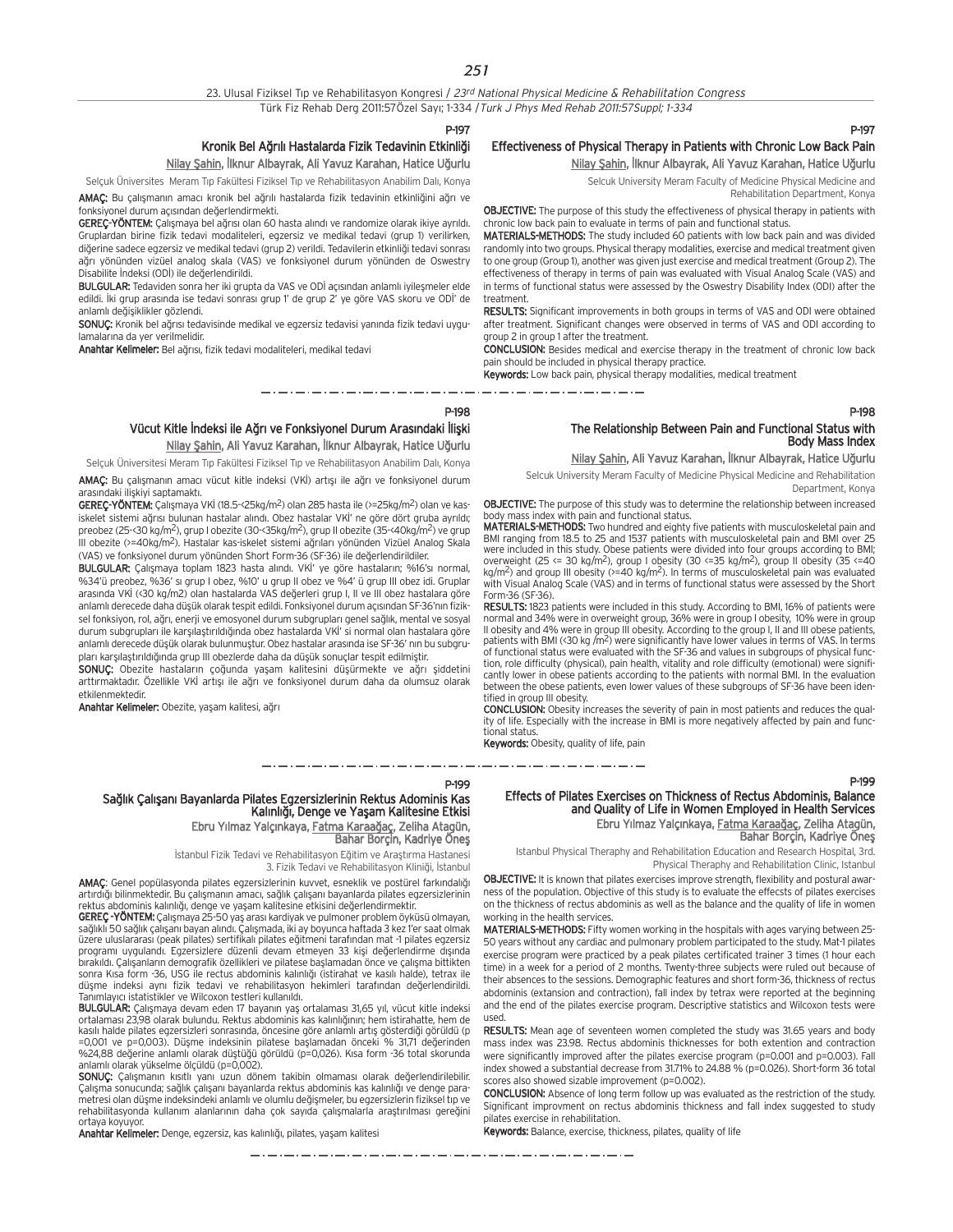#### P-200

## Obez Hastalarda Kombine Aerobik Ve Progresif Dirençli Egzersizlerin

AMAC: Bu çalışmanın amacı, obez hastalarda gözetimli olarak yaptırılan kombine aerobik ve güçlendirme egzersizlerinin aerobik kapasite üzerine olan etkilerini göstermektir.

GEREC-YÖNTEM: 010-2011 arasında Pamukkale Üniversitesi FTR ABD'a müracaat eden, BMI 30 ve üzerinde olan ve egzersiz programını tamamlayan 50 hasta değerlendirildi. Hastalar 30 seanslık gözetimli kombine aerobik ve güçlendirme egzersizlerini 3 seans/hf, 10 haftada tamamladılar. Aerobik kapasite, egzersiz öncesinde ve sonrasında Modifiye Bruce protokolüne göre vapılan egzersiz testi ile değerlendirildi. Aerobik egzersiz yoğunluğu Karvenon formülüne göre hesaplanmış hedef kalp hızının %50-70'i arasında olacak şekilde çalıştırıldı. Güçlendirme egzersizleri 1RM ölçümünün %50-60'ına karşılık gelen ağırlıklarda 10 tekrarlı 2 set halinde göğüs, karın, alt ve üst ekstremiteye ait kas gruplarında (chest press, pectoral, abductor, adductor, leg extension, leg press, leg curl, abdominal crunch, rotary torso) çalıştırıldı. İs-

BULGULAR: Çalışmaya katılan 45 bayan 5 erkek hastanın ortalama yaşları 48,48±9,9; boyla-

SONUC: Calismamizda kombine aerobik ve güclendirme egzersizlerinden olusan gözetimli 30 seanslık programının obez hastalarda aerobik kapasiteyi artırdığı gösterilmiştir. Aerobik egzersiz programı tek başına yeya güçlendirme egzersizleri ile birlikte obez, aşırı kilolu, diyabekilo değişiminden bağımsız olduğunu açıklar. Testi sonlandırma kriteri olarak maksimum kalp hızına ulaşılması kullanıldığından egzersiz sırasında ulaşılan maksimum kalp hızı değişiklik göstermemiş olabilir.

Anahtar Kelimeler: Obezite, kombine egzersiz, aerobik kapasite, aerobik egzersiz, dirençli

Paired T test is used for statistics.

not observed the change in maximal heart rate.

#### P-201 Effect of Combined Aerobic and Progressive Resistive Exercise on Body Composition of Obese People Gülin Fındıkoğlu, Aysun Özlü, Emine Toprak, Füsun Ardıç

Keywords: Obesity, combined exercise, aerobic capacity, aerobic exercise, resistive exercise

Effect Of Combined Aerobic And Progressive Resisitive Exercise On

OBJECTIVE: The aim of this study is to demonstrate the effect of combined aerobic and strengthening exercises made under supervision on the aerobic capacities of obese people. MATERIALS-METHODS: Among patient who applied to PMR Department, 50patients with a body mass index (BMI)>30 who completed exercise programme were evaluated. Patients completed a total of 30 sessions of exercise programme for 10 weeks,3 times a week. Aerobic capacities were evaluated by stres exercise testing with Modified Bruce Protocol made before and after exercise programme. Intensity of aerobic exercise programme is determined by 50- 70%of the maximum heart rate calculated with Karvenon formule. Strengthening exercise was made by weights corresponding to 50-60% of 1repetetion maximum (RM) of pectoral, abdominal, lower and upper extremity muscles(chest press, pectoral, abductor, adductor, leg extension, leg press, leg curl, abdominal crunch, rotary torso) over 2sets of 10repetations.

RESULTS: The mean age, weight, height and BMI of the 45women and 5men registered in our study were 48.48±9.9; 87.62±11.16 kg; 161.2±6.4cm; 33.81±3.4kg/m2 respectively. A statistically significant difference is found in relative VO<sub>2</sub>max(33.26±7.15 vs 43.57±7.12 ml/kg/dk); absolute VO<sub>2</sub>max (2.81±0.66 vs 3.90±1.52 L/dk); MET (9.49±2.05 vs 12.06±2,6) (p<0.05). There was no difference in maximal heart rate reached at the peak exercise level (p>0.05). CONCLUSION: Our study demonstrated that 30sessions of combined aerobic and strengthening exercises made under supervision increased aerobic capacity in obese patients. Aerobic exercise programmes alone or in combination with strengthening exercises are recommended for obese, overweight, diabetic patients or patients with metabolic syndrome. The increase was demonstrated not only with absoluteVO<sub>2</sub> max but also relativeVO<sub>2</sub> max that did not effected from the expected change of weight at the end of the programme. This fact explains that the increase in aerobic capacity is independent of the weight change. Since attainment of the maximal heart rate was used as ending criteria of the test, we might have

Gülin Fındıkoğlu, Aysun Özlü, Emine Toprak, Füsun Ardıç

Aerobic Capacities Of Obese People

Pamukkale University Department of Physical Medicine and Rehabilitation, Denizli OBJECTIVE: The aim of this study is to investigate the effect of combined aerobic and resistive exercise on body composition.

MATERIALS-METHODS: Among the patients who applied to PMR Department, 50 patients with a body mass index ( BMI) >30 and completed the exercise program were evaluated. Patients completed a total of 30 sessions of exercise program in 10 weeks, 3 times a week. Body composition is measured by TANITA in the fasting state. The intensity of aerobic exercise program is determined by 50-70%of the maximum heart rate calculated with Karvenon formula. Strengthening exercise was made by weights corresponding to 50-60% of 1repetetion maximum (RM) of pectoral, abdominal, lower and upper extremity muscles (chest press, pectoral, abductor, adductor, leg extension, leg press, leg curl, abdominal crunch, rotary torso) over 2 sets of 10 repetitions.

RESULTS: The mean age, weight, height and BMI of the 45 women and 5 men registered in our study were 48,48±9,9; 87,62±11,16 kg; 161,2±6,4cm; 33,81±±3,4kg/m2 respectively. A statistically significant difference was detected before and after exercise measurements of weight (87,62±11,16 vs 85,23±10,81 kg), BMI (33,81±3,41 vs 32,81±3,44kg/m<sup>2</sup>), percentage of fat (40,27±5,11 vs 38,97±5,11%), mass of fat (35,32±7,83 vs 33,29±7,68kg), percentage of lean body weight (43,67±3,75 vs 44,67±3,75%), waist circumference (104,74±9,30 vs 102,02±8,50) cm and hip circumference ( 117,53±8,51 vs 114,24±9,073) cm (p<0,05). There was no significant difference in lean body mass (43,67±3,75 vs 44,67±3, 75%), waist to hip ratio  $(0,86\pm0.17 \text{ vs } 0.84\sqrt{0.20}$ , and basal metabolic rate  $(6616,48\pm6561,71 \text{ vs } 6561,71\pm718,83)$  $kcal$ (p>0,05)

CONCLUSION: Our study showed that a 30 session of exercise program composed of combined aerobic and resistive exercise decreases weight, BMI, whole body percentage of fat and weight, percentage of lean body mass, waist and hip circumference but does not affect weight of fluid, waist to hip ratio and basal metabolic rate in obese patients.Optimal exercise programs for obese people aims at decreasing fat mass while preserving muscle mass. Aerobic exercises play a role in decreasing mass and percentage of fat whereas strengthening exercise contributes to preservation of muscle mass. Application of combination of these exercises was found to be effective.

Keywords: Obesity, combined exercise, body composition, aerobic exercise, resistive exercise

P-200

#### Aerobik Kapasite Üzerine Etkileri Gülin Fındıkoğlu, Aysun Özlü, Emine Toprak, Füsun Ardıç Pamukkale Üniversitesi, Tıp Fakültesi, Fizik Tedavi ve Rehabilitasyon Anabilim Dalı, Denizli University of Pamukkale, Faculty Of Medicine, Pysical Medicine and Rehabilitation, Denizli

tatistiksel hesaplama için iki eş arasındaki farkın önemlilik testi kullanıldı.

rı 161,2±6,4 cm, kiloları 87,62±11,16 kg, BMI'ları 33,81±3,4kg/m2 idi. Egzersiz öncesinde ve sonras›nda hesaplanan relatif VO2maks (33,26±7,15 vs 43,57±7,12 ml/kg/dk); absolü VO2 maks (2,81±0,66 vs 3,90±1,52 L/dk); MET (9,49±2,05 vs 12,06±2,6) de¤erlerinde istatistiksel olarak anlamlı fark gözlendi (p<0,05). Maksimum egzersiz sırasında ulaştıkları maksimum kalp hızında (156,04±10,17 vs 155,62±10,15) anlamlı bir değişiklik yoktu (p>0,05).

tik veya metabolik sendromu olan hastaların egzersiz programlarında önerilmektedir. Artış yalnızca absolü VO<sub>2</sub> maks ile değil program sonrasında olması beklenen kilo değişikliğinden etkilenmeyen rölatif VO<sub>2</sub> maks değeri ile de gösterilmiştir. Bu da aerobik kapasitedeki artışın

egzersiz

P-201

### Obez Hastalarda Kombine Aerobik ve Progresif Dirençli Egzersizlerinin Vücut Kompozisyonu Üzerine Etkileri

Gülin Fındıkoğlu, Aysun Özlü, Emine Toprak, Füsun Ardıç

Fizik Tedavi ve Rehabilitasyon Anabilim Dalı Pamukkale Üniversitesi, Denizli

AMAÇ: Bu çalışmanın amacı obez hastalarda gözetimli olarak yaptırılan kombine aerobik ve güçlendirme egzersizlerinin vücut kompozisyonu üzerine etkilerini göstermektir.

GEREÇ-YÖNTEM: 2010-2011 arasında Pamukkale Üniversitesi FTR AD'a müracaat eden, BMI 30 ve üzerinde olan ve egzersiz programını tamamlayan 50 hasta değerlendirildi. Hastalar 30 seanslık kombine aerobik ve güclendirme egzersizini 3 seans/hf, 10 haftada tamamladılar. Vücut kompozisyon analizi aç karına TANİTA cihazı ile yapıldı. Aerobik egzersiz yoğunluğu Karvenon formülüne göre hesaplanan kalp hızının %50-70'i arasında olacak sekilde belirlendi. Güclendirme egzersizi 1RM ölçümünün %50-60'ına karşılık gelen ağırlıklarda 10 tekrarlı 2 set halinde göğüs, karın, alt ve üst ekstremiteye ait kas gruplarında (chest press, pectoral, abductor, adductor, leg extension, leg press, leg curl, abdominal crunch, rotary torso) çalıştırıldı. İstatistiksel hesaplama için iki eş arasındaki farkın önemlilik testi kullanıldı.

BULGULAR: Çalışmaya katılan 45 bayan 5 erkek hastanın ortalama yaşları 48,48±9,9; boyları 161,2±6,4cm, kiloları 87,62±11,16 kg, BMI'ları 33,81±3,4kg/m<sup>2</sup> idi. Egzersiz öncesinde ve sonras›nda hesaplanan kilo(87,62±11,16 vs 85,23±10,81 kg), BMI(33,81±3,41 vs 32,81±3,44kg/m2), yağ oranı(40,27±5,11 vs 38,97±5,11%), yağ ağırlığı(35,32±7,83 vs 33,29±7,68kg), sıvı oran›(43,67±3,75 vs 44,67±3,75%), bel çevresi(104,74±9,30 vs 102,02±8,50)cm, kalça çevresi(117,53±8,51 vs 114,24±9,073)cm değerlerinde istatistiksel olarak anlamlı fark gözlendi (p<0,05). Sıvı ağırlığı (38,16±4,77 vs 37,94±4,57kg), bel kalça oranı(0,86±0,17 vs 0,84±0,19) ve bazal metabolizma hızında(6616,48±6561,71 vs 6561,71±718,83)kcal ise anlamlı bir değişiklik yoktu (p>0,05).

SONUÇ: Çalışmamızda kombine aerobik ve güçlendirme egzersizlerinden oluşan 30 seanslık gözetimli egzersiz programının obez hastalarda kiloyu. BMI'İ, tüm yücut yağ oranını ve ağırlığını, tüm vücut sıvı oranını, bel ve kalça çevresini azalttığı ancak sıvı ağırlığı, bel kalça çevresi oranı ve bazal metabolizma hızında değişiklik yapmadığı gösterilmiştir. Obezlerde optimal egzersiz programı yağ kütlesini azaltırken kas kütlesinin korunmasını hedefler. Yağ ağırlığının ve oranının azalmasında aerobik egzersizin; kas kütlesinin korunmasında ise güçlendirme egzersizlerinin yeri vardır. Bu egzersizlerin kombine halde uygulanmasının etkin olduğu gösterilmiştir.

Anahtar Kelimeler: Obezite, kombine egzersiz, vücut kompozisyonu, aerobik egzersiz, dirençli egzersiz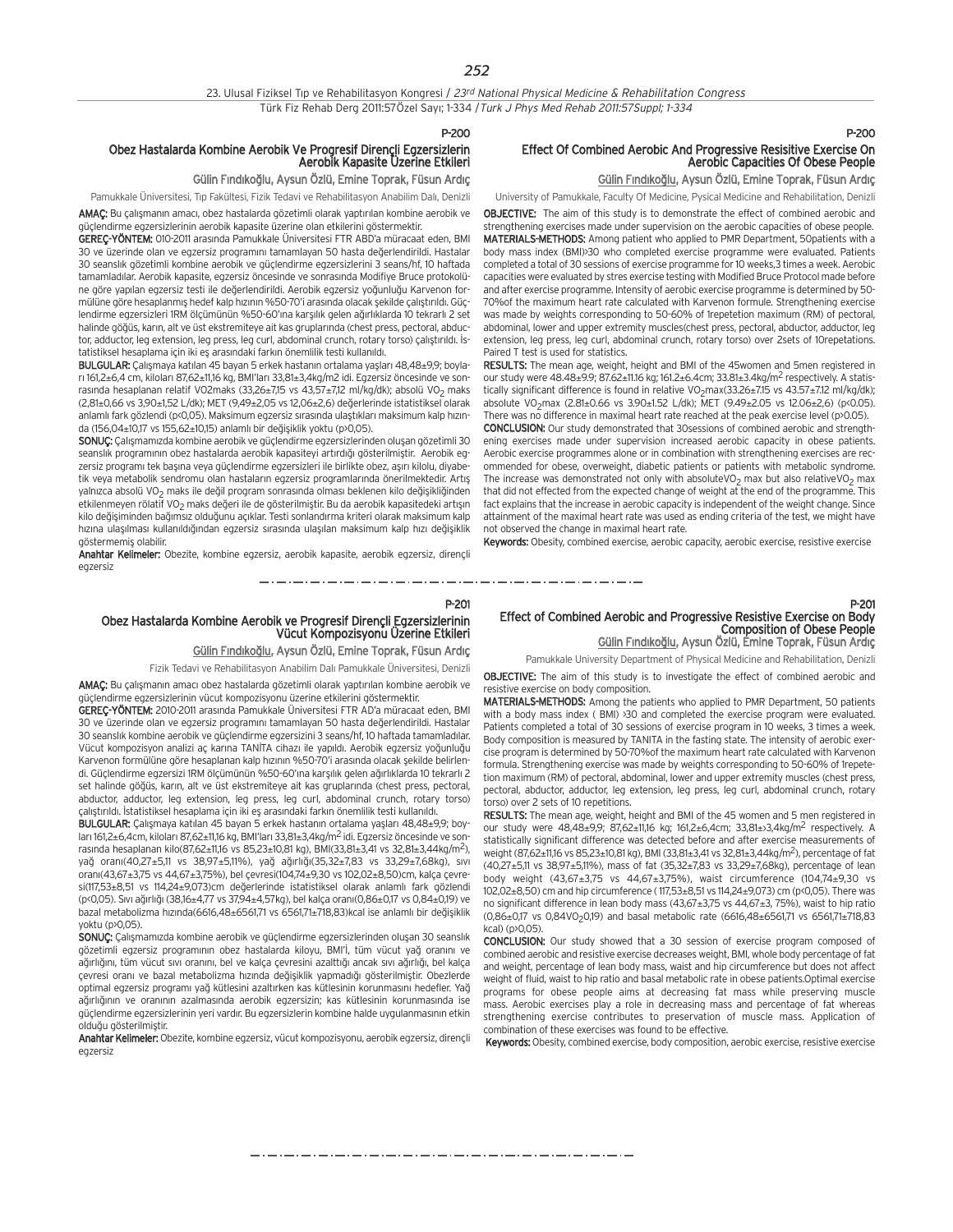#### 23. Ulusal Fiziksel Tıp ve Rehabilitasyon Kongresi / 23rd National Physical Medicine & Rehabilitation Congress Türk Fiz Rehab Derg 2011:57Özel Sayı; 1-334 / Turk J Phys Med Rehab 2011:57Suppl; 1-334

#### P-202

#### Kronik Bel Ağrısında Fizik Tedavinin Postür, Spinal Mobilite ve Fonksiyonel Durum Üzerine Etkileri

#### <u>Meral Bilgilisoy Filiz</u><sup>1</sup>, Sibel Çubukçu Fırat<sup>2</sup>

<sup>1</sup>Antalya Atatürk Devlet Hastanesi Fiziksel Tıp ve Rehabilitasyon Bölümü, Antalya <sup>2</sup>Akdeniz Akdeniz Üniversitesi Tıp Fakültesi Fiziksel Tıp ve Rehabilitasyon Anabilim Dalı, Antalya

AMAC: Kronik bel ağrısı, sosyal ve ekonomik kayıplara neden olan, toplumun büyük bir kısmını etkileyen önemli bir sağlık sorunudur. Bu çalışmanın amacı, kronik bel ağrılı hastalarda fizik tedavinin ağrı, fonksiyonel durum, postür ve spinal mobilite üzerine etkilerinin araştırılmasıdır.

GEREC-YÖNTEM: Calismamıza, Akdeniz Üniversitesi Tın Fakültesi, Fiziksel Tın ve Rehabilitasyon Anabilim Dalı polikliniklerinde değerlendirilen. 3 avdan daha uzun süredir mekanik karakterde bel ağrısı olan 100 hasta alındı. Çalışma grubu fizik tedavi programına alınmış olan 60 hastadan, kontrol grubu ise fizik tedavi uygulanmayan 40 hastadan oluşturuldu. Çalışma grubuna yüzeyel ısıtıcı (hotpack veya infraruj), analjezik akım (TENS) ve derin ısıtıcı (US)'den oluşan fizik tedavi, 10 seans süreyle uygulandı. Hastaların ağrı şiddeti vizüel analog skala (VAS) ile, fonksiyonel durumları Oswestry Disabilite İndeksi (ODİ) ile değerlendirildi. Postür dijital inklinometre kullanılarak lumbosakral açı, ayakta lomber postür ve ayakta torakal postür açıları ölçülerek değerlendirildi. Spinal mobilite ise gene dijital inklinometre ile ayakta kalça fleksiyonu (AKF), kaba lomber fleksiyon (KLF), kaba torakal fleksiyon (KTF), lomber fleksiyon (LF), torakal fleksiyon (TF), ayakta kalça ekstansiyonu (AKE), kaba lomber ekstansiyon (KLE), kaba torakal ekstansiyon (KTE), lomber ekstansiyon (LE) ve torakal ekstansiyon (TE) açıları ölçülerek değerlendirildi. Değerlendirmeler çalışmanın başında ve sonunda toplam iki kez yapildi.

BULGULAR: On seanslık fizik tedavi programı sonunda, çalışma grubunda VAS, ODİ değerlerinde anlamlı azalma, postür açılarının tamamında anlamlı düzelme, spinal mobilite ölçümlerinden de AKF, KLF, KTF, AKE, KLE, KTE ve TE acılarında anlamlı artıs elde edildi (p<0.05). Kontrol grubunda ise, çalışma öncesi ve sonrası VAS değerlerinde anlamlı değişiklik saptandı, ancak bu değişiklik çalışma grubundaki kadar belirgin değildi.

SONUÇ: Kronik bel ağrılı hastalarda fizik tedavinin, ağrı, fonksiyonel durum, postür ve spinal mobilite üzerine olumlu etkileri oduğu görüldü. Fizik tedavinin kronik bel ağrısı tedavisinde etkili bir seçenek olduğu sonucuna varıldı.

Anahtar Kelimeler: Fizik tedavi, kronik bel ağrısı, postür, spinal mobilite

#### P-203

#### Plantar Fasiit Tedavisinde Deksametazon İyontoforezi ve Egzersiz Uygulamalarının Etkinliği

Ayşe Yalıman, Nurten Eskiyurt, Ekin İlke Şen, Ali Veysel Özden, Aysel Yıldız

İstanbul Üniversitesi, İstanbul Tıp Fakültesi, Fiziksel Tıp ve Rehabilitasyon Anabilim Dalı, İstanbul

\_\_\_\_\_\_\_\_\_\_\_\_\_\_\_\_\_\_\_\_\_\_\_\_\_\_\_\_\_

AMAÇ: Plantar fasiit (PF) topuk ve ayağın plantar yüzünde ağrıya neden olarak kişilerin günlük yaşam aktivitelerini etkiler. İstirahat, germe ve güçlendirme egzersizleri, ark destekleri-tabanlıklar, gece istirahat atelleri ve antienflamatuvarların kullanımı gibi çeşitli tedavi seçenekleri olmasına rağmen PF'li hastaların tedavisinde en etkin fizik tedavi yaklaşımı ile ilgili kanıtlar yeteri kadar ortaya konmamıştır. PF'li hastalarda ağrı kontrolünde ve ayak fonksiyonlarında deksametazon iyontoforezinin ve egzersizlerin etkinliğini kıyaslamak

GEREC-YÖNTEM: Tipik topuk ve taban ağrısı olan hastalara PF için hazırlanan standart bir değerlendirme yapıldı; ağrı Vizüel Analog Skala(VAS) ve Ayak Fonksiyon İndeksi(AFİ) ile değerlendirildi. On bir hasta egzersiz ve deksametazon (%0.4) iyontoforez grubuna, on bir hasta egzersiz tedavi grubuna alındı. İyontoforez ayak tabanındaki en hassas bölgeye iki hafta süresince, on tedavi seansı uygulandı. Tüm hastalar 2 hafta boyunca günde ikişer kez gastroknemius/soleus kas grupları için bir dakika ve plantar fasya için bir dakika germe egzersizleri yaptılar. Değerlendirmeler tedavi öncesi, tedavi sonrası ve iki aylık takip döneminde yapıldı.

BULGULAR: Çalışma kriterlerine uygun ve çalışmaya katılmayı kabul eden yirmi dört hastadan(ortalama yaş 48,59±9,69 yıl) yirmi ikisi tedavilerini tamamladı, on dört hastanın ikinci ayda değerlendirmeleri tekrarlandı. Tedavi sonrası her iki grupta da sabah ağrısı, uzun süre ayakta durma ve yürüme sonrası ağrı ve AFİ için önemli iyileşme gözlendi. İki aylık takipte deksametazon iyontoforezi ve egzersiz grubunda kazanımlar daha belirgindi. Tedavi sonrası her iki grupta en belirgin iyilesme inaktivite sonrası ağrıda(iyontoforez+egzersiz grubu için p= 0,015 ve egzersiz grubu için p= 0,005) ve sabah ilk adımda hissedilen ağrıda gözlendi(iyontoforez+egzersiz grubu için p= 0,036 ve egzersiz grubu için p= 0,053). Yürürken(p=0,04) ve günün sonunda(p= 0,027) ayakta hissedilen ağrıdaki azalma egzersizlerle birlikte deksametazon iyontoforezi alan grupta belirgindi. AFİ değerlerine göre tedavi sonrası(p=0,015) ve iki aylık takipte(p=0,010) deksametazon iyontoforezi ile birlikte egzersiz uygulayan grupta kazanımlar daha belirgindi.

SONUÇ: Gastroknemius/soleus kas grupları ve plantar fasya germe egzersizleri deksametazon iyontoforezi ile veya tek başına PF'li hastalarda ağrının azaltılmasında etkili olmaktadır; deksametazon iyontoforezi ile birlikte yapılan egzersizler tek başına yapılan germe egzersizlerine kıyasla kısa dönemde ağrı ve fonksiyon üzerine daha etkili olduğu görülmektedir. PF tedavi seçeneklerinin uzun dönemde etkinliklerini ortaya koyacak çalışmalara ihtiyaç duyulmaktadır; bu çalışma da uzun vadeli sonuçları ortaya koymak üzere sürmektedir. Anahtar Kelimeler: Egzersiz, iyontoforez, plantar fasiit

#### P-202

## Effects Of Physical Therapy on Posture, Spinal Mobility and Functional Status in Chronic Low Back Pain

Meral Bilgilisoy Filiz<sup>1</sup>, Sibel Çubukçu Fırat<sup>2</sup>

1 Antalya Atatürk State Hospital Physical Medicine and Rehabilitation Department, Antalya 2Akdeniz University Medical Faculty Physical Medicine and Rehabilitation Department, Antalya

OBJECTIVE: Chronic low back pain is a health problem which affects a large population of the society, that leads social and economic loss. The purpose of this study is to investigate the effects of physical therapy on pain, functional status, posture and spinal mobility in chronic low back pain patients.

MATERIALS-METHODS: 100 patients who had mechanical low back pain of at least 3 months duration, and who were evaluated in the outpatient clinics of Akdeniz University Faculty of Medicine, Physical Therapy and Rehabilitation Department were included in our study. The 60 patients in the study group were assigned a physical therapy program consisting of superficial heat (hot pack or infrared), TENS and ultrasound for two weeks, 10 sessions in total. No physical therapy was applied to the 40 patients in the control group. Pain severity of the patients was assessed by visual analogue scale (VAS) and functional status was evaluated by Oswstry Disability Index (ODI). Posture was assessed by digital inclinometer by measuring lumbosacral angle, standing lumbar and thoracic posture. Spinal mobility was evaluated by digital inclinometer by measuring standing hip flexion and extension, gross lumbar and thoracic flexion and extension, lumbar and thoracic flexion and extension angles. Evaluations were done at baseline and at the end of the study.

RESULTS: At the end of 10-session physical therapy program, significant decreases in VAS and ODI and significant increases in posture evaluations, and standing hip flexion and extension, gross lumbar and thoracic flexion and extension and thoracic extension angles were noted in the study group when compared with baseline values (p<0,05). There was also a significant decrease in VAS in the control group, but not as distinctive as in the study group. CONCLUSION: Significant improvements in pain severity, functional status, posture and spinal mobility were noted in chronic low back pain patients at the end of physical therapy program. As a conclusion, it was stated that, physical therapy is an effective option in treatment of low back pain.

Keywords: Physical therapy, chronic low back pain, posture, spinal mobility

## P-203 The Effectiveness of Dexamethasone Iontophoresis and Exercise for the Treatment of Plantar Fasciitis

Ayşe Yalıman, Nurten Eskiyurt, Ekin İlke Şen, Ali Veysel Özden, Aysel Yıldız

Istanbul University, Istanbul Faculty of Medicine, Department of Physical Medicine and Rehabilitation, Istanbul

OBJECTIVE: Comparing the efficacy of dexamethasone iontophoresis and exercises on pain control and foot function in patients with PF.

MATERIALS-METHODS: Patients with typical heel and plantar arch pain were examined using a standard protocol; pain was evaluated with Visual Analog Scale (VAS) and Foot Function Index (FFI). Eleven patients were treated with dexamethasone (0.4%) iontophoresis and exercise program, eleven patients were taken in an exercise program. Iontophoresis was applied on the plantar aspect of the foot for two weeks in ten treatment sessions. All patients performed stretching exercises for the gastrocnemius/soleus muscle group for one minute and for the plantar fascia for one minute twice-daily. Evaluations were recorded before, after the ten treatment sessions and at the follow up at two months.

RESULTS: Twenty two of the twenty four patients (mean age 48.59±9.69 years) who satisfied the eligibility criteria and agreed to participate in the study, had completed the treatment; fourteen patients were evaluated at the second month. Both groups showed significant improvements in terms of the morning pain, pain after a long time standing and after a long time walking and also FFI. Improvements at the two month follow up were more prominent in the dexamethasone iontophoresis-exercise group compared with the improvements in the exercise group. The most prominent improvements were seen in pain after inactivity (p=0.015 for the iontophoresis-exercise group, p=0. 005 for the exercise group) and pain in the morning (p=0.036 for the iontophoresis-exercise group, p=0.053 for the exercise group) for both groups; improvements in pain in walking (p=0.04) and foot pain at the end of the day (p=0.027) were prominent in the patients who were treated with dexamethasone iontophoresis and exercise. Gains in the FFI were greater after the treatment (p=0.015) and at the two month follow up (p=0.010) in the dexamethasone iontophoresis-exercise group.

CONCLUSION: Gastrocnemius/soleus and plantar fascia stretching exercises, with/without dexamethasone iontophoresis were effective for the relief of pain in patients with PF; exercise along with dexamethasone iontophoresis treatment was superior to stretching exercises alone for the short term pain and function improvement. Studies are needed for the long term effectiveness of the treatment options for patients with PF; and this study will be continued for the long term follow ups.

Keywords: Exercise, iontophoresis, plantar fasciitis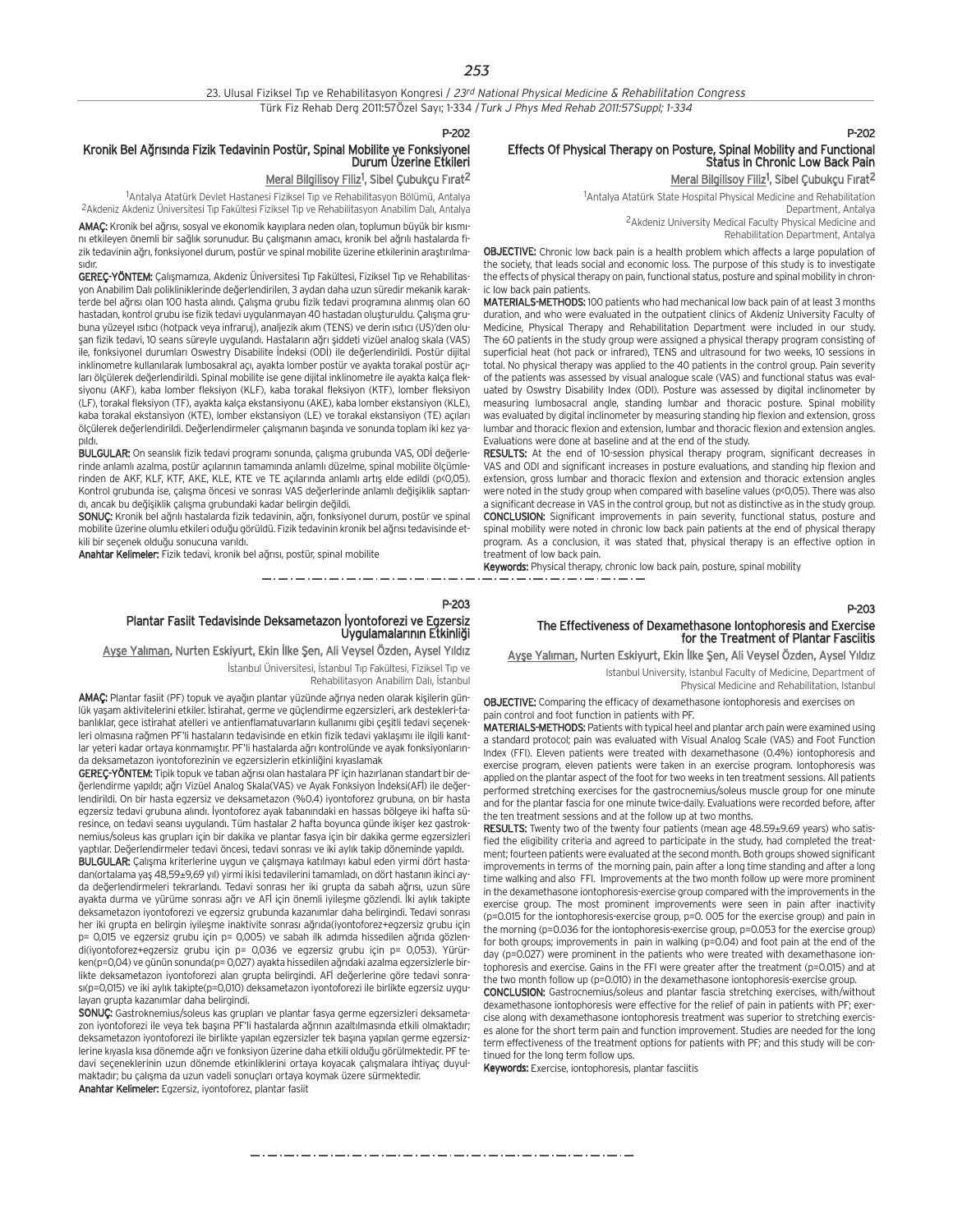23. Ulusal Fiziksel Tıp ve Rehabilitasyon Kongresi / 23rd National Physical Medicine & Rehabilitation Congress Türk Fiz Rehab Derg 2011:57Özel Sayı; 1-334 / Turk J Phys Med Rehab 2011:57Suppl; 1-334

P-204

## Postmastektomi Lenfödemli Olguda Kinesiotaping Kullanımı

Erkan Kaya, Naci Yosunkaya Bursa Asker Hastanesi, Bursa

Lenfödem mastektomili hastalarda tedavisi oldukça zor önemli bir dizabilite nedenidir. Son yıllarda özellikle sportif yaralanmalarda ve ağrı tedavisinde kullanılan kinesiotaping etki mekanizmas› merak edilen oldukça etkin bir tamamlay›c› tedavi yöntemidir. A¤r› tedavisinin yanında kinesiotape uygulamasının alternatif lenfatik drenaj yolları oluşturarak lenf ödem izerine hastaların dizabilitesini azaltıcı etkisi söz konusudur. Bizde burada kinesiotape uygulaması ile ödem miktarında ve dizabilite düzeyinde azalmayı sağladığımız 20 yıl once mastektomi sonrasında sol üst ekstremitesind lenfödem gelisen olguyu sunduk. Anahtar Kelimeler: kinesiotape, lenfödem, postmastektomi

## Kinesiotaping in a Case with Postmastectomy Lymphedema Erkan Kaya, Naci Yosunkaya

Bursa Military Hospital, Bursa

P-204

P-205

Lymphedema is an important disability cause in patients with mastectomy and its treatment is very difficult. Kinesiotaping, being used especially in the sports injuries and pain management in recent years became a very useful alternative treatment modality and its exact effect mechanism hasn't been known yet. Besides pain management, kinesiotaping has been very effective in decreasing disability effect of the lymphedema by creating alternate drainage pathways. Herein, we report a case that we succeeded to decrease the disability of the patient and decrease the left upper extremity lymphedema occurred 20 years ago after mastectomy by using kinesiotaping.

Keywords: kinesiotape, lymphedema, postmastectomy

#### 

#### P-205

### Omuz Ağrılı Hastalarda Düşük Yoğunluklu Lazer ve Ultrason Tedavisinin Etkinliğinin Karsılaştırılması

Banu Aydeniz, Feyza Ünlü Özkan, Turan Uslu

Fatih Sultan Mehmet Eğitim ve Araştırma Hastanesi Fiziksel Tedavi ve Rehabilitasyon Kliniği, İstanbul

AMAÇ: Omuz eklemi yumuşak doku patolojilerinin en sık görüldüğü eklemdir. Omuz ağrıları kas-iskelet sistemi hastalıkları arasında bel ve boyun ağrılarından sonra üçüncü sırada yer alır. Bu çalışmada son yıllarda kas-iskelet sistemi ağrılarında sık olarak kullanılan düşük yoğunluklu lazer ve ultrasonun, omuz ağrıları tedavisinde etkinliğini araştırmayı amaçladık.

GEREÇ-YÖNTEM: Çalışmaya, polikliniğimize omuz ağrısı ve hareket kısıtlılığı şikayeti ile başvuran 60 hasta alındı. Muayene yöntemleri ve magnetik rezonans görüntülemeyle tanıları tespit edildi. Çalışma randomize, prospektif, tek kör olarak tasarlandı. Hastalar randomize olarak 2 gruba ayrıldı. Her iki gruba 10 seans/ 2 hafta TENS (Transkutanöz elektriksel sinir sitimülasyonu), sıcak paket ve medikal tedavi (diklofenak sodyum, 75 mg tab 1x1 /gün) verildi. Ultrason (US) alan gruba 5dk. süre ile 1,5 W/cm2 dozunda ultrason, lazer alan gruba ise toplam 6 dk (omuzun ön, arka yüzüne ve tuberkulum majusa, her bir noktaya 2dk.) olacak sekilde 2000 Hz, 0,6 J/cm<sup>2</sup>, 905 nm dozunda lazer tedavisi uygulandı. Gruplar tedavi öncesi, sonrası ve 3. ayda değerlendirildi. Değerlendirmede: uykuda, harekette ve istirahatte olan ağrı VAS (vizüel analog skala) ile ve aktif-pasif eklem hareket açıklığı (EHA) ölçümleri goniyometri ile ölçülerek yapıldı. Omuzun fonksiyonel değerlendirmesinde Constant ve UCLA skorlama sistemi kullanıldı.

BULGULAR: Çalışmaya alınan toplam hasta grubunun %68,3'ünde subakromial sıkışma sendromu, %8,3' ünde biceps tendiniti, %20'sinde adeziv kapsülit, %3,3'ünde akromioklavikular eklem dejenerasyonu tespit edildi. US ve lazer tedavisi alan grubun tedavi öncesi tüm ölçüm değerleri ve demografik özellikleri birbirine benzerdi (p>0,05). Her iki grubun tedavi öncesine göre VAS değerleri, EHA ölçümleri, UCLA ve Constant skorlamalarındaki değişim anlamlıydı (p=0,00 «0,05). Gruplararası değerlendirmede sadece ultrason tedavisi alan grupta, lazer tedavi alan gruba göre Constant skorundaki değişim istatistiksel olarak farklı bulundu (p<0,05).

SONUÇ: Bu çalışmada laser ve us tedavisinin omuz EHA artışında etkili olduğu, fonksiyonel değerlendirmede ise ultrason tedavisinin, lazer tedavisine göre daha üstün olduğu saptanmistir.

Anahtar Kelimeler: Lazer, omuz ağrıları, ultrason

## Efficiency of Low Level Laser Therapy Versus Ultrasound Therapy in Shoulder Pain

Banu Aydeniz, Feyza Ünlü Özkan, Turan Uslu

Fatih Sultan Mehmet Training and Research Hospital Physical Medicine and Rehabilitation Clinic, Istanbul

OBJECTIVE: Shoulder joint is the most common site of soft tissue pathology. Shoulder pain is the third most common musculoskeletal complaint after back and neck pain. In this study, our aim is to study the efficiency of ultrasound therapy and low level laser therapy that has been frequently used in the treatment of musculoskeletal pain in recent years.

MATERIALS-METHODS: 60 patients with the complaint of shoulder pain and limitation of range of motion participated in this study. Physical examination and magnetic resonance imaging were used in the diagnosis of shoulder disorders. We planned a randomized, prospective and single-blind study. The patients were randomized into two groups. Concurrent application of TENS and hot pack for 10 sessions and medical treatment (diclofenac sodium 75 mg oral 1x1/daily) were given to both groups. The frequency of ultrasound was 1.5 W per cm for 5 minutes, laser treatment was applied totally for 6 minutes (anterior - posterior shoulder and tuberculum majus; 2 minutes/each site) with the frequency of 905 nm, 0,6 j per cm and 2000 Hz. Groups were assessed before treatment, after treatment and at 3. month. In the assessment, active and passive range of motion (ROM) were measured with goniometer and visual analog scale (VAS) was used for the evaluation of pain during sleep, on movement and pain in rest. Constant and UCLA shoulder scales were used for the functional assessment.

RESULTS: 68,3% of the patients were diagnosed as subacromial impingement syndrome, 8,3% as biceps tendinitis, 20% as adhesive capsulitis and 3,3% as acromioclavicular joint degeneration. Demographic features and all the assessment values evaluated before treatment were similar in ultrasound and laser treatment groups (p>0.05). Post treatment VAS scores and ROM measurements and alteration in the UCLA and Constant scores were statistically significant in both groups. There was no statistically significant difference in VAS values, ROM measurements and UCLA scores between two groups, only the change in Constant scale rates was statistically significant in the ultrasound group (p<0.05).

CONCLUSION: In this study the laser and ultrasound treatments are found effective in decreasing shoulder pain and recovering range of motion. It was established that ultrasound treatment provided better functional recovery versus laser treatment. Keywords: Laser, shoulder pain, ultrasound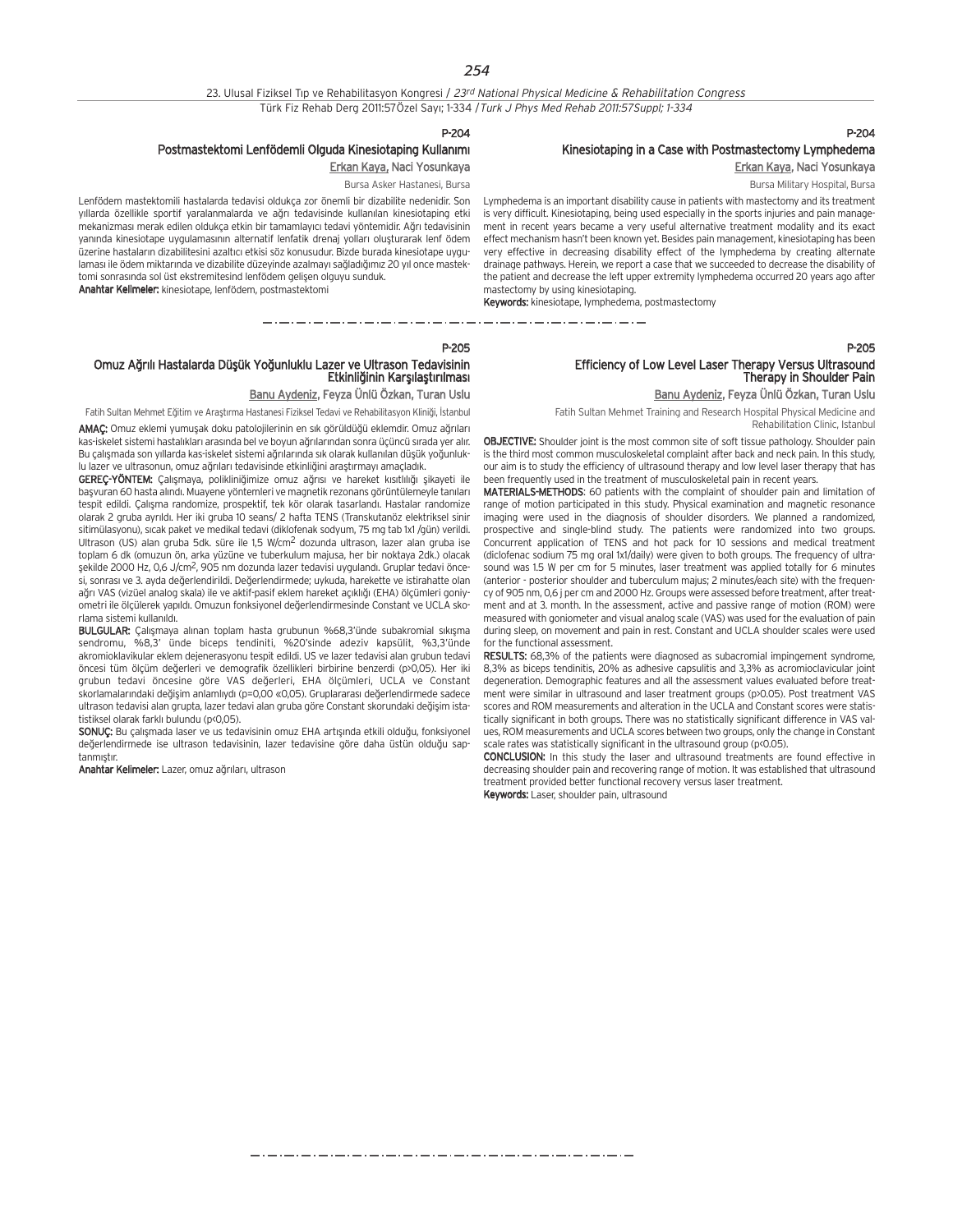P-207

#### Lateral Epikondilit Tedavisinde ESWT ve Fizik Tedavi Modalitelerinin Etkinliğinin Karşılaştırılması

#### Resa Diker Altun, Nurgül Arıncı İncel, Özlem Bölgen Çimen, Günşah Şahin

Mersin Üniversitesi Tıp Fakültesi Fiziksel Tıp ve Rehabilitasyon Anabilim Dalı, Mersin

AMAC: Lateral epikondilit (LE), elbileği ekstansör kaslarının aşırı ve tekrarlı kullanımıyla olusan ve dirsek eklemi lateralinde ağrı ve lateral epikondilin palpasyonunda hassasiyet olması ile karakterize bir tablodur. Toplumda sık görülen, ağrıya bağlı kavrama kuvvetini ve kişinin günlük yaşam aktivitelerini etkileyebilen bir durumdur. Kas iskelet sistemi hastalıklarında kullanılan ve mikrosirkülasyonu bozarak neovaskülarizasyonu aktive ettiği, lokal büyüme faktörlerini salgılattığı, ayrıca hiperstimulasyon analjezisi sağladığı öne sürülen ESWT'nin LE için de etkinliği araştırılmaktadır. Bizim çalışmamızda da amacımız ESWT ile daha klasik bir tedavi yaklaşımı olan fizik tedavi modalitelerinin etkisini karşılaştırmaktır.

GEREÇ-YÖNTEM: Çalışmamız için Mersin Ü.T.F Etik Kurul onayı alındıktan sonra, FTR AD polikliniğinde LE tanısı alan hastalar değerlendirildi. Konservatif tedaviye rağmen şikayetleri gerilemeyen, Roles-Maudley skalası > 2 ve VAS > 5 olan 73 hasta çalışmaya dahil edildi. Tüm bireylerin rutin sorgulama ve üst ekstremite muayenesi ile birlikte Thomsen test, orta parmak ekstansiyon testi uygulandı. VAS istirahat, VAS provoke ağrı düzeyleri sorgulanıp, UEFS ve HAQ formları dolduruldu. Hastaların dinamometre ile ağrılı ve ağrısız maksimum kavrama güçleri tespit edildi. Sonuçta 73 hasta randomize olarak 2 gruba ayrıldı. 1. gruba (n:37) 10 gün süre ile fizik tedavi (HP, US, TENS ) uygulaması yapıldı. Diğer 36 hastaya ise 3 hafta, haftada bir kez ESWT (lateral epikondile 15 Hz 1,4-1,6 bar, 1500 atim, ekstansör kasları üzerine 21 Hz 1.8 bar basıncla 2000 atım) uygulandı.

BULGULAR: Tedavi sonrası 1. ve 6. haftada istirahat ve provoke VAS değerlendirme sonuçları ile UEFS ve HAQ skorlarında her iki grupta anlamlı iyileşme saptanmıştır. Yine iki tedavi grubunda ağrılı ve maksimum kavrama güclerinde benzer sekilde artıs olduğu görülmüştür. Bu parametrelerdeki düzelme iki tedavi yöntemi için de istatistiksel düzeyde anlamlı olup, gruplar arasında ise anlamlı farklılık bulunamamıştır.

SONUÇ: Sonuç olarak, her iki yöntemin etkinliği benzer bulunmuş olmakla birlikte, ESWT'nin uygulama süresinin daha kısa olması, daha az iş gücü kaybına neden olması ile tercih edilebilecek bir yöntem olduğu düşüncesindeyiz.

Anahtar Kelimeler: ESWT, lateral epikondilit, fizik tedavi modaliteleri

#### P-206 Efficacy of ESWT in Lateral Epicondylitis Treatment: Comparison with Physical Therapy Modalities

Resa Diker Altun, Nurgül Arıncı İncel, Özlem Bölgen Çimen, Günşah Şahin

Mersin University Faculty of Medicine Deptartment of Physical Medicine and Rehabilitation, Mersin

OBJECTIVE: Lateral epicondylitis (LE) is a common condition characterized by pain at the lat-

eral side of elbow with tenderness on the lateral epicondyle, caused by repetitive overuse of extensor muscles of the wrist. Patients frequently experience a decrease in hand grip and disturbance with daily activities. ESWT is widely used in some musculoskeletal problems. The possible mechanism of action includes the stimulation of the healing process in damaged tendons by disrupting avascular, damaged tissues and encouraging revascularisation, with accompanying hyperstimulation analgesia. Our aim was to compare the efficacy of ESWT in lateral epicondylitis treatment with conventional physical therapy (PT) modalities.

MATERIALS-METHODS: Patients diagnosed as lateral epicondylitis in our PMR outpatient clinics were evaluated and 73 patients with resistant symptoms were included in the study group. All of these patients had VAS >5 and Roles-Maudsley score >2. Detailed history and physical examination including Thomsen test, middle finger extension tests were performed for each patient as well as VAS, UEFS and HAQ questionnaires. Hand grip strengths were also recorded. Patients were randomized to be treated with either ESWT or PT modalities. 1st group (n: 37) attended to the physical therapy sessions ( Hot pack, US and TENS) daily for 10 days. We performed ESWT on lateral epicondyle ( 15 Hz, 1.4-1.6bar, 1500 shocks) and extensor musculature (21 Hz, 1.8 bar, 2000 shocks) weekly for the 2nd group (n:36). All patients are reevaluated after treatment at 1st and 6th weeks.

RESULTS: Our analysis of treatment results revealed similar success for both groups. ESWT and PT patients had statistically significant improvement in VAS, UEFS and HAQ scores. Also pain free and maximum hand grip strength were elevated in ESWT and PT patients. There were no statistically significant differences in post-treatment records for the two groups.

CONCLUSION: As a result of our study, we could not find any differences regarding the efficacy of these two treatment options. However ESWT, as an important parameter, still has the advantage of being less time consuming for both the patient and the doctor. Keywords: ESWT, lateral epicondylitis, physical therapy modalities

#### P-207

## Genç Sağlıklı Erişkinlerde Tek Termal Kaplıca Seansının<br>Göz İçi Basıncına Etkileri

## Gülin Fındıkoğlu<sup>1</sup>, Ebru Nevin Çetin<sup>2</sup>, Ayşe Sarsan<sup>1</sup>, Cem Yıldırım<sup>2</sup>, Füsun Ardıç<sup>2</sup>

<sup>1</sup>Pamukkale Üniversitesi, Tıp Fakültesi Fizik Tedavi ve Rehabilitasyon Anabilim Dalı, Denizli <sup>2</sup>Pamukkale Üniversitesi Tıp Fakültesi Göz Hastalıkları Anabilim Dalı, Denizli

AMAÇ: Göz içi basıncının hormonlar, egzersiz, sistemik ilaçlar, obesite, nöral uyarılar ve kan basıncı gibi çeşitli sistemik faktörler tarafından etkilenmektedir. Bu çalışmanın amacı ülkemizde ilk defa genç sağlıklı erişkinlerde sıcak su havuzu içinde verilen tek bir kaplıca seansının kardiyovasküler ve dolayısıyla mikrosirkülasyon üzerindeki değişikliklerinin göz içi basıncını nasıl etkilediğini araştırmaktır.

GEREÇ-YÖNTEM: Çalışmaya 19-25yaş arası sistemik/lokal hastalığı olmayan sağlıklı gönüllü bireyler katıldı. Denizli-Umut Termal Tesislerinde 39°C termomineralli su içeren havuzda, 20dakikalık, başın dışarda olduğu tüm vücudu içeren ve egzersizin yapılmadığı bir seans aldılar. Seansın öncesinde, sırasında ve sonrasında tansiyon, nabız, göz içi basıncı ölçümleri yapıldı. Göz içi basıncı ölçümünde bir tonometre olan Tonopen (Medtronic tonopen XL applanation tonometer) kullanıldı. İstatistik analiz için T testi ve Pearson analizi kullanıldı.

BULGULAR: Çalışmaya ortalama yaşı:18,32±0,4 olan 18 bayan ve 16 erkek toplam 34 sağlıklı gönüllü katıldı. Havuza girmeden önceki sistolik(113,5±13,5 mmHg), diastolik(76,8±9,1 mmHg) kan basıncı, nabız(89,6±15,5atım/dk) ve göz içi basıncı(18,25±2,649 mmHg) değerleri, havuza girdikten hemen sonraki sistolik(104,7±12,6mmHg), diastolik(60,1±10,2 mmHg) kan basıncı, nabız(95,0±11,5 atım/dk), ve göz içi basıncı(17,5±2,5mmHg) ve 20dk'lık seans sonrasındaki havuz dışı sistolik(102,24±22,764mmHg), diastolik(63,52±14,198mmHg) kan basıncı, nabız (129,8±27,4 atım/dk), ve göz içi basıncı (16,8±2,7mmHg) değerlerinden istatistiksel olarak farklı idi(p<0,05). Ancak havuza girdikten hemen sonraki ve 20dk'lık seans sonrasındaki ölçümler arasında fark yoktu(p>0,05).Ölçümleri arasındaki farklarla göz içi basıncı arasında korrelasyon yoktu(p>0,05).

SONUC: Sistolik, diastolik kan basıncı, nabız ve göz içi basıncı üzerinde olan etkilerin havuza girdikten hemen sonra belirgin olduğu ve havuzdan çıktıktan sonra da devam ettiği gösterildi.Sistolik diastolik basınca ve nabıza ait seans öncesi, sırası ve sonrasında arasındaki farklarla göz içi basıncı arasında korrelasyon olmaması genç sağlıklı bireylerde tek seans sonrası otoregülatuar mekanizmaların etkinliğine işaret etmektedir. Mikrodamarların boyuna, çapına ve kanın akışkanlığına bağlı olarak kan akımına direnç büyük oranda mikrosirküler sistemde oluşturulur. Mikrosirkülasyon serebral otoregülasyon mekanizmaları ile kontrol edilir ve değişiklikleri değişiklikler göz içi basıncını etkileyebilir. Bu çalışma kaplıca tedavisinin tek bir seansta sağlıklı bireylerde olusturacağı etkileri ortaya koyarak ileride örneğin yaşlılarda, hipertansif veya glukomu olan hastalarda meydana gelen patofizyolojik değişikliklerin açıklanması için vardımcı olacaktır.

Anahtar Kelimeler: Balneoterapi, kaplıca, kardiyovasküler, göz içi basıncı

#### Effect of Single Session Balneotherapy on Intra-Ocular Pressure in Healthy Young Adults

Gülin Fındıkoğlu<sup>1</sup>, Ebru Nevin Çetin<sup>2</sup>, Ayşe Sarsan<sup>1</sup>, Cem Yıldırım<sup>2</sup>, Füsun Ardıç<sup>2</sup>

1 Pamukkale University Faculty of Medicine Department of Physical Medicine and Rehabilitation, Denizli

2Pamukkale University Faculty of Medicine Department of Ophthalmology, Denizli

OBJECTIVE: Intra-ocular pressure might be effected by various systemic factors such as hormones, obesity, neural stimuli, systemic drugs, exercise and blood-pressure. The aim of this study is to investigate the effect of single session balneotherapy applied in hot-spring water pools on intra-ocular pressure depending on the changes of cardiovascular and thus microcirculatory system in healthy young adults for the first time in Turkey.

MATERIALS-METHODS: Healthy young adults between the ages of 19-25 and without any systemic/local disease were included in the study. They had a single session of 20min head out-whole body immersion in 39°C thermomineral water pool without exercise in Umut Thermal Resort&Spa-Denizli. Blood-pressure, heart rate and intra-ocular pressure were measured before, during and after the session. Tonopen (Medtronic tonopen XL application tonometer) a kind of tonometer was used for measurement of intra-ocular pressure. T test and Pearson analysis were used for statistical analysis.

RESULTS: 34 healthy young adult volunteers (18 women and 16 men) with a mean age of 18,32±0,4 enrolled in the study. Systolic-pressure (113,5±13,5mmHg), diastolic-pressure (76,8±9,1mmHg), heart rate (89,6±15,5) and intra-ocular pressure (18,25±2,649mmHg) before diving into the pool were statistically different from systolic-pressure (104,7±12,6mmHg), diastolic-pressure (60,1±10,2mmHg), heart rate (95,0±11,5), and intraocular pressure (17,5±2,5mmHg) obtained shortly after diving pool and systolic-pressure (102,24±22,764mmHg), diastolic-pressure (63,52±14,198mmHg), heart rate (129,8±27,4 ), and intra-ocular pressure (16,8>2,7mmHg) obtained following getting out of the pool after a 20min session. On the other hand there was no difference between the measurements made shortly after entering pool and getting out of the pool following 20 min session p>0,05). There was no correlation between the differences in the measurements and intra-ocular pressure (p>0,05).

CONCLUSION: It is shown that the effects on systolic, diastolic blood pressure, heart rate and intra-ocular pressure are prominent shortly after diving into pool and this effect persisted after getting out of the pool. The finding that there was not any correlation between intra-ocular pressure and differences in systolic, diastolic blood pressure, heart rate indicates that autoregulatory mechanisms were effective during a single session in young adults. Resistance to blood flow is built up in the microcirculatory system to a greater extend depending on the length, diameter and viscosity of microvessels. Microcirculation is controlled by cerebral autoregulation mechanisms and its changes may affect intra-ocular pressure. This study will help to explain the changes in healthy young adults after a single session of balneotherapy and thus will help to understand the pathophysiology of the changes seen in older patients with glaucoma or hypertension.

Keywords: Balneotherapy, hot water spring, cardiovascular, eye, intra-ocular pressure

مترو متوارد متوارد متوارد متوارد متوارد متوارد متوارد متوارد متوارد متوارد متوارد متوارد متوارد متوارد متوارد متوارد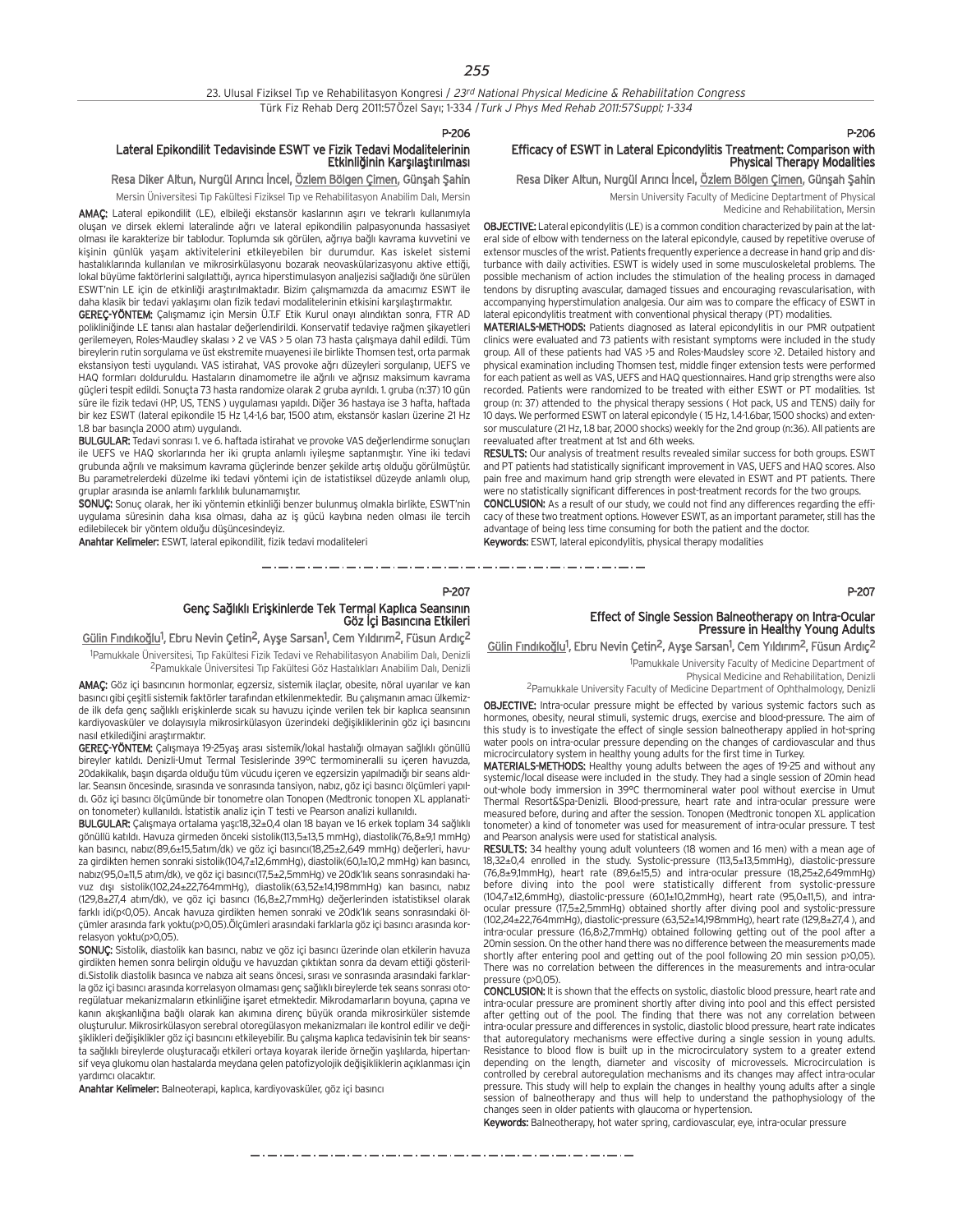P-208

## Farklı Tanı Gruplarında Fizik Tedavi ve Rehabilitasyon<br>Uygulamalarının Etkinliği

#### Tuncay Çakır, Tülay Erçalık, Hakan Nur, Naciye Füsun Toraman

Antalya Eğitim ve Araştırma Hastanesi Fiziksel Tıp ve Rehabilitasyon Kliniği, Antalya

AMAC: Bu retrospektif arastırmanın amacı, ayaktan fizik tedavi programına alınan hastalarda tanı, tedavi bölgesi dağılımı ile seçilen tedavi ajanlarını belirlemek ve uygulanan fizik tedavi programının,farklı uygulama biçimleri ve tanı gruplarına göre dinlenik ve hareketle ortaya çıkan ağrı üzerine etkisini değerlendirmekti.

GEREÇ-YÖNTEM: Temmuz 2009-Aralık 2010 tarihleri arasında Antalya Eğitim ve Araştırma Hastanesi Fiziksel T›p ve Rehabilitasyon Klini¤i Fizik Tedavi Ünitesinde ayaktan fizik tedavi ve rehabilitasyon programına alınan 2328 [1543 kadın (K),785 erkek (E)] hastanın tedavi formları retrospektif olarak değerlendirildi. Formlarda yer alan bilgilerden tanı, tedavi bölgesi, elektroterapi, egzersiz ve rehabilitasyon uygulamaları, dinlenik ve hareketle ağrı/VAS puanları dikkate alındı.Tanı,tedavi bölgeleri, elektroterapi, egzersiz ve rehabilitasyon uygulamaları sıklığını değerlendirmek için frekans dağılımı hesaplandı. K ve E'ler 3 gruba ayrıldı: I-Elektroterapi/egzersiz, II-Elektroterapi/rehabilitasyon, III-Elektroterapi. >=20 hasta içeren tan› gruplarında, dinlenik ve aktivite ağrısındaki azalma araştırıldı.

BULGULAR: Kadınların %86'sı ve erkeklerin %84'ü,11-64 yaş arasındaydı (K 49.4±14.1 yıl, E 47±16.7 yıl).Bel bölgesi her iki cinste de birinci sırada fizik tedavi uygulanan bölge (K %26,E %27), kadınlarda boyun (%20) ve erkeklerde omuz (%19) ikinci sıklıkta tedaviye alınan bölgeydi. Tanı olarak en sık servikal radiküler bası (K %29,E %28) ve mekanik bel ağrısı (K %27,E %32) vardı.Tedavi olarak US'un birinci sırada kullanıldığı (K %83,E %82),ikinci sırada TENS seçildiği (K %65,E %61) ve yüzeyel ısıtıcıların üçüncü sırada yer aldığı belirlendi.Kadınların %26'sı ve erkeklerin %27'sinde VAS puanlarının kaydedilmediği belirlendi. Elektroterapi ve egzersiz uygulanan tanı gruplarındaki kadın ve erkekler ile elektroterapi uygulanan tanı gruplarındaki kadın ve erkeklerde dinlenik ve hareketle ağrının azaldığı saptandı (p<0.05). Elektroterapi ve rehabilitasyon uygulanan tanı gruplarında, yeterli sayıda hasta olmadığı için tedaviye bağlı ağrı değişimi değerlendirilemedi.

SONUÇ: Fizik tedavi ve rehabilitasyon programı uygulanan bireylerde en sık görülen yakınmaların bel, boyun ve omuz bölgesine ait olduğu, en sık uygulanan tedavi ajanlarının US ve TENS olduğu ve tedavi nedeninin daha çok mekanik bel ağrısı ve servikal radiküler ağrı olduğu belirlendi. Fizik tedavi ve rehabilitasyon programı içinde yer alan elektroterapi uygulamalarının, hastaların ağrısının azaltılmasında etkin ve yararlı olduğu saptandı. Anahtar Kelimeler: Ağrı, elektroterapi, fizik tedavi ajanları, rehabilitasyon

The Effect of Physical Therapy and Rehabilitation Programs on Different Diagnostic Groups

Tuncay Çakır, Tülay Erçalık, Hakan Nur, Naciye Füsun Toraman

Antalya Education and Research Hospital Physical Therapy and Rehabilitation Clinic, Antalya

P-208

OBJECTIVE: The aims of this retrospective study were to evaluate; a) the diagnosis, the body region, and the treatment agents in the patients who were on the physical therapy program, b) the effect of the physical therapy and rehabilitation program on the pain at rest and pain with activity in respect to the diagnosis and the type of the program.

MATERIALS-METHODS: The recorded treatment programs of 2328 ambulatory patients [1543 women (W), 785 men (M)] who were treated in Antalya Education and Research Hospital, Physical Medicine and Rehabilitation Clinic between June 2009 and December 2010 were evaluated. The information related to diagnosis, treated body region, used electrotherapy agent, performed exercise, practiced rehabilitation, VAS point about pain in the treatment program papers, were recorded. The distribution of the frequencies were calculated for the diagnosis, treated body region, used electrotherapy agent, performed exercise, and practiced rehabilitation. Women and men were grouped as follows: I-Electrotherapy/exercise (EE), II-lectrotherapy/rehabilitation (ER), III-Electrotherapy (E). Pain relief at rest, and pain with activity were investigated in the diagnostic groups which consisted of >=20 subjects.

RESULTS: 86% of women and 84% of men were between the ages of 11-64 years (W 49.4±14.1 years, M 47±16.7 years). The most frequently treated body region was low back for both of the genders (W 26%, M 27%). Neck region in women (20%) and shoulder in men (19%) were the second frequently treated body region. The most of the treated subjects had cervical radicular pain (W 29%, M 28%), and mechanical low back pain (W 27%, M 32%). The most selected treatment modalities were US (W 83%, M 82%), TENS (W 65%, M 61%), and superficial heat. VAS points had not been recorded in 26% of women and 27% of men. It was established that pain at rest and also with the activity decreased in EE and E groups (p<0.05). Pain changes could not be determined in the ER group because of insufficient sample size.

CONCLUSION: The most frequently treated body regions were low back, neck and shoulder, consecutively. The most frequently used electrotherapy agents were US and TENS, and the commonest diagnoses were mechanic low back pain and cervical radicular pain. The electrotherapy applications were effective and beneficial for the pain. Keywords: Pain, electrotherapy, physical therapy modality, rehabilitation

P-209

## Fizik Tedavi ve Rehabilitasyon Klinik Konsültasyonlarının Özellikleri: Branşlar, Tanılar, Uygulamalar

#### Tülay Erçalık, Tuncay Çakır, Sedat Bayrak, Naciye Füsun Toraman

Antalya Eğitim ve Araştırma Hastanesi Fiziksel Tıp ve Rehabilitasyon Kliniği, Antalya AMAÇ: Bu retrospektif araştırmanın amacı, Antalya Eğitim ve Araştırma Hastanesi Fiziksel Tip ve Rehabilitasyon Kliniğinden istenen konsültasyonların branşlara/ tanılara göre dağılımını ve uygulanan fizik tedavi ve rehabilitasyon program içerik ve süresini de¤erlendirmekti.

GEREC-YÖNTEM: Ağustos 2010 - Subat 2011 tarihleri arasında tedavi programına alınan hastalara ait Fiziksel Tip ve Rehabilitasyon (FTR) Kiniği konsültasyon ve tedavi formları değerlendirildi. Formlarda yer alan cinsiyet, yaş, tanı, konsültasyon isteyen branş, fizik tedavi program içerik ve süresi ile ilgili bilgiler kaydedildi, branşlara göre konsültasyon istemi yönünden frekans dağılımı irdelendi.

BULGULAR: FTR kliniğinden istenen konsültasyonla tedaviye alınan hastaların %42'si kadın (ortalama yaş 62.1±17.9 yıl, 18-97 yaş arasında), %58'i erkekti (ortalama yaş 60.2±17.4 yıl, 13-85 yaş arasında). Kadın hastaların ortalama 5.4±5.5 seans (1-21 seans arasında), erkek hastaların 5.2±5.1 seans (1-30 seans arasında) FTR programına alındığı belirlendi. FTR program içeriği yönünden en sık nörolojik rehabilitasyon (kadın %74, erkek %71) uygulandığı, FTR programına alınma nedeninin kadınlarda %62 ve erkeklerde %52 sıklıkta serebrovasküler olay olduğu saptandı. FTR kliniğinden konsültasyon isteyen branşların sırasıyla nöroloji (%53), beyin cerrahi (%11), kalp damar cerrahi (%9), reanimasyon (%7), plastik ve rekonstrüktif cerrahi (%5), cerrahi yoğun bakım (%3), enfeksiyon hastalıkları (%3), dahiliye yoğun bakım (%2), nefroloji (%2), göğüs hastalıkları (%1), kadın doğum (%1), dahiliye (%1), üroloji (%1), ortopedi ve travmatoloji (%1) olduğu görüldü.

SONUÇ: Fiziksel Tıp ve Rehabilitasyon kliniğinin tüm klinik branşlarda hizmet verdiği, ancak en çok nöroloji ve beyin cerrahi klinik hekimlerinin FTR konsültasyonu istediği belirlenmiştir. Diğer bransların konsültasyon istemlerinin az olmasının nedenlerinin ve klinik sonuçlarının irdelenmesi gerektiği düşünülmektedir.

Anahtar Kelimeler: Etki büyüklüğü, fizik tedavi, konsültasyon, rehabilitasyon

## Characteristics of Physical Medicine and Rehabilitation Consultations: Branches, Diagnosis, Practices

Tülay Erçalık, Tuncay Çakır, Sedat Bayrak, Naciye Füsun Toraman

Antalya Education and Research Hospital Physical Medicine and

P-209

Rehabilitation Clinic, Antalya OBJECTIVE: The aims of this retrospective study were to evaluate consultations requested

from Physical Medicine and Rehabilitation Clinic Antalya Education and Research Hospital according to the branches, diagnosis and content/duration of the therapy program.

MATERIALS-METHODS: The recorded treatment programs related to the consultations between August 2010-February 2011 were evaluated. The information about gender, age, diagnosis, department of requested consultations, the content of physical therapy program and duration were noted and distribution of frequency according to the branches was calculated.

RESULTS: 42% of the patients were females (62.1±17.9 years, between 18-97 ages), and 58% of the patients were males (60.2±17.4 years, between 13-85 ages). Female patients had been treated approximately 5.4±5.5 sessions (between 1-21 sessions), while male patients had been treated 5.2±5.1 sessions (between 1-30 sessions). The most frequent treatment program was neurological rehabilitation (74% of females, 71% of males), and the common cause of physical therapy and rehabilitation program was cerebrovascular diseases (62% of females, and 52% of males). The clinics requested physical medicine and rehabilitation consultations were as follows: neurology (53%), neurosurgery (11%), cardiovascular surgery (9%), intensive care and reanimation (7%), plastic and reconstructive surgery (5%), intensive care unit of surgery (3%), infectious diseases (%3), intensive care unit of internal medicine (2%), Nephrology (2%), chest diseases (%1), obstetrics and gynecology (1%), internal medicine (1%), urology (1%), orthopedic and traumatology (1%).

CONCLUSION: It was established that Physical Medicine and Rehabilitation Clinic filled a need of rehabilitation for all medical branches, while mostly neurology and neurosurgery clinics requested consultations from the physical medicine and rehabilitation clinic. It was suggested that the cause and the results of this approach should be evaluated. Keywords: Effect size, physical therapy, consultation, rehabilitation

المستحق والمتحال المتناول المتناول المتناول المتناول المتناول المتناول المتناول المتناول المتناول المتناول المتناول المتناولات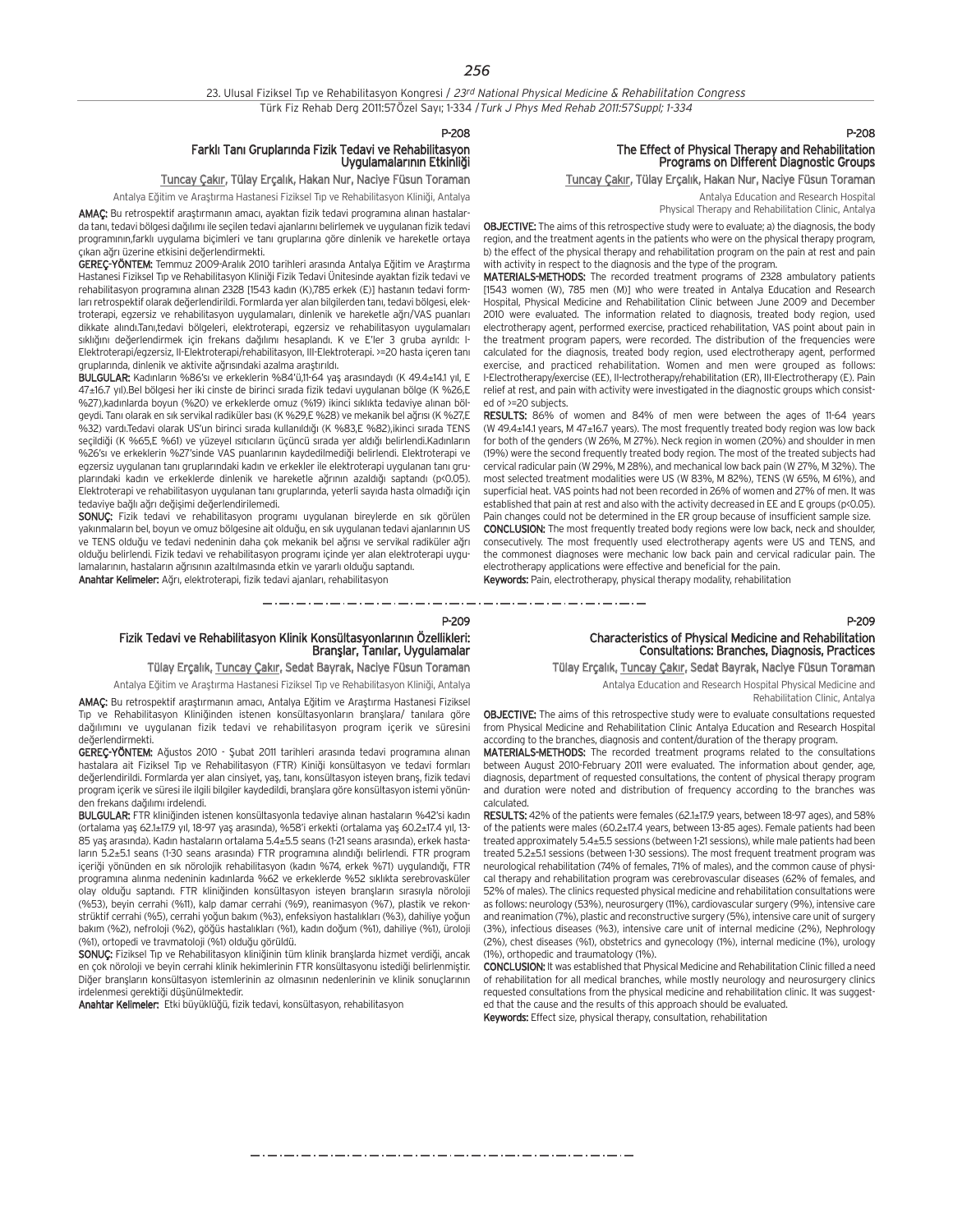#### Karpal Tünel Sendromunda Düşük Enerjili Lazer ve Kesikli Ultrason Tedavilerinin Etkinliğinin Nörofizyolojik ve Klinik Olarak Karşılaştırılması: Plasebo Kontrollü Bir Çalışma

Canan Tıkız, Tuncay Duruöz, Zeliha Ünlü, Lale Cerrahoğlu, Erkan Yalçınsoy Celal Bayar Üniversitesi Tıp Fakültesi Fiziksel Tıp ve Rehabilitasyon Anabilim Dalı, Manisa

AMAC: Karpal tünel sendromunda (KTS) düşük enerjili lazer (DEL) ve kesikli ultrason (US) te-

davilerinin etkinliğini değerlendirmek ve iki tedavi yönteminin etkinliğini karşılaştırmaktı. GEREC-YÖNTEM: KTS tanısı alan toplam 60 hasta çalışmaya dahil edildi ve rastgele yöntemle 4 gruba ayrıldı: Grup 1'deki hastalara 1.0Watt/cm<sup>2</sup> dozunda, ? pulsasyon modunda kesikli US tedavisi, Grup 2'de 0,0 W/cm2 dozda, sham US, Grup 3'de 830 nm dalga boyunda ve 30mW gücünde Galyum-Aluminyum-Arsenid (Ga-Al-As) cihazı ile beş ayrı noktaya, her birine  $1.5$  J/ cm<sup>2</sup> dozunda DEL tedavisi, Grup 4'deki hastalara ise el bileğinde aynı noktalara 0,0 J/cm<sup>2</sup> dozda, sham lazer uygulandı. Tedaviler üç hafta, haftada 5 gün uygulandı. Klinik ve elektrofizyolojik değerlendirmeler tedavi başında, tedavi sonrasında 3, 6 ve 12. aylarda yapıldı. Klinik değerlendirmede vizüel analog skala ile ölçülen ağrı ve uyuşukluk, dinamometre ile ölçülen el kavrama gücü, Boston semptom şiddet ve fonksiyonel kapasite skorları kullanıldı. Elektrofizyolojik olarak median sinir duyusal ve motor ileti hızları, motor ve duysal distal latanslar ve aksiyon potansiyel amplitüdleri istatiksel incelemeye alındı.

BULGULAR: Çalışma 52 hasta ve toplam 101 el ile tamamlandı. Hastaların genel özellikleri, tedavi öncesi klinik ve elektrofizyolojik değişkenleri 4 grupta da benzerdi. Tedavi etkinlikleri de-¤erlendirildi¤inde, klinik parametrelerden a¤r›, duyu kayb›, semptom fliddet skoru ve fonksiyonel kapasite skorlarında hem US hem de DEL gruplarında tedavi öncesine göre anlamlı düzelmeler saptandı ve tedavi etkinliğinin 12 aya kadar devam ettiği gözlemlendi (p<0.05). İki plasebo grubunda da anlamlı tedavi etkinliği saptanmadı (p<0.05). Elektronörofizyolojik de-¤iflkenlerin hiçbirinde, dört grupta da tedavi öncesine göre anlaml› de¤iflimler saptanmad› (p>0.05). İki tedavi yöntemi karsılastırıldığında klinik etkinliğin kesikli US tedavisinde DEL tedavisinden üstün olduğu saptandı (p<0.05).

SONUÇ: Bu sonuçlar bize, KTS'de US ve DEL tedavisinin hasta kaynaklı (subjektif) klinik semptomlar üzerine etkili olduğunu, ancak elektrofizyolojik parametreler üzerine her iki tedavinin de etkisi olmadığını, kesikli US tedavisinin klinik parametreler göz önüne alındığında DEL tedavisinden daha üstün olduğunu göstermiştir.

Anahtar Kelimeler: Karpal tünel sendromu, düşük enerjili lazer, kesikli ultrason, tedavi, plasebo

## P-211 Fizik Tedavi Seans Sayısının Ağrı, Depresyon, Anksiyete<br>Düzeyleri ve Yaşam Kalitesine Etkisi

Nuray Akkaya, Nilgün Şimşir Atalay, Sibel Konukcu, Füsun Şahin

Fizik Tedavi ve Rehabilitasyon Anabilim Dalı Pamukkale Üniversitesi, Denizli

AMAÇ: Fizik Tedavi Programı (FT) uygulanan hastalarda 10-seans veya 15-seans tedavi almanın, ağrı, depresyon, anksiyete düzeyi ve yaşam kalitesine etkisinin araştırılması amaçlandı. GEREÇ-YÖNTEM: FT programı planlanan gönüllü 36 hastanın demografik bilgileri kaydedildi. Tedavi öncesi(TÖ), 10.seans sonunda(10S) ve 15.seans sonunda(15S) değerlendirildi. Değerlendirme parametreleri: İstirahat ve hareket ağrı şiddeti Görsel Analog Skala(GAS) ile; depresyon Beck Depresyon Ölçeği(BDÖ)ile; anksiyete Durumluk-Sürekli Kaygı Ölçeği(STAI)ile; yaşam kalitesi Nothingam Sağlık Profili(NSP) olarak belirlendi. Hastalardan GAS üzerinde kendini global değerlendirmesi, doktorun hastayı global değerlendirmesi de istendi.

**BULGULAR:** Yas ortalaması  $44.7\pm13.2$  olan, 36 hastanın (20 kadın, 16 erkek) 9'unda(%25) boyun, 3'ünde(%8,3) omuz, 19'unda(%52,8) bel, 5'inde(%13,9) diz ağrısı vardı. GAS-istirahatskoru TÖ'de 4,6±2,9, 10S'de 2,5±2,5, 15S'de 1,4±1,6, GAS-hareket-skoru TÖ'de 7,9±2,0, 10S'de 4,3±2,9, 15S'de 3,1±2,6'ıydı. 10S ve 15S'de, TÖ'ye göre, 15S'de 10S'ye göre anlamlı iyileşme saptandı (p<0,05). BDÖ puanı TÖ'de 10,8>8,6, 10S'de 9,6>8,5, 15S'de 9,2±8,7 bulundu, 10S ve 15S TÖ'ye göre anlamlı iyiyken(p<0,05), 10S ve 15S karşılaştırmasında fark saptanmadı(p>0,05). STAI-durumluk-ölçeği 10S'de TÖ'ye göre değişiklik yokken(p>0,05), 15S'de TÖ ve 10S'ye göre düzelmişti(p<0,05). STAI-sürekli-ölçeği için ise TÖ'ye göre farklılık saptanmadı (p>0,05). NSP-Uyku ve NSP-Sosyal skorlarında değişiklik olmadı(p>0,05), NSP-Emosyon skoru 15S'de TÖ ve 10S'ye göre anlamlı iyiydi (p<0,05). NSP-Ağrı ve Yorgunluk skorları 10S'de ve 15S'de TÖ'ye göre, 15S 10S'e göre anlamlı iyileşmişti(p<0,05). NSP-Fiziksel aktivite skoru 10S ve 15S'de TÖ'ye göre anlamlı iyiyken, 10S ile 15S arasında değişmemişti. Hastanın global değerlendirme skoru TÖ'de 5,7 $\pm$ 2,1, 10S'de 3,3 $\pm$ 2,4, 15S'de 2,7 $\pm$ 2,2'ydi ve TÖ'e göre 10S ve 15S'de anlamlı artmıstı(p<0,05), 10S ve 15S arasında değismemişti(p>0,05). Doktor değerlendirmesi skorları TÖ'de 5,6±1,9, 10S'de 2,9±2,2, 15S'de 2,2±1,9'du, 10S ve 15S'de TÖ'ye göre, 15S'de 10S'e göre anlaml› ivilesme saptandı(p<0,05).

SONUÇ: FT programı alan hastalarda seans sayısının 10'dan 15'e uzatılması ağrı şiddetinde, durumluk endişe şiddetinde, yaşam kalitesi ağrı, yorgunluk, emosyon skorlarında ve doktorun değerlendirmesinde anlamlı iyileşme ile sonuçlanmıştır. Depresyon, sürekli endişe düzeyi, yaşam kalitesi fiziksel aktivite, uyku, sosyal skorları, hastanın kendini değerlendirmesi seans sayısının artışı ile değişiklik göstermemiştir.

Anahtar Kelimeler: Ağrı, fizik tedavi, yaşam kalitesi

#### P-210

## Comparison of The Clinical and Neurophysiological Efficacy of<br>Low- Level Laser and Pulse-Ultrasound Treatment in Carpal Tunnel Syndrome: A Placebo Controlled Study

Canan Tıkız, Tuncay Duruöz, Zeliha Ünlü, Lale Cerrahoğlu, Erkan Yalçınsoy

Celal Bayar University Faculty of Medicine Department of

Physical Medicine and Rehabilitation, Manisa

OBJECTIVE: To evaluate the effect of low-level laser treatment (LLLT) and pulse ultrasound (US) treatment in carpal tunnel syndrome (CTS) and to compare the effects of both treatment modalities.

MATERIALS-METHODS: 60 patients diagnosed as CTS included in the study and randomly divided into four groups. Group 1 was given pulsed US in doses of 1.0 watt/cm2, ? pulse mode, Group 2 was accepted as placebo US group and was given 0.0 watt/cm2. Group 3 was given Galium-Aluminum-Arsenid (Ga-Al-As) laser in doses of 1.5 J/cm<sup>2</sup> for every five different points, Group 4 was given 0.0 J/cm<sup>2</sup> LLLT. Clinical and electrophysiological assessments were performed just before the treatment and at the 3th, 6th and 12th mounts. For the clinical functional assessments, pain and hypoesthesia were measured with visual analog scale, handgrip strength was measured with dynamometer and severity of symptoms and functional status were evaluated with Boston Questioner scale. Electrophysiological assessments included the measurements of motor and sensorial conduction velocity and antidromic latency and action potential amplitudes of median nerves.

RESULTS: 52 patients with 101 hands completed the study. Both pulsed US and LLLT treatment groups were found to have significant improvements in clinical parameters such as pain, sensory loss, symptom severity score and functional capacity score (p<0.05). No significant beneficial effect was observed in both placebo groups (p<0.05). Evaluations of electrophysiological parameters showed no significant difference in both 4 groups of patients included in the study (p>0.05). When the two treatment methods were compared in terms of clinical efficacy, pulsed USG was found to superior to LLLT (p<0.05).

CONCLUSION: Our findings showed that both treatment modalities showed significant improvements in subjective clinical symptoms while no significant changes were observed in any electrophysiological parameters, Pulsed USG was found to be superior compared to LLLT

Keywords: Carpal tunnel syndrome, low-level laser, pulsed ultrasound, treatment, placebo

#### P-211 Effect of the Number of Physical Therapy Sessions of the Level of Pain, Depression, Anxiety, and Quality of life

Nuray Akkaya, Nilgün Şimşir Atalay, Sibel Konukcu, Füsun Şahin

Pamukkale University of Department of Physical Medicine and Rehabilitation, Denizli

OBJECTIVE: It was aimed to research the effects of 10 sessions or 15 sessions of Physical Therapy (PT) on Level-of-Pain, Depression, Anxiety, and Quality-of-life in patients who were applied PT.

MATERIALS-METHODS: Demographic data of 36 volunteer patients who would have PT program were noted. Patients were evaluated at before treatment (BT), after 10 sessions (10S), and after 15 sessions (15S). Evaluation parameters: Severity of rest and activity-pain with Visual-Analog-Scale(VAS);Depression with Beck-Depression-Inventory(BDI); Anxiety with State-Trait-Anxiety-Inventory(STAI-state/trait); quality-of-life with Nothingam-Health-Profile(NHP).Patients' own-global-evaluation and physician's global-evaluation were noted on VAS.

RESULTS: There were 36 patients (20-female, 16-male) with mean age was 44.7±13.2 years. 9 (25%) patients had neck, 3 (8.3%) had shoulder, 19 (52.8%) had lumbar, 5 (13.9%) had knee-pain. Rest-VAS was 4.6±2.9 at BT, 2.5±2.5 at 10S, 1.4±1.6 at 15S, Activity-VAS was 7.9±2.0 at BT, 4.3±2.9 at 10S, 3.1±2.6 at 15S. There were significant improvements for the rest and activity VAS in 10S and 15S compared to BT and the difference between 15S and 10S was significant (p<0.05). BDI was  $10.8\pm8.6$  at BT,  $9.6\pm8.5$  at 10S,  $9.2\pm8.7$  at 15S, there was significant improvement in both 10S and 15S compared to BT (p<0.05), there was no difference between 10S and 15S (p>0.05). While there was no difference for STAI-state-scale in 10S compared to BT (p>0.05), there was significant improvement in 15S compared to BT and 10S (p<0.05). There was no difference for STAI-trait-scale compared to BT (p>0.05). There was no difference for NHP-sleep and NHP-Social-subscores (p>0.05). NHP-Emotionalsubscore was significantly better in 15S compared to BT and 10S(p<0.05).NHP-pain and fatigue-subscores significantly improved in 10S and 15S compared to BT and in 15S compared to 10S (p<0.05). While NHP-Physical-activity-score was significantly better at 10S and 15S compared to BT, there was no difference between 10S and 15S. Patient's own globalevaluation score was  $5.7\pm2.1$  at BT,  $3.3\pm2.4$  at 10S,  $2.7\pm2.2$  at 15S and improved in 10S and 15S compared to BT (p<0.05), there was no difference between 10S and 15S (p>0.05). Physician's global-evaluation score was 5.6>1.9 at BT, 2.9±2.2 at 10S, 2.2±1.9 at 15S, there was significant improvement in 10S and 15S compared to BT, and at 15S compared to 10S (p<0.05).

CONCLUSION: Increasing the number of PT sessions from 10 to 15 resulted in significant improvements in severity of pain, state-anxiety-level, quality-of-life-pain, fatigue, emotional-subscores and physician's global-evaluation. It was detected no improvements by increasing the number of PT sessions for depression, trait-anxiety-level, quality-of-life physical activity, sleep, social-subscores and the patient's own-global-evaluation. Keywords: Pain, physical therapy, quality of life

مترو متناوبا متناوبا متناوبا متناوبا متناوبا متناوبا متناوبا متواومت والمترومين والمتاوين والمتاوين والموارد متواوين والمتواود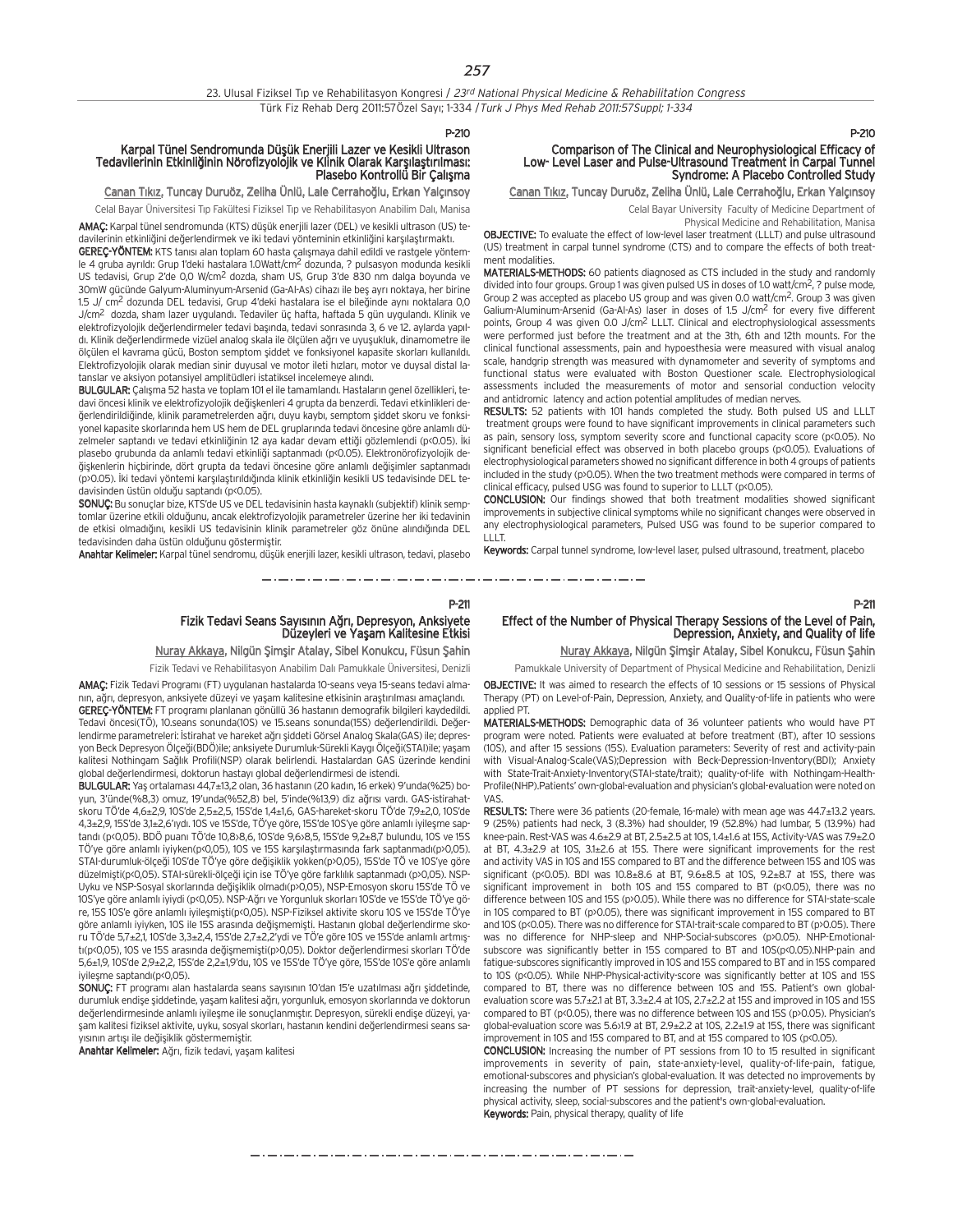#### P-212

#### Fizik Tedavi Uygulanan Hastalarda Aleksitimi, Mizaç Özellikleri, Depresyon ve Kaygı Düzeylerinin Tedavinin Sonuçları ile İlişkisi Nilgün Şimşir Atalay<sup>1</sup>, Nuray Akkaya<sup>1</sup>, Şibel Konukcu<sup>1</sup>, Ceyhan Şengül<sup>2</sup>, Füsun Şahin<sup>1</sup>

<sup>1</sup>Pamukkale Üniversitesi Tıp Fakültesi Fizik Tedavi ve Rehabilitasyon Anabilim Dalı, Denizli <sup>2</sup>Denizli Devlet Hastanesi Psikiyatri Kliniği, Denizli

AMAC: Fizik tedavi uygulanan hastalarda aleksitimi, mizaç özellikleri, depresyon ve kaygı düzeylerinin, fizik tedavi programından faydalanma düzeyi ile ilişkisinin arastırılması amaçlandı. GEREÇ-YÖNTEM: Çalışmaya fizik tedavi programına alınan, gönüllü hastalar dahil edildi. Tedavi öncesi aleksitimi, Toronto Aleksitimi Ölçeği (TAÖ) ile; mizaç, Memphis, Pisa, Paris ve San Diego Mizaç Değerlendirme Anketi (TEMPS-A) ile; depresyon, Beck Depresyon Ölçeği (BDÖ) ile; kaygı, Durumluk ve Sürekli Kaygı Envanteri (STAI) ile değerlendirildi. Tedaviye yanıt parametreleri: Tedavi öncesi ve 10 seans sonrası istirahat ve hareket ağrısı Görsel Analog Skala (GAS-İ, GAS-H), hastanın kendini global değerlendirimi (HKGD)(GAS ile), doktorun hastayı global değerlendirimi (DHGD) (GAS ile), yaşam kalitesi Nottingham Sağlık Profili (NSP). Tedaviye yanıt GAS-İ, GAS-H, NSP, HKGD'nin tedavi sonrası-öncesi arasındaki değişimin yüzdesi olarak belirlendi (100=tam iyileşme, 0=değişiklik yok).

BULGULAR: Yas ortalaması 46,0±12,5, semptom süresi 21,3±35,2 ay olan 34 kadın, 24 erkek 58 hastanın 33'ü bel, 16'sı boyun, 6'sı diz, 3'ü omuzda ağrı nedeniyle tedaviye alınmıştı. Tedavi bitiminde GAS-İ, GAS-H, HKGD, DHGD, NSP-Ağrı, NSP-Fiziksel mobilite, NSP-Enerji düzeyi skorlarında anlamlı iyilesme sağlandı (p<0,05). NSP-Uyku, NSP-Sosyal izolasyon, NSP-Emosyonel reaksiyon skorlarında ise fark saptanmadı (p>0,05). TAÖ ile NSP-Enerji-düzeyi iyileşme yüzdesi dışında diğer yanıt parametreleri arasında ilişki saptanmadı (p<0,05, r=-0,261). TEMPS-A'n›n depresif (r=-0,324), siklotimik (r=-0,339), anksiyöz (r=-0,334) mizaç ortalamaları ile yanıt parametrelerinden sadece HKGD'deki iyileşme yüzdesi ile anlamlı negatif ilişki saptandı (p<0,05). TEMPS-A'nın diğer mizaç özellikleri (hipertimik, irritabl) ile yanıt parametreleri arasında ilişki yoktu. BDÖ ile HKGD (r=-0,286), VAS-H (r=-0,310) arasında anlamlı negatif ilişki saptandı (p<0,05). BDÖ ile diğer yanıt parametrelerinde ilişki bulunmadı. STA-I skorları ile yanıt parametreleri arasında ilişki saptanmadı (p>0,05).

SONUÇ: Fizik tedavi programına alınan hastaların tedavi sonrası değerlendirmelerinde ağrı, yaşam kalitesi ve doktor değerlendirmelerinde anlamlı iyileşme olmasına rağmen depresif, siklotimik, anksiyöz mizaç ve depresyon skorları yüksek hastaların kendini değerlendirmesinde aynı olumlu netice alınamamaktadır. Aleksitimi ve kaygı skorlarının ise bu değerlendirmede etkili olmadığı saptanmıştır. Tedaviye yanıt incelenirken depresyon ve mizaç özelliklerinin de göz önünde bulundurulması ve gereğinde multidisipliner tedavi yaklaşımlarının planlanması önem tasımaktadır.

Anahtar Kelimeler: Aleksitimi, depresyon, fizik tedaviye yanıt, kaygı, mizaç

#### P-212

P-213

## The Relationship Between Treatment Results and Alexithymia, Temperament Properties, Depression and Anxiety Degrees in Patients Who Had Physical Therapy Applications

Nilgün Şimşir Atalay<sup>1</sup>, Nuray Akkaya<sup>1</sup>, Şibel Konukcu<sup>1</sup>, Ceyhan Şengül<sup>2</sup>, Füsun Şahin<sup>1</sup>

1 Pamukkale University Medical School Department of Physical Medicine and Rehabilitation, Denizli 2Denizli Government Hospital Psychiatry Clinic, Denizli

OBJECTIVE: Investigating the relations between alexithymia, temperament features, depression and anxiety levels and levels of utilization of the physical therapy, in physical therany nationts

MATERIALS-METHODS: Volunteer patients in physical treatment program were included in this study. For alexithymia, Toronto Alexithymia Scale (TAS); for temperament, Memphis, Pisa, Paris and San Diego Temperament Evaluation Questionnaire (TEMPS-A); for depression, Beck Depression Scale (BDS); for anxiety, State and Trait Anxiety Inventory (STAI); were used before the treatment. Response to treatment parameters: resting and activity pain in Visual Analogue Scale before and after 10 sessions of treatment (VAS-R, VAS-A), patient's own global evaluation (POGE) (with VAS), doctor's global evaluation (DGE) (with VAS), quality of life Nottingham Health Profile (NHP). Response to treatment was found by using percentage differences of VAS-R, VAS-A, NSP, POGE before and after the treatment (100=full recovery, 0=no change).

RESULTS: Mean age was 46.0>12.5, symptom time was 21.3±35.2 months of 34 female and 24 male patients. Thirty-three had low back, 16 had neck, 6 had knee, 3 had shoulder pain. At the end of treatment significant recovery was obtained in VAS-R, VAS-A, POGE, DGE, NHP-pain, NHP-Physical mobility, NHP-Energy levels (p<0.05). No changes were found in NHP-Sleep, NHP-Social isolation, NHP-Emotional reaction scores (p>0.05). Except the recovery percentage of TAS and NSP-Energy level, no relations between TAS and other parameters were detected (p<0.05, r=-0.261). Only recovery percentage of POGE parameter revealed significant negative correlation with depressive (r=-0.324), cyclothymic (r=-0.339), anxious (r=-0.334) temperament means of TEMPS-A (p<0.05). Other temperament features of TEMPS-A (hyperthymic, irritable) revealed no correlations. Significant negative correlations were found between BDS and POGE (r=-0.286), and VAS-H (r=-0.310) (p<0.05). No correlations were found between BDS and other parameters. No correlations were found between STAI scores and response parameters (p>0.05).

CONCLUSION: Although pain, life quality and doctor's evaluation of the patients in the physical treatment program improved greatly after the treatment, no favorable results were obtained for patients who had high depressive, cyclothymic, anxious temperament and depression scores. It was detected that alexithymia and anxiety scores revealed no effect in this evaluation. It is important to consider depression and temperament features and if necessary multidisciplinary approach should be given.

Keywords: alexithymia, depression, response to physical therapy, anxiety, temperament

#### P-213

#### İki Farklı Ağırlıkta Uygulanan Lomber Traksiyonun Subakut Lomber Disk Hernili Hastalarda Klinik ve Fonksiyonel Durum Üzerine Etkisi Sadiye Murat<sup>1</sup>, Kaan Uzunca<sup>2</sup>

<sup>1</sup>Göztepe Eğitim ve Araştırma Hastanesi,Fiziksel Tıp ve Rehabilitasyon Kliniği, İstanbul 2Özel Gaziosmanpaşa Hastanesi Fiziksel Tıp ve Rehabilitasyon Bölümü, İstanbul

AMAC: Lomber disk hernisi, dejenere diskin lomber spinal sinir kökünü sıkıstırması ile ortaya çıkan bel ve bacak ağrısı ile karakterize klinik tablodur. Çalışmanın amacı subakut lomber disk hernisi tanılı hastalarda fizik tedavi yöntemlerinden biri olan traksiyonun iki farklı ağırlıkla; klinik, fonksiyonel durum ve yaşam kalitesi üzerine olan etkilerini araştırmaktır.

**GEREC-YÖNTE**M: Calismaya randomize iki gruba ayrılmış, 61 hasta alındı. Birinci gruba yücut ağırlığının %35-50 kuvvetinde, 2. gruba vücut ağırlığının %10-20'si olacak kuvvette "intermittant traksiyon" uygulandı. Tüm hastalara egzersiz programı ve bel ağrısından korunmak için önlemler konusunda eğitim verildi. Tedavi etkinliği visüel analog skala, short-form 36, Oswestry Bel Ağrısı Özürlülük ve Roland-Morris Fonksiyonel Değerlendirme formları ile tedavi öncesi, tedavi sonrası ve bir av sonra değerlendirildi.

BULGULAR: Çalışmada sonuç değerlendirme ölçekleri ile her iki grupta iyileşme görülürken bu değişimler açısından gruplar arasında istatistiksel olarak fark bulunmadı.

SONUC: Lomber disk hernisinde vücut ağırlığının %35-50'sinin çekildiği traksiyon uygulamasının, vücut ağırlığının %10-20'siyle çekilen uygulamadan üstünlüğü bulunmadı.

Anahtar Kelimeler: Fonksiyonel durum, subakut lomber disk hernisi, traksiyon

#### Effects of Two Different Lumbar Traction Weights on Clinical and Functional State of Patients with Subacute Lumbar Disc Herniation Sadiye Murat<sup>1</sup>, Kaan Uzunca<sup>2</sup>

<sup>1</sup>Göztepe Training and Research Hospital, Department of Physical Medicine and Rehabilitation, Istanbul

2Gaziosmanpasa Hospital Department of Physical Medicine and Rehabilitation, Istanbul

OBJECTIVE: Lumbar disc herniation is a clinical entity which is characterized by back and leg pain stemming from a pinched nerve in the lumbar spine. The purpose of this study is to investigate the effects of traction as a common physical therapy method for subacute lumbar disc herniations, in two different weights on life quality, clinical and functional state. MATERIALS-METHODS: Sixty-one patients were randomized into 2 groups. Intermittent traction was performed with a pulling force of 10-20% of the total body weight for the patients in the first group, and 35-50% of total body weight for the second group. Each patient was given an exercise training program and informed about the precautions to avoid from back pain. Treatment effects were evaluated with Visual Analogue Scale, short-form 36, Oswestry Low Back Pain Disability Index and Roland-Morris Disability Questionnaire forms before, immediately after and one month after treatment.

RESULTS: Both groups were found to be improved according to the outcome scales; however, no significant statistical difference was detected between the groups in regards to these changes

CONCLUSION: Lumbar traction with 35-50% of the total body weight was not found to be superior to the traction with 10-20% of the total body weight in lumbar disc herniations. Keywords: Functional state, subacute lumbar disc herniation, traction

مترو متوارد متوارد متوارد متوارد متوارد متوارد متوارد متوارد متوارد متوارد متوارد متوارد متوارد متوارد متوارد متوارد متوارد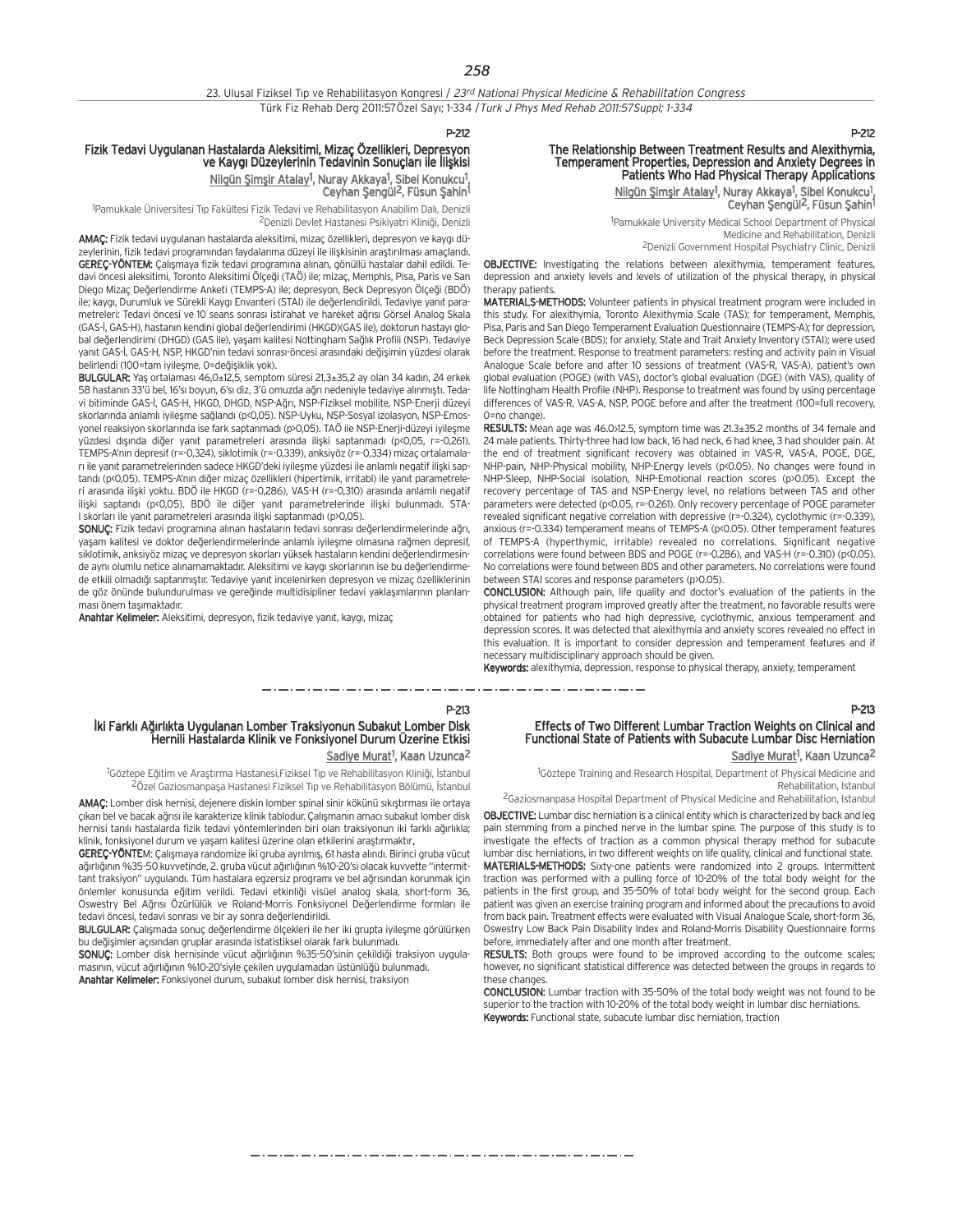P-214

#### Primer Diz osteoartriinde Ketoprofen Fonoforezi ve Ultrason Tedavilerinin Klinik Etkinliğinin Karşılaştırılması

Hicran Yeşilyurt<sup>1</sup>, <u>Nurettin Taştekin</u><sup>1</sup>, Aral Hamza Hakgüde <sup>1</sup>, Murat Birtane1 , Necdet Süt2

<sup>1</sup>Trakya Üniversitesi Tıp Fakültesi Fiziksel Tıp ve Rehabilitasyon Anabilim Dalı, Edirne <sup>2</sup>Trakya Üniversitesi Tıp Fakültesi Biyoistatistik Anabilim Dalı, Edirne

AMAC: Primer diz osteoartritli hastalarda ketoprofen fonoforezinin etkinliğini ultrason tedavisi ile plesebo kontrollü karsılastırmak ve hastaların ağrı ve fonksiyonel durumu üzerine etkilerini arastırmak.

GEREC-YÖNTEM: Calismamiz primer diz osteoartriti tanısı almış yetmişbes hasta üzerinde yapıldı. Olgular üç gruba ayrıldı. Birinci gruba 1.5 W/cm<sup>2</sup> yoğunluğunda, 1MHz frekansta ultrason tedavisi, ikinci gruba 0.1 W/cm<sup>2</sup> yoğunluğunda, 1MHz frekansta plasebo ultrason tedavisi, üçüncü gruba ise 1.5 W/cm<sup>2</sup> yoğunluğunda, 1MHz frekansta, % 2.5'luk ketoprofen jel ile ultrason tedavisi (fonoforez), bir dize beş dakika olmak üzere toplam 10 dakika, tüm gruplara sıcak paket ve quadriceps izometrik egzersiz programı, haftada beş gün olmak üzere 10 seans uvguland

BULGULAR: İstirahat ve hareket ağrısı, diz aktif ve pasif fleksiyonu, Lequesne indeksi, hastalık etki profilinde üç grupta anlamlı iyilesme oldu(p<0.05) ve gruplar arası karsılastırmada anlamlı fark saptanmadı (p>0.05). Her iki diz aktif-pasif ekstansiyonda fonoforez grubunda iyileşme olurken (p<0.05), diğer iki grupta iyileşme olmadı. Western Ontario and McMaster indeksi tutukluk, günlük yaşam aktivitelerinde zorlanma, total parametrelerinde fonoforez ve ultrason grubunda, plasebo grubuna göre anlamlı iyilesme tespit edildi(p<0.05). On bes metre yürüme testinde fonoforez grubunda diğer gruplara göre anlamlı iyilesme tespit  $P$ edildi(n $(0.05)$ 

SONUC: Ketoprofen fonoforez tedavisi, ultrason tedavisine göre bazı üstünlükleri olmakla birlikte ağrı ve fonksiyonel parametrelerin çoğunda ultrason tedavisine anlamlı üstünlüğü olmadığı görüldü.

Anahtar Kelimeler: Primer diz osteoartriti, ultrason, fonoforez, fonksiyonel durum

## P-214

#### A Comparison Study of the Clinical Efficacy of Ketoprophen Phonophoresis and Ultrasound Therapy in Primary Knee Osteoarthritis Hicran Yeşilyurt<sup>1</sup>, Nurettin Taştekin<sup>1</sup>, Aral Hamza Hakgüder<sup>1</sup>, Murat Birtane1 , Necdet Süt2

1 Trakya University School of Medicine Department of Physical Medicine and Rehabilitation, Edirne 2Trakya University School of Medicine Department of Biostatistic, Edirne

OBJECTIVE: The aim of this study was to compare the effectiveness of ketoprofen phonophoresis with placebo controlled ultrasound therapy in the patients who had primary knee osteoarthritis and to search its effects based on their pain and functionality conditions. MATERIALS-METHODS: This study was carried out in 75 patients with primary knee osteoarthritis diagnosis. The cases were randomly divided into three different groups: An ultrasound therapy at 1 MegaHertz frequency with 1.5 W/  $\text{cm}^2$  intensity applied to the first group a placebo ultrasound therapy at 1 MegaHertz frequency with 0.1 W/ cm2 intensity applied to the second group and an ultrasound therapy with ketoprofen gel (2.5%) application (phonophoresis) at 1 MegaHertz frequency with 1.5 W/cm<sup>2</sup> intensity applied to the third group totally 10 minutes calculating 5 minutes for each knee, for all groups, and hot-pack and quadriceps isometric exercise program applied totally 10 sessions as 5 times for a week .

RESULTS: As a conclusion of our study; based on pain score for resting and exercising, both knees active and passive flexion, the Lequesne index and the Sickness Impact Profile, we observed statistically and significant improvements at all three study groups and no interpreted differences were detected between each group. In spite of noticeable improvement observed for phonophoresis group, there was no improvement for ultrasound and placebo ultrasound group at the active-passive extension of both knees. Considering those parameters of the blockage of the Western Ontario and the McMaster indexes and the difficulty for daily routine life activities, comparing to placebo group, we observed better statistically and significantly improvement at phonophoresis and ultrasound groups. For 15-meter walking time measurement, phonophoresis group had better interpreted improvement than both ultrasound and placebo groups.

CONCLUSION: although ketoprofen phonophoresis therapy indicated some superior advantages against ultrasound therapy, we didn't see any outstanding difference on many parameters including pain and functionality.

Keywords: Primary knee osteoarthritis, ultrasound, phonophoresis, functional condition

#### P-215

## Diz Osteoartritinde Traksiyon Tedavisinin Etkisi: Prospektif<br>Randomize Kontrollü Çalışma

Mahmut Alpaycı, Özcan Hız, Levent Ediz, Yasemin Özkan

Yüzüncü Yıl Üniversitesi Tıp Fakültesi Fiziksel Tıp ve Rehabilitasyon Anabilim Dalı, Van

AMAÇ: Bu çalışma diz osteoartritinde traksiyonun etkisini değerlendirmek amacı ile yapıldı. GEREÇ-YÖNTEM: Diz osteoartrit olan 90 hasta çalışmaya alındı. Hastalar üç gruba randomize edildi. Grup 1; 15 seans hot pack ve kısa dalga diatermi ile tedavi edilirken, Grup 2; aralıklı traksiyon, hot pack ve kısa dalga diatermi ve Grup 3 ise devamlı traksiyon, hot pack ve kısa dalga diatermi ile tedavi edildi. Bütün hastalar, baslangıcta, 15. uygulamadan hemen sonra ve tedavi bitiminden 30 gün sonra olmak üzere üç kez değerlendirildi. Hastalık aktivitesinin ve fonksiyonel durumun değerlendirilmesinde Western WOMAC indeksi ve ağrının değerlendirilmesinde VAS kullanıldı. Ayrıca aktif fleksiyon ölçümleri istatistiksel karşılaştırmada kullanıldı. BULGULAR: Tedavi öncesi WOMAC ve VAS skorlarında gruplar arasında anlamlı fark yoktu. Tedavi bitiminde tedavi öncesine göre WOMAC ve VAS skorlarında tüm gruplarda anlamlı düzelmeler saptanırken, Grup 2 ve Grup 3 arasında istatistiksel olarak anlamlı fark yoktu. Grup 2 ve Grup 3'deki WOMAC ve VAS skorları grup 1'e göre anlamlı olarak azalmıştı. Tedaviden 1 ay sonra Grup 2 ve Grup 3'de skorlardaki azalmalar anlamlılığını korurken, Grup 1'de ise skorlarda anlamlı artış oldu ancak tedavi öncesi skora çıkmadı. Aktif fleksiyon açıklığı grup 2 ve Grup 3'de tedavi öncesine göre anlamlı olarak arttı. Grup 1'de ise değişiklik yoktu. Gruplar karşılaştırldığında ise Grup 3'de diğer gruplara göre anlamlı artış oldu.

SONUÇ: Traksiyon, diz osteoartritinin mevcut tedavilerine ilave bir potansiyel fizik tedavi ajan› olarak önerilebilir.

Anahtar Kelimeler: Diz, osteoartrit, traksiyon

#### P-215

#### The Effect of Traction in the Treatment of Knee Osteoarthritis: A Prospective Randomized Controlled Trial

Mahmut Alpaycı, Özcan Hız, Levent Ediz, Yasemin Özkan

Yuzuncu Yil University Medical School Department of Physical

Medicine and Rehabilitation, Van

OBJECTIVE: The purpose of this study was to evaluate the efficacy of traction in patients with knee osteoarthritis.

MATERIALS-METHODS: Ninety patients with knee osteoarthritis were included in the study. Patients were randomized into three groups. While group 1 were treated with 15 sessions of hot packs, short wave diathermy, Group 2 received intermittent traction, hot packs, short wave diathermy, and Group 3 were managed with the continuous traction, hot packs, and short-wave diathermy. All patients were evaluated three times (at baseline, just after 15. session of the physical therapy and 30 days after the end of treatment) during the study period. WOMAC index for disease activity and functional status assessment and VAS for the assessment of pain were used. In addition, measurements of active flexion were used for statistical comparison.

RESULTS: The WOMAC and VAS scores before treatment were not significantly different between the groups. While significant improvements in WOMAC and VAS scores were detected in all groups at the end of treatment compared to baseline, There was no statistically significant difference between Group 2 and Group 3. WOMAC and VAS scores in Group 2 and Group 3 were significantly decreased compared to group 1. While the significance of the reductions in outcome scores of Group 2 and Group 3 maintained up to 1 month after treatment, these scores increased in group 1 but not reached to the scores at baseline. Active range of flexion was significantly increased at the end of treatment compared to baseline in Group 2 and Group 3. Whereas there was no change in Group 1. When all groups were compared, statistically significant increase was detected in Group 3.

CONCLUSION: Traction may be proposed as an additional potential physical therapy agent to the current physical therapy modalities of knee osteoarthritis. Keywords: Knee, osteoarthritis, traction

مترو متوارد متوارد متوارد متوارد متوارد متوارد متوارد متوارد متوارد متوارد متوارد متوارد متوارد متوارد متوارد متوارد متوارد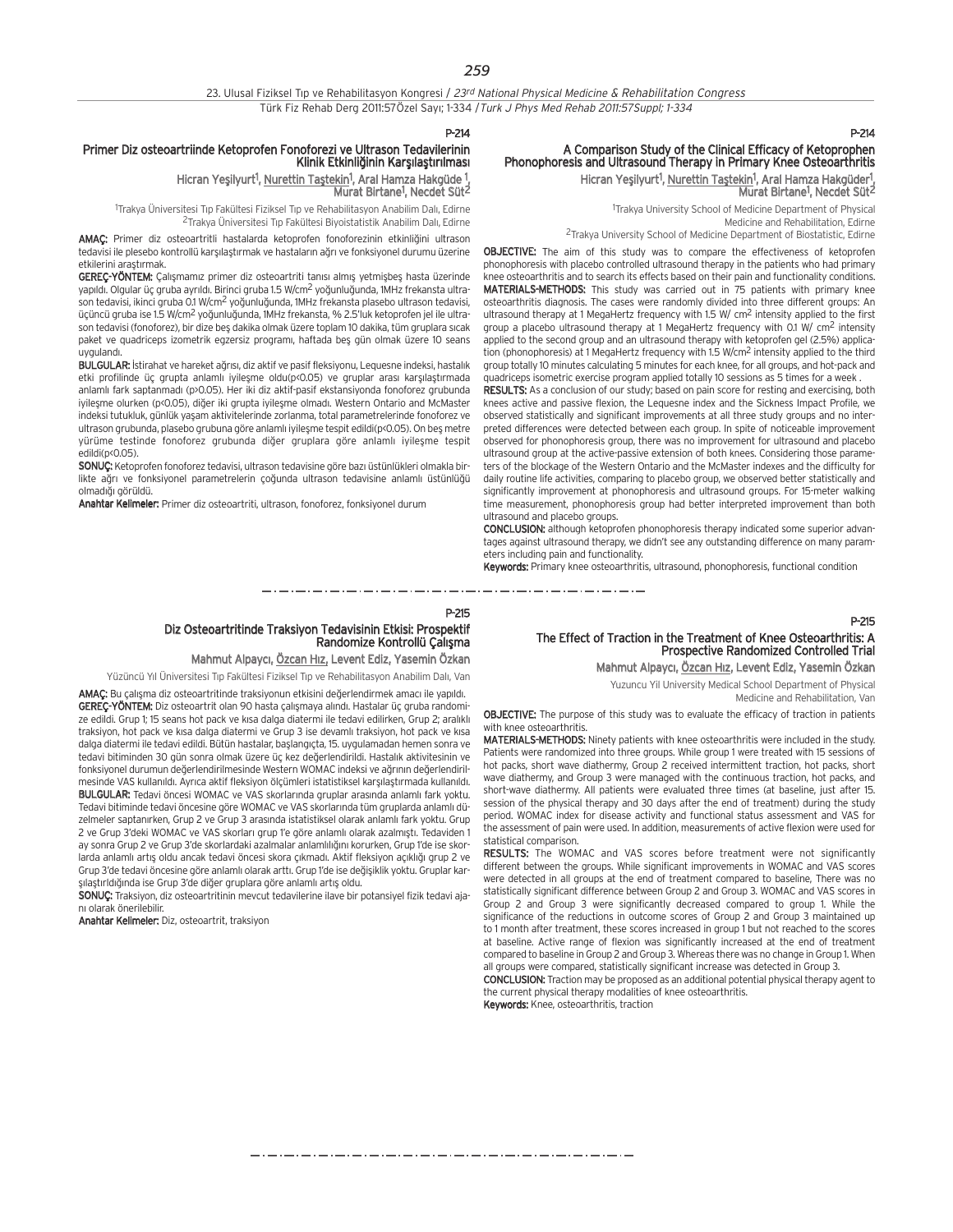# Denge Bozukluğu Olan Yaşlılarda Postür Kasları Elektrostimülasyonu<br>ve Statik Postürografi Cihazı Feedback Egzersizlerinin<br>Etkinliklerinin Araştırılması

#### Kerem Alptekin, Ayşe Karan, Nurten Eskiyurt

İstanbul Üniversitesi Tıp Fakültesi Fiziksel Tıp Ve Rehabilitasyon Anabilim Dalı, İstanbul

AMAC: Bu çalışmada denge bozukluğu olan 60 yaş ve üstündeki hastalarda postür kaslarını elektrostimülasyonla güçlendirmenin, ya da statik postürografi cihazı ile biofeedback egzersizleri uygulamanın etkinliği arastırılmıştır.

GEREC-YÖNTEM: Prospektif, randomize kontrollü çalışmamızda polikliniğimize başyuran 60-80 yas arasındaki 57 hastanın 48'i 6. ay kontrollerine gelmiştir. Çalışmaya alınan ve Tetrax® grubundaki hastalara klini¤imizde 4 hafta boyunca, haftada 3 gün 15'er dakika Tetrax® ile egzersiz uygulandı. Elektrostimülasyon grubundaki hastalara ise kliniğimizde postür kaslarına 4 hafta boyunca, haftada 3 gün 30'ar dakika elektrostimülasyon uygulandı. Her üç gruptaki hastalara 6 hafta boyunca uygulayacakları denge egzersiz protokolü öğretildi. Çalışma başlangıcında, 1. ve 6. aylarda Timed Up and Go Testi (TUG), Berg Denge Skalası (BBS) ve de Tetrax® Düşme İndeksi (Dİ) ile hastaların düşme riskleri belirlendi. Hastaların yaşam kaliteleri Dünya Sağlık Örgütü Yaşam Kalitesi Ölçeği Yaşlı Modülü Türkçe Sürümü (WHOQOL-OLD.TR) ile çalışmanın başlangıcı 1. ve 6. ayında değerlendirildi.

BULGULAR: TUG degerlerinin başlangıç ve 1. ay (p=0,002) arasında ve de başlangıç ile 6. ay (p=0,003) değerleri arasında istatistiksel olarak anlamlı azalma izlendi. BBS değerlerinin başlangıç ve 1. ay (p=0,031) arasında istatistiksel olarak anlamlı artıs izlendi. Tetrax® cihazı ile ölçülen Dİ değerlendirildiğinde başlangıç ve 1. ay (p=0,185), başlangıç ve 6. ay (p=0,086) ve de 1. ay ve 6. ay (p=0,627) azalma izlenmekle birlikte bu de¤erlerin hiç biri istatistiksel olarak anlamlı bulunmadı. Her üç grupta da yaşam kalitesinde (p=0,951) iyileşme olduğu tespit edildi. Ancak bu iyileşme düzeyi de istatistiksel olarak anlamlı değildi. TUG değerlerini artırmada ve de BBS değerlerini azaltmada Tetrax® cihazı ile yapılan egzersizlerin, postür kaslarına uygulanan elektrostimülasyona göre daha etkili olduğu sonucuna varıldı.

SONUÇ: Tetrax® 'la yapılan egzersizler postür kaslarına elektrostimülasyon protokolüne göre denge bozukluğunu azaltmada daha etkilidir ve bu iyilik hali 6. ayda da devam etmektedir. Anahtar Kelimeler: Denge bozukluğu, denge egzersizleri, postür kasları elektrostimülasyon, statik postürografi, yaşam kalitesi

# Effectiveness of Postural Muscle Electrostimulation and Static Posturography Feedback Exercises in Elderly People with Balance Disturbances

Kerem Alptekin, Ayşe Karan, Nurten Eskiyurt

Istanbul University Medical Faculty Physical Medicine and Rehabilitation Department, Istanbul

OBJECTIVE: In this study the effectivenesses of postural muscle stimulation and exercises with computerized static posturography in elderly people above 60 years of age with balance disturbance were investigated.

MATERIALS-METHODS: In our prospective randomized study 48 of 57 patients who were aged between 60-80 years came to the 6. month control. The patients in Tetrax® group participated in Tetrax feedback exercise program which consisted of 15 minute exercise sessions 3 times weekly for 4 weeks. The patients in electro stimulation group received an electrostimulation program of postural muscles of 30 minutes per session 3 times weekly for 4 weeks. All patients were instructed the balance exercise protocol which they would practice for 6 weeks. As determinants of balance status Timed Up and Go Test (TUG), Berg Balance Scale (BBS) and Fall Index measured by Tetrax® were calculated at baseline, 1-month and 6-month follow up assessments The patient's quality of life was assessed by Turkish version of the World Health organization Quality of Life Questionnaire in Older Adults (WHOQOL-OLD. TR) at baseline and 6-month follow up assessments.

RESULTS: TUG values in both EG and TG decreased significantly between baseline assessment and 1-month (p=0. 002) and baseline assessment and 6-month (p=0. 003). A significant increase was determined in BBS values between baseline and 1-month (p=0.031). Fall Index (FI) measured by Tetrax® decreased between the baseline assessment and 1 month (p=0.185), and 6-month (p=0.086), also between the 1-month and 6-month follow up assessments (p=0.627), but all of them were not significant changes. In all three groups the quality of life (p=0.951) improved. Exercises conducted with Tetrax® were more effective than electrostimulation of postural muscles in increasing TUG values and decreasing BBS values.

CONCLUSION: Exercises with Tetrax® are superior to postural muscle electrostimulation and is more effective in curing balance problems. That effectiveness had been also persisting in 6th month.

Keywords: Balance disturbance, balance exercises, electrostimulation of postural muscles, static posturography, quality of life

## P-217 Yaşlılarda Yüksek Doz İntramusküler Kolekalsiferol ile<br>Oral Kolekalsiferolün Vitamin D Düzeyleri ve Fiziksel<br>Performans Üzerine Etkileri

#### Ayşe Tellioğlu, Sibel Başaran, Rengin Güzel

Çukurova Üniversitesi Tıp Fakültesi Fiziksel Tıp ve Rehabilitasyon Anabilim Dalı, Adana AMAÇ: Vitamin D eksikliği veya yetersizliği olan yaşlılarda yüksek doz intramusküler ve oral kolekalsiferolün Vitamin D düzeyleri, kas kuvveti ve fiziksel performans üzerine etkilerini de¤erlendirmektir.

GEREÇ-YÖNTEM: Huzurevinde yaşayan 65 yaş ve üzeri ambulatuvar 116 kişi değerlendirildi. Çalışmaya alınma kriterlerini karşılayan 66 hastanın demografik ve tanımlayıcı verileri sorgulandı. Serum 25(OH)D seviyesi <10 ng/ml eksiklik, 10-29 ng/ml arası yetersizlik olarak alındı. Vitamin D eksikliği/yetersizliği bulunan bireyler 600,000 IU kolekalsiferolün uygulanma şekline göre İM ve Oral gruplara randomize edildi. Kolekalsiferol tedavisi sonrası hastalar 6. ve 12. haftalarda takip edildi. Biyokimyasal tetkikleri başlangıç, 6. ve 12. haftalarda yapıldı. Başlangıç ve 12. haftada MicroFET3 manuel kas gücü ölçüm cihazı ile kuadriseps kas gücü ölçümü ve Kısa Fiziksel Performans Testi (SPPB) ile fiziksel performansları değerlendirildi.

BULGULAR: Bireylerin (n=116) % 37,1'inde (n=43) eksiklik, % 57,8'inde (n=67) yetersizlik bulundu. Yalnızca % 5,2'sinde (n=6) vitamin D seviyesi yeterliydi. Çalışmaya alınan hastaların (n=66) % 42,4'ünde (n=28) eksiklik, % 57,6's›nda (n=38) yetersizlik mevcuttu. Kolekalsiferol tedavisi sonrası her iki grupta 6. ve 12. haftalarda vitamin D seviyelerinde anlamlı artış tespit edildi. 12. haftadaki artış İM grupta Oral gruptan anlamlı olarak daha yüksekti (p=0,003). Kolekalsiferol tedavisi sonrası kuadriseps kas gücü ve fiziksel performans skorlarında 12. haftada anlamlı iyileşme saptandı. Kuadriseps kas gücü, fiziksel performans testleri ve Vitamin D seviveleri arasında korelasyon gösterilemedi.

SONUÇ: Vitamin D eksikliği yaşlılarda, özellikle huzurevlerinde yaşayanlarda, sık görülmektedir. Vitamin D nöromusküler fonksiyonlarda önemli rol oynadığından 65 yaş ve üzeri bireyler optimal düzeylerin sağlanması açısından öncelikli olarak değerlendirilmelidir. Özellikle yaşlılarda günlük tedavilere uyumun düşük olması nedeniyle vitamin D'nin periyodik olarak yüksek dozda uygulanması güvenilir ve etkin bir tedavi seçeneğidir.

Anahtar Kelimeler: Fiziksel performans, kas gücü, vitamin D, yaşlılar

#### P-217

P-216

## Effects of High Dose Intramuscular Cholecalciferol and Oral Cholecalciferol on Vitamin D Levels and Physical Performance in Elderly

Ayşe Tellioğlu, Sibel Başaran, Rengin Güzel

Cukurova University Faculty of Medicine Department of Physical Medicine and Rehabilitation, Adana

OBJECTIVE: To evaluate the effects of high dose intramuscular cholecalciferol and oral cholecalciferol on vitamin D levels, muscle strength and physical performance in elderly patients with vitamin D deficiency or insufficiency.

MATERIALS-METHODS: 116 ambulatory individuals aged 65 years and older living in a nursing home were evaluated. Demographic and descriptive data of 66 patients who fulfilled the inclusion criteria were investigated. Serum 25 (OH) D levels lower than 10 ng/ml was accepted as deficiency, whereas between 10-29 ng/ml as insufficiency. Individuals with Vitamin D deficiency/insufficiency were randomized to IM or Oral groups according to administrating technique of 600.000 IU cholecalciferol. Follow-up of the patients was performed at 6 and 12 weeks after cholecalciferol treatment. Biochemical evaluations were done in the beginning, 6th and 12th weeks. Quadriceps muscle strength measurement were done by MicroFET3 manual muscle tester and physical performance evaluation by Short Physical Performance Battery (SPPB) at the beginning and 12th week.

RESULTS: Deficiency and insufficiency were detected in 37.1% (n=43) and 57.8% (n=67) of the individuals (n=116), respectively. Vitamin D levels were sufficient in only 5.2% (n=6). In the study group (n=66), 42.4% (n=28) were Vitamin D deficient and 57.6% (n=38) were insufficient. Significant increase in vitamin D levels were determined in both groups at 6 and 12 weeks after cholecalciferol treatment. However the increase in the IM group was significantly higher than the Oral group at the 12th week (p=0.003). Significant improvements were detected also in quadriceps muscle strength and physical performance scores at 12 weeks. No correlations were detected between quadriceps muscle strength, physical performance tests and Vitamin D levels.

CONCLUSION: Vitamin D deficiency is common among the elderly population, especially living in nursing homes. Elderly people should primarily be evaluated in order to maintain the optimal levels, as Vitamin D plays an essential role in neuromuscular functions. Concerning low compliance to daily treatment, especially in elderly, periodic application of high dose vitamin D is a safe and effective treatment option.

Keywords: Elderly, muscle strength, physical performance, Vitamin D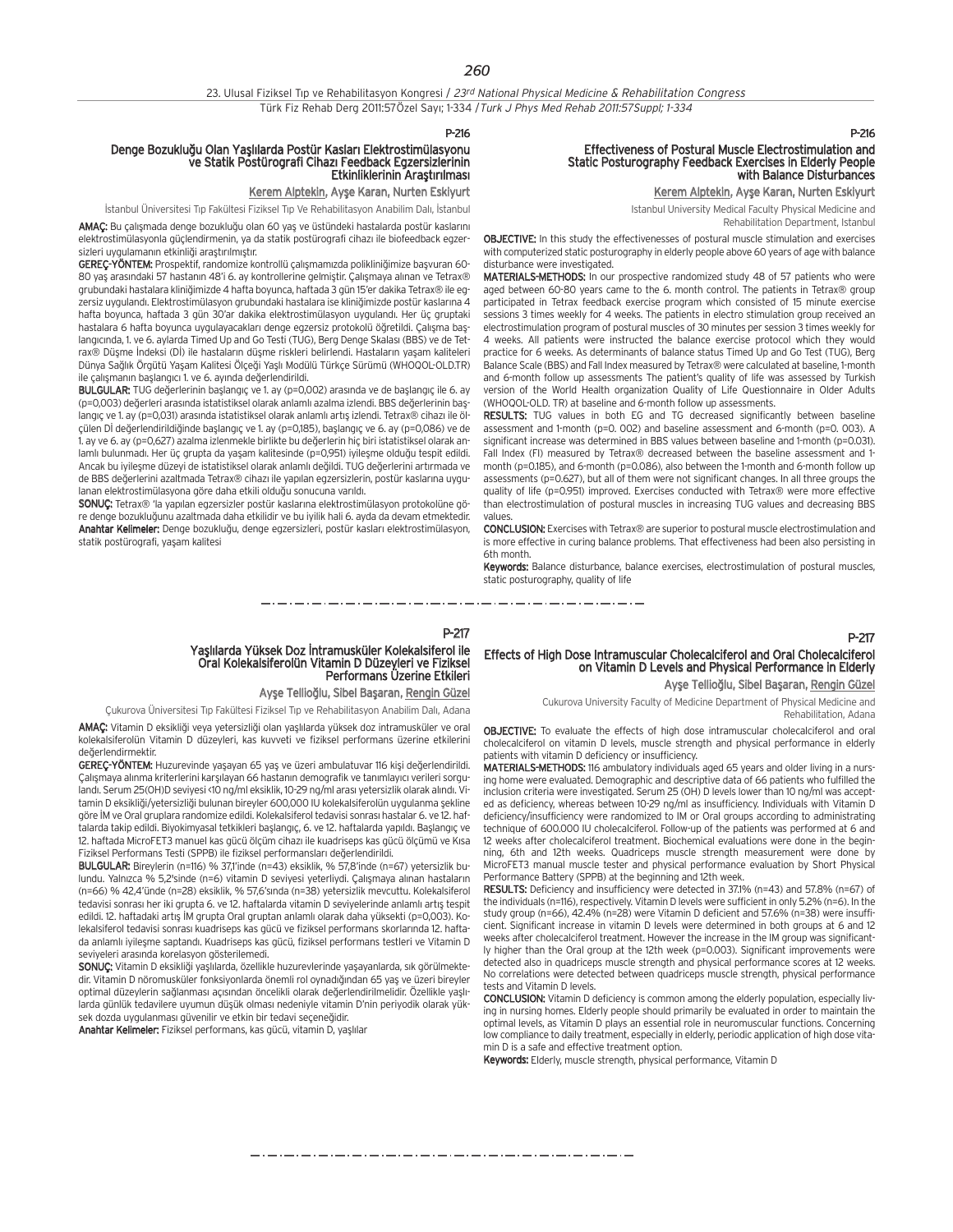| 23. Ulusal Fiziksel Tip ve Rehabilitasyon Kongresi / 23 <sup>rd</sup> National Physical Medicine & Rehabilitation Congress |
|----------------------------------------------------------------------------------------------------------------------------|
| Türk Fiz Rehab Derg 2011:57Özel Sayı; 1-334 / Turk J Phys Med Rehab 2011:57Suppl; 1-334                                    |

## Altmış Beş Yaş ve Üzeri Bireylerde D Vitamini Düzeyi ile<br>Düşme Riski Arasındaki İlişki

#### Selcen Alkan<sup>1</sup>, Ayşe Sarsan <sup>2</sup>, Hakan Alkan<sup>2</sup>, Necmettin Yıldız<sup>2</sup>, Oya Topuz<sup>2</sup>, Füsun Ardıc<sup>2</sup>

<sup>1</sup>Denizli Devlet Hastanesi Fizik Tedavi ve Rehabitasyon Kliniği, Denizli <sup>2</sup>Pamukkale Üniversitesi Tıp Fakültesi Fiziksel Tıp ve Rehabilitasyon Anabilim Dalı, Denizli

GIRIS: Bu çalışmada 65 yaş ve üzeri bireylerde, denge, düşme riski, fonksiyonel mobilite, alt ekstremite nöromusküler fonksiyonu ve yasam kalitesi ile vitamin D (Dvit) düzeyleri arasındaki iliskivi ve Dvit eksikliğinde yerine koyma tedavisinin denge, düşme riski, fonksiyonel mobilite, alt ekstremite nöromusküler fonksiyonu ve yaşam kalitesi üzerine kısa dönem etkinliğini arastırmak amaçlandı.

GEREÇ-YÖNTEM: Çalışmaya, 65 yaş ve üzeri, kooperasyon kurulabilen, bağımsız ayakta durabilen 100 kişi alındı. Hastalar serum 25 hidroksi D vitamini (25(OH)D) düzeyine göre Dvit düzeyi normal (20ng/ml<) ve düşük (<20ng/ml) olanlar olmak üzere iki gruba ayrıldı. Her iki grup denge ve düşme riski; posturografik düşme riski ve Berg denge testi (BDT), fonksiyonel mobilite; Timed Up and Go Test (TUG), alt ekstremite nöromuskuler fonksiyonu; Chair Stand Test (CST) ve yaşam kalitesi; Short Form 36 (SF-36) kullanılarak değerlendirildi. Dvit düzeyi düşük olanlara 150.000 ünite kolekalsiferol hastanede doktor gözetiminde içirildi ve bir ay sonra laboratuvar ve klinik değerlendirme parametrelerine tekrar bakıldı.

BULGULAR: Çalışmaya alınan 65 yaş ve üzeri 100 kişinin 78'inde Dvit düzeyi düşük saptanırken 22'sinde normal olarak bulundu. Dvit düzeyi düşük olanların yücut kitle indeksleri ve serum parathormon (PTH) düzeyleri, Dvit düzeyi normal olanlara göre daha yüksekti (p<0.05). Dvit düzeyi düşük olanlarda TUG skoru daha yüksek, CST ortalama sayısı ise daha düşüktü (p<0.05). Dvit düşük olan grupta replasman tedavisi sonrası, PTH düzeyi, düşme riski, TUG skorunda istatistiksel olarak anlamlı azalma, Dvit düzeyi, BDT, SF-36 yasam kalitesinin fiziksel fonksiyon, fiziksel rol kısıtlılığı alt skorlarında ise istatistiksel olarak anlamlı artıs saptandı  $(n \times 0.05)$ 

SONUÇ: 65 yaş ve üzeri bireylerde Dvit eksikliği yüksek oranda görülmektedir. Dvit düzeyi düşük olanlarda yapılan replasman tedavisi, denge, fonksiyonel mobilite, alt ekstremite nöromusküler fonksiyonu ve yaşam kalitesinin düzelmesinde etkilidir.

Anahtar Kelimeler: Düşme riski, vitamin D eksikliği, yaşlılık

#### P-219

## Geriatrik Hemodiyaliz Hastalarının Engellilik Durumunun Arastırılması Evrim Coşkun Çelik<sup>1</sup>, Demet Ofluoğlu<sup>1</sup>, Ülkem Yakupoğlu<sup>2</sup>, Metin Karataş<sup>3</sup>

<sup>1</sup>Başkent Üniversitesi Tıp Fakültesi Fiziksel Tıp ve Rehabilitasyon Anabilim Dalı, Başkent Üniversitesi İstanbul Uygulama ve Araştırma Hastanesi, İstanbul <sup>2</sup> Acıbadem Üniversitesi Tıp Fakültesi Nefroloji BilimDalı İstanbul

3Başkent Üniversitesi Tıp Fakültesi Fiziksel Tıp ve Rehabilitasyon Anabilim Dalı, Başkent Üniversitesi Ankara Hastanesi, Ankara

AMAÇ: Artan bilgi ve teknolojik gelişmelere rağmen hemodiyaliz hastalarında morbidite ve mortalite sağlıklı popülasyona oranla hala yüksektir. Bu çalışmada, geriatrik hemodiyaliz hastaları ile genç hemodiyaliz hastalarının engellilik durumu araştırıldı.

GEREÇ-YÖNTEM: Çalışmaya Başkent Üniversitesi İstanbul Uygulama ve Araştırma Hastanesi Hemodiyaliz Ünitesi'nde en az 6 aydır düzenli hemodiyaliz tedavisi alan 18 yaşından büyük 54'ü bayan ve 70'i erkek 124 hasta alındı. Hastaların, sosyodemografik özellikleri, kısa öz geçmişleri, ne zamandır hemodiyaliz tedavisi aldığı, haftada kaç gün tedaviye alındığı gibi demografik verilerin vanı sıra, engellilik durumları CHART-SF ile değerlendirildi.

BULGULAR: Altmış yaş ve üzeri geriatrik, 60 yaş altı genç hasta grubu olarak değerlendirildi. Hastaların 55'i 60 yaş altında idi (yaş ortalaması 46.95±10.55)ve genç HD grubunu oluşturdu. Hastaların 69'u ise 60 yaş ve üzerinde idi (yaş ortalaması 71.66±7.00) ve geriatrik hasta grubunu oluşturdu. Genç grup 76.75±76.74, geriatrik grup 84.09±70.55 aydır hemodiyaliz tedavisi görüyordu. Diyaliz süreleri her iki grupta istatistik olarak anlamlı bulunmadı. CHART-SF ile yapılan engellilik eğerlendirmesinde fiziksel bağımsızlık düzeyi genç grupta 82,18±32,6, geriatrik grupta 58,41±44,7; kognitif değerlendirme genç grupta 87,45±22,8, geriatrik grupta 67,2±33,5; mobilite genç grupta 77,6±10,8, geriatrik grupta 78,1±11,7; is durumu genç grupta 21±35,5, geriatrik grupta 8,6±15,4; sosyal entegrasyon genç grupta 71,9±18,2, geriatrik grupta 63±22,8 idi. Gruplar arasında CHART-SF ile değerlendirilen fiziksel bağımsızlık, kognitif, iş durumu ve sosyal entegrasyon değerlendirmesi gençlerde yaşlı hemodivaliz hastalarına göre anlamlı olarak daha iyi olduğu (p<0,05), mobilite değerlendirmesinde ise gruplar arasında fark olmadığı tespit edilmiştir.

SONUÇ: Hemodiyaliz hastalarında, çok sayıda komorbid durumun hastalığa eşlik etmesi nedeniyle engellilik durumunun arttığı görülmektedir. Geriatrik diyaliz hastalarında engellilik halinin genç hemodiyaliz hastalarına göre daha fazla olduğu görülmüştür.

Anahtar Kelimeler: Geriatri, hemodiyaliz, engellilik

#### P-218

#### Relationship Between Vitamin D Levels And Fall Risk Among People 65 Years And Older

#### Selcen Alkan<sup>1</sup>, Ayşe Sarsan<sup>2</sup>, Hakan Alkan<sup>2</sup>, Necmettin Yıldız<sup>2</sup>, Oya Topuz<sup>2</sup>, Füsun Ardıc<sup>2</sup>

<sup>1</sup>Denizli State Hospital Physical Therapy and Rehabilitation Clinic, Denizli 2Pamukkale University Faculty of Medicine Physical Therapy and Rehabilitation Department, Denizli

OBJECTIVE: In this study, it was aimed to determine the relationship between vitamin-D (vitD) levels and balance, fall risk, functional mobility, lower extremity neuromuscular function and quality of life and to examine short term effects of vitD replacement on these parameters among people 65 years and older.

MATERIALS-METHODS: 100 people who were 65 years and older, able to communicate and stand independently were included in the study. They were grouped according to serum 25 hydroxide-vitD (25 (OH) D) levels as having low (<20ng/ml) or normal (20ng/ml<) levels. Two groups were compared for balance and fall risk: posturographically measured fall risk and Berg balance scale (BBS), functional mobility; Timed Up and Go Test (TUG), lower extremity neuromuscular function; Chair Stand Test (CST) and quality of life; Short Form-36 (SF-36). 150.000 units cholecalciferol was administered orally under the supervision of the physician to vitD deficient group then clinical and laboratory parameters were reevaluated after one month.

RESULTS: VitD levels were detected low in 78 and normal in 22 among 100 people who were 65 years and older. Body mass index, parathormone (PTH) levels and mean TUG score were higher in vitD deficient group while mean score of CST was lower (p<0.05). After replacement therapy, there was a decrease in fall risk, PTH levels and TUG scores whereas there were significant increases in BBS scores and physical function and role limitations from physical difficulties subgroup scores of SF-36 in the vitD deficient group (p<0.05).

CONCLUSION: VitD deficiency is frequently encountered among people who are 65 years and older. Replacement therapy is effective in improving balance, functional mobility, lower extremity neuromuscular function and quality of life for people with low vitD levels. Keywords: Fall risk, vitamin D deficiency, elderly

\_\_\_\_\_\_\_\_\_\_\_\_\_\_\_\_\_\_\_\_\_\_\_\_\_\_\_\_\_\_\_\_\_\_

#### P-219

## Evaluation of Geriatric Hemodialysis Patients' Disability

Evrim Coşkun Çelik<sup>1</sup>, Demet Ofluoğlu<sup>1</sup>, Ülkem Yakupoğlu<sup>2</sup>, Metin Karataş<sup>3</sup>

1 Baskent University Faculty of Medicine Physical Medicine and

Rehabilitation Department, Istanbul

2Acibadem University Faculty of Medicine Nephroloy Department, Istanbul 3Baskent University Faculty of Medicine Physical Medicine and

Rehabililtation Department, Ankara

OBJECTIVE: Despite the technological developments and increasing knowledge, still the morbidity and mortality rates are higher in hemodialysis patients compared to the healthy population. In this study, state of the disabilities of geriatric hemodialysis patients and young hemodialysis patients were evaluated.

MATERIALS-METHODS: In our study 124 patients – 54 women and 70 men over age of 18 who have been receiving regular hemodialysis treatment at Baskent University Istanbul Application and Research Hospital Hemodialysis Section, were evaluated. Sociodemographical characteristics of the patients, brief personal information and the period and cycle of their hemodialysis treatment were recorded. The state of disability in the group was analyzed by CHART-SF.

RESULTS: Patients over 60 years old were considered geriatric and under 60 years old were considered young patient group. 55 patients were under 60 years old (mean age was 49,95±10,55 years) forming the young hemodialysis group. 69 patients were over 60 years old (mean age was 71,66±7,00 years) forming the geriatric hemodialysis group. The hemodialysis treatment period was 76.75±76.74 months for the young group and 84.09±70.55 months for the geriatric group. There was no statistically significant difference with regard to the treatment period between the groups. According to the disability evaluation made with the CHART–SF, independence level was 82,18±32,6 for the young group and 58,41±44,7for the geriatric group; cognitive evaluation was 87,45±22,8 for the young group and 67,2±33,5 for the geriatric group; mobility was 77,6>10,8 for the young group and 78,1±11,7 for the geriatric group; employment status was 21±35,5 for the young group and 8,6±15,4 for the geriatric group; social integration was 71,9±18,2 for the young group and 63±22,8 for the geriatric group. There was statistically meaningful difference between the groups in physical independence, cognitive evaluation, employment status and social integration after CHART–SF evaluation in favor of the younger group. However, there was not any meaningful difference between the two groups with regard to mobility evaluation.

CONCLUSION: The state of disability increases in hemodialysis patients due to plural co-morbidities accompanying the illness. Disabilities are more common in geriatric dialysis patients compared to the young dialysis patients.

Keywords: Geriatri, hemodialysis, disability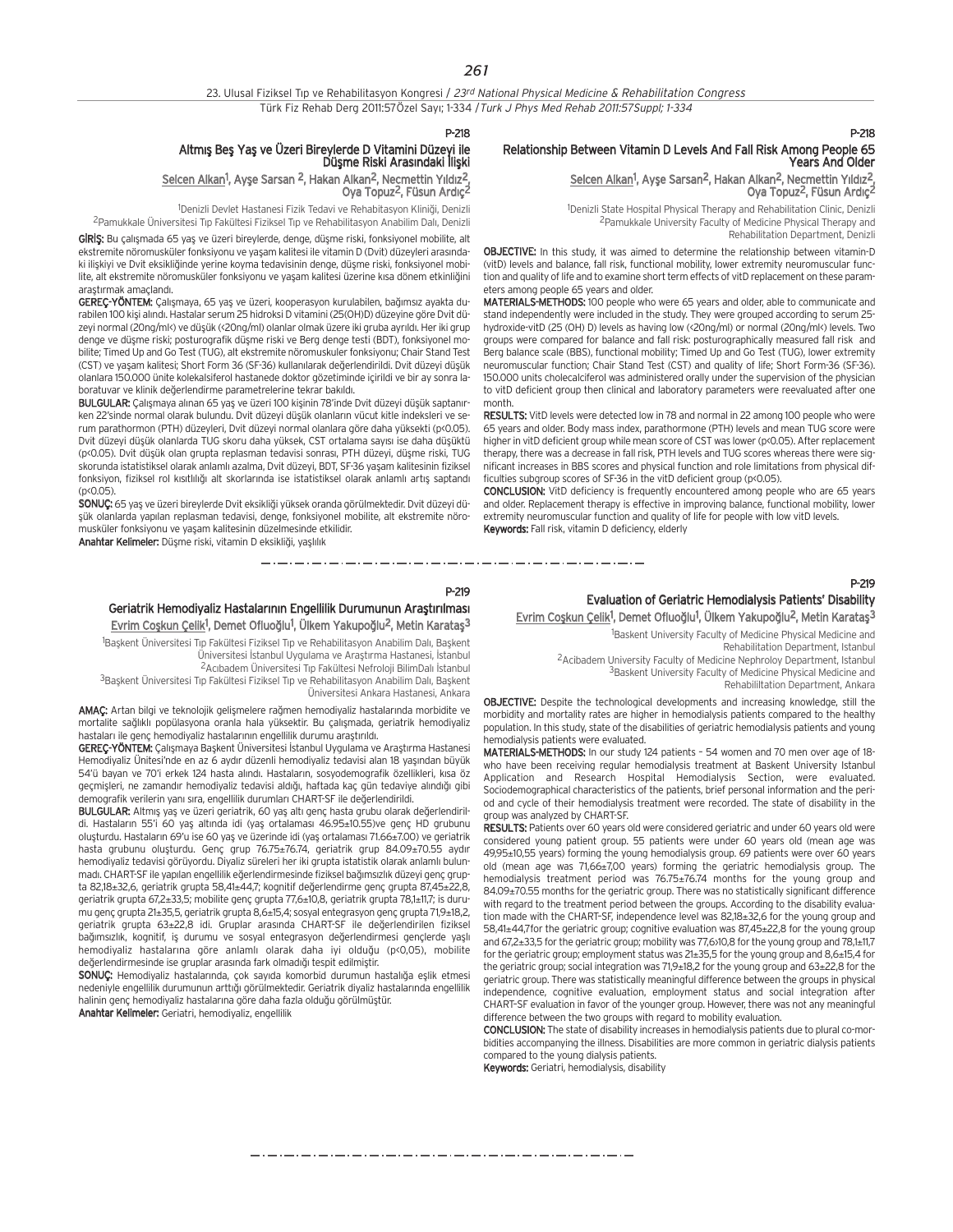#### Altmışbeş Yaş Üstü Bireylerde Posturografik Düşme Riski ile Klinik Denge Testleri Arasındaki llişki

#### Hakan Alkan, Necmettin Yıldız, Ayşe Sarsan, Nuray Akkaya, Gülin Fındıkoğlu, Oya Topuz, Füsun Ardıç

Pamukkale Üniversitesi Tıp Fakültesi Fiziksel Tıp ve Rehabilitasyon Anabilim Dalı, Denizli

AMAC: Düşme yaşlılarda sık görülen bir halk sağlığı sorunudur. Son yıllarda düşmeyi önlemeye yönelik yoğunlasan çalışmalara rağmen günümüzde mortalite ve morbiditenin en önemli nedenleri arasındaki yerini korumaktadır. Bu çalışmada, düşme öyküsü olan ve olmayan 65 yaş üzeri bireyler arasında demografik özellikler, denge, düşme riski, fonksiyonel mobilite, alt ekstremite nöromusküler fonksiyonu ve yasam kalitesi açısından farklılık olup olmadığını belirlemek; posturografik düşme riski ile klinik denge testleri arasında ilişki olup olmadığını santamak amaçlandı.

GEREÇ-YÖNTEM: Çalışmaya, 65 yaş üstü, toplumda yaşayan, bağımsız ayakta durabilen, kooperasyon kurulabilen 200 kişi alındı. Çalışmaya dahil edilen tüm bireylerin ayrıntılı geriatrik sorgulama ve değerlendirmeleri hekim tarafından yapıldı. Katılımcıların denge ve düşme riski; posturografik düşme riski ve Berg denge testi (BDT), fonksiyonel mobilitesi; Timed Up and Go Test (TUG), alt ekstremite nöromuskuler fonksiyonu; Chair Stand Test (CST) ve yaşam kalitesi; Short Form-36 (SF-36) kullanılarak değerlendirildi. Düşme, bireyin herhangi bir zorlayıcı kuvvet, senkop ya da inme olmadan; dikkatsizlik sonucu bulunduğu seviyeden daha aşağıdaki bir seviyede hareketsiz hale gelmesi olarak tanımlandı. Hastalar son bir yıl içindeki en az bir kez olan düşme öyküşüne göre; düşenler ve düşmeyenler olmak üzere iki gruba ayrılarak demografik ve klinik özellikler açısından karşılaştırıldı.

BULGULAR: Çalışmaya alınan bireylerin %65,5'inde (131/200) düşme öyküsü yokken, %34.5'inde (69/200) düşme öyküsü vardı. Düşme öyküsü olanların yaş, posturografik düşme riski, TUG, SF-36 yaşam kalitesinin bazı alt grup skorları düşme öyküsü olmayanlara göre istatistiksel olarak anlamlı derecede yüksek iken, BDT skoru ve CST ortalama sayısı ise düsüktü (p<0.05). Posturografik düşme riski ile BDT (r:-0.89) ve CST (r:-0.41) arasında negatif korelasyon, TUG (r:0.69) ile pozitif korelasyon saptandı(p<0.05).

SONUÇ: Yaşlıların yaklaşık üçte birinin son bir yıl içinde en az bir kez düştüğü, düşme öyküsü olanların denge, fonksiyonel mobilite, alt ekstremite nöromusküler fonksiyon ve yaşam kalitelerinin düşme öyküsü olmayanlara göre daha kötü olduğu, posturografik düşme riski ile klinik denge testleri arasında ilişki olduğu gösterilmiştir.

Anahtar Kelimeler: Düşme riski, denge, yaşlılık

#### The Relationship Between Posturographic Fall Risk and Clinical Balance Tests Among People Over 65 Years of Age Hakan Alkan, Necmettin Yıldız, Ayşe Sarsan, Nuray Akkaya, Gülin Fındıkoğlu,

Ova Topuz, Füsun Ardıc

Pamukkale University Faculty of Medicine Physical Therapy and Rehabilitation Department, Denizli

P-220

P-221

OBJECTIVE: Falling is a common public health problem for the elderly. It maintains being one of the most important causes of mortality and morbidity today notwithstanding efforts focused on preventing it. In this study it was aimed to investigate if there were differences in demographical characteristics, balance, fall risk, functional mobility, lower extremity neuromuscular function and quality of life among individuals who were over 65 years of age grouped according to having a history of fall or not; also if there was a relation between fall risk competed posturographically and clinical balance tests.

MATERIALS-METHODS: 200 people who were over 65 years of age, living in the community, could independently stand and able to cooperate were included in the study. Detailed geriatric inquiry and examination were performed by a physician. Balance and fall risk of the participants were assessed with Berg balance scale (BBS) and posturography device; functional mobility with Timed Up and Go (TUG) test; lower extremity neuromuscular function with Chair Stand test (CST) and quality of life with Short Form-36 (SF-36). Fall was defined as an event which results in a person coming to rest inadvertently on the ground or floor or other lower level without the presence of a compulsive force, syncope or stroke. Participants were grouped into two as fallers and non-fallers on the basis of the last year's fall history; regarded as a faller if experienced at least once, then were compared for the demographical and clinical characteristics.

RESULTS: 65.5% (131/200) of the subjects did not have a history of fall while 34.5% (69/200) had. Age, fall risk, TUG, some subgroups of SF-36 of fallers were significantly higher than nonfallers whilst BBS and mean CST scores were lower (p<0.05). There was a negative correlation between fall risk and BBS (r: -0.89) and CST (r: -0.41) yet a positive correlation with TUG (r: 0.69) (p<0.05).

CONCLUSION: It was shown that approximately one third of the elderly fell at least once in the last year and that fallers had poorer balance, functional mobility, lower extremity neuromuscular function and quality of life compared to nonfallers. The study also exhibited that posturographically obtained fall risk was correlated with clinical balance tests. Keywords: Fall risk, balance, elderly

\_ . \_ . \_ . \_ . \_ . \_ . \_ . \_ .

P-221 Uluslararası Düşme Etkinlik Skalasının Türkçe<br>Geçerlik ve Güvenilirlik Çalışması

Yasemin Ulus<sup>1</sup>, Dilek Durmuş<sup>1</sup>, Yeşim Akyol<sup>1</sup>, Yüksel Terzi<sup>2</sup>, Ayhan Bilgici<sup>1</sup>, Ömer Kuru<sup>1</sup>

<sup>1</sup>Ondokuz Mayıs Üniversitesi Tıp Fakültesi Fiziksel Tıp ve Rehabilitasyon Anabilim Dalı, Samsun

<sup>2</sup>Ondokuz Mayıs Üniversitesi Fen-Edebiyat Fakültesi İstatistik Bölümü, Samsun

AMAÇ: Düşme yaşlı popülasyonda önemli bir sağlık sorunudur ve buna bağlı olarak düşme korkusu yaşlılarda yaygın bir problem olarak karşımıza çıkmaktadır. Uluslararası Düşme Etkinlik Skalası (UDES) düşme korkusunu belirlemek için geliştirilmiş bir sorgulamadır. Bu çalışmanın amacı UDES'nın Türkçe versiyonunun Türk yaşlı popülasyonundaki geçerlik ve güvenilirliğini değerlendirmekti.

GEREÇ-YÖNTEM: Çalışmaya 65 yaş üstü 70 gönüllü alındı. UDES Türkçeye çevrildi ve ilk olarak anlaşılırlık değerlendirmesi için 10 yaşlı gönüllüye uygulandı. Sonrasında UDES Türkçe versiyonu hazırlandı. Türkçe UDES test-tekrar test güvenilirliğinin değerlendirilmesi için anket ilk görüşmeden 10-15 gün sonra tekrar uygulandı (interclass korelasyon: ICC). Yapısal geçerlik için UDES; Modifiye Barthel İndeksi (MBI), kalk ve yürü testi (KYT) ve Berg Denge Skalası (BDS) ile karşılaştırıldı. İç tutarlılığı değerlendirmek için Cronbach's alpha kullanıldı.

BULGULAR: Çalışmaya alınan gönüllülerin yaş ortalaması 69,79±4,593 (ortanca: 69 ve yaş aralığı 65-81) yıl idi. Türkçe UDES'nın Cronbach's alpha değeri =0,94 idi ve ICC değeri 0.97-0.99 arasında değişmekte idi. Türkçe UDES total skoru; KYT ile pozitif yönde, MBI ve BDS ile negatif yönde korele idi.

SONUC: Calismanın sonucunda, UDES'nın Türkçe versiyonunun Türk yaşlı popülasyonda düşme korkusunu değerlendirmede geçerli ve güvenilir bir ölçek olduğu tespit edildi

Anahtar Kelimeler: Düşme korkusu, geçerlik, güvenilirlik, geriatri, türkçe versiyon, uluslararası düşme etkinlik skalası

Reliability and Validity of the Turkish Version of the Falls Efficacy Scale International Yasemin Ulus<sup>1</sup>, Dilek Durmuş<sup>1</sup>, Yeşim Akyol<sup>1</sup>, Yüksel Terzi<sup>2</sup>, Ayhan Bilgici<sup>1</sup>, Ömer Kuru<sup>1</sup>

1 Department of Physical Medicine and Rehabilitation Faculty of Medicine, Ondokuz Mayıs University, Samsun

<sup>2</sup>Department of Statistics Faculty of Science and Arts, Ondokuz Mayıs University, Samsun

OBJECTIVE: Fall is an important health problem in the elderly population and consequently the fear of falling appears to be a widespread problem in older people. The Falls Efficacy Scale International (FES-I) is a questionnaire which was developed to assess fear of falling. The aim of this study was to evaluate validity and reliability of a Turkish language version of the FES-I in Turkish older people.

MATERIALS-METHODS: Seventy volunteers over 65 years old were included in the study. FES-I was translated into Turkish and firstly it was applied to 10 elderly volunteers for intelligibility assessment. Then the Turkish version of the FES-I was prepared. To assess the test-retest reliability of the Turkish FES-I, questionnaire was applied again10-15 days after the first interview (interclass correlation: ICC). FES-I was compared with The Modified Barthel Index (MBI), the timed up and go test (TUG), and The Berg Balance Scale (BBS) for construct validity. Cronbach's alpha was used to evaluate the internal consistency.

RESULTS: The mean age of the subjects was 69,79±4,59 (median: 69, range: 65-81yrs) years. Cronbach's alpha of the Turkish version of the FES-I was 0.94 and the individual item ICC ranged from 0.97 to 0.99. The Turkish FES-I total scores were correlated with TUG positively, and MBI and BBS negatively.

CONCLUSION: As a result of the study, it was found that the Turkish version of the FES-I was a reliable and valid measure of fear of falling in Turkish older people.

Keywords: Falls efficacy scale international, fear of falling, geriatrics, turkish version, validity, reliability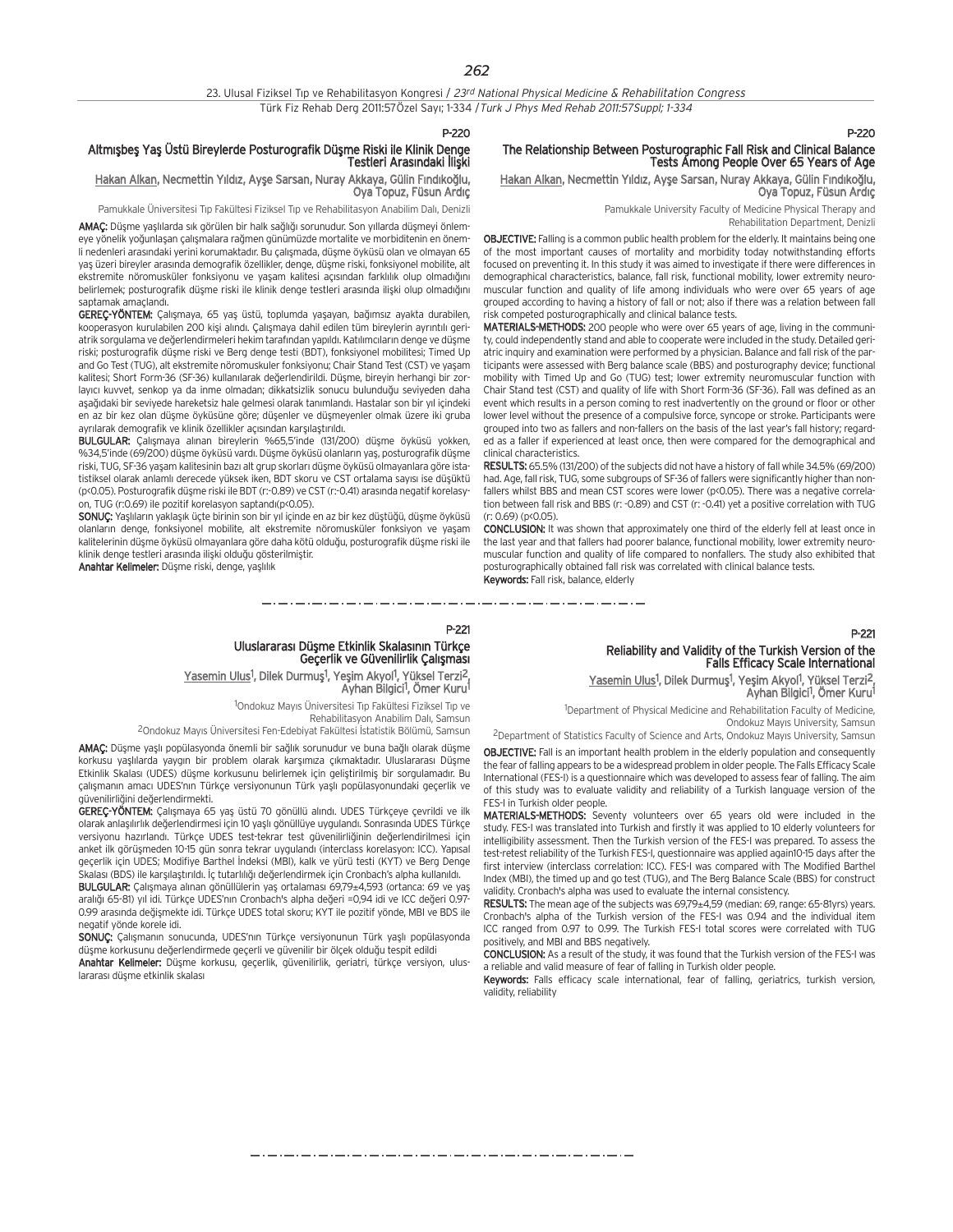P-222

## Geriatrik Hemiplejik Hastalarımızın Rehabilitasyon Sonucları Pınar Öztop <sup>1</sup>, Sacide Nur Saracgil Cosar<sup>1</sup>, Oya Ümit Yemişci<sup>1</sup>,<br>Kübra Ustaömer<sup>2</sup>, Merve Şahin<sup>1</sup>, Ufuk Dokur<sup>1</sup>

<sup>1</sup>Başkent Üniversitesi Tıp Fakültesi Fizik Tedavi ve Rehabilitasyon Anabilim Dalı, Ankara 2Özel Fizyotem Fizik Tedavi ve Rehabilitasyon Merkezi, Trabzon

AMAÇ: Yaşlı hemiplejik hastaların rehabilitasyonu ile günlük yaşam aktivitelerinde ve ambulasyonda bağımsız olmaları giderek önem kazanmaktadır. Ancak inmenin yanı sıra yaşlanmaya bağlı organ sistemlerinde meydana gelen değişiklikler rehabilitasyonu güçleştirmekte ve rehabilitasyon başarısını azaltabilmektedir. Bizde bu çalışma ile kliniğimizde yatarak rehabilite edilmiş geriatrik hasta populasyonun demografik özelliklerini ve rehabilitasyon sonuçlarını belirlemeyi amaçladık.

GEREC-YÖNTEM: Kliniğimizde yatırılarak rehabilitasyon programına alınmış 65 yaş ve üstü hemiplejik hasta dosyaları retrospektif olarak incelendi. Hastaların yaş, cinsiyet, etkilenen taraf, inme etyolojisi, hastalık süresi ve rehabilitasyon kliniğinde yatıs süreleri belirlendi. Hastaların giriş ve çıkıştaki fonksiyonel durumları Fonksiyonel Bağımsızlık Ölçütü (FBÖ) ile; ambulasyon düzeyleri ise fonksiyonel ambulasyon skalası (FAS) ile değerlendirildi.

BULGULAR: Calismaya alinan 111 hastanın 52'si (%46.8) kadın, 59'u (%53.2) erkekti ve yas ortalaması 73.5±4.6 yıldı. Hastaların yarısı (%50) sol hemiplejik ve 80'i (%73.4) iskemik etiyolojiye sahipti. Hastalık süresi ortalama 37.12±37.6 gün; rehabilitasyon kliniğinde kalma süreleri ise ortalama 41.5±25.5 gündü. Hastaların hastaneye kabuldeki ortalama FBÖ skoru 66.5±25.4 iken, taburculukta bu skor ortalama 88.8±22.8; ortalama kazanç FBÖ skoru ise 22.4±19.1'di. Hastaneye giriş ve çıkış FBÖ arasında istatistiksel açıdan anlamlı fark vardı (p=0.00). Hastaneye kabulde FAS Evre 0 hasta sayısı 49 (%45.4) iken, taburculukta bu sayı 22'ye (%20.2) düşmüştü; bağımsız ambule (Evre 4 ve 5) hasta sayısı ise girişte 11 (%10.2) iken, çıkışta bu sayı 28'e (%25.7) yükselmişti.

SONUÇ: İlerleyen yaşa paralel olarak rehabilitasyon etkinliğinin azaldığını söyleyen yayınlara karşın yaşın fonksiyonel gelişim için belirleyici olmadığı yönünde değerlendirmeler de mevcuttur. Bizim çalışmamızda da hastalar ileri yaşta olmalarına rağmen yatış ve taburculuk fonksiyonel skorları incelendiğinde çıkış skorlarının yatışa göre belirgin artış gösterdiği görülmüştür.

Anahtar Kelimeler: Geriatri, inme, rehabilitasyon

P-223

#### İnmeli Hastaların Çevre Özellikleri: İhtiyaçlar ve İnnovasyon Gereklilikleri

<u>N. Kutay Ordu Gökkaya</u><sup>1</sup>, Asuman Doğan<sup>1</sup>, Pınar Öztop<sup>2</sup>, Nilay Şahin<sup>3</sup>, Kazım Şenel<sup>4</sup>, Nurten Eskiyurt<sup>5</sup>, Pınar Borman<sup>6</sup>, Gülçin Ural<sup>1</sup>,<br>1974: Murat Ersöz<sup>1</sup>, Özden Özyemişçi Taşkıran<sup>7</sup>, Nur Turhan Mehmet Beyazova 7, Yeşim Gökçe Kutsal<sup>8</sup>

1Ankara Fizik Tedavi ve Rehabilitasyon Eğitim Araştırma Hastanesi, Ankara Ankara Fizik Tedavi ve Rehabilitasyon E¤itim Araflt›rma Hastanesi, Ankara 2Baflkent Üniversitesi T›p Fakültesi Fiziksel T›p ve Rehabilitasyon Anabilim Dal›, Ankara <sup>3</sup>Selçuk Üniversitesi Meram Tıp Fakültesi, Fiziksel Tıp ve

Rehabilitasyon Anabilim Dalı, Konya

4Atatürk Üniversitesi, Tıp Fakültesi Fiziksel Tıp ve Rehabilitasyon Anabilim Dalı, 5<br>5 Sistanbul Universitesi İstanbul Tıp Fakültesi, Fiziksel Tıp ve

Rehabilitasyon Anabilim Dalı, İstanbul

<sup>6</sup>Ankara Hastanesi Fizik Tedavi ve Rehabilitasyon Kliniği, Ankara

7Gazi Üniversitesi Tıp Fakültesi Fiziksel Tıp ve Rehabilitasyon Anabilim Dalı, Ankara 8Hacettepe Üniversitesi Tip Fakültesi Fiziksel Tip ve Rehabilitasyon Anabilim Dalı, Ankara

AMAÇ: Çalışmamızın amacı, serebrovasküler olay sonrası, fiziksel tıp ve rehabilitasyon (FTR) kliniklerine başvuran inmeli hastaların mevcut ev içi ve ev dışı fiziksel ve çevresel özelliklerini değerlendirmek, ihtiyaçlarını ortaya koyarak fiziksel ve çevresel engellilik yönetimini yapmaktı. GEREÇ-YÖNTEM: Bu amaçla çalışmamıza 3 şehir (Ankara, Erzurum ve Konya) ve 7 merkezden toplam 123 hasta yüzyüze görüşme tekniği kullanarak dahil edildi. Kooperasyon ve anlama güçlüğü olan hastaların bilgileri beraber yaşadığı aile bireylerinden alındı. Hastaların demografik, klinik özellikleri yanında sosyal yaşam özellikleri ve fiziki koşulları (ev içi, ev dışı ve mografik, klinik özellikleri yanında sosyal yaşam özellikleri ve fiziki koşulları (ev içi, ev dışı ve sosyal yaşam alt başlıklarında) sorgulandı.

BULGULAR: Çalışmaya dahil olan 123 hastanın % 52.4'ü erkek, % 50.5'i kadarı sol hemiple % 46.1'i fonksiyonel ambulasyon skalasına göre 2 ve altı düzeyde ambuleydi. Yaş ortalamalar› 59.25±13.1 (min: 23, maks: 83) y›l ve hemipleji süresi 107.72±124 (median:70) gündü. Hastalarımızın %70.6'sı destek kullanıyordu, en sık kullanılan destek bastonve tripoddu. Şehir yaşamı % 49 ile genellikle tercih edilen yaşam biçimiydi, % 54.4'ü apartman dairesinde oturmaktaydı ve hastalarımız % 83.5 oranında eşleri ve/veya çocukları ile yaşamaktaydılar. Binaların %67'sinin girişinde merdiyen bulunmakta ve % 65 oranında rampa bulunmamakta ve giriste bulunan merdivendeki basamak sayısı ortalama 8.30±7.4'tü. Hastaların %100'e yakınında banyo ve tuvalet uygun özellikler taşımamaktaydı ve odalar arasındaki geçişlerde % 50 oranında eşik bulunmaktaydı. Yüzde 75.7 hasta dışarı çıktığını belirtirken, en sık dışarı çıkma nedeni sağlık kontrolleri nedeniyle hastaneyeydi. Bağımsız şekilde ev dışı ambule olabilme ve sosyal yaşama katılım oranı %33'dü. Bağımsız şekilde ev dışı ambule olabilen bu kişilerin % 85.3'ü acil durum telefonlarını bilmekteydi.

SONUC: İnmeli hastalarda nörolojik rehabilitasyon programlarının önemli bir parçası mevcut özürlülükleri çerçevesinde hastaların bağımsızlıklarını sağlamaktır. Bu perspektifte yapılacak sorgulama ve düzenlemeler ile hasta ve yakınlarının farkındalığının artısı toplum içi rehabilitasyonun etkinliğinin artısını da sağlayacaktır.

Anahtar Kelimeler: Hemipleji, çevre, ergonomi

## P-222

Rehabilitation Results of Our Geriatric Hemiplegic Patients Pınar Öztop<sup>1</sup>, Sacide Nur Saracgil Cosar<sup>1</sup>, Oya Ümit Yemişci<sup>1</sup>, Kübra Ustaömer<sup>2</sup>, Merve Şahin<sup>1</sup>, Ufuk Dokur<sup>1</sup>

<sup>1</sup>Baskent University Faculty of Medicine Department of Physical Medicine and Rehabilitation, Ankara

2Special Fizyotem Physical Medicine and Rehabilitation Center, Trabzon

OBJECTIVE: Rehabilitation of old hemiplegic patients for being independent in their daily activities and ambulation is important. But besides the stroke, changes occurred in organ systems due to aging can complicate the rehabilitation and also can decrease the success of rehabilitation. We aimed to determine the demographic features and rehabilitation results of geriatric patients rehabilitated in our clinic.

MATERIALS-METHODS: Medical records of hemiplegic patients aged 65 and older admitted to the rehabilitation program in our clinic were analyzed retrospectively. Age, gender, affected side, stroke etiology, stroke onset-to-admission time interval and the length of stay (LOS) in the rehabilitation unit are determined. The functional state and ambulatory status of the patients at admission and discharge were also recorded using the Functional Independence Measurement (FIM) instrument and the Functional Ambulation Scale (FAS).

RESULTS: In this study, 111 patients were analyzed retrospectively; 52 (46.8%) of them were female and 59 (53.2%) of them were male; and the average age of the patients were 73.5±4.6. Half of the patients were left hemiplegic (50%) and 80 of them (73.4%) had an ischaemic etiology. The average stroke onset-to-admission interval was 37.12>37.6 days and LOS was 41.5±25.5 days. The average FIM scores was 66.5±25.4 at admission and was 88.8±22.8 at discharge; and the average FIM gain score was 22.4±19.1. There was a statistically significant difference between the FIM scores at admission and discharge (p=0.00). While the number of FAS 0 patient was 49 (45.4%) at admission, and this number decreased to 22 (20.0%) at discharge. The number of independent ambulate (FAS 4 and 5) patients was 11 (10.2%) at admission and this number increased to 28 (25.7%) at discharge.

CONCLUSION: In spite of the publications mentioning that rehabilitation efficiency decreases in parallel with increased age; there are also evaluations mentioning that the age is not a determinant for the functional development. Also in our study when we analyzed the admission and discharge functional scores, it was observed that despite being old, there was a significant increase in discharge scores of patients in comparison with admission. Keywords: Geriatrics, rehabilitation, stroke

P-223

## Environment Characteristics of Hemiplegic Patients: Requirements and Innovation Needs

N. Kutay Ordu Gokkaya<sup>1</sup>, Asuman Doğan<sup>1</sup>, Pınar Öztop<sup>2</sup>, Nilay Şahin<sup>3</sup>, Kazım Şenel<sup>4</sup>, Nurten Eskiyurt<sup>5</sup>, Pınar Borman<sup>6</sup>, Gülçin Ural<sup>1</sup>,<br>1974-Murat Ersöz<sup>1</sup>, Özden Özyemişçi Taşkıran<sup>7</sup>, Nur Turhan Mehmet Beyazova<sup>7</sup>, Yeşim Gökçe Kutsal<sup>8</sup>

<sup>1</sup>Ankara Physical Medicine and Rehabilitation Education and Research Hospital, Ankara,<br><sup>2</sup>Baskent University Medical Faculty of Department of Physical Medicine and

Rehabilitation, Ankara 3Selcuk University Medical Faculty of Department of Physical Medicine and<br>3Selcuk University Medical Faculty of Department of Physical Medicine and<br>Rehabilitation, Konya

Rehabilitation, Konya 4Ataturk University Medical Faculty Department of Physical Medicine and Rehabilitation 5Istanbul University Medical Faculty Department of Physical Medicine and

Rehabilitation, Istanbul 6Ankara Education and Research Hospital Department of Physical Medicine and<br>Rehabilitation, Ankara Education and Research Hospital Department of Physical Medicine and

Rehabilitation, Ankara 7Gazi University Medical Faculty Department of Physical

8Hacettepe University Medical Faculty Department of Physical Medicine and Rehabilitation, Ankara

OBJECTIVE: The aim of our study is to evaluate the current indoor and outdoor environment characteristics, to determine the adjustment needs and manage the physical and environmental disability conditions of hemiplegic patient who were admitted to the rehabilitation clinics.

MATERIALS-METHODS: This study was conducted in three cities and seven centers among 123 patients. All interviews were done with the patient or with the primary caregivers (in case of severe cognitive impairment) by face to face method. The demographic and clinical determinants, social life circumstances and community integration and environment (indoor, outdoor and social life subheadings) characteristics were evaluated.

RESULTS: There were 123 patients in the study, 52.4% male, 50.5% left hemiplegia, 46.1% functional ambulation scale level II and below. The mean age of the study group was 59.25±13.1 (min: 23, max: 83) years and disease duration was 107.72±124 (median: 70) days. Of the study group 70.6 % were using walking aids, common types of the walking aids were tripod and cane. City life was the favorable lifestyle (49%), 54.4% patients were living in apartment, 83.5% were living with their spouses and their children. Sixty seven percent of the houses had stairs in the front, 65% of them didn't have a ramp and the mean step number was 8.30±7.4. None of the the restrooms and bathrooms were adjusted for the handicaps and 50% of the houses had door steps in the houses. Of the patient group 75.7% were reported on going about, the uttermost reason for going about was for referral to health centers. Maximal outdoor independence was found in 33% of the patients group and 85.3% of this group knew the emergency numbers.

CONCLUSION: It is known that with subsistence disability profile neurological rehabilitation programs focused on maximizing the independence of hemiplegic patients. Our study shows that rehabilitation programs must involve environmental questioning providing in-depth knowledge about how patients and carers experience and could face barriers, to develop adjustments in their family environment, social groups and society. Keywords: Hemiplegia, environment, ergonomics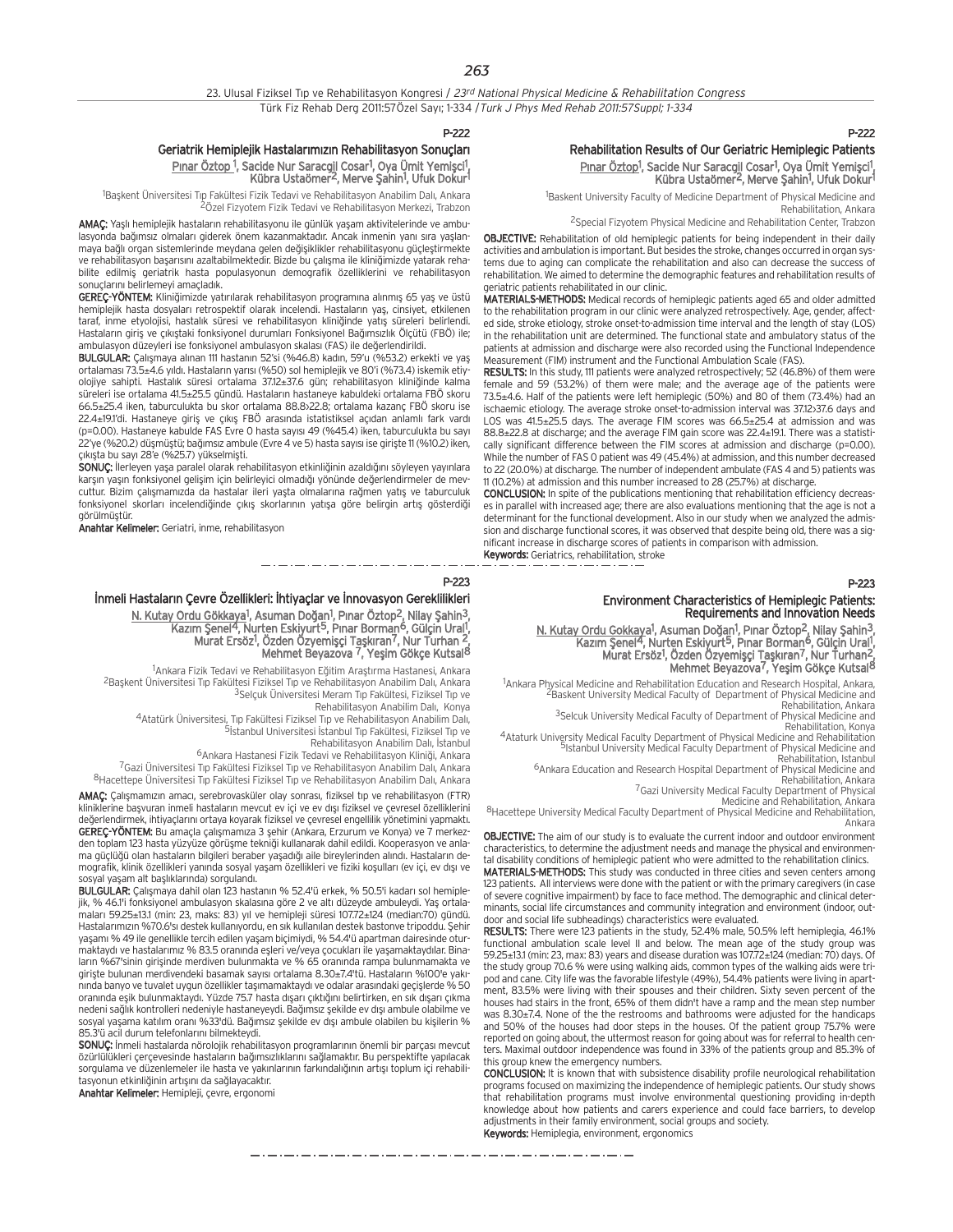|  |  |  |  | 23. Ulusal Fiziksel Tip ve Rehabilitasyon Kongresi / 23rd National Physical Medicine & Rehabilitation Congress |  |
|--|--|--|--|----------------------------------------------------------------------------------------------------------------|--|
|  |  |  |  | Türk Fiz Rehab Derg 2011:57Özel Sayı; 1-334 / Turk J Phys Med Rehab 2011:57Suppl; 1-334                        |  |

## Hemiplejik Omuzda Supraskapular Sinir Blokajı ve Glenohumeral Eklem Enjeksiyonu: Ağrı ve Özürlülük Üzerindeki Etkilerinin Karşılaştırılması

Ayşegül Tubay, Serpil Bal, Korhan Barış Bayram, Hikmet Koçyiğit, Alev Gürgan

Atatürk Eğitim ve Araştırma Hastanesi 2. Fizik Tedavi ve Rehabilitasyon Kliniği, İzmir AMAC: Calışmamızda hemiplejik hastalarda, hemiplejik taraftaki omuz ağrısı ve özürlülüğün tedavisinde supraskapular sinir blokajı (SSS) ile glenohumeral eklem (GH) enjeksiyonunun etkinliklerini karşılaştırmayı amaçladık.

GEREC-YÖNTEM: Bu çalışmada rehabilitasyon uygulanmak üzere kliniğimize yönlendirilmiş, en az 4 ay önce hemipleji geçirmiş ve en az 3 aydır omuz ağrısı olan toplam 36 hasta çalışmaya alındı. Hastalar 2 gruba randomize edildi. Birinci gruba SSS blokajı, ikinci gruba ise GH ekleme steroid enjeksiyonu uygulandı. Hastalar tedavi öncesi, tedaviden hemen sonra (30. dakika), 2.hafta ve 3. ayda değerlendirildi. Değerlendirmede vizuel analog skala (VAS) ile istirahat, gece ve hareket sırasındaki ağrı yoğunlukları ve omuz eklem hareket açıklıkları saptandı. Ayrıca fonksiyonel bağımsızlık ölçeği (FBÖ) ile özürlülük durumları belirlendi.

Hastaların yaş ve yakınma süreleri sırasıyla SSS Blokajı uygulanan grupta (18 hasta) 61,1±10,9 yıl, 11,7±12,3 ay, GH eklem enjeksiyonu uygulanan grupta (18 hasta) ise 58,3±13,6 yıl ve 10,4±9,3 ay idi. Her iki gruptaki hastalar yaş (p=0,601), cinsiyet (p=0,711), hemipleji süresi (p=0,987), omuz ağrısı yakınma süreleri (p=0,855), dominant tarafta lezyon oranları (p=0,738), tedavi öncesi a¤r› (istirahat VAS p=0,748, hareketle VAS p=0,412 ve gece VAS p=0,577) ve özürlülük oranları (FBÖ p=0,646) açısından benzerdi. Hastalar enjeksiyon sonrasi değerlendirildiklerinde her iki grupta da TS-hemen, 2. hafta ve 3. ayda istirahat, hareket ve gece ağrısında anlamlı azalma saptandı. Ancak iki grup karşılaştırıldığında bu düzelme istirahat ve hareket sırasındaki ağrı değerlerinde benzerken, gece ağrısındaki azalma GH eklem enjeksiyonu uygulanan grupta hem tedavi sonrası 2. hafta (p=0,006) hem de 3. ayda(p=0,014) anlamlı olarak daha fazlaydı. Bunun yanında her iki enjeksiyon grubunda da eklem hareket açıklıkları, FBÖ skorlarında tedavi sonrası 2. hafta ve 3. ayda anlamlı düzelmeler saptanırken bu düzelmeler iki grup arasında benzerdi.

Bu çalışmada HOA'nın tedavisinde GH eklem enjeksiyonu özellikle gece ağrısında daha etkin olmakla birlikte ağrı, eklem hareket açıklıkları ve fonksiyonel durumları açısından her iki enjeksiyon yöntemi de benzer oranda 3 aya varan düzelme sağlamaktadır.

Anahtar Kelimeler: Hemiplejik omuz ağrısı, supraskapular sinir blokajı, omuz eklem enjeksiyonu

P-224

P-225

# Suprascapular nerve blockage and Glenohumeral Joint Injection in the Hemiplegic Shoulder: The Comparison of the Effects on the Pain and Disability

#### Ayşegül Tubay, Serpil Bal, Korhan Barış Bayram, Hikmet Koçyiğit, Alev Gürgan

Atatürk Training and Research Hospital 2nd Physical Medicine and Rehabilitation Clinic, Izmir

OBJECTIVE: This trial was designed to compare the efficacy of suprascapular nerve blockage (SSS) and the glenohumeral joint injection (GH) in the treatment of the shoulder pain and disability in patients with hemiplegia.

MATERIALS-METHODS: This trial included 36 patients with hemiplegia and had been experiencing shoulder pain for at least 3 months and referred to our clinic for rehabilitation. These patients were randomized into 2 groups. The first group received SSS blockage, the second group received GH add-on steroid injection. The patients were evaluated prior to treatment, immediately after treatment (30 minutes), at 2 weeks and 3 months. The evaluation included the severity of pain at rest, during the night and activity on VAS and the measurements of the joint range of movement. In addition, the level of disability was determined by using the FIM.

RESULTS: The age and the duration of complaint was 61,1±10,9 years, 11,7±12,3 months, and 58,3±13,6 years and 10,4±9,3 months in the SSS blockage group (n=18 patients) and the GH injection group (n=18), respectively. The patients in both groups showed similarity in age, gender, the duration of hemiplegia, the duration of shoulder pain, the rate of lesions on the dominant side, pre-treatment pain (resting VAS, VAS on activity and nocturnal VAS) and the rates of disability. The post-injection assessment revealed a significant reduction in rest, activity and nocturnal pain measured immediately after treatment, at 2 weeks and 3 months in both groups. However, while the comparison of the two groups showed similar levels of pain improvement during rest and activity, the reduction in nocturnal pain was significantly higher in the GH injection group both immediately after treatment and at 2 weeks (p=0.006) and 3 months (p=0.014). In addition, significant improvements were detected in the post-treatment joint range of motion, FBO scores at 2 weeks and 3 months, which were similar between the 2 groups.

CONCLUSION: This trial showed that GH joint injection was more effective particularly in nocturnal pain in the treatment of HSP while both injection methods provided similar rates of improvement up to 3 months in the joint range of motion and functional status.

Keywords: Hemiplegic shoulder pain, suprascapular nerve blockage, shoulder joint injection

P-225

## İnmeli Hastalarda Fonksiyonel Durum ve Uyku Kalitesi,<br>Depresyon Arasındaki İlişki

Raife Şirin Atlığ, Selin Turan Turgut, Afitap İçağasıoğlu, Yasemin Yumuşakhuylu, Sema Haliloğlu, Esra Selimoğlu

Göztepe Eğitim ve Arastırma Hastanesi Fiziksel Tıp ve Rehabilitasyon Bölümü, İstanbul

AMAC: Bu çalışmanın amacı son 3 yıl içinde serebrovasküler olay geçiren hemipleji sekelli hastaların fonksiyonel durumu ile, uyku kalitesi ve depresyon arasındaki ilişkinin incelenmesidir.

GEREC-YÖNTEM: Calismaya yasları 38-85 arasında olan 42 hasta alındı. Hastalar muayene edilerek her bir ekstremitenin Modifiye Ashworth Skalasına göre spastisitesi ve üst ve alt ekstremite ve el Brunstromme değerleri kaydedildi. Hastaların fonksiyonel durumları Fonksiyonel Bağımsızlık Ölçütü (FIM) ile, uyku kaliteleri Pittsburgh Uyku Kalitesi indeksi(PSQI) ile, duygu durumları ise Beck Depresyon Ölçeği ile değerlendirildi.

BULGULAR: Hastaların yaş ortalaması 64,9±11,6 olarak hesaplandı. Çalışmaya alınan hastaların 20' si (%47,6) erkek 22'si (%52,4) kadındı. Hastaların ortalama hemipleji süreleri 6,9>8,5 ay olarak hesaplandı. Hastaların 40 tanesi (%95,2) iskemik, 2 tanesi (%4,8) hemorajik SVO geçirmişlerdi. Hastaların üst ekstremite Brunstromme ortalamaları 2,43±1,55, alt ekstremite Brunstromme ortalamaları 3,45±1,78, el Brunstromme ortalamaları 2,09±1,57 idi. Hastaların spastisiteleri Modifiye Ashworth Skalasına göre üst ve alt ekstremitede global olarak değerlendirildiğinde, üst ekstremite spastisite ortalamaları 1,21±1,16, alt ekstremite spastisite ortalamaları 0,79±1,12 olarak bulundu. Hastaların FIM puan ortalamaları 72,90±29,40, Pittsburgh Uyku Kalitesi Indeksi puan ortalamaları 8,48±4,80, Beck Depresyon Skalası puan ortalamaları 15,19±9,12 olarak hesaplandı. Hastaların FIM puanları ile PSQI puanları ve Beck Depresyon Skalası puanları arasında istatistiksel anlamlı ilişki saptandı (sırasıyla, p=0.03, p<0.001). Hastaların Beck Depresyon Skalası puanları ile PSQI puanları arasında da istatistiksel anlamlı ilişki saptandı (p<0.001).

SONUÇ: Hemiplejili hastalarda fonksiyonel durumun uyku kalitesi ve depresyon ile ilişkili olduğunu düşünmekteyiz.

Anahtar Kelimeler: Depresyon, fonksiyonel durum, hemipleji, uyku kalitesi

## The Relation Between Functional Status, Sleep Quality and Depression in Hemiplegic Patients

Raife Şirin Atlığ, Selin Turan Turgut, Afitap İçağasıoğlu, Yasemin Yumuşakhuylu, Sema Haliloğlu, Esra Selimoğlu

Goztepe Education and Research Hospital Physical Medicine and

Rehabilitation Department, Istanbul

OBJECTIVE: The aim of this study is to analyze the relation between functional status, sleep quality and depression in hemiplegic patients who had experienced cerebrovascular disease (SVD) in the last three years.

MATERIALS-METHODS: 42 Patients aged between 38-85 years were included in the study. All of the patients were examined and scores of the spasticity of each extremity according to Modified Ashworth Scale (MAS) and upper and lower limb and hand Brunstromme scores were recorded. Patient's functional status assessed with Functional Independence Measure (FIM), sleep qualities assessed with Pittsburgh Sleep Quality Index (PSQI) and moods assessed with Beck Depression Scale.

RESULTS: The average age was 64,9±11,6. 20 of the patients (47,6%) were males, 22 of the patients (52,4%) were females. Patients' mean hemiplegia duration was 6,9±8,5 months. 40 of the patients (95,2%) had ischemic SVD, 2 of them had hemorrhagic SVD. The patients' mean upper limb Brunstromme score was 2,43±1,55, mean lower limb Brunstromme score was 3,45±1,78 and mean hand Brunstromme score was 2,09±1,57. According to the MAS mean upper limb global spasticity score of the patients was 1,21±1,16 and mean lower limb global spasticity score was 0,79±1,12. Mean FIM score of the patients was 72,90±29,40, mean PSQI score of the patients was 8,48±4,80 and mean Beck Depression Scale score was 15,19±9,12. There were statistically significant relations between FIM scores and PSQI scores (p=0,03), FIM scores and Beck depression scale scores (p<0,001). Also there was a statistically significant relation between Beck depression scale scores and PSQI scores (p<0,001).

CONCLUSION: We suppose that there is a relation between functional status, sleep quality and depression in hemiplegic patients.

Keywords: Depression, functional status, hemiplegia, sleep quality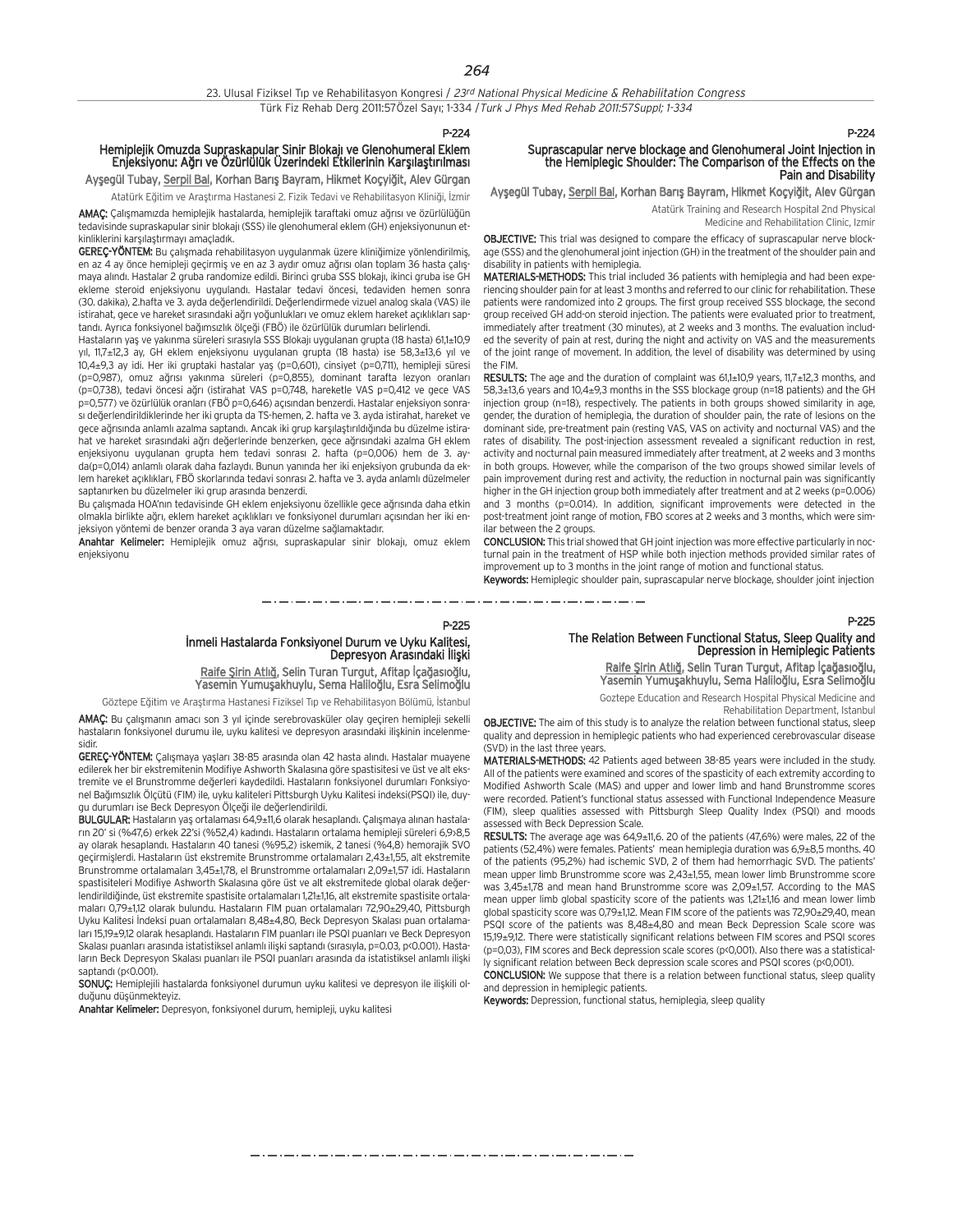#### P-226

### İnmeli Hastalarda Toplumsal Hayata Adaptasyon ve Yaşam Doyumu Altınay Göksel Karatepe, Rezzan Günaydın, Hüseyin Bozkurt, Taciser Kaya

İzmir Bozyaka Eğitim ve Araştırma Hastanesi Fiziksel Tıp ve Rehabilitasyon Kliniği, İzmir

AMAC: Bu çalışma, inme sonrasında hastaların toplumsal hayata adaptasyon düzeylerini tespit etmek ve yaşam doyumlarını değerlendirmek ile toplumsal hayata adaptasyon ve yasam doyumu ile ilişkili faktörleri belirlemek amacıyla planlanmıştır.

GEREC-YÖNTEM: Calismaya akut inme sonrasında ev ve diğer sosyal ortamlarda en az bir yıl yasamıs 24 inmeli hasta alındı. İnme sonrası toplumsal hayata adaptasyon ve yaşam doyumu sırasıyla Normal Yasama Geri Dönme İndeksi (NYGDİ) ve Yasam Doyum Ölçeği (LISAT-11) ile değerlendirildi. Topluma adaptasyon ve yaşam doyumu ile ilişkili faktörleri belirlemek amacıyla hastaların depresyon, fonksiyonel durum, denge ve fonksiyonel mobilite ile günlük yasam aktivitelerini gerçekleştirebilme yetenekleri değerlendirildi. Bu amaçla sırasıyla Zung Depresyon Skalası, Fonksiyonel Bağımsızlık Ölçütü (FBÖ), Timed Up and Go Testi, Katz Günlük am Aktiviteleri (GYA) İndeksi ve Yardımcı GYA Skalası kullanıldı.

BULGULAR: Hastaların ortalama NYGDİ skorları 29.0±20.6 (total skor 100) ve LISAT-11 skorları 3.2>1.1 (total skor 6) olarak bulundu. Hastaların genel yaşam memnuniyetleri %50 iken en az memnuniyet cinsel yaşam, iş hayatı, fiziksel ve psikolojik sağlık; en yüksek memnuniyet ise es ile ilişki ve aile hayatı ile ilgili bulundu. Yaşam doyumu ile depresyon arasında güçlü (r= -0.719), FBÖ (r=0.472), Katz GYA indeksi (r=0.443) ile orta derecede korelasyon saptandı (p<0.05). Toplumsal hayata adaptasyon ile ilişki faktörler ise GYA'yı yerine getirebilme (r=0.712), fonksiyonel durum (r=0.682), fonksiyonel mobilite (r= -0.561), ambulasyon (r=0.584) ve depresyon (r= -0.542) olarak belirlendi (p<0.05).

SONUC: İnmeli hastaların kronik dönemde toplumsal hayata adaptasyon düzeyleri ve yaşam doyumları düşük olarak saptanmıştır. Yaşam doyumu ile en fazla depresyon arasında ilişki bulunurken, toplumsal hayata uyum ile GYA'y› yerine getirebilme ve fonksiyonel durum arasında ilişki olduğu belirlenmiştir. İnmeli hastaların toplumsal hayata uyumlarını arttırmak ve yaşam doyumlarını yükseltebilmek için fiziksel özürlülüğünün yanı sıra depresyon gibi psikolojik faktörlerin de tedavisine ağırlık verilmelidir.

Anahtar Kelimeler: İnme, yaşam doyumu, topluma adaptasyon

## P-226

#### Community Reintegration and Life Satisfaction in Patients with Stroke Altınay Göksel Karatepe, Rezzan Günaydın, Hüseyin Bozkurt, Taciser Kaya

Izmir Bozyaka Training and Research Hospital Department of Physical Medicine and Rehabilitation, Izmir

OBJECTIVE: This study was designed to determine the level of community reintegration (CR) in patients after stroke and to assess their life satisfaction (LS), and to determine factors related with the CR and LS.

MATERIALS-METHODS: 24 patients with stroke who were residing for at least one year in home or community after stroke were included in the study. CR and LS after stroke were assessed with Reintegration to Normal Living Index (RNLI) and Life Satisfaction Scale (LISAT-11), respectively. In order to determine factors related with CR and LS; depression, functional status, balance, functional mobility, and ability to perform activity of daily living (ADL) were evaluated; and Zung Depression Scale, Functional Independence Measure (FIM), Timed Up and Go Test, Katz ADL Scale, and Lawton Instrumental ADL Scale were used, respectively.

RESULTS: The mean RNLI and LISAT-11 scores of patients were 29.0>20.6 and 3.2>1.1. 50% of patients were satisfied with life as a whole. The lowest satisfaction rates were noted for "sexual life", vocation, "somatic and psychological health", whereas satisfaction rate of family life and partner relationship were the highest. It was found that the relationship of LS was strong for depression, and moderate for the FIM and Katz ADL Scale (p<0.05). The factors related to CR were determined as ability to perform ADL, functional status and mobility, ambulation, and depression (p<0.05).

CONCLUSION: The level of CR and LS in patients after chronic stroke was determined as low. The highest correlation with LS was noted for depression, whereas it was found that there was a relationship with CR and functional status, and ability to perform ADL. In order to increase the level of CR and to improve LS of patients, as well as physical disability, effects of psychogenic factors, such as depression, should be taken into consideration in the management of stroke patients.

Keywords: Stroke, life satisfaction, community reintegration

#### P-227

#### İnmeli Hastalarda Submaksimal Egzersiz Kapasitesi ile Yürüme Kapasitesi İlişkisi ve İnme İlişkili Faktörlerin Analizi

Sezen Boyacı, Dilek Karakuş, Kutay Ordu Gökkaya, Halil Uçan

Ankara Fizik Tedavi ve Rehabilitasyon Eğitim ve Araştırma Hastanesi, Ankara AMAÇ: Çalışmamızdaki öncelikli amacımız, ambule hemiplejik hastaların kardiyopulmoner

egzersiz testi ile egzersiz kapasitelerini değerlendirmek ve mevcut egzersiz kapasiteleri ile yürüme kapasiteleri arasında ilişki olup olmadığını araştırmaktır. Diğer amacımız inme ile iliskili faktörlerin yürüme kapasitesi üzerindeki etkisini değerlendirmektir.

GEREC-YÖNTEM: Calismamiza 40 inmeli hasta dahil edildi. Benzer özellikte, inme öyküsü olmayan 20 kişi seçilerek kontrol grubu oluşturuldu. Hasta grubunun motor fonksiyonları Brunnstrom skalası ve Fugl-Meyer skalası ile, fonksiyonel düzeyleri FIM ve Barthel İndeksi ile, spastisiteleri Ashworth skalası kullanılarak; her iki grubun yürüme kapasiteleri 6 dakika yürüme testi (6DYT) ve 20 metre yürüme testi ile, egzersiz kapasiteleri ise kardiyopulmoner egzersiz testi ile değerlendirildi.

BULGULAR: Hasta grubumuzdaki egzersiz testi parametrelerini kontrol grubumuzla karşılaştırdığımızda, maksimum iş gücü, egzersiz süreleri, VE max değerleri açısından anlamlı farkın olması literatürdeki diğer çalışmalarla uyumlu olarak hemiplejik hastalarda egzersiz kapasitesinin oldukça azalmış olduğunu göstermektedir. Hastalarımızın egzersiz kapasiteleri ile ilgili parametrelerden, VO<sub>2</sub>max, prediktif % VO<sub>2</sub>max, maksimum iş gücü ve VEmax ile yürüme kapasiteleri parametreleri olan 6DYT ve 20 metre yürüme testi arasında ilişki saptanmamıştır. Hastaların yürüme kapasiteleri üzerine alt ekstremite Fugl-Meyer skoru, Brunnstrom düzeyleri, spastisiteleri ve fonksiyonel düzeyleri gibi inme ile ilgili klinik ölçümler ilişkili bulunmuştur. Hastaların cinsiyeti, SVO tipi, SVO süresi, komorbiditeleri ile yürüme kapasiteleri arasında ise ilişki bulunamamıştır.

SONUÇ: Hemiplejik hastaların inme sonrası egzersiz kapasitelerinin belirgin olarak azaldığı tespit edilmiş ancak bu azalmanın yürüme kapasitesini tek başına etkilemediği, yürüme kapasitesindeki azalmanın, egzersiz kapasitesindeki azalmadan çok inme ile ilişkili klinik özelliklerden kaynaklandığı saptanmıştır.

Anahtar Kelimeler: Egzersiz kapasitesi, inme, yürüme kapasitesi

#### P-227

# The Relationship Between the Submaximum Exercise Capacity and Walking Capacity in Stroke Patients and The Analysis of Factors Relevant to Stroke

Sezen Boyacı, Dilek Karakuş, Kutay Ordu Gökkaya, Halil Uçan

Ankara Physical Medicine and Rehabilitation Education and Research Hospital, Ankara

OBJECTIVE: Our primary objective in this study was to evaluate the exercise capacity of the hemiplegic patients who could walk independently with or without walking aids/devices by means of the cardiopulmonary exercise test and ascertaining whether there is a relationship between the existing exercise capacities and walking capacities. Another objective was to assess the impact of factors relevant to stroke over the walking capacity.

MATERIALS-METHODS: 40 stroke patients were included in our study. A control group has been established by choosing 20 people having similar characteristics without stroke history. The motor functions of the patient group were evaluated by means of Brunnstrom scale and Fugl-Meyer scale. Their functional levels were assessed by FIM and Barthel Index, and spasticity by using Ashworth scale. The walking capacities of both groups were evaluated with Six-Minute Walk Test (6MWT) and 20-m-walk test, while the exercise capacities were assessed via the cardiopulmonary exercise test.

RESULTS: When we compared the exercise test parameters in the patients group with the control group, in line with other studies in the literature, we detected significant differences in terms of maximal power output, exercise durations, VEmax values indicating the considerable decrease of the exercise capacity in hemiplegic patients. No relationship was determined between the parameters related to the exercising capacities of the patients; VO2max, predictive %VO2max, maximal power output, VEmax and parameters related to walking capacities; 6MWT and 20-m-walk test. It was found that clinical measurements associated with stroke such as lower extremity Fugl-Meyer scores, Brunnstrom levels, walking levels, spasticities and functional levels are correlated with the walking capacities of the patients. No relation could be found among the gender of the patients, the type of stroke, the time since of stroke, comorbidities and the walking capacities.

CONCLUSION: It has been determined that after the stroke exercise capacities of hemiplegic patients significantly decrease, however, it has been established that such decrease does not influence the walking capacity on its own and that the decrease in walking capacity results from the clinical impairments associated with stroke rather than the decrease in exercise capacity.

Keywords: Exercise capacity, stroke, walking capacity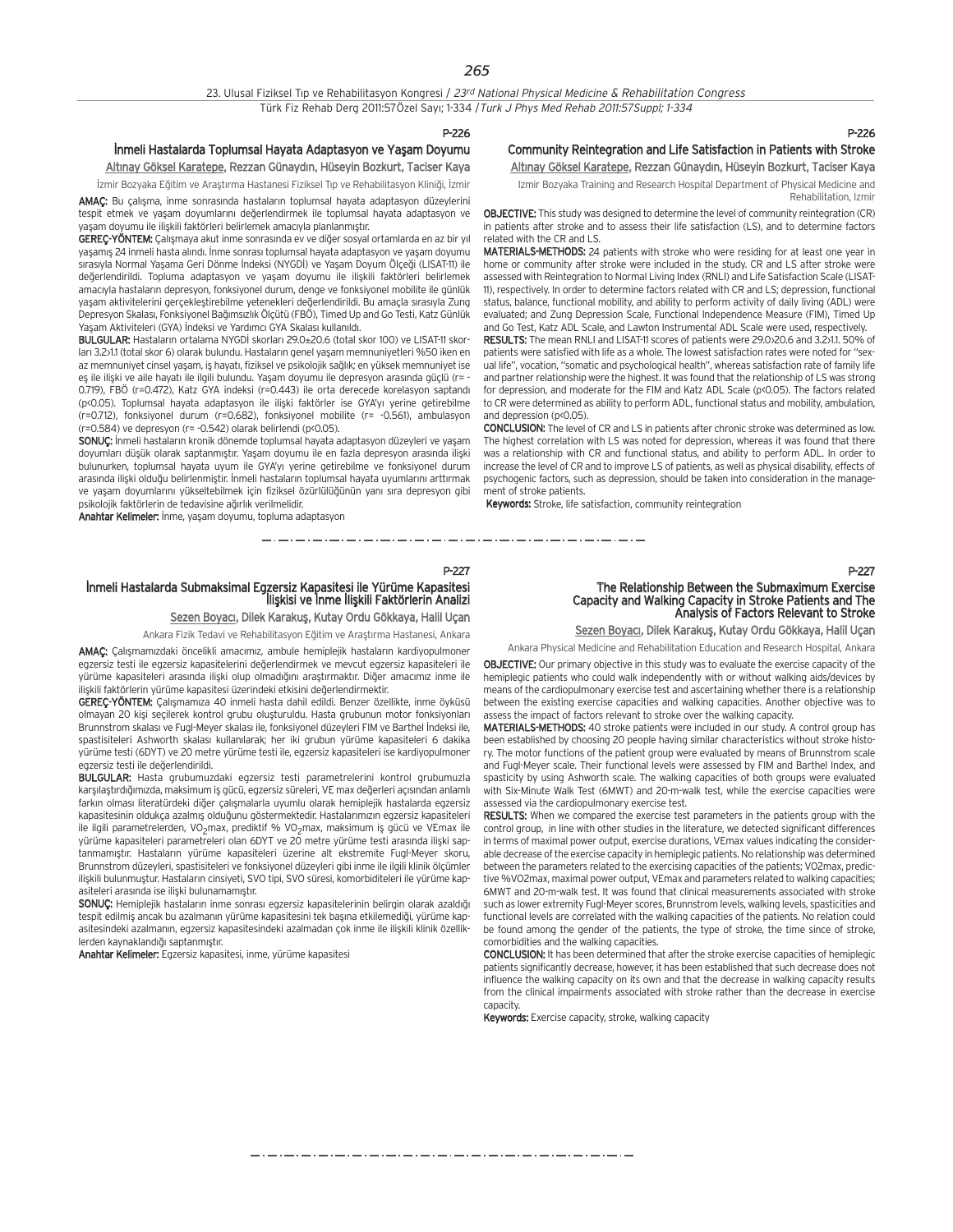#### P-228

## Hemiplejik Hastalarda Omuz Ağrısı ile llişkili Faktörler ve Omuz Ağrısı Olan ve Olmayan Hastaların Rehabilitasyon Sonuçları

<u>Özgür Zeliha Karaahmet</u><sup>1</sup>, Emel Ekşioğlu<sup>2</sup>, Eda Gürçay<sup>1</sup>, Aytül Çakcı<sup>1</sup>

<sup>1</sup>Sağlık Bakanlığı Dışkapı Yıldırım Beyazıt Eğitim ve Araştırma Hastanesi, Fiziksel Tıp ve Rehabilitasyon Kliniği, Ankara <sup>2</sup>Sağlık Bakanlılğı Etlik İhtisas Eğitim ve Araştırma Hastanesi, .<br>Fiziksel Tıp ve Rehabilitasyon Kliniği, Ankara

AMAC: Hemiplejik hastalarda omuz ağrısı sıklığını araştırmak ve kliniğimizde uygulanan rehabilitasyon yaklasımlarının omuz ağrısı olan ve olmayan hemiplejik hastalarda motor fonksiyon ve aktivite limitasyonu parametrelerine etkisini incelemek.

GEREC-YÖNTEM: 2007-2009 tarihleri arasında Fizik Tedavi ve Rehabilitasyon kliniğinde yatarak tedavi gören, inme sonrası 6 aydan daha uzun süre geçmemis olan hastalar alındı. İnme tarihinden itibaren ilk 0-30 gün arası başvuran hastalar erken, 30-120 gün arası başvuranlar geç rehabilitasyon olarak değerlendirildi. Hastaların demografik ve klinik özellikleri, komplikasyonları ve geçmiş hikayesi kaydedildi. Hastalara hastaneye girişlerinde, taburculukta ve taburculuktan 1 ay sonra kontrollerinde Fugl Meyer üst ekstremite motor ölçeği, Frenchay Arm ölçeği ve fonksiyonel bağımsızlık ölçeği (FBÖ) uygulandı.

BULGULAR: Takipleri boyunca omuz ağrısı gelisen ve gelismeyen hastalar iki gruba ayrıldı. 21 (%38,2) hastada omuz ağrısı gelişmezken, 34 (%61,8) hastada omuz ağrısı gelişti. Hastaların demografik ve klinik özelliklerinden yaş, cinsiyet, hemiplejik taraf ve etiyolojinin, aynı şekilde gelişen komplikasyonlardan ihmal, afazi, depresyon, spastisite, duyu bozukluğu ve subluksasyonun, premorbid omuz ağrısı, geçirilmiş travma ve sedanter yaşamın omuz ağrısına etkisi bulunmadı. Hemiplejik omuz ağrısına etkili faktörler: immobilizasyon, hastalık süresi ve rehabilitasyona geç başlama olarak saptandı. Omuz ağrısı gelişimi üzerinde en fazla etkiye sahip olan risk faktörleri sırasıyla; hastalık süresi ve başlangıctaki motor fonksiyonunun kötü olmasıydı. Hemiplejik omuz ağrısı olan ve olmayan her iki hasta grubunda giris değerlendirmesine göre çıkışta ve kontrolde Fugl Meyer, Frenchay Arm, FBÖ değerlerinde anlamlı değişimler saptandı. Bu iyileşme iki grup arasında farklılık göstermemekteydi. Omuz ağrısı olan ve olmayan hastaların yatış süreleri benzerdi.

SONUÇ: Üst ekstremite motor fonksiyonu kötü olanlar ve rehabilitasyona geç başlananlar hemiplejik omuz ağrısı gelişimi için risk gruplarıdır. Düzenli uygulanan rehabilitasyonla omuz ağrisi olan ve olmayan hastalarda motor fonksiyon ve günlük yaşam aktivitelerinde belirgin gelişmeler olmaktadır. Hemiplejik hastalarda omuz ağrısının gelişmesinin önlenmesinde uygun egzersiz programlarının ve erken rehabilitasyon uygulamalarının çok önemli bir yer aldığı görülmektedir.

Anahtar Kelimeler: İnme, omuz ağrısı

#### P-229

المستحق والمتحال المتناول المتناول المتناول المتناول المتناول المتناول المتناول المتناول المتناول المتناول المتناول المتناولات

## İhmal Sendromunun Sol Hemiplejik Hastalarda Ambulasyon Üzerine Etkisi Gülçin Kaymak Karataş, Özden Özyemişci Taşkıran, Özlem Aknar

Gazi Üniversitesi Tıp Fakültesi Fiziksel Tıp ve Rehabilitasyon AnabilimDalı, Ankara

AMAÇ: Serebrovasküler atak sonrası sol hemipleji gelişen hastalarda ihmal sendromunun ambulasyon üzerine olan etkisini araştırmak

GEREÇ-YÖNTEM: Calismaya 87 (43 erkek, 44 kadın) sol hemiplejik hasta alındı. Klinik değerlendirme ve kağıt-kalem testleri sonuçlarına göre olgular ihmal olan (23 hasta) ve ihmal olmayan (64 hasta) olarak 2 gruba ayrıldı. Hastalarda yatış sonrası 72 saat içinde (giriş) ve taburculuk öncesi 24 saat içinde (çıkıs) alt ekstremite Brunnstrom motor evresi, Fonksiyonel Ambulasyon Sınıflaması, Fonksiyonel Bağımsızlık Ölçeği (FBÖ) motor skoru değerlendirildi.

**BULGULAR:** Ortalama yaş ihmal olan grupta 60.5 $\pm$ 8.9 yıl, olmayan grupta 59.8 $\pm$ 14.0 yıl olarak hesaplandı (p>0.05). Giriş değerlendirmesi sırasında ihmali olan hastaların %71.4'ünde alt ekstremite Brunnstrom motor evresi 3'ün altında iken, ihmali olmayan hastalarda bu oran %34.4 idi. Çıkış değerlendirmesinde bu oranlar, sırasıyla, %55.6 ve %15.8 olarak belirlendi. Ambulasyon düzeyi göz önüne alındığında ihmali olan hastaların tümü giriş sırasında ambulatuar değildi, ihmali olmayan hastalarda bu oran %55 idi. Rehabilitasyon programı sonrasında ihmali olan hastaların %25'i ambulatuar, olmayan hastaların %75.9'u ambulatuar hale geldi. Grupların ambulasyon düzeyleri arasındaki fark anlamlıydı. Giriş FBÖ motor skoru ihmal olan grupta 25.9±15.3, olmayan grupta 51.5±20.6 olarak hesaplandı (p<0.001). Cıkıs FBÖ motor skorları, sırasıyla, 37.9±21.9 ve 63.3±19.5 idi (p<0.001). Her iki grubun rehabilitasyon programı sonrası FBÖ kazançları arasında fark yoktu.

SONUC: Calismanın sonuçları ihmal sendromu varlığının sol hemiplejik hastalarda ambulasyon için olumsuz prognostik faktör olduğunu desteklemektedir. Rehabilitasyon programı sonrasında elde ettikleri fonksiyonel kazanca rağmen bu hastalar ihmali olmayan olgulara göre daha düşük ambulasyon düzeyine ulaşmaktadır.

Anahtar Kelimeler: Ambulasyon, ihmal sendromu, inme

## Effect of Neglect Syndrome on Ambulation in Left Hemiplegic Patients Gülçin Kaymak Karataş, Özden Özyemişci Taşkıran, Özlem Aknar

Gazi University Faculty of Medicine Department of

Physical Medicine and Rehabilitation, Ankara

OBJECTIVE: To evaluate the effect of neglect syndrome on ambulation in left hemiplegic patients after a cerebrovascular accident.

MATERIALS-METHODS: A total of 87 (43 male, 44 female) left hemiplegic patients were included in the study. Patients were divided into two groups as patients with neglect (23 patients) and without neglect (64 patients) after clinical evaluation and paper-pencil tasks. Lower extremity Brunnstrom motor recovery stage, Functional Ambulation Classification Scale and FIM motor score were evaluated within 72 hours after the admission and 24 hours before the discharge.

RESULTS: Mean age was 60.5>8.9 years in patients with neglect and 59.8>14.0 years in patients without neglect (p>0.05). Lower extremity Brunnstrom motor recovery stage at the admission was under three in 71.4% of neglect patients while it was 34.4% in non-neglect patients. At the discharge these ratios were 55.6% and 15.8%, respectively. All patients with neglect were not able to ambulate at the admission, while 55% of patients without neglect were non-ambulatory. After rehabilitation 25% of patients with neglect became ambulatory, while this ratio was 75.9% in patients without neglect. Ambulation level of patients with and without neglect was significantly different. Mean admission FIM motor score was 25.9±15.3 in patients with neglect and 51.5±20.6 without neglect (p<0.001). Mean discharge FIM motor scores was 37.9±21.9 and 63.3±19.5, respectively (p<0.001). Mean FIM gains were not different between groups after rehabilitation programs.

CONCLUSION: Results of the study support that the presence of neglect is a negative prognostic factor for ambulation in left hemiplegic patients. Although neglect patients have functional gains after rehabilitation program, they have lower ambulation levels then patients without neglect.

Keywords: Ambulation, neglect syndrome, stroke

P-228

P-229

## Hemiplegic Shoulder Pain Associated Factors and Rehabilitation Outcomes of Hemiplegic Patients With and Without Shoulder Pain

<u>Özgür Zeliha Karaahmet</u><sup>1</sup>, Emel Ekşioğlu<sup>2</sup>, Eda Gürçay<sup>1</sup>, Aytül Çakcı<sup>1</sup>

<sup>1</sup>Ministry of Health Diskapi Yiıldirim Beyazit Training and Research Hospital Physical Medicine and Rehabilitation, Ankara 2Ministry of Health Etlik Ihtisas Training and Research Hospital Physical Medicine and Rehabilitation, Ankara

OBJECTIVE: We aimed to analyze the frequencies of hemiplegic shoulder pain and the relationship between shoulder subluxation and pain, in addition, to research the effect of the rehabilitation programs which were applied in our clinic on the motor function and activity limitations parameters in hemiplegic patients with and without shoulder pain.

MATERIALS-METHODS: Patients who had been hospitalized in Physical Medicine and Rehabilitation Clinic in the first six months periods after the stroke between 2007-2009 were included in the study. Patients admitted in the first 0-30 days after the stroke were considered as early rehabilitation, while patients admitted between 30-120 days were late. Demographic and clinical features, complications and the history were recorded. Upper extremity Fugl Meyer motor scale, Frenchay Arm scale, and functional independence measure (FIM) were applied to the patients at the admission, discharge and after 1 month follow up.

RESULTS: Twenty-one (38.2%) patients did not develop shoulder pain, whereas 34 (61.8%) patients developed shoulder pain. Demographic and clinical characteristics including age, sex, hemiplegic side, and etiology, as well as complications, neglect, aphasia, depression, spasticity, sensory disturbance and subluxation, premorbid shoulder pain, previous trauma, and sedentary lifestyle did not affect shoulder pain. In contrast, immobilization, duration of illness and late rehabilitation were effective. The major risk factors were, disease duration and poor initial motor function. In both groups the Fugl Meyer, Frenchay Arm, FIM levels showed significant changes. This improvement did not differ between the two groups. In addition, length of stay at the hospital were similar for two the groups of patients.

CONCLUSION: Duration of illness and low motor functional capacities have the most important impact on shoulder pain. A systematical rehabilitation program is beneficial for all patients, with and without shoulder pain, on motor function and daily living activities. Early rehabilitation and suitable exercise programs have a major role on preventing of hemiplegic shoulder pain.

Keywords: Stroke, shoulder pain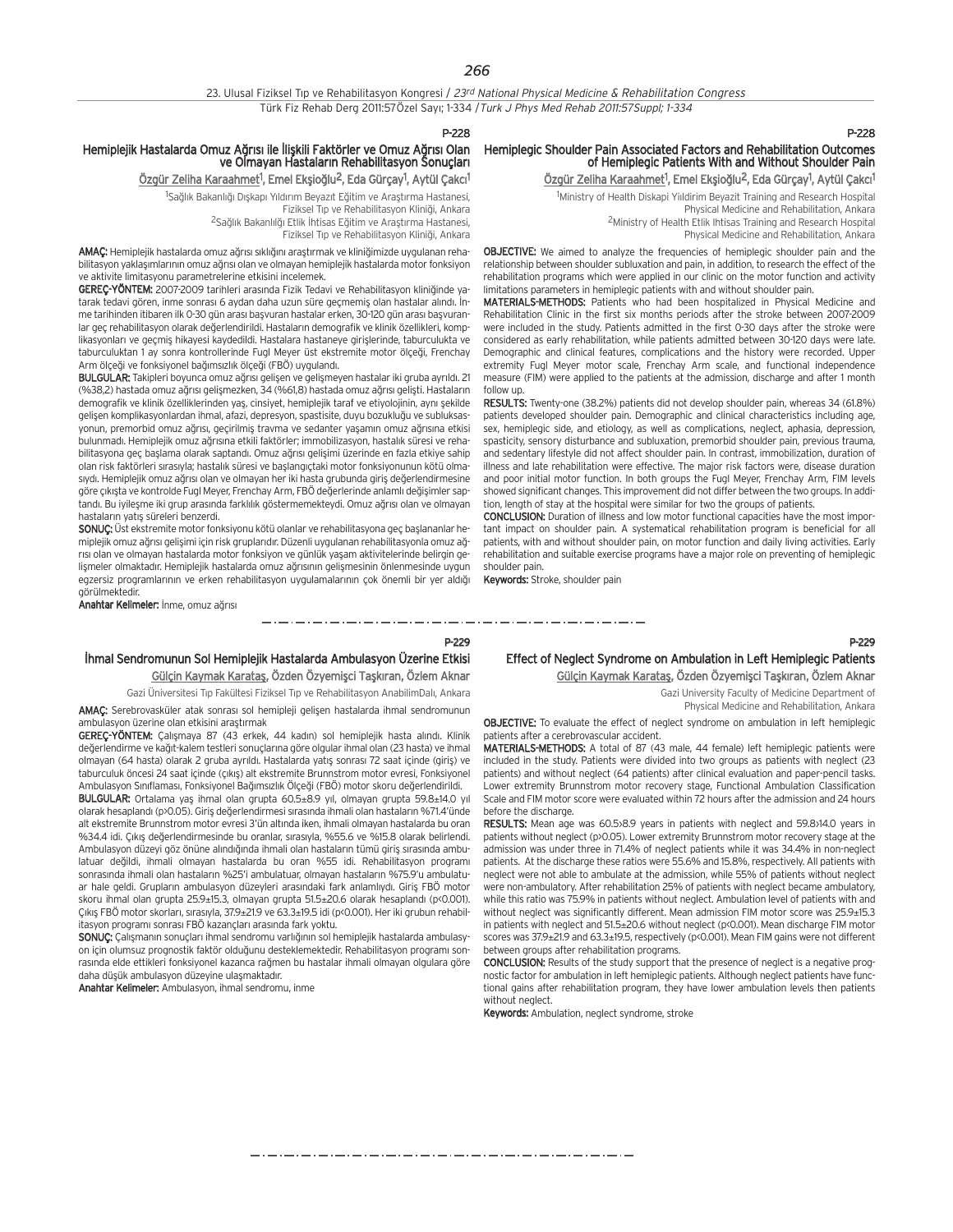#### 23. Ulusal Fiziksel Tip ve Rehabilitasyon Kongresi / 23<sup>rd</sup> National Physical Medicine olarak & Rehabilitation Congress Türk Fiz Rehab Derg 2011:57Özel Sayı; 1-XX/Turk J Phys Med Rehab 2011:56 Suppl; XX

P-230

P-231

#### Hemipleji Hastalarında Postural Simetrinin Sağlanmasında Biofeedback Uygulamasının Etkisi

#### Rana Karaoglu, Akin Erdal, Saliha Karatay, Kazim Senel

Atatürk Üniversitesi Tıp Fakültesi Fiziksel Tıp ve Rehabilitasyon Anabilim Dalı, Erzurum

AMAC: Bu calismanin amacı, inmeye bağlı gelisen postural asimetri ve denge problemlerinin tedavisinde konvansiyonel rehabilitasyon yöntemlerine karsı biofeedback uygulamasının üstünlüğü olup olmadığını araştırmaktı.

GEREC-YÖNTEM: 35 inme hastası rastgele 2 gruba ayrıldı. Birinci gruptaki hastalara yürüme ve denge egzersizlerini içeren konvansiyonel rehabilitasyon programı uygulandı. İkinci gruptaki hastalara bu konvansiyonel yöntemlere ek olarak portable denge cihaz› ile ön-arka ve lateral planda yük aktarımı ve denge eğitiminden oluşan bir tedavi programı düzenlendi. Her iki grup da, 3 hafta süresince haftada 5 kere toplam 15 seans tedavi ald›. Hastalar düflme riski, vücut ağırlık dağılım indeksi, yüzeyel ve derin duyu, yürüme hızı, yürüme mesafesi, fonksiyonel ambulasyon skalası, inmeli hastalarda postural değerlendirme skalası ile tedavinin başlangıcında, 1. haftasında ve tedavi sonunda değerlendirildi.

BULGULAR: Her iki grupta da vücut ağırlık dağılım indeksi, yürüme hızı, yürüme mesafesi, fonksiyonel ambulasyon skalası ve inmeli hastalarda postural değerlendirme skalasında tedavi sonrasında anlamlı düzelmeler bulundu (p< 0.05). İnmeli hastalarda postural değerlendirme skalasındaki düzelme 2. grupta daha erken başlamıştı. Her iki grup arasında anlamlı bir fark yoktu.

SONUC: İnme sonrası dengenin yeniden sağlanmasında konvansiyonel fizik tedavi yöntemleri ve biofeedback etkili metodlar olarak görünmektedir. Bununla beraber, biofeedback uygulaması konvansiyonel yöntemlere karsı üstün olmayabilir.

Anahtar Kelimeler: Biofeedback, denge, egzersiz, inme, postural simetri

## The Effectiveness of Biofeedback in Providing Postural Symmetry in Patients with Hemiplegia

#### Rana Karaoglu, Akin Erdal, Saliha Karatay, Kazim Senel

Ataturk University School of Medicine Department of Physical Medicine and

Rehabilitation, E,rzurum

OBJECTIVE: The aim of this study was to investigate whether biofeedback was superior to conventional rehabilitation methods in treatment of postural asymmetry and balance problems related stroke.

MATERIALS-METHODS: Thirty five patients with stroke were divided randomly into two groups. The conventional rehabilitation program including gait and balance exercises were applied to patients of group I. In group II, in addition to the conventional method, a therapy program including front-back and lateral weight shift and balance training with a portable balance device was performed. Both groups received 5 sessions a week for 3 weeks totally 15 sessions of treatment. Patients were evaluated for fall risk, the body-weight-bearing ratio, superficial and deep sensation, gait velocity, walking distance, functional ambulation scale, postural assessment scale for stroke patients (PASS) before the treatment, in the first week and after the treatment period.

RESULTS: In both groups, statistically significant improvements were found on the body-weight-bearing ratio, gait velocity, walking distance, functional ambulation scale and PASS after the treatment (p < 0.05). Improvements in PASS data were earlier in group II. There was no significant difference between the two groups.

CONCLUSION: Biofeedback and conventional physical therapy seem to be effective methods in the recovery of balance after the stroke. However, biofeedback may not be superior to the conventional methods

Keywords: Biofeedback, balance, exercise, stroke, postural symmetry

المتوارد المساور المساور المساور المساور المساور المساور المتوا

#### Hemiplejik Hastalarda Üst Ekstremite İçin Zorunlu Kullanım Hareket Terapisinin Günlük Yaşam Aktiviteleri ve Nöronal Plastisite Üzerine Etkisi Zeynep Saruhan<sup>1</sup>, Kadir Yıldırım<sup>1</sup>, <u>Saliha Karatay<sup>1</sup>,</u> Mecit Kantarcı<sup>2</sup>, Ahmet Yalçın<sup>2</sup>

<sup>1</sup>Atatürk Üniversitesi, Tıp Fakültesi Fiziksel Tıp ve Rehabilitasyon Anabilim Dalı, Erzurum 2 Atatürk Üniversitesi Tıp Fakültesi Radyoloji Anabilim Dalı, Erzurum

AMAÇ: Bu çalışmanın amacı, inmeli hastalarda üst ekstremite için zorunlu kullanım hareket terapisinin (ZKHT) günlük yaşam aktiviteleri ve nöronal plastisite üzerine etkisini

arastırmaktı GEREC-YÖNTEM: Otuz inmeli hasta randomize olarak iki eşit gruba ayrıldı. 1. gruptaki 15 hastaya ZKHT, 2. gruptaki 15 hastaya ise modifiye ZKHT (mZKHT) uygulandı. Hastalar eklem hareket açıklığı, el kavrama gücü, kognitif fonksiyonlar ve günlük yaşam aktiviteleri açısından tedavi öncesi ve sonrasında değerlendirildi. Günlük yaşam aktiviteleri için Fonksiyonel Bağımsızlık Ölçeği'nin (FBÖ) kendine bakım bölümü, Motor Aktivite İzlemi- 28 (MAİ) kullanım miktarı ve hareketin kalitesi skalaları kullanıldı. Nöronal plastisite fonksiyonel manyetik rezonans görüntüleme (fMRG) ile değerlendirildi.

BULGULAR: Tedavi sonunda ZKHT grubunda omuz, dirsek ve el bileği eklem hareket açıklıklarında (p<0.001), el kavrama gücü (p<0.01) ve günlük yaşam aktivitelerinde (p<0.001) istatistiksel olarak anlamlı iyilesmeler bulundu. mZKHT tedavisiyle de eklem hareket açıklıkları (p<0.01, p<0.001), el kavrama gücü (p<0.001) ve günlük yaşam aktivitelerinde (p<0.05, p<0.01) anlamlı değişiklikler gözlendi. Gruplar arası karşılaştırmalarda ise klinik parametreler açısından anlamlı bir fark yoktu (p>0.05). Tedavi sonrasında, her iki grupta da serebral nöronal aktivitede istatistiksel olarak anlamlı artışlar saptanırken (ZKHT p<0.05, mZKHT p<0.05), gruplar arasında anlamlı bir fark bulunamadı (p>0.05).

SONUÇ: Sonuç olarak, ZKHT ve mZKHT inmeli hastalarda üst ekstremite fonksiyonel gelişimi ve nöronal plastisite üzerinde etkili bir rehabilitasyon yöntemidir.

Anahtar Kelimeler: Fonksiyonel manyetik rezonans görüntüleme, günlük yaşam aktiviteleri, inme, nöronal plastisite, rehabilitasyon, zorunlu kullanım hareket terapisi

#### The Effect of Constraint-Induced Movement Therapy for Upper Extremity on Activities of Daily Living and Neuronal Plasticity in Stroke Patients Zeynep Saruhan<sup>1</sup>, Kadir Yildirim<sup>1</sup>, Saliha Karatay<sup>1</sup> ,

Mecit Kantarci 2, Ahmet Yalcin2

1 DAtaturk University School of Medicine Department of Physical Medicine and Rehabilitation, Erzurum

2 Ataturk University Medical Faculty Department of Radiology, Erzurum

OBJECTIVE: The aim of this study was to investigate the effect of constraint-induced movement therapy (CIMT) for upper extremity on activities of daily living and neuronal plasticity in stroke patients.

MATERIALS-METHODS: Thirty patients with stroke were randomly assigned into 2 equal groups. CIMT and modified CIMT (mCIMT) were performed for 15 patients of group 1 and group 2, respectively. Patients were examined for range of motion, hand grip strength, cognitive functions and activities of daily living before and after treatment. Activities of daily living were evaluated by the self-care component of Functional Indepence Measure (FIM), Motor Activity Log-28 (MAL) amount of use scale and quality of movement scale. Neuronal plasticity were defined by functional magnetic resonance imaging (fMRI).

RESULTS: The statistically significant improvements were found in range of motion of shoulder, elbow and wrist (p<0.001), hand grip strength (p<0.01) and activities of daily living (p<0.001) after the CIMT. Also, significant improvements were observed in range of motions ( $p$ <0.01,  $p$ <0.001), hand grip strength ( $p$ <0.001) and activities of daily living ( $p$ <0.05,  $p$ <0.01) after the mCIMT. When comparisons were made between two groups, there was no statistically significant difference for clinical parameters (p>0.05). After the treatment, while statistically significant increasing was observed in cerebral neuronal activity in both groups (CIMT p<0.05, mCIMT p<0.05), no significant difference was found between two groups (p>0.05).

CONCLUSION: In conclusion, CIMT and mCIMT are effective rehabilitation methods on upper extremity functional development and neuronal plasticity in stroke patients.

Keywords: Functional magnetic resonance imaging, activities of daily living, stroke, neuronal plasticity, rehabilitation, constraint-induced movement therapy

## P-230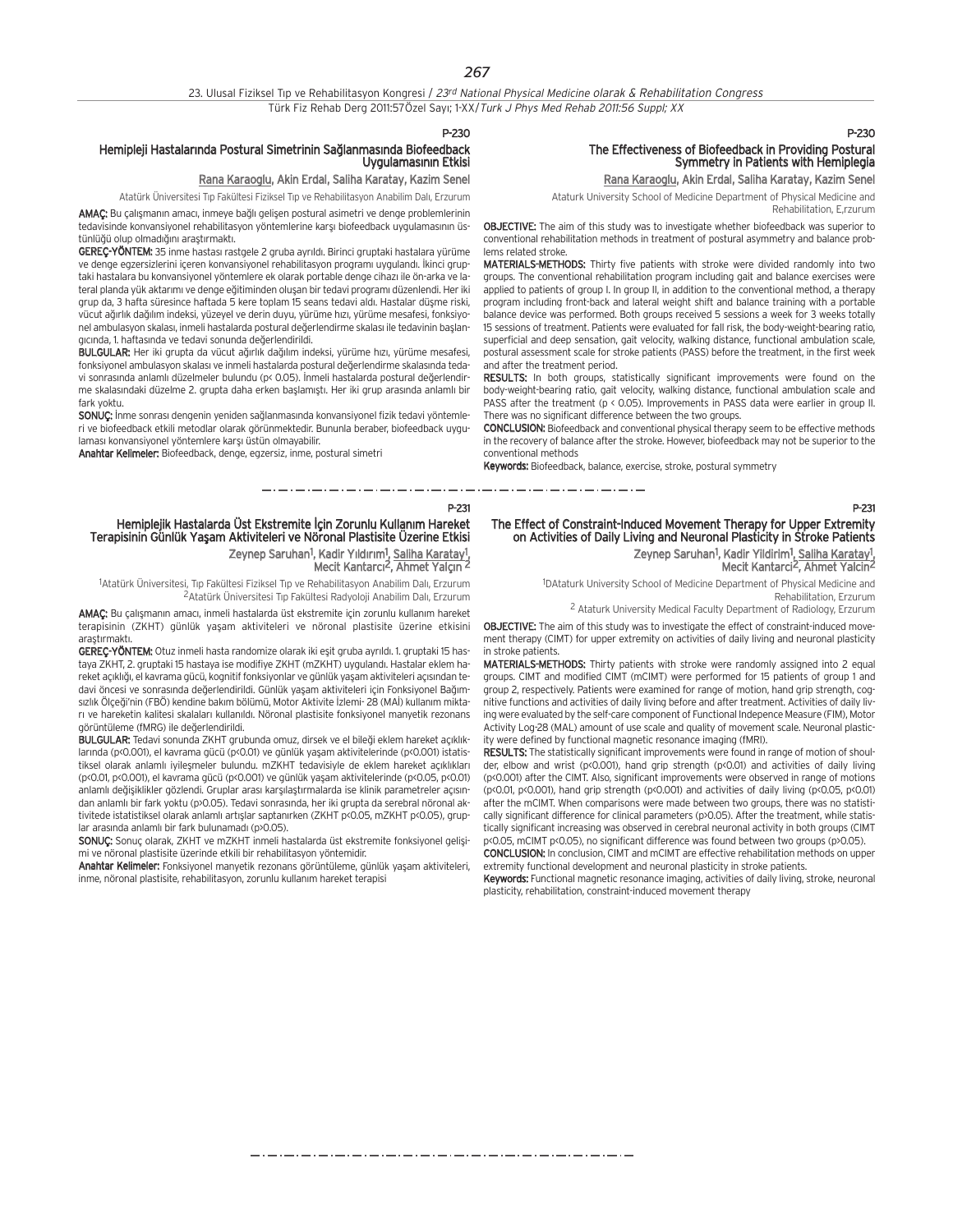23. Ulusal Fiziksel Tıp ve Rehabilitasyon Kongresi / 23rd National Physical Medicine & Rehabilitation Congress Türk Fiz Rehab Derg 2011:57Özel Sayı; 1-334 / Turk J Phys Med Rehab 2011:57Suppl; 1-334

P-232

## 65 Yaş ve üstü İnmeli Hastalarda Rehabilitasyon Sonuçlarımız: Beş Yıllık Deneyimin Ardından

#### <u>Oya Özdemir</u><sup>1</sup>, Gülbüz Samut<sup>2</sup>, Yeşim Gökçe Kutsal<sup>2</sup>

<sup>1</sup>Hacettepe Üniversitesi Kastamonu Tıp Fakültesi Fiziksel Tıp ve

Rehabilitasyon Anabilim Dalı, Ankara

<sup>1</sup>Hacettepe Üniversitesi Tıp Fakültesi Fiziksel Tıp ve Rehabilitasyon Anabilim Dalı, Ankara

AMAÇ: İnme geçiren hastaların fonksiyonel sonuçlarını belirleyen yaş, eğitim seviyesi, inmenin yeri ve siddeti gibi çok sayıda faktör bulunmaktadır. Bu çalışmanın amacı 65 yaş üstü inmeli hastalarda rehabilitasyon programının etkinliğini ortaya koymaktır

GEREC-YÖNTEM: Bu çalışmada son 5 sene içerisinde inme rehabilitasyonu için servise yatısı yapılan 65 yas üstü tüm hastalar geriye dönük olarak tarandı. Çalışmaya yaş ortalaması 75.7±5.2 yıl olan, %55.3'ünü kadınların oluşturduğu toplam 114 hasta dahil edildi. İnme etiyolojisi, serebrovasküler olay sonrası geçen süre, etkilenen taraf ve yatış süresinin yanı sıra hastaların yatış ve çıkış fonksiyonel bağımsızlık ölçeği (FBÖ) skorları not edildi. Hastalara üst-alt ekstremite eklem hareket açıklığı, germe ve kuvvetlendirme egzersizleri ile birlikte fonksiyonel durumlarının izin verdiği ölçüde iş uğraşı terapisi ve progresif ambulasyondan oluşan bir rehabilitasyon programı uygulandı.

BULGULAR: İnme etiyolojisi hastaların %80.5'inde iskemik iken %19.5'inde hemorajikti. Olay tarihi sonrası geçen süre 3 gün ile 10 yıl arasında geniş bir aralıkta değişmekte olup medyan değer 2.5 ay olarak tespit edildi. Hastaların %51.8'inde sol, %43.8'inde sağ hemipleji mevcutken %4.4'ünde iki her iki taraf da etkilenmişti. Yatış sırasında toplam FBÖ skorları kadınlarda 57.5±29.3, erkeklerde 64.2±27.6 iken bu de¤erler taburculuk s›ras›nda s›ras›yla 68.2±34.6 ve 73.3±31.7 olarak belirlendi. Kadın ve erkek hastaların yatış ve çıkış FBÖ skorları birbirine benzerdi. Ortalama 23.6±12.5 gün süren bir rehabilitasyon programıyla her iki cinste de FBÖ skorlarında istatistiksel olarak anlamlı düzeyde artıs olduğu saptandı (p<0.01).

SONUC: İleri yas, nörolojik rehabilitasyon sonuçlarını olumsuz etkileyen faktörler arasında yer almaktadır. Bununla birlikte, bu bulgular ışığında 65 yaş üstü inmeli hastalarda da yoğun bir tedavi programıyla fonksiyonel durumda düzelme sağlamanın mümkün olduğu söylenebilir. Anahtar Kelimeler: İnme, yaşlı, rehabilitasyon, fonksiyonel bağımsızlık ölçeği

## Rehabilitation Outcomes in Stroke Patients Aged 65 years or older: A 5-year experience

#### Oya Özdemir<sup>1</sup>, Gülbüz Samut<sup>2</sup>, Yeşim Gökçe Kutsal<sup>2</sup>

P-232

P-233

<sup>1</sup>Hacettepe University Kastamonu Medical School Department of Physical Medicine and Rehabilitation, Ankara 2Hacettepe University Medical School Department of Physical Medicine and Rehabilitation, Ankara

OBJECTIVE: There are multiple factors such as age, educational status, location and severity of cerebrovascular accident (CVA) that predict functional outcome in stroke patients. The aim of this study is to demonstrate the efficiency of rehabilitation program in stroke patients aged 65 years or older.

MATERIALS-METHODS: We reviewed retrospectively stroke patients aged >=65 years who had received inpatient rehabilitation program in our clinic in the last 5-year period. A total of 114 patients with a mean age of 75.7±5.2 years were included in the study. 55,3% of them were women. The etiology and location of CVA, length of time between stroke onset and admission to our inpatient rehabilitation center, length of stay and lastly, admission and discharge Functional Independence Measurement (FIM) scores were recorded. All patients received upper and lower extremity range of motion, strengthening and stretching exercises. Besides, they participated in occupational therapy and progressive ambulation training.

RESULTS: While the etiology of stroke was determined as ischemic in 80.5% of the patients, 19.5% of them experienced hemorrhagic CVA. It was found that the length of time between stoke onset and admission to our inpatient rehabilitation center ranged between 3 days and 10 years with a median of 2.5 months. 51.1% of the patients were left hemiplegic, 43.8% were right hemiplegic and 4.4% were bilaterally affected. Admission FIM scores for women and men were 57.5±29.3 and 64.2±27.6, respectively. Discharge FIM scores were calculated as 68.2±34.6 for women and 73.3±31.7 for men. Admission and discharge FIM scores were similar in both genders. At the end of the rehabilitation program with a mean length of stay of 23.6±12.5 days, it was shown that both men and women had statistically significant improvement in FIM scores (p<0.01).

CONCLUSION: Advanced age has been identified as a poor prognostic factor in terms of rehabilitation outcomes. Nevertheless, we can speculate that intensive inpatient rehabilitation programs can improve functional status even in stroke patients aged 65 years or older. Keywords: Stroke, elderly, rehabilitation, functional independence measure

## P-233 Serebral Radyasyon Nekrozuna Bağlı Gelişen Hemiplejik İki Olgu Korhan Barış Bayram<sup>1</sup>, Serpil Bal1, Erdal Dilekçi<sup>1</sup>,

0. Samim Yurtsever<sup>2</sup>, Hikmet Koçyiğit<sup>1</sup>, Alev Gürgan<sup>1</sup>

والمستحيل والمستحدث والمستحد والمستحد المستحد والمستحد والمساحي

<sup>1</sup>Atatürk Eğitim ve Araştırma Hastanesi 2. Fizik Tedevi ve Rehabilitasyon Kliniği, İzmir 2Atatürk Eğitim ve Araştırma Hastanesi Radyasyon Onkolojisi Kliniği, İzmir

Radyasyon nekrozu uygulanan radyoterapinin santral sinir sistemi üzerine olan ve henüz mekanizması tam olarak anlaşılamayan etkileri sonucu ortaya çıkan, nadir görülen bir problemdir. Burada kliniğimize hemipleji rehabilitasyonu için yönlendirilen ve öncesinde baş ve boyun tümörleri nedeniyle radyoterapi uygulanmış 2 olgu sunulmuştur.

llk olgu, 42 yasındaki kadın hasta sol hemipleji klinik tablosu ile başyurdu. Yaklaşık 4 yıl önce çift görme yakınması nedeniyle başvurduğu klinik tarafınca yapılan tetkikleri sonucu sağ sfenoid kanatta adenoid kistik karsinom tespit edilmis. Beyin cerrahi kliniği tarafından primer tümör eksizyonu ve takiben 35 seans radyoterapi uygulanmış. Takiben 2 yıl süreyle hiçbir yakınması olmayan hastanın sonrasında sol yan güçsüzlüğü ile birlikte denge kaybı yakınmaları başlamış. Bunun üzerine yapılan kraniyal MRG'sinde ponsta radyasyon nekrozu ile uyumlu lezyon saptanmış. Hastanın tarafımızca yapılan fizik muayenesinde, tek kanadien ile solda oraklayarak yürüyordu. Brunnstrom evrelemeleri solda üst ekstremite evre 2, el evre 3, alt ekstremite evre 3 olarak değerlendirildi. Modifiye Ashworth skalasına göre sol üst ve alt ekstremitelerde grade 2 fleksör spastisite saptandı.

İkinci olgu 33 yaşındaki erkek hasta, sağ hemipleji klinik tablosu ile başvurdu. Hastanın 5 yıl önce çift görme ve sağ gözde laterale kayma yakınması nedeniyle başvurduğu klinik tarafından yapılan tetkiklerinde nazofarenks karsinomu saptanmış. 3 kür kemoterapiyi takiben 35 seans radyoterapi uygulanmış. Şikayetleri tamamen düzelen hastanın yaklaşık 1 yıl sonra sağ üst ve alt ekstremitelerde güçsüzlük gelişmiş. Kraniyal MRG'de ponsta radyasyon nekrozu ile uvumlu lezvon saptanmis.

Yapılan fizik muayenesinde, tek koltuk değneği ile sağda oraklayarak yürüyordu. Brunnstrom evrelemeleri solda üst ekstremite evre 3, el evre 3, alt ekstremite evre 3 olarak değerlendirildi. Modifiye Ashworth skalasına göre sağ üst ve alt ekstremitelerde grade 2-3 fleksör spastisite saptandı.

Serebral radyasyon nekrozu baş- boyun primer veya metastatik tümörlerine uygulanan radyoterapi sonrası sıklıkla 6ay -2 yıl içinde gelişebilen bir klinik tablodur. Serebral radyasyon nekrozunun primer tümörden bağımsız olarak nörolojik defisit oluşturabileceği akılda tutulmalıdır

Anahtar Kelimeler: İnme, radyasyon nekrozu, radyoterapi

## Two Cases of Hemiplegia Secondary to Cerebral Radiation Necrosis

Korhan Barış Bayram<sup>1</sup>, Serpil Bal<sup>1</sup>, Erdal Dilekçi<sup>1</sup><br>1. O. Samim Yurtsever<sup>2</sup>, Hikmet Koçyiğit<sup>1</sup>, Alev Gürgan

<sup>1</sup>Atatürk Training and Research Hospital 2nd Physical Medicine and Rehabilitation Clinic, İzmir

<sup>1</sup>Atatürk Training and Research Hospital, Radiation Oncology Clinic, İzmir

Radiation necrosis is a rare disorder resulting from the effects of the radiotherapy on the central nervous system, which have not been clearly established yet. In this report, we present two patients who had received radiotherapy for head and neck tumors and were referred to our clinic for hemiplegia rehabilitation.

The first case, a 42-year-old female patient presented with left hemiplegia. She had been diagnosed with adenoid cystic carcinoma in the left sphenoid wing, based on the investigations performed at the clinic upon her presentation with the complaint of diplopia nearly 4 years ago. She had undergone neurological surgery for the primary tumor excision, followed by 35 sessions of radiotherapy. The patient, who had no complaints for the next 2 years started to have left side weakness in combination with loss of balance. The MRI performed detected a lesion consistent with radiation necrosis in the pons. In her physical examination, she was observed to walk archly using a single crutch. The Brunnstrom staging revealed stage 2 for the upper extremity, stage 3 for the hand and stage 3 for the lower extremity. The second case, a 33-year-old male patient also presented with right hemiplegia. He had been diagnosed with nasopharynx carcinoma based on the investigations performed at the clinic he presented upon the complaints of diplopia and lateral shift in the right eye 5 years ago. He had received 3 courses of chemotherapy followed by 35 sessions of radiotherapy. The patient who had a complete recovery of his complaints developed weakness in the right and left extremities approximately a year later. Cranial MRI detected a lesion consistent with radiation necrosis in the pons. In his physical examination, he was observed to walk archly with a single crutch. The Brunnstrom staging revealed stage 3 for the upper extremity, stage 3 for the hand and stage 3 for the lower extremity. Cerebral radiation necrosis is a clinical disorder that may commonly occur within 6 months to 2 years following radiotherapy of the head-neck primary or metastatic tumors. One should note that cerebral radiation can result in a neurological deficit irrespective of the primary tumor. Keywords: Stroke, radiation necrosis, radiotherapy

والمساويس والمساويس والمساويس والمساويس والمساويس والمساويس والمساويس والمساويس والمساويس والمساويس والمساويس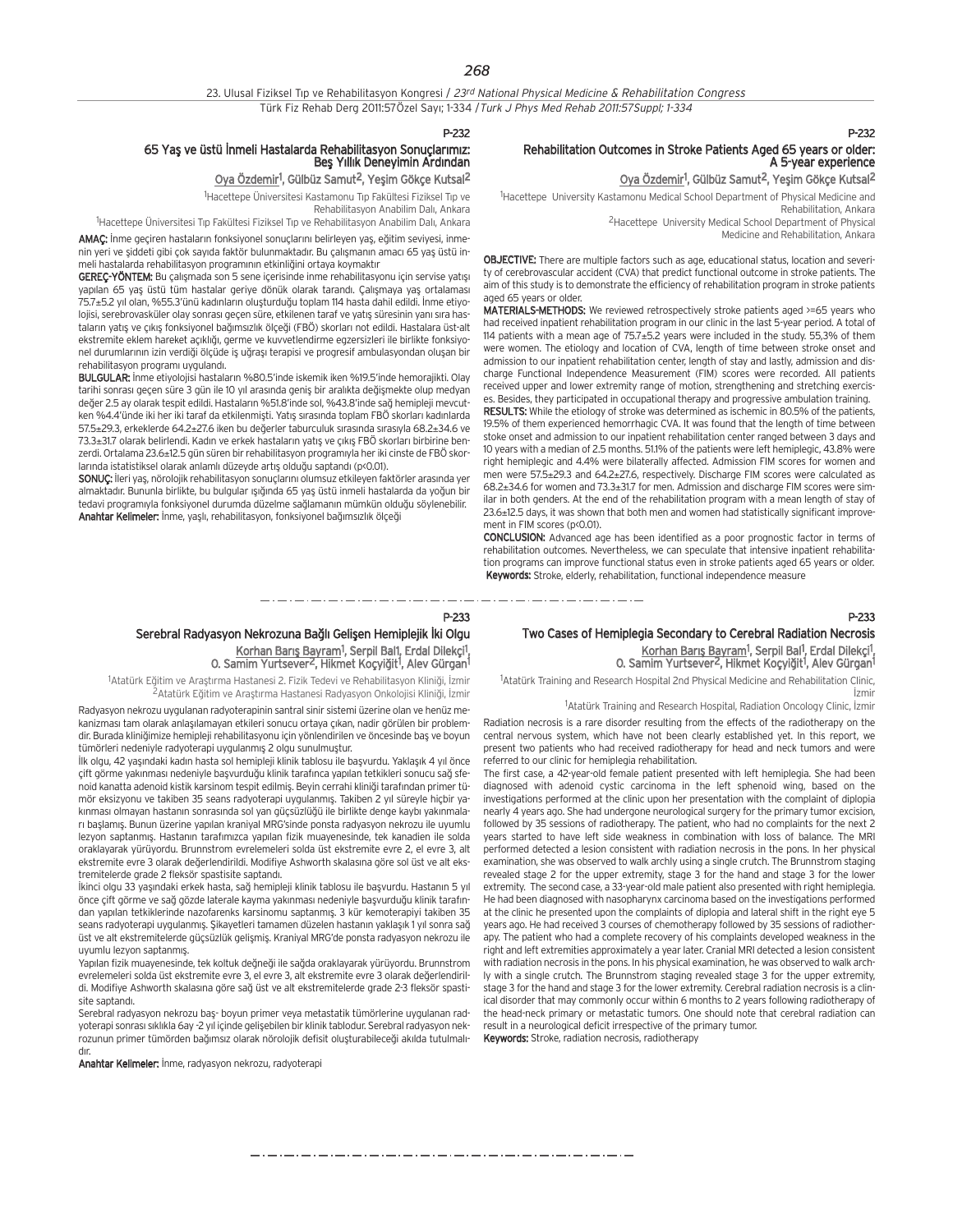23. Ulusal Fiziksel Tıp ve Rehabilitasyon Kongresi / 23rd National Physical Medicine & Rehabilitation Congress Türk Fiz Rehab Derg 2011:57Özel Sayı; 1-334 / Turk J Phys Med Rehab 2011:57Suppl; 1-334

#### P-234

## Hemiplejik Hastalarda EMG Biofeedback ile Uygulanan Egzersiz Programının Etkinliği

Selcan Arpa, Şüheda Özçakır

Uludağ Üniversitesi Tıp Fakültesi Fiziksel Tıp ve Rehabilitasyon Anabilim Dalı, Bursa AMAÇ: Bu randomize, tek kör, plasebo kontrollü çalışmada, hemiplejik hastalarda alt ekstre miteye EMG biofeedback (EMG BF) ile uygulanan egzersiz programının etkinliğini araştırmak amaçlanmıştır.

GEREÇ-YÖNTEM: Beyin damar hastalığı sonrasında hemipleji gelişen 34 hasta iki gruba randomize edilerek çalışmaya alındı. Her iki grupta da hastanın kas gücüne uygun olarak düzenlenen güçlendirme egzersizleri EMG BF yardımıyla ve 10 gün süre ile uygulandı. Birinci gruptaki hastalar (n=17) egzersiz sırasında ekrandan görsel ve işitsel geri bildirim alırken, ikinci gruptaki hastaların (n=17) işitsel ve görsel geri bildirim alması engellenerek plasebo uygulama yapıldı. Tedavi sonrasında hastalara ev egzersiz programı düzenlendi. Hastaların tedavi öncesi, sonrası, 1. ve 3. ayda, aktif eklem hareket açıklığı derecesi, Ashworth skoru, Fonksiyonel Bağımsızlık Ölçeği skoru, Brunnstrom evresi, Barthel indeksi, 10 metre yürüme süresi (sn) kaydedildi. Ayrıca izokinetik dinamometre ile diz ekstansiyonu ve ayak bileği dorsifleksiyonunu kas gücü (N/m) ve yüzeyel elektrodla kas aksiyon potansiyeli amplitüd (→V) ölçümleri yapıldı.

BULGULAR: Çalışmaya alınan hastalarda yaş ortalaması 55,9±13,2 (18-78) yıl, inme sonrası geçen süre ortalama 133,6±132,2 (10-444) gündü. İki grup arasında yaş, cinsiyet, hastalık süresi ve tutulan taraf açısından fark bulunmadı. Ashworth Skoru'nda yalnızca Grup 1'de 1. ay ölcümlerinde anlamlı derecede iyilesme saptanırken diğer tüm parametrelerde her iki grupta da tedavi sonrası, 1. ve 3. ay vizitlerinde istatistiksel olarak anlamlı düzeyde iyileşme kaydedildi. Gruplar arası karşılaştırmalarda, tüm vizitlerde ve tüm parametrelerde istatistiksel olarak anlamlı fark saptanmadı.

SONUÇ: Bu bulgular, inme sonrası yapılan alt ekstremite güçlendirme egzersizleri ile kas gücü ve fonksiyonel değerlendirme parametrelerinde anlamlı iyileşmeler olduğunu göstermektedir. Ancak, gruplar arası karsılastırmalarda anlamlı fark bulunmaması, EMG BF ile yapılan egzersiz programının rutin güçlendirme egzersizlerine üstünlük sağlamadığını düşündürmektedir. Anahtar Kelimeler: Egzersiz, EMG biofeedback, hemipleji

## Effectiveness of EMG Biofeedback Assisted Exercise Program in Hemiplegic Patients

Selcan Arpa, Şüheda Özçakır

P-234

Uludag University School of Medicine Department of Physical Medicine and Rehabilitation, Bursa

OBJECTIVE: The aim of this randomized single blind placebo controlled study was to investigate the effectiveness of EMG biofeedback (EMG BF) assisted lower extremity exercise program in hemiplegic patients.

MATERIALS-METHODS: Thirty-four patients with hemiplegia due to cerebrovascular disease were randomized into two groups. In both groups strengthening exercise program with EMG BF was applied for ten days according to the patient's muscle strength. Patients in Group 1 (n=17) received visual and auditory feedback from the monitor during exercise while no visual or auditory feedback was provided for patients in Group 2 (n=17). All patients were given a home exercise program after treatment. Active range of motion, Ashworth score, Functional Independence Measurement Score, Brunnstrom Stage, Barthel Index and 10 meters walking time (sec) were recorded before treatment, after treatment, at 1 month and 3 months. Muscle strength (N/m) of ankle dorsiflexors and knee extensors was assessed by isokinetic dynamometer. Muscle action potential amplitude  $(\rightarrow V)$  was measured with surface electrodes.

RESULTS: Mean age of the patients was 55.9>13.2 (18-78) years and mean interval from stroke onset was 133.6±132.2 (10-444) days. There were no significant differences between the two groups in terms of age, gender, stroke duration and the affected side. Statistically significant improvement was noted in all parameters other than Ashworth Score in both groups at all follow-up visits. Statistically significant improvement in Ashworth Score was only found in Group 1 at the 1 month visit.

CONCLUSION: These findings show that strengthening exercises result in significant improvements in muscle strength and functional assessment parameters after stroke. As we have found no significant differences between the two groups. EMG BF assisted exercise program does not seem to be superior to routine strengthening exercises.

Keywords: Exercise, EMG biofeedback, hemiplegia

#### P-235

## Berg Denge Ölçeğinin İnmeli Hastalardaki Psikometrik Özellikleri <u>Füsun Şahin</u>1, Raikan Büyükavcı<sup>2</sup>, Sinem Sağ<sup>3</sup>, Beril Doğu<sup>4</sup>, Banu Kuran<sup>4</sup>

1 Pamukkale Üniversitesi T›p Fakültesi Fizik Tedavi ve Rehabilitasyon Anabilim Dal›, Denizli 3Doktor Kemal Beyazıt Fizik Tedavi ve Rehabilitasyon Merkezi, Kahramanmaraş <sup>3</sup>Yavuz Selim Kemik Hastalıkları Hastanesi, Trabzon

4Şişli Etfal Eğitim ve Araştırma Hastanesi Fizik Tedavi ve Rehabilitasyon Kliniği, İstanbul

AMAC: Calismanın amacı Türkçe'ye çevrilmiş ve kültürler arası adaptasyonu yapılmış olan Berg Denge Ölceği'nin (BDÖ) inmeli hastalarda geçerlilik-güvenilirliğini ve değişimee duvarlılığını göstermektir.

GEREÇ-YÖNTEM: Çalışmaya 3 haftalık akut dönemi geçirmiş inme hastaları alındı. Dışlama kriterleri: verilen komutları anlama yeteneği olmaması, majör algısal veya kognitif bozukluk olarak belirlendi. Hastalar tedavi öncesi ve tedaviden 3 ay sonra de¤erlendirildi. BDÖ yan› s›ra hastaların Fonksiyonel Bağımsızlık Ölçütü-motor skor (FBÖ-MS), Rivermed Mobilite İndeksi (RMİ), Brunnstrom skorları da belirlendi. Güvenilirlik çalışmasında iç tutarlılık Cronbach-· değeri ile, geçerlilik çalışmasında benzeşme geçerliliği FBÖ-MS ve RMİ skorlarının Spearman korelasyon katsayısının hesaplanması ile elde edildi. Değişime duyarlılık etki büyüklüğü ve standartize ortalama yanıt değerleri hesaplanarak bulundu.

BULGULAR: Yaş ortalaması 63,6±10,46 olan 64 hasta (34 kadın, 30 erkek) alındı. İnme süresi 35,9±16,4 gündü. Etkilenen taraf 34 hastada (%53) sağ, 30 hastada (%47) sol taraftı. BDÖ ortalaması tedavi öncesi 16,55>12,98, 3. ay kontrolünde 34,05±15,95, FBÖ-MS ortalaması tedavi öncesi 42,8±14,12, 3. ay kontrolünde 65,3±16,28, RMİ ortalaması tedavi öncesi 4,19±1,85, 3. ay kontrolünde 9,2±2,85 olarak bulundu. Tüm parametrelerde 3. ay kontrolünde anlamlı iyileşme olmuştu (p<0,0001). Güvenilirlik çalışmasında BDÖ total skor için Cronbach-· değeri 0,96 bulunurken, validasyon çalışması için yapılan korelasyonda BDÖ FBÖ-MS ile pozitif yönde (r=0,69, p<0,0001), RMİ ile yine pozitif yönde (r=077, p<0,0001) anlamlı korele bulundu. BDÖ'nin etki büyüklüğü (-1,90) ve standartize ortalama yanıtı da (-1,85) yine iyi düzeydeydi.

SONUÇ: Bu çalışmanın sonuçlarına göre Türkçe geçerlilik ve güvenilirliği gösterilmiş ve transkültürel adaptasyonu yapılmış olan BDÖ, inmeli hastalarda güvenilir, geçerli ve değişime duyarlı bir ölçektir.

Anahtar Kelimeler: Berg Denge Ölçeği, inme, denge değerlendirme, sonuç değerlendirme

## Psychometric Properties of Berg Balance Scale in Patients with Stroke Füsun Şahin<sup>1</sup>, Raikan Büyükavcı<sup>2</sup>, Sinem Sağ<sup>3</sup>, Beril Doğu<sup>4</sup>, Banu Kuran<sup>4</sup>

1 Pamukkale University School of Medicine Department of Physical Medicine and Rehabilitation, Denizli

<sup>2</sup>Doktor Kemal Beyazıt Physical Therapy and Rehabilitation Center, Kahramanmaras 3Yavuz Selim Bone Disease Hospital, Trabzon

4Sisli Etfal Training and Research Hospital Department of Physical

Medicine and Rehabilitation, Istanbul

OBJECTIVE: The aim of the study was to assess the reliability, validity and the responsiveness of the Berg Balance Scale (BBS) which was translated into Turkish previously, in patients with stroke.

MATERIAL-METHOD: The patients who had a stroke at least for 3 weeks and clinically stabilized were included the study. Exclusion criteria were, being unable to understand the commands, major perceptual and cognitive disturbance. The patients were evaluated before and the 3 months after of the treatment. Beside the Berg Balance Scale (BBS), Functional Independence Measurement-motor score (FIM-MS), Rivermead Mobility Index (RMI) and Brunnstrom scores were assessed. Internal consistency was detected with Cronbach-· in reliability study, construct validity was calculated with Spearman correlation coefficient between BBS and FIM-MS and also RMI. Responsiveness was detected with calculation of effect size (ES) and standardized response mean (SRM).

RESULTS: Sixty four patients (34 female, 30 male) whose mean age was 63,6±10,46 years included in the study. The time interval of the stroke was 35,9±16,4 days. Thirty four patients (53%) were right, 30 patients were (47%) left hemiplegia. Before and 3 months after the treatment, mean BBS score, FIM-MS, RMI were found 16,55±12,98-34,05±15,95, 42,8±14,12- 65,3±16,28, 4,19±1,85-9,2±2,85 respectively. All parameters were significantly improved in the 3rd month visit (p<0,0001). In reliability study Cronbach-· was found 0,96 for the total score of BBS and also in the validation study significant correlations were found between BBS and FIM-MS in positively (r=0,69, p<0,0001) and RMI in negatively (r=077, p<0,0001). ES (1,90) and SRM (1,85) of the BBS were also in good levels.

CONCLUSION: According to the results of this study, transcultural adapted Turkish BBS was a reliable, valid and responsive scale in stroke patients.

Keywords: Berg Balance Scale, stroke, balance evaluation, outcome measurement

P-235

والمتواد المتواد المتواد المتواد المتواد المتواد المتواد المتواد المتواد المتواد المتواد المتواد المتواد المتواد المتواد المتواد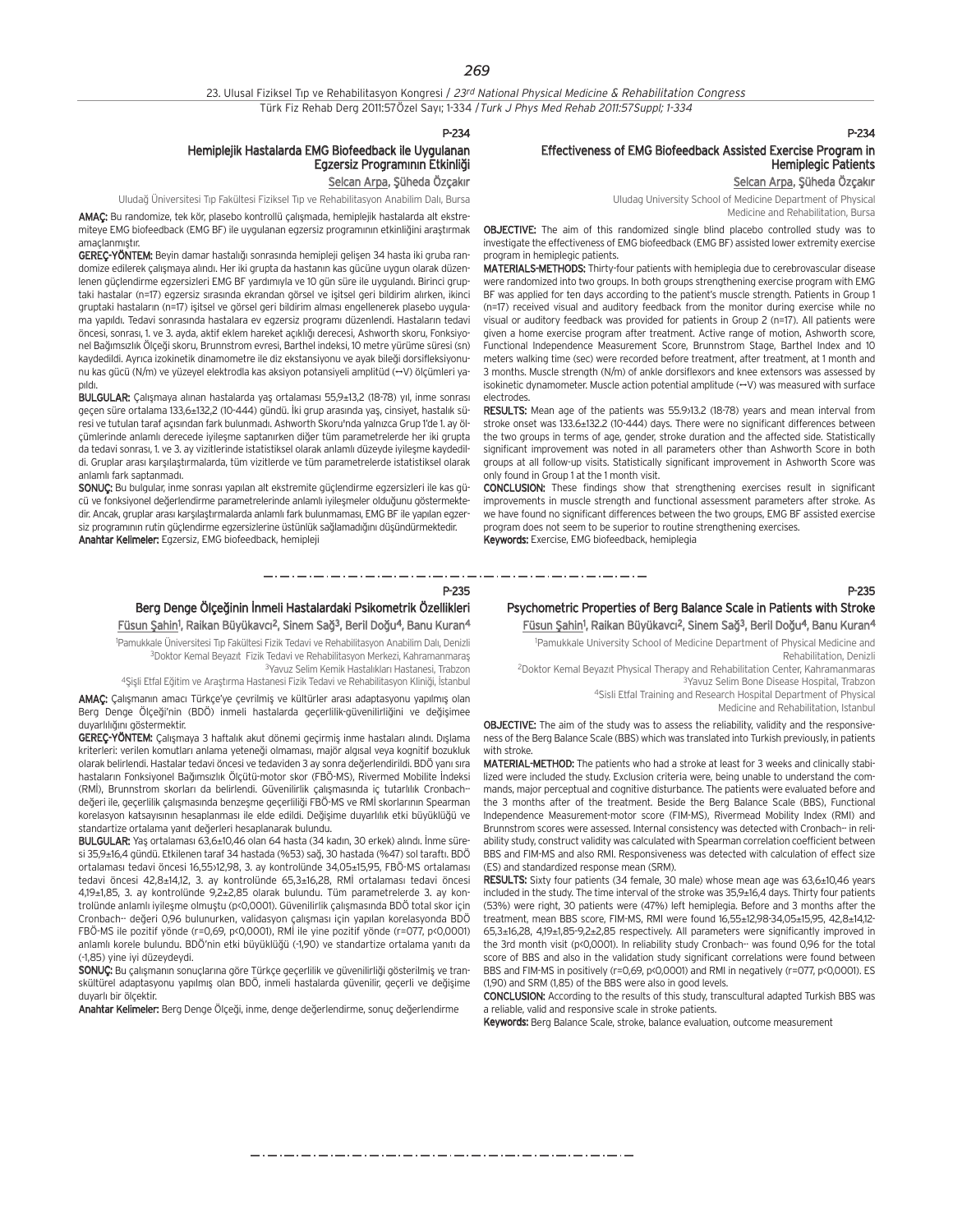#### P-236

#### Akut Dönemde İnme Hastalarının Yutma Fonksiyonlarının Yatak Bası Klinik Değerlendirilmesi

#### <u>Figen Tuncay</u>!, Pınar Borman!, Özgür Taşbaş!, Muharrem Geçene!, Sedat Akdoğan<sup>1</sup>, Özlem Coşkun<sup>2</sup>

<sup>1</sup>S.B. Ankara Eğitim ve Araştırma Hastanesi 1. Fizik Tedavi ve Rehabilitasyon Kliniği, Ankara <sup>2</sup>S.B. Ankara Eğitim ve Araştırma Hastanesi Nöroloji Kliniği, Ankara

AMAÇ: Yutmada zorluk olarak tanımlanan disfaji, inme hastalarında sık görülen bir bulgudur. Disfajinin taranması aspirasyon pnömoni riskini önemli derecede azaltabilir ve genel sağlık sonuçlarını düzeltebilir. Çalışmamızda akut inmeli hastalarda, yutma fonksiyonunun yatak başı klinik olarak değerlendirilmesi amaçlanmıştır.

GEREÇ-YÖNTEM: S.B. Ankara Eğitim ve Araştırma Hastanesi Nöroloji Kliniği'nde, Ocak-Aralık 2010 tarihleri arasında yatırılarak izlenen randomize 50 inmeli hasta çalışmaya dahil edildi. Hastaların tümünde kraniyal bilgisayarlı tomografi (BT) ve/veya manyetik rezonans görüntüleme (MRG)'ye dayanarak lezyon lokalizasyonu belirlendi. Serebrovasküler hastalık için risk faktörleri sorgulandı. Hastaların inme dereceleri NIH (The National Institute of Health Stroke Scale) inme skalası ile değerlendirildi. Özürlülük, Rankin skalası ve Barthel indeksi kullanılarak belirlendi. Nörolojik muayene ile disfaji puanları (baş kontrolü, oturma dengesi, velum refleksi, faringeum refleksi, palatal hareketler, dil hareketleri ve fasiyal parezi de¤erlendirilerek) belirlendi. Yatak bası, GUSS (Gugging Swallowing Screen) direkt ve indirekt yutma tarama testiyle de¤erlendirilerek aspirasyon riski belirlendi.

BULGULAR: Çalışmamıza 28-87 yaş aralığında; yaş ortalaması 66.7±14.3 yıl; 24'ü kadın (48), 26'sı erkek (%52) olmak üzere akut serebrovasküler lezyon geçiren toplam 50 hasta alındı. Hastaların 45'inde (%90) enfarkt, 5'inde (%10) hemoraji mevcuttu. 25 (%50) hasta sol, 25 hasta (%50) sağ hemiplejikti. GUSS skoruna göre 50 hastanın 15'inde (%30) aspirasyon riski vardı. Nörolojik yutma değerlendirme skalasıyla 9 (%18) hastada disfaji tespit edildi. Yatak başı disfaji değerlendirme ile nörolojik muayene ile disfaji değerlendirme arasında disfajiyi belirleme açısından istatistiksel anlamlı fark saptandı (p<0.002). NIH inme skalası ile GUSS skoru arasında anlamlı negatif korelasyon vardı. Yaş ile yutma skoru arasında bir ilişki saptanmadı (r:-,145, p>0.05). Hastaların nörolojik muayene ile belirlenen disfaji puanları ile GUSS puanları arasında istatistiksel olarak anlamlı negatif korelasyon (r:-,652, p<0.0001), yutma skorları ile Barthel indeksleri arasında anlamlı korelasyon vardı. (r. 580, p<0.0001).

SONUÇ: Disfajisi ve aspirasyon riski olan inmeli hastaların belirlenmesinde videofloroskopik yöntemler en objektif değerlendirme metodu olmakla beraber, yatak başı klinik değerlendirme hızlı, az maliyetli ve güvenilir bir yöntemdir.

Anahtar Kelimeler: İnme, disfaji, özürlülük, videofloroskopi

#### The Bedside Clinical Evaluation of Swallowing Function of Stroke Patients In Acute Stage

#### <u>Figen Tuncay<sup>1</sup>,</u> Pınar Borman<sup>1</sup>, Özgür Taşbaş<sup>1</sup>, Muharrem Geçene<sup>1</sup>, Sedat Akdoğan<sup>1</sup>, Özlem Coşkun<sup>2</sup>

1 Ministry of Health Ankara Training and Research Hospital First Department of Physical Medicine and Rehabilitation, Ankara 2Ministry of Health Ankara Training and Research Hospital

Department of Neurology, Ankara

P-236

OBJECTIVE: Dysphagia is a common complication in stroke patients causing aspiration pneumonia and increasing mortality. Because pneumonia in stroke patients is often the result of aspiration, systematic use of a dysphagia screening can result in a significant decrease in the risk of pneumonia and an improved general health condition. The aim of our study was the clinical bedside evaluation of the swallowing function in patients with acute stroke.

MATERIALS-METHODS: Fifty randomized patients with acute stroke who were admitted to Ankara Training and Research Hospital Neurology department between January and December 2010 were included in this study. In all patients, brain lesions were ischemic or hemorrhagic, and localization of the lesion was diagnosed clinically and confirmed radiologically (MRI and/or CT). Risk factors for cerebrovascular disease were recorded. Detailed evaluation including measures of swallowing, respiratory, and oral health status assessments were performed. The degrees of the neurologic deficit in patients were evaluated by NIH (The National Institute of Health) stroke scale. Disability were determined by the Rankin Scale and Barthel Index. Dysphagia score with neurologic examination (head control, sitting balance, velum reflex, pharyngeal reflex, tongue movements, palate movements and facial paresis) was determined. Stroke patients were examined with GUSS (Gugging Swallowing Screen) test for quantitative evaluation swallowing function in the first week.

RESULTS: Fifty patients who had acute cerebrovascular lesion (24 (48%), women, 26 (52%) men; age range 28-87yr; mean 66.7±14.3yr) were included in our study. There were 45 (90%) patients with infarction and 5 (10%) patients with hemorrhage. According to the GUSS test classification; while 15 patients (30%) had moderate-severe (0-14 score, aspiration risk) dysphagia, 35 patients (70%) had mild dysphagia (15-19 score, no aspiration risk). Dysphagia, assessed by neurological dysphagia evaluation scale, was found in 9 (18%) patients. There were statistically significant negative correlation between NIH stroke scale and GUSS test scores (r:-,680, p<0.0001). Also, there was statistically significant reverse correlation between GUSS test score and neurological dysphagia evaluation scale score (r:-,652, p<0.0001).

CONCLUSION: Although videofloroscopic evaluation is most objective method of determining dysphagia and aspiration risk, bedside clinical assessments of swallowing remains as a rapid, low-cost and reliable methods in patients with stroke.

Keywords: Stroke, dysphagia, disability, videofluoroscopy

P-237

#### P-237

متاز ومتواردها والمتوارد متوارد متواردها والمتوارد متواردها والمتوارد متواردها والمتوارد متواردها والمتوارد متواردها

#### Erken Dönem İnmeli Hastalarda Gövde Dengesi Egzersizlerinin Fonksiyonel Durum, Denge, Yasam Kalitesi ve Ambulasyona Katkısının Değerlendirilmesi

#### <u>Raikan Büyükavcı</u><sup>ı</sup>, Füsun Şahin<sup>2</sup>, Sinem Sağ<sup>3</sup>, Beril Doğu<sup>4</sup>, Banu Kuran<sup>4</sup>

<sup>1</sup>Dr. Kemal Bayazıt Fizik Tedavi ve Rehabilitasyon Merkezi Kahramanmaraş 2Pamukkale Üniversitesi Fizik Tedavi ve Rehabilitasyon Anabilim Dal›, Denizli <sup>3</sup>Yavuz Selim Kemik Hastalıkları Hastanesi, Trabzon 4Şişli Etfal Eğitim ve Araştırma Hastanesi Fizik Tedavi ve Rehabilitasyon Kliniği, İstanbul

AMAC: Subakut dönem inmeli hastalarda geleneksel rehabilitasyon programlarının yanı sıra gövde dengesini arttıran, Nintendo Wii ve istasyon çalışması seklinde hazırlanmış bir egzersiz sistemi oluşturarak bu egzersizlerin denge, fonksiyonel durum, ambulasyon yeteneği ve yaşam kalitesine etkisini değerlendirmektir.

GEREÇ-YÖNTEM: Değerlendiricinin kör olduğu randomize kontrollü olan bu çalışmaya yaş ortalamaları 63±10,3/yıl ve inme sonrası geçen süre 36,4>16,4/gün olan 63 inmeli hasta dahil edildi ve 2 gruba randomize edildi. 1. Grup (n:32) geleneksel rehabilitasyon programına tabii tutulurken 2. Grup (n:31) geleneksel rehabilitasyon programına ek olarak 15 seans gövde dengesi egzersizleri yaptılar. Ana sonuç ölçütleri: Motor iyileşme için Brunnstrom evrelemesi, gövde dengesi için Gövde Bozukluk Skalası, genel denge için Berg-Balans Denge Ölçeği, fonksiyonel durum için fonksiyonel bağımsızlık ölçeği, ambulasyon için Rivermead Mobilite İndeksi, yaşam kalitesi için İnme Etki Ölçeği 3.0 kullanıldı. Değerlendirme tedaviye başlamadan önce, tedavi sonrası ve 3 ay sonra yapıldı.

BULGULAR: İki grup arasında yaş, cinsiyet, kognitif durum, etkilenen ve dominant ekstremite, inme etyolojisi, hastalık süresi ve başlangıç değerlendirme parametreleri arasında fark yoktu (p>0,05). Her iki grupta da değerlendirme parametrelerinde yaşam kalitesi anketinde tüm alt başlıklara yansımayan anlamlı düzelmeler saptandı (p<0,05). Tedavi öncesi ve tedaviden 3 ay sonraki değerlerin değişim yüzdeleri hesaplandı, iki grup arasında fark arasında fark saptanmadı (p>0.05). Gövde bozukluk skalası dinamik oturma dengesi alt skalası ve brunnstrom alt ekstremite motor ivilesme skorlarında 2. grupta düzelme ileri düzeyde anlamlı olarak saptandı (p<0,001).

SONUC: İnmeli hastalarda konvansiyonel rehabilitasyona ilave olarak göyde dengesi egzersizleri motor iyileşme, genel ve gövde dengesi, mobilite ve yaşam kalitesi üzerine belirgin ek yarar sağlamamakla beraber gövde bozukluk skalası dinamik oturma dengesi ve brunnstrom alt ekstremite motor iyileşme üzerinde katkıda bulunduğu saptanmıştır. Bu da hemipleji rehabilitasyonunda özellikle gövde dengesi ve motor ivilesmenin denge üzerine etkisinin ve düşmenin önlenmesinde katkısının önemini göstermektedir.

Anahtar Kelimeler: İnme, gövde dengesi, egzersiz, nintendo wii

#### The effect of Trunk Balance Training on Motor Recovery, Trunk Balance, Ambulation and Quality of Life in Subacute Stroke Patients: A Randomized Controlled Trial

#### Raikan Büyükavcı<sup>1</sup>, Füsun Şahin<sup>2</sup>, Sinem Sağ<sup>3</sup>, Beril Doğu<sup>4</sup>, Banu Kuran<sup>4</sup>

1 Dr. Kemal Bayazit Physical Therapy Center, Kahramanmaras 2Pamukkale University, Department of Physical Medicine and Rehabilitation, Denizli,

3Yavuz Selim Bone Diseases Hospital, Trabzon, 4Sisli Etfal Training and Research Hospital Department of Physical Medicine and

Rehabilitation, Istanbul,

OBJECTIVE: To investigate the effects of trunk balance training, using Nintendo Wii fit and trunk balance exercises on motor recovery, mobility, balance, activity level and quality of life of subacute hemiparetic patients.

MATERIALS-METHODS: In this randomized, controlled, assessor-blinded trial, 63 patients [mean (+/-SD) age of 63,3 (+/-10,3) years] with hemiparesis after stroke [mean (+/-SD) 36,4±16,4 days) were randomly assigned into two groups. 1st. group ( n=32) participated in a conventional stroke inpatient rehabilitation program, whereas 2nd. group (n=31) received 15 sessions of trunk balance training (using Nintendo Wii fit) in addition to the conventional program. Main outcome measures were motor recovery (Brunnstrom staging), mobility (Rivermead Mobility Index), balance ( Berg Balance Scale), trunk balance (Trunk impairment scale, TIS), activity level (Functional Independence Measure) and quality of life (stroke impact scale 3.0) which were performed before and after the treatment program and after 3 months.

RESULTS: Both groups were similar in terms of baseline clinical characteristics and baseline outcome measures (p>0,05). All outcome measures improved significantly in both groups (P<0.05). Pretreatment and posttreatment (3 months later) rates of variations were calculated in both groups and were detected no statistical significant differences between two groups (p>0,05). TIS dynamic sitting balance subscale scores and Brunnstrom lower extremity motor recovery scores improved significantly in the 2nd. group after 3 months following the treatment (p<0,0001).

CONCLUSION: In our group of stroke patients, trunk balance training combined with a conventional rehabilitation program did not provide additional benefit in terms of motor recovery, mobility, activity level and quality of life. However, dynamic sitting balance subscale of trunk impairment scale improved significantly in the experimental treatment group. We believe that trunk balance exercises will increase the balance of the patient and risk of falling will be decreased in the Post-Stroke rehabilitation period.

Keywords: Stroke, trunk balance exercises, nintendo Wii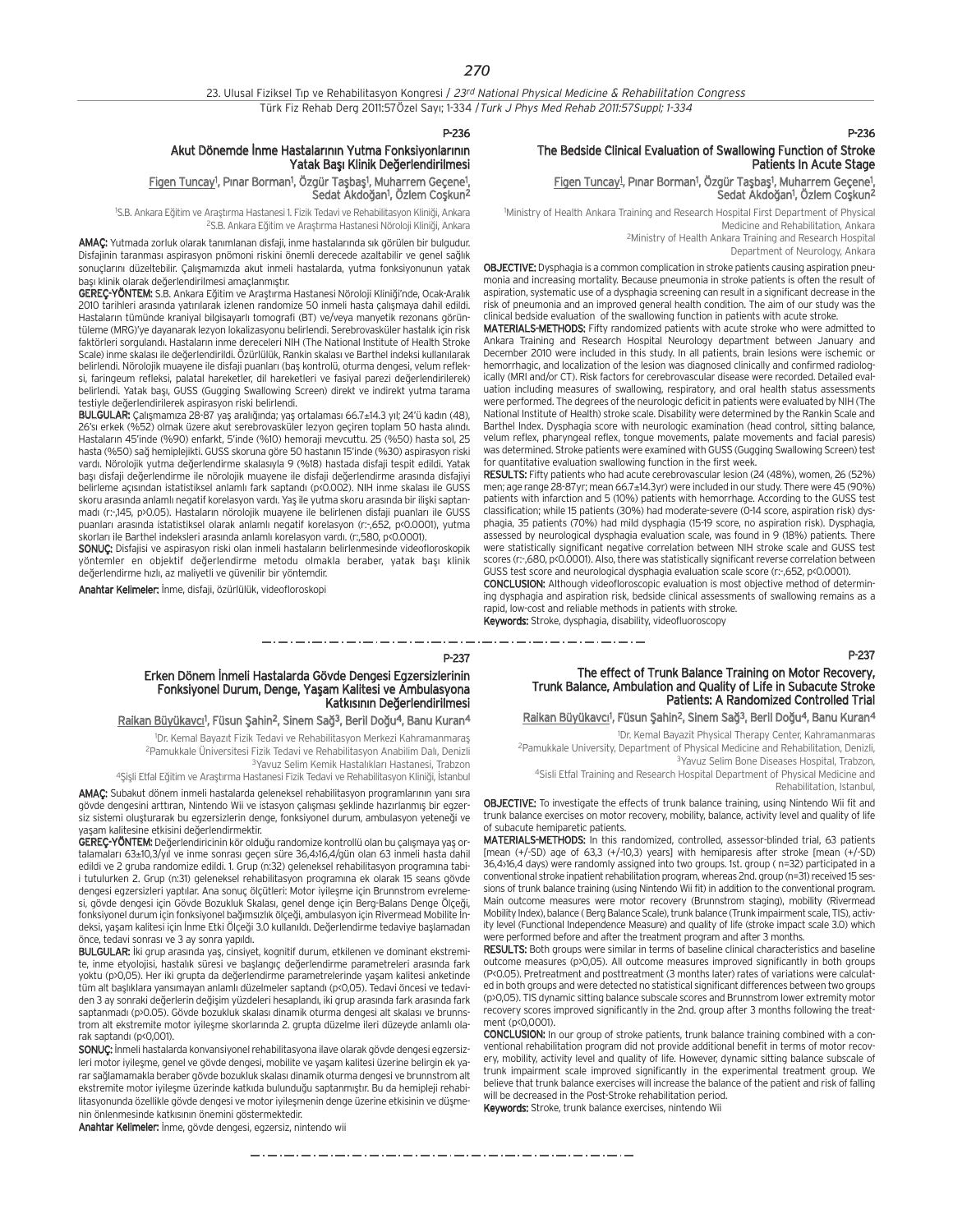23. Ulusal Fiziksel Tıp ve Rehabilitasyon Kongresi / 23rd National Physical Medicine & Rehabilitation Congress Türk Fiz Rehab Derg 2011:57Özel Sayı; 1-334 / Turk J Phys Med Rehab 2011:57Suppl; 1-334

#### P-238

## İnme ve Eşlik Eden Pnömokonyoz

Gökhan Çağlayan

Hacettepe Üniversitesi Tıp Fakültesi, Ankara

Altmış sekiz yaşında daha önceden kömür madeni işçisi olarak çalışmış olan hasta bilinç kaybı ve sağ hemiparezi seklinde olan inme atağı sonrası rehabilitasyon amaçlı servisimize yatırıldı. Beş yıl önce benzer bir inme ve geçici iskemik atakları olan hastanın eşlik eden diabetes mellitus, hipertansiyon ve koroner arter hastalığı vardı. Hastanın rutin tetkiklerinde akciğer grafisinde pulmoner nodül tespit edilmesi üzerine çekilen toraks tomografisi(parankimal nodül, plevral kalsifikasyon bulguları) ve yapılan solunum fonksiyon testleri sonuçları pnömokonyozla uyumluydu. Hasta daha önce pnömokonyoz tanısı ve buna yönelik tedavi almamıştı. Üç haftalık uygun ilaç ve rehabilitasyon tedavisini alan hasta, taburculuk sonrası Göğüs Hastalıkları Bölümüne yönlendirildi. Ciddi morbidite ve mortalite nedeni olan inme ve tekrarlayan inme için pnömokonyozun risk faktörü olarak dikkate alınması gerekebilir. Birkaç kohort çalışmasında pnömokonyozlu bireylerde serebrovasküler olayların oransal olarak artmış olduğu ifade edilmekle birlikte mekanizma tam olarak aydınlatılmış değil. Bu konuda literatürde olan birkaç yazıyla birlikte daha çok araştırmaya ihtiyaç vardır.

Anahtar Kelimeler: İnme risk faktörleri, pnömokonyoz, pulmoner rehabilitasyon

### P-238 The Concomitance of Pneumoconiosis and Stroke Gökhan Çağlayan

Hacettepe University Faculty of Medicine, Ankara,

A 68-year old man (coal worker) was seen after a stroke (loss of consciousness and rightsided hemiparesis) and accepted to our ward for rehabilitation program. He had suffered another attack 5 years ago on the same side. He had transient ischemic attacks in the interim as well. He had been diagnosed with diabetes mellitus, hypertension and coronary heart disease for the last 15 years. During general evaluations, he was found to have pulmonary nodules on chest X-ray. Parenchymal nodules and pleural calcifications detected in thorax computed tomography and obstructive and restrictive findings found in pulmonary function tests were consistent with pneumoconiosis. The patient had not been diagnosed with pneumoconiosis before. In our ward after three weeks of proper medical and rehabilitation treatment he was discharged. Herein, presenting this patient with recurrent stroke attacks, I want to call attention to a possible relationship between pneumoconiosis and stroke. In a few cohort studies, proportional mortality ratios for cerebrovascular diseases were observed to be elevated in subjects with pneumoconiosis. However, the underlying mechanism has not been identified. This patient had already other major risk factors for stroke; however the fact that his pneumoconiosis was interestingly diagnosed during the rehabilitation period after recurrent stroke attacks made us highlight this concomitance.

Keywords: Stroke risk factors, pneumoconiosis, pulmonary rehabilitation

#### P-239

## Brunnstrom Motor Skalasının İnme Hastalarında Yatıs Süresine Etkisi Berna Çelik, Kadriye Öneş, Halil Harman, Zeliha Taşdoğan

İstanbul Fizik Tedavi Rehabilitasyon Eğitim ve Araştırma Hastanesi Fiziksel Tıp ve Rehabilitasyon 3. Klinik, İstanbul

AMAÇ: Bu çalışmada amaç yatarak tedavi gören inme geçirmiş hastalarda yatış süresi ile giriste ve çıkışta el, üst ekstremite, alt ekstremite Brunnstrom motor skalası değerleri arasındaki bağlantıyı arastırmaktır.

GEREÇ-YÖNTEM: 228 inme geçirmiş kişi retrospektif olarak çalışmaya alındı. Hastaların yaş, cinsiyet, üst ekstremite, alt ekstremite ve el Brunnstrom motor skalası giriş ve çıkış evreleri, toplam yatış süreleri gün sayısı olarak değerlendirmeye alındı.

BULGULAR: Çalışmaya alınan kişilerin (111 erkek, 118 kadın) yaş ortalamaları 61,27±12,05 yıl olarak bulundu. Brunnstrom motor skalası üst ekstremite giriş 2,71±1,61; üst ekstremite çıkış 3,03±1,62; alt ekstremite giris 3,19±1,48; alt ekstremite çıkıs 3,52±1,48; el giris 2,37±1,75; el çıkıs 2,65±1,82 olarak bulundu. Yatış süresi 35,03±16,0 gün olarak bulundu. Yatış süresi ile Brunnstrom motor skalası üst ekstremite giriş, üst ekstremite çıkış, alt ekstremite giriş, alt ekstremite çıkış, el giriş ve el çıkış değerleri arasında anlamlı ters korelasyon bulundu (p<0,005).

SONUÇ: Bu calışma sonuçları Brunnstrom motor skalası giriş ve çıkış değerlerinin yatış süresini etkilediğini, düşük motor evredeki hastaların yatış sürelerinin uzadığını desteklemektedir. Anahtar Kelimeler: Brunnstrom motor skalası, inme, yatış süresi

## The Effects of Brunnstrom Motor Scale Scale on Hospital Stay in Stroke Patients

## Berna Çelik, Kadriye Öneş, Halil Harman, Zeliha Taşdoğan

P-239

Istanbul Physical Medicine Rehabilitation Training and Research Hospital Physical Medicine and Rehabilitation, Istanbul

OBJECTIVE: The aim of this study was to evaluate the link between hospital stay and Brunnstrom motor scale of the hand, upper and lower extremities at admission and discharge in stroke patients attending the inpatient unit.

MATERIALS-METHODS: 228 stroke patients were included in the study retrospectively. A data file evaluation including age, gender, Brunnstrom motor scale of the hand, upper and lower extremities at admission and discharge, hospital stay ( day) was performed.

RESULTS: The mean age and standard deviation of patients (111 male, 118 female) was 61,27±12,05 yrs. Brunnstrom motor scale of the upper extremities at admission and discharge were 2,71±1,61and 3,03>1,62; lower extremities 3,19±1,48 and 3,52±1,48; hand 2,37±1,75 and 2,65±1,82, respectively. Hospital stay was 35,03±16,0 days. A significant negative correlation was found between the hospital stay and Brunnstrom motor scale of the hand, upper and lower extremities at admission and discharge (p<0.005).

CONCLUSION: In conclusion, Brunnstrom motor scale at admission and discharge might affect hospital stay. Hospital stay increases with decreasing

Brunnstrom motor scale according to the results of this study.

Keywords: Brunnstrom motor scale, stroke, hospital stay

که در کار در کار در کار در کار در کار در کار در کار در کار در کار در کار در کار در کار در کار در کار در کار در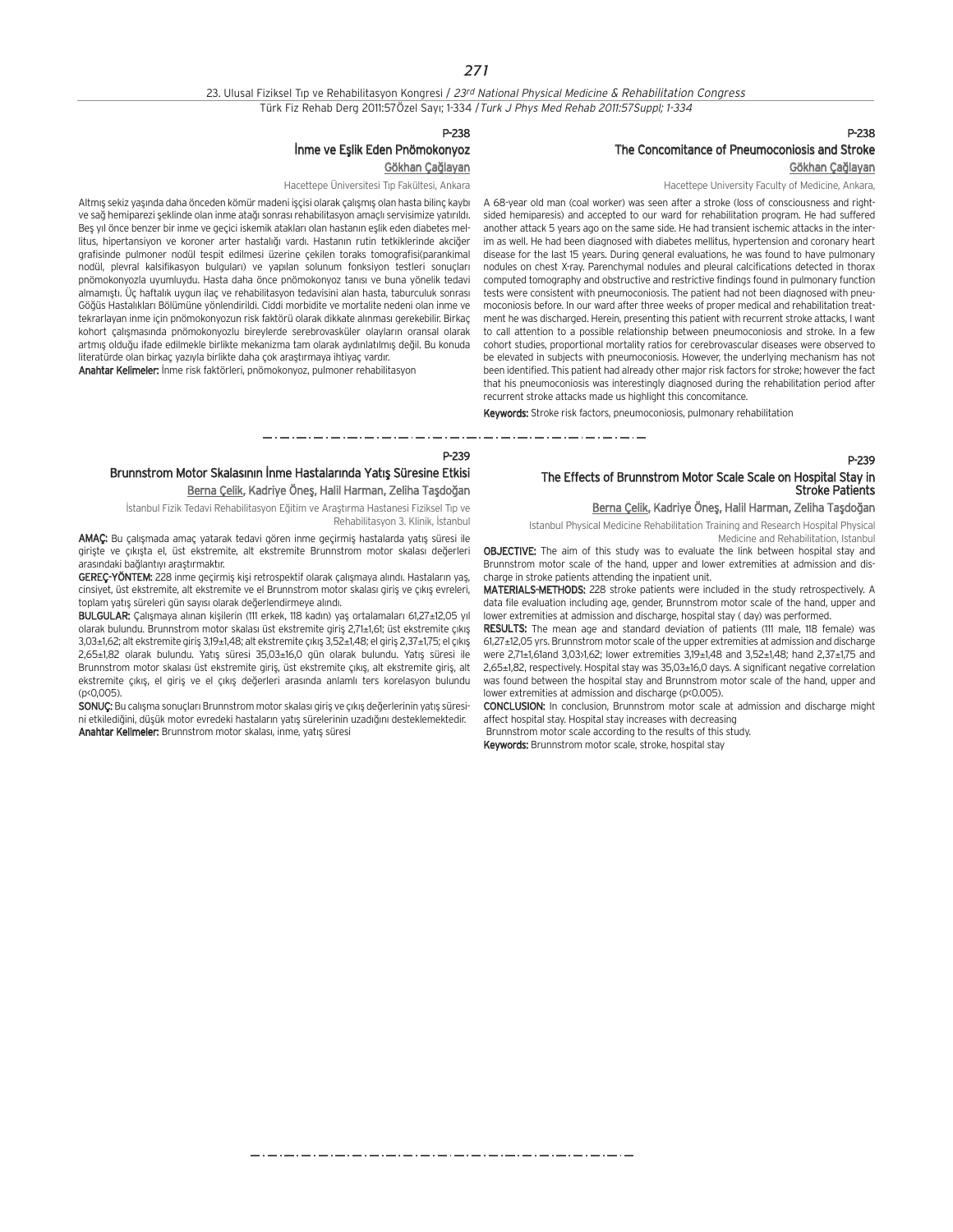240

#### Hemiplejik Hastalarda Üst Ekstremite Fonksiyonel Durumunu Etkileyen Faktörlerin Arastırılması (Ön Calısma)

<u>Meltem Bayda</u>r', Ebru Şahin', Özlem Şenocak <sup>1</sup>, Özlem El <sup>1</sup>, Işın Göksel Özesenli<sup>2</sup>, Figen Koçyiğit<sup>3</sup>, Emel Aslankara<sup>1</sup>, Özlen Peker<sup>1</sup>

1 Dokuz Eylül Ünivervitesi T›p Fakültesi Fizik Tedavi ve Rehabilitasyon Anabilim Dal›, ‹zmir <sup>2</sup>Lüleburgaz Devlet Hastanesi, Kırklareli

3Denizli Devlet Hastanesi, Denizli

AMAÇ: İnme sonrası hemipleji gelişen hastalarda üst ekstremite fonksiyonel durumunu etkfaktörleri araştırmaktır.

GEREÇ-YÖNTEM: Çalışmaya Fizik Tedavi ve Rehabilitasyon Anabilim Dalı polikliniğine başvuran inme sonrası hemipleji gelişen 31 kadın 42 erkek 73 hasta alındı. Hastaların demografik özellikleri, lezyon tarafı, lezyon tipi, hastalık süresi, afazi, stereognozi ve grafestezi, omuz subluksasyonu ve ağrısı, üst ekstremite eklemlerindeki kısıtlılık, ihmal gibi klinik özellikleri kayıt edildi. Motor yetersizlik, üst ekstremite ve el Brunnstrom Motor Evrelemesi ve Fugl Meyer üst ekstremite motor fonksiyon skalası, spastisite düzeyi, Modifiye Ashworth skalası, ihmal varlığı yıldız silme testi ile değerlendirildi. Günlük yaşam aktivitelerinde kazanılan fonksiyonel ba-¤›ms›zl›k düzeyi Fonksiyonel Ba¤›ms›zl›k Ölçe¤i(FBÖ), yaflam kalitesi Nothingham Sa¤l›k Profili (NSP) ve depresyon düzeyi Beck Depresyon Ölçeği ile değerlendirildi.

BULGULAR: Hastaların yaş ortalaması 59,27±12,49'du. Hastaların 35'i sağ, 48'si sol hemiplejikti. Yaş ile fonksiyonel ambulasyon skalası(FAS), FBÖ ve NSP'nin fiziksel aktivite alt başlığı arasında negatif korelasyon saptandı. Fugl Meyer üst ekstremite motor skoru ile üst ekstremite (r= 0,949 p=0,00) ve el Brunnstrom evresi (r=0,930, p=0,000), FAS (r=0,487, p=0,000) ve FBÖ (r=0,556 p=0,000) arasında anlamlı pozitif korelasyon, kısıtlı eklem sayısı (r=-0,305, p=0,09), omuz ağrısı (r=-0,292 p=0,014), spastisite, NSP'nin fiziksel aktivite alt başlığı (r=-0,453 p= 0;000) arasında negatif korelasyon saptandı. Grafestezi ve streognozisi bozuk olanlarla olmayanlar karşılaştırıldığında, iki grup arasında üst ekstremite ve el Brunnstrom evresi ve Fugl Meyer skorunda anlamlı fark saptandı(p<0,05). Omuz subluksasyonu olan hastaların FBÖ ve Fugl Meyer skorları subluksasyonu olmayanlara göre anlamlı olarak daha düşüktü. (p<0,05). Afazisi olan hastaların ise FBÖ skoru anlamlı olarak daha düşüktü.  $(n \in \Omega \cap 5)$ 

SONUC: Bu calismada brunnstrom evresi, duysal bozukluk, omuz ağrısı ve subluksasyonu, spastisite ve eklem kısıtlılığının üst ekstremite fonksiyonlarını etkileyen faktörler olduğunu saptadık. İnme geçiren hastalarda rehabilitasyon hedeflerinin belirlenmesi açısından bu faktörlerin göz önünde bulundurulmasının önemli olduğu düşüncesindeyiz.

Anahtar Kelimeler: Hemipleji, fonksiyon, üst ekstremite

#### P-240

#### Investigation of the Factors Affecting the Functional Status of the Upper Extremity in Patients with Hemiplegia (Preliminary Report)

<u>Meltem Baydar</u>', Ebru Şahin', Özlem Şenocak', Özlem El', Işın Göksel Özesenli<sup>2</sup>, Figen Koçyiğit<sup>3</sup>, Emel Aslankara<sup>1</sup>, Özlen Peker<sup>1</sup>

1 Dokuz Eylul University Faculty of Medicine Department of Physical Medicine and Rehabilitation, Izmir 2Luleburgaz Government Hospital, Kirklareli

3Denizli Government Hospital, Denizli

OBJECTIVE: To investigate the factors affecting the functional status of the upper extremity in patients with hemiplegia after stroke.

MATERIALS-METHODS: 73 patients with hemiplegia after stroke who were admitted to Physical Medicine and Rehabilitation outpatient clinic included in the study. There were 31 female and 42 male patients. Demographic characteristics and clinic features such as lesion side, lesion type, duration of disease, aphasia, stereognosis and graphesthesia, shoulder pain and subluxation, limitation of upper extremity joints, neglect were recorded. Motor impairment was assessed by upper extremity and hand Brunnstrom stages and Fugl Meyer upper extremity motor function scale, spasticity was assessed with the Modifiye Aschwort Scale and neglect was assessed with star deletion test. The level of functional independence in activities of daily living was evaluated with the Functional Independence Measure (FIM), quality of life was assessed by using Nothingham Health Profile (NHP) and level of depression was essed with Beck Depression Inventory.

RESULTS: The mean age of patients was 59,27±12,49. 35 patients were right hemiplegic and 48 patients were left hemiplegic. A negative correlation was found between age and functional ambulation scale, FIM, physical activity score of NHP. Significant positive correlation was found between Fugl Meyer upper extremity motor function score (r= 0,949 p=0,00) and FAS (r=0,487, p=0,000), FIM (r=0,556 p=0,000), upper extremity and hand Brunnstrom stages (r=0,930, p=0,000). Negative correlation was found between Fugl Meyer upper extremity motor function score and limited number of joints (r=-0,305, p=0,09), spasticity, shoulder pain (r=-0,292 p=0,014) and physical activity score of NHP (r=-0,453 p= 0,000). When impaired stereognosis and graphesthesia group compared to the normal group, there was a significant difference in upper extremity and hand Brunnstrom stages and Fugl Meyer upper extremity function score between the two groups (p<0,05). The patients with shoulder subluxation have significantly lower FIM and Fugl Meyer scores than the patients without shoulder subluxation (p<0,05). The patients with aphasia have significantly lower FIM score than the patients without aphasia (p<0,05).

CONCLUSION: In this study, we determined that the factors which affect the upper extremity functions are Brunnstrom stage, sensory dysfunction, shoulder pain and subluxation, spasticity and joint limitation. We think that these factors are important to determine the objectives of rehabilitation in stroke patients.

Keywords: Hemiplegia, function, upper extremity

والمستورة والمساوي والمستورة والمستورة المستورة المستورة المستورة والمستورة والمستورة والمتوارد والمسارد والمسارد والمسارد والمسارد والمسارد المسارد والمسار

#### P-241 Bilateral Anterior Serebral Arter İskemisine Bağlı Gelişen Parapleji Serdar Kesikburun, İlknur Tuğcu, Birol Balaban, Rıdvan Alaca, Arif Kenan Tan

Gülhane Askeri Tıp Akademisi Fiziksel Tıp ve Rehabilitasyon Anabilim Dalı TSK Rehabilitasyon Merkezi, Ankara

Parapleji, genelde farklı tiplerde spinal kord hasarına bağlı ortaya çıkan klinik tablodur. Bilateral motor korteksi etkileyen vasküler hasar serebral paraplejiye yol açabilmekle birlikte nadir görülmektedir. Biz bilateral anterior serebral arter alanında iskemik enfarktüse bağlı gelisen, siddetli spastisite ve abulisi bulunan, alt ekstremiteleri tutan bilateral hemiplejili bir olgu sunuyoruz. Her iki alt ekstremitede paralizi ve spastisitesi bulunan 60 yasında erkek hasta rehabilitasyon merkezimize kabul edildi. Kraniyal MRda görülen bilateral anterior serebral arter alanlarında enfarktı karotid arter kaynaklı tromboemboliye bağlandı. Muayenesinde alt ekstremite Brunnstrom motor evreleri sağ evre 3, sol evre 2 olarak değerlendirildi. Hastada belirgin abuli mevcuttu. Rehabilitasyon sürecinde hastaya denge ve mobilizasyon eğitimi verildi. Bilateral alt ekstremitelerdeki yaygın spastisite ve abulinin hastanın gelişimini olumsuz yönde etkilediği gözlendi. Bilateral anterior serebral arter lezyonları, parapleji benzeri her iki alt ekstremite tutulumu ve şiddetli abuli gibi sonuçlar doğuran, bu bakımdan rehabilitasyon sürecinde farklı ele alınması gereken nadir bir serebrovasküler olavdır.

Anahtar Kelimeler: İnme rehabilitasyonu, abuli, anterior serebral arter

## Bilateral Anterior Cerebral Artery Infarction Leading to Paraplegia

Serdar Kesikburun, İlknur Tuğcu, Birol Balaban, Rıdvan Alaca, Arif Kenan Tan Gülhane Military Medical Academy Department of Physical Medicine and Rehabilitation,

TAF Rehabilitation Center, Ankara,

Paraplegia is a clinical condition occurring commonly due to various types of spinal cord injury. Vascular damage effecting bilateral lower motor cortex territory may also lead to paraplegia, but it is very rare. We present a case of bilateral anterior cerebral artery infarction presenting with bilateral lower extremity hemiplegia, also having severe spasticity and abulia. 60-year-old male patient with paralysis and spasticity in both lower extremities was admitted to our rehabilitation center. Cerebral embolism from carotid artery thrombus was considered to be responsible for bilateral anterior cerebral artery territory infarction seen on cranial MRI. On physical examination, Brunnstrom stages of lower extremities were stage 3 on right and stage 2 on left. The patient had a remarkable abulia. The patient was given balance and mobilization training. It was observed that diffuse spasticity in both lower extremities and severe abulia influenced negatively the patient's improvement. Bilateral anterior cerebral artery lesion is a rare cerebrovascular event that should be dealt with distinctly in the rehabilitation process in terms of causing paraplegia and abulia.

Keywords: Stroke rehabilitation, abulia, anterior cerebral artery

مترو متوارد متوارد متوارد متوارد متوارد متوارد متوارد متوارد متوارد متوارد متوارد متوارد متوارد متوارد متوارد متوارد متوارد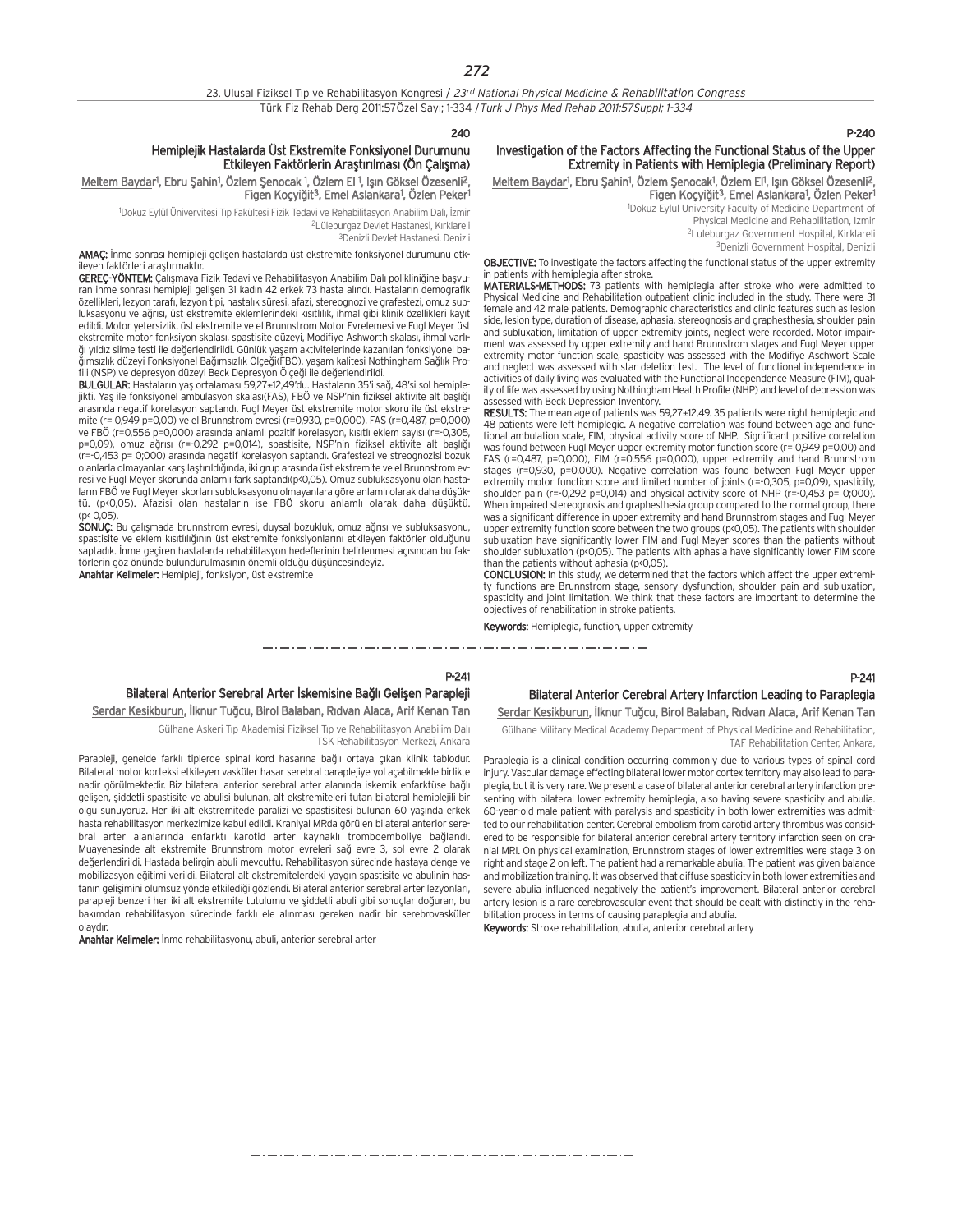#### $P-2A2$

#### Atak Sırasında Pulmoner Rehabilitasyon Programına Alınan Kronik Obstruktif Akciğer Hastalığı Olan Hastaların Demografik ve Klinik Özellikleri

<u>Özden Özyemişci Taşkıran</u>1, Ayşegül Laçin<sup>1</sup>, Gökhan Öztürk<sup>1</sup>, Nurdan Köktürk<sup>2</sup>, Gülcin Kaymak Karatas<sup>1</sup>

<sup>1</sup>Gazi Üniversitesi Tıp Fakültesi Fiziksel Tıp ve Rehabilitasyon Anabilim Dalı, Ankara <sup>2</sup>Gazi Üniversitesi Tıp Fakültesi Göğüs Hastalıkları Anabilim Dalı, Ankara

AMAÇ: Gazi Üniversitesi Tıp Fakültesi Fiziksel Tıp ve Rehabilitasyon Anabilim Dalı Pulmoner Rehabilitasyon Ünitesi'nde kronik obstruktif akciğer hastalığı (KOAH) atak sırasında rehabilitasyon programına alınan hastaların demografik ve klinik özelliklerini belirlemek.

GEREÇ-YÖNTEM: Ocak 2010-Kasım 2010 tarihleri arasında, Göğüs Hastalıkları servisinde atak tedavisi için yatarken ünitemiz tarafından yaşları 69.6>8.8 olan 80 (61 erkek, 19 kadın) KOAH'lı hasta rehabilitasyon programına alınmıştır.

BULGULAR: Mesleki risk varlığının %20; sigara alışkanlığının %24 olduğu, %63'ünün sigarayı bıraktığı ve %9'unun pasif içici olduğu öğrenildi. Evde uzun süreli O2 tedavisinin %38; nebulizer tedavinin %38 ve noninvaziv mekanik ventilasyon kullanımının %8 olduğu öğrenildi. %39'u kas-iskelet sistemi ağrısı, %67'si merdiven çıkarken zorluk, %19'u son 1 yılda düşme tanımladı. Maksimum yürüyebildiği mesafe ve çıkabildiği basamaktaki nefes darlıkları 0-100 mm'lik görsel analog skalada s›ras›yla 57 ve 65 mm idi. Psikososyal de¤erlendirmede; %72'si evli, %95'i yalnız yaşamadığını ve %94'ü çalışmadığını ve %28'si lise veya üniversite mezunu olduğunu belirtti. Mini-mental durum değerlendirme ölceği puanı 24.7±5.0, hastane anksiyete ve depresyon ölçeğine göre %23 hasta anksiyete ve %45 hasta depresyon risk sınırındaydı. Vücut kitle indeksleri 27.3±8.3 kg/m<sup>2</sup>, mini-nutrisyonel değerlendirmeyle %18 hastanın malnutrisyonda ve %44 hastanın da malnutrisyon riskinin olduğu görüldü. Hastaların %22'si yürürken destek kullanıyordu. 6 dakika yürüme mesafesi 239.8±129.3 metre ve el kavrama kuvveti 0.4>0.1 bar ölçüldü. FEV1 hacimleri ve FEV1/FVC oranları sırası ile 1.0±0.5 ml, %55.5±10.8 idi. Ejeksiyon fraksiyonları %61.5±8.8 ve pulmoner arter basınçları 40.4±11.6 mmHg idi. Kemik mineral yoğunluğu ölçümünde T skorları L1-L4 için -2.2±1.6 ve femur boyun için -2.3±1.5 idi.

SONUÇ: Atakta KOAH rehabilitasyon programına alınan hastaların ileri yaş, düşük eğitim düzeyleri, yüksek anksiyete, depresyon ve malnutrisyon riski ile ileri derecede azalmış egzersiz kapasitesine sahip oldukları saptandı.

Anahtar Kelimeler: 6 dakika yürüme testi, KOAH, pulmoner rehabilitasyon

#### P-242

#### Clinical and Demographic Characteristics of Patients with Chronic Obstructive Pulmonary Disease Engaged in Pulmonary Rehabilitation During Exacerbation

<u>Özden Özyemişci Taşkıran</u>1, Ayşegül Laçin<sup>1</sup>, Gökhan Öztürk<sup>1</sup>, Nurdan Köktürk<sup>2</sup>, Gülçin Kaymak Karataş<sup>ı</sup>

1 Gazi University Faculty of Medicine Department of Physical

Medicine and Rehabilitation, Ankara

<sup>2</sup>Gazi University Faculty of Medicine Department of Pulmonary Medicine, Ankara OBJECTIVE: To determine the clinical and demographic features of patients with chronic obstructive pulmonary disease (COPD) engaged in the pulmonary rehabilitation program during the hospitalization period for exacerbation.

MATERIALS-METHODS: Eighty patients with COPD (mean age 69.6>8.8 years; 61 men, 19 women) joined the pulmonary rehabilitation program during the hospitalization for exacerbation between January 2010-November 2010.

RESULTS: Among all patients, 20% had occupational risk factors, 24% had smoking habits, 63% had ceased smoking and 19% were passive smokers. Prevalence of long term oxygen therapy, nebuliser use, noninvasive mechanical ventilation were 38%, 38% and 8%, respectively. Presence of musculoskeletal pain, difficulty in climbing stairs and fall history in the previous year was 39%, 67% and 19%, respectively. Dyspnea experienced during walking the maximum distance and climbing the maximum stairs the patient could do was 57 and 65 mm, respectively according to visual analog scale. In psychosocial assessment, 72% were married, 95% were living with others, 94% were not working and 28% were graduated from college or high school. Mini mental state examination score was 24.7±5.0. 23% and 45% had a risk for anxiety and depression, respectively according to hospital anxiety and depression scale. Mean body mass index was 27.3±8.3 kg/m2. 18% were in malnutrition and 44% were at the risk of malnutrition according to mini-malnutritional assessment. 22% were using walking aids. Mean distance in 6 minute walking test was 239.8>129.3 meters and mean hand grip strength was  $0.4+0.1$ . Mean FFV1 volume was  $10.05$  ml and FFV1/FVC ratio was %55.5 $\pm$ 10.8. Mean value of ejection fraction ratio was %61.5>8.8 and pulmonary artery pressure was 40.4±11.6 mmHg. In bone mineral density measurements, T-scores for L1-L4 and femoral neck were -2.2±1.6 and -2.3±1.5, respectively.

CONCLUSION: It was found that patients with COPD engaged in the pulmonary rehabilitation program during exacerbation were elderly with low educational level, high risks for anxiety, depression and malnutrition and had highly limited exercise performance. Keywords: 6 minute walking test, COPD, pulmonary rehabilitation

#### P-243

#### Pulmoner Rehabilitasyon Hastalarında Aerobik Egzersiz Temelli Rehabilitasyonun Etkinliği

#### Ahmet Yılmaz <sup>1</sup>, Aysun Genç<sup>2</sup>, Birkan Sonel Tur<sup>2</sup>, Yeşim Kurtaiş<sup>2</sup>

1 S.B. Kastamonu Rehabilitasyon Merkezi, Kastamonu, Türkiye

<sup>2</sup>Ankara Üniversitesi Tıp Fakültesi Fiziksel Tıp ve Rehabilitasyon Anabilim Dalı, Ankara, Türkiye AMAÇ: Bu çalışmada, pulmoner rehabilitasyona (PR) alınan hastalarda egzersiz temelli rehabilitasyonun fiziksel kapasite ve sağlıkla ilişkili durum üzerine etkinliğinin ve tedaviye uyumun belirlenmesi amaçlanmıştır.

GEREÇ-YÖNTEM: Araştırmaya yaş ortalaması 58 yıl (31-84 yıl) olan, 65'i erkek 84 hasta dahil edildi. Hastalar dinamik solunum fonksiyon testleri (SFT; FVC-zorlu vital kapasite, FEV1-1. saniyedeki zorlu ekspiratuvar hacim, FEV1/FVC, VC-vital kapasite, FEF25-75 ve FEF-50- zorlu ekspiratuvar akımlar, MVV-maksimal istemli ventilasyon), fiziksel kapasite açısından ergospirometrik tredmil egzersiz testi (VO2pik-tepe oksijen tutulumu, MET değeri), 6 dakika yürüme testi (6DYT), kol ergometresinde endurans testi (KET) ile değerlendirildi. Hastaların hastalıkları ile ilgili aktivite, semptom ve etkilenme düzeyleri Saint George Solunum Anketi (SGRQ) ile, duygudurumları ise Hastane Anksiyete Depresyon Ölçeği (HAD) ile değerlendirildi. Hastalar 6-12 hafta süre ile aerobik egzersizin yanı sıra, solunum egzersizleri ve üst ekstremite egzersizlerini de içeren rehabilitasyon programına alındı. Değerlendirmeler rehabilitasyon öncesinde ve bitiminde uyguland›.

BULGULAR: Hastaların %68'inde kronik obstrüktif akciğer hastalığı, %32'sinde interstisiyel akciğer hastalığı mevcuttu. Hastaların dinamik SFT değerlerinin ortalamalarına bakıldığında FEV1 normalin %55'i, FVC %70'i, VC %75'i değerinde, ortalama FEV1/FVC ise 61 idi. Fiziksel kapasite ile ilgili parametrelerden ortalama VO2pik normalin %69'u, 6DYT'inde ortalama katedilen mesafe 420 m., KET süresi ise 6 dakika idi. Hastaların ortalama SGRQ toplam puanı 55 bulundu. Ortalama rehabilitasyon süresi 8 hafta (6-12 hf) olup, hastaların %62'si rehabilitasyon programını tamamlamış, %8'i atak geçirdiği için, %22'si ise uyum sorunu nedeni ile tedaviyi bırakmışlardır. Tedaviyi bırakan hasta grubunda bazı SFT parametrelerinin anlamlı olarak daha düşük olduğu gözlenmiştir. Rehabilitasyon programını tamamlayan hasta<br>grubunda tedavi bitiminde FEV1/FVC (p=0,04), FEF25-75 (p=0,01)ve FEF-50 (p=0,02), VO2pik (p=0,02), MET, 6DYT, KET değerleri (p=0,000) ile SGRQ aktivite ve toplam skorlarında (p=0,02) istatistiksel olarak anlamlı gelişme saptanmıştır.

SONUÇ: Bu çalışmada, hasta uyumu düşük olmakla birlikte, aerobik egzersiz temelli programa devam eden hastalarda olumlu gelişmeler sağlanabildiği görülmüştür. Pulmoner rehabilitasyon programlarının yaygınlaştırılması ve daha fazla hastanın bu hizmete erişiminin sa¤lanmas› önemlidir.

Anahtar Kelimeler: İntertisiyel akciğer hastalığı, KOAH, pulmoner rehabilitasyon, fiziksel kapasite, egzersiz

## The Effectiveness of Exercise-based Pulmonary Rehabilitation in Patients with Pulmonary Disease

Ahmet Yılmaz<sup>1</sup>, Aysun Genç<sup>2</sup>, Birkan Sonel Tur<sup>2</sup>, Yeşim Kurtaiş<sup>2</sup>

1 Kastamonu Rehabilitation Hospital Ministry of Health, Kastamonu

2Ankara University Faculty of Medicine Department Physical Medicine and Rehabilitation, Ankara OBJECTIVE: In this study, it is aimed to investigate the effectiveness of exercise-based pulmonary rehabilitation (PR) on physical capacity and disease-related health status in patients with pulmonary disease

MATERIALS-METHODS: Eighty-four patients (77% male, mean age 58 yr), were included in the study. Pulmonary function tests (PFT; FVC-forced vital capacity, FEV1-forced expiratory volume in 1 sec., FEV1/FVC, VC-vital capacity, MVV-maximal voluntary ventilation) were performed. Physical capacity was assessed by ergospirometric exercise test (VO2peak, MET), 6 min walk test (6MWT), arm ergometry test (AET). Patients' activity, symptoms and the disease impact were evaluated by Saint George Respiratory Questionnaire (SGRQ) where psychological status was evaluated by Hospital Anxiety and Depression Scale (HADS). Patients had PR consisting of aerobic, respiratory muscle, and upper extremity exercises for 6-12 weeks. All the assessments were done before and after the PR.

RESULTS: Sixty-eight percent of patients had chronic obstructive pulmonary disease and 32% had interstitial lung disease. Mean FEV1 was 55% of the predicted normal, FVC 70%, VC 75%, and FEV1/FVC 61. The mean VO2 peak was 69% of the predicted value, mean distance recorded in 6MWT 420 m., and mean duration of AET was 6 min. Mean SGRQ-total score was 55, where scores range between 0-100 (no impairment- maximum impairment). Mean duration of PR was 8 weeks (6-12 wk) for 62% of the patients who completed PR whereas 22% left the study because of incompliance and 8% because of acute exacerbation. After PR, there were significant improvements in PFTs including FEV1/FVC (p=0.04), FEF25-75 (p=0.01) and FEF-50 (p=0.02), besides VO2peak (p=0.02), MET, 6MWT, and AET (p=0.000). Significant improvements were also detected in SGRQ-total and SGRQ-activity (p=0.02). The patients with poor compliance had worse PFTs.

CONCLUSION: It's shown that, pulmonary patients showed improvements in PFT, physical capacity and disease-related health status with PR. In this respect, more pulmonary patients should be incorporated in PR.

Keywords: Interstitial lung disease, COPD, pulmonary rehabilitation, physical capacity, exercise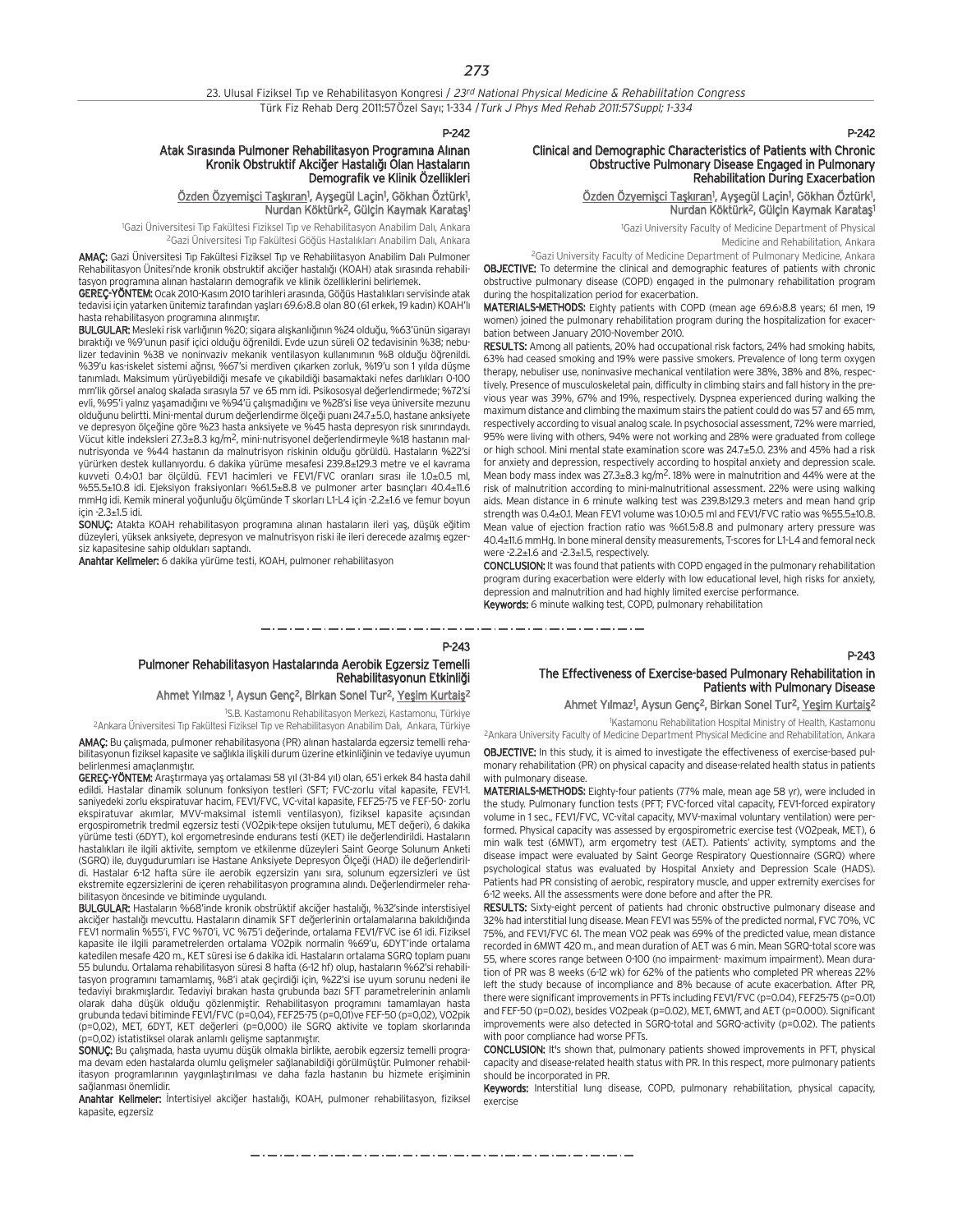### Akciğer Hastalarında Fiziksel Kapasitenin Solunum Fonksiyonları, Semptomlar ve Hastalık Etkisi ile İliskisi

#### <u>Yeşim Kurtaiş</u>1, Ahmet Yılmaz<sup>2</sup>, Aysun Genç1, Birkan Sonel Tur<sup>1</sup>

<sup>1</sup>Ankara Üniversitesi Tıp Fakültesi Fiziksel Tıp ve Rehabilitasyon Anabilim Dalı, Ankara 2S.B. Kastamonu Rehabilitasyon Merkezi, Kastamonu

AMAÇ: Bu çalışmada, pulmoner rehabilitasyon (PR) adayı olan hastalarda, tedavinin planlamasında yol gösterici olması açısından, hastanın fiziksel kapasitesini etkileyen faktörlerin arastırılması amaçlanmıştır.

GEREC-YÖNTEM: Arastırmaya Kardiyopulmoner Rehabilitasyon Ünitesine PR amacı ile basvuran hastalar dahil edilmistir. Hastalara dinamik solunum fonksiyon testlerinin (SFT; FVCzorlu vital kapasite, FEV1-1. saniyedeki zorlu ekspiratuvar hacim, FEV1/FVC, VC-vital kapasite, MVV-maksimal istemli ventilasyon) yanı sıra fiziksel kapasiteyi değerlendirmek açısından ergospirometrik egzersiz testi (VO2pik-tepe oksijen tutulumu, MET değeri), 6 dakika yürüme testi (6DYT), kol ergometresinde endurans testi yapılmıştır. Hastaların hastalıkları ile ilgili aktivite, semptom ve etkilenme düzeyleri Saint George Solunum Anketi (SGRQ) ile, duygudurumları ise Hastane Anksiyete Depresyon Ölçeği (HAD) ile değerlendirilmiştir.

BULGULAR: Araştırmada tüm değerlendirmeleri tamamlayabilen yaş ortalaması 58 yıl (31-84 yıl) olan, 65'i erkek, 19'u kadın 84 pulmoner hastanın verileri analiz edilmiştir. Hastaların %68'i kronik obstrüktif akciğer hastalığı, %32'si interstisiyel akciğer hastalığına sahipti. Hastaların dinamik SFT değerlerinin ortalamalarına bakıldığında FEV1 normalin %55'i, FVC %70'i, VC %75'i değerinde, ortalama FEV1/FVC ise 61 idi. Ortalama VO2pik normalin %69'u, 6DYT'inde ortalama katedilen mesafe ise 420 m. idi. Hastalar›n ortalama SGRQ toplam puan› 55 bulunmuştur. Dinamik SFT parametrelerinin hepsi fiziksel kapasite ve SGRQ ile zayıf-orta ilişki gösterirken, en yüksek korelasyon inspiratuvar kas enduransının göstergesi olan MVV ile bu parametreler arasında bulunmuştur. Ayrıca, FVC ve FEV1 ile VO2pik ve SGRQ-semptom skoru arasında da iyi düzeyde korelasyon saptanmıştır. Hastalığın etkisini gösteren SGRQ ile fiziksel kapasite parametreleri arasında SFT değerlerine göre daha yüksek korelasyon saptanmıştır. İlginc olarak, HAD ile hiçbir parametre arasında anlamlı korelasyon saptanmamıştır. Yaş fiziksel kapasite ile ilişkili olmakla birlikte, hiçbir parametre için temel belirleyici olarak bulunmamıştır.

SONUÇ: Bu bulgular, akciğer hastalığı olan bireylerin sağlıkla ilgili genel durumlarını solunum fonksiyonlarından çok, fiziksel kapasitelerinin etkilediğini göstermekte, fiziksel kapasiteyi arttırıcı girişimleri içeren rehabilitasyon programlarının bireyin sağlıkla ilişkili durumu üzerine olumlu etkileri olacağını düşündürmektedir.

Anahtar Kelimeler: Fiziksel kapasite, pulmoner rehabilitasyon, solunum fonksiyon testleri

#### The Relationship of Physical Capacity with Respiratory Functions, Symptoms, and the Impact of the Disease in Patients with Chronic Respiratory Disease

Yeşim Kurtaiş<sup>1</sup>, Ahmet Yılmaz<sup>2</sup>, Aysun Genç<sup>1</sup>, Birkan Sonel Tur<sup>1</sup>

1 Ankara University Faculty Medicine Department of Physical Medicine and Rehabilitation, Ankara

2Kastamonu Rehabilitation Hospital Ministry of Health, Kastamonu, OBJECTIVE: In this study, it was aimed to investigate the factors affecting the patients' phys-

ical capacity, in terms of determining the optimal rehabilitation programs in pulmonary rehabilitation (PR) candidates.

MATERIALS-METHODS: Patients who were PR candidates were included in the study. Dynamic pulmonary function tests (PFT; FVC-forced vital capacity, FEV1-forced expiratory volume in 1 sec., FEV1/FVC, VC-vital capacity, MVV-maximal voluntary ventilation) were performed in all patients. Physical capacity was assessed by ergospirometric exercise test (VO2peak-peak oxygen uptake, MET), 6 min walk test (6MWT), arm ergometry test. Patients' activity level, symptoms and the impact of their disease were evaluated by Saint George Respiratory Questionnaire (SGRQ) where their psychlogical status was evaluated by Hospital Anxiety and Depression Scale (HADS).

RESULTS: Eighty-four pulmonary patients, of which 77% were male, with a mean age of 58 years (31-84 yr) were included in the analysis. Sixty-eight percent of patients had chronic obstructive pulmonary disease and the rest had interstitial lung disease. Mean FEV1 of the patients was 55% of the predicted normal, FVC 70%, VC 75%, and mean FEV1/FVC 61. Regarding physical capacity measurements, mean VO2peak value was 69% of the predicted value and mean distance in 6MWT was 420 m. Mean total score of SGRQ was found to be 55, where scores range between 0-100 (no impairment- maximum impairment). Parameters of PFTs showed weak-moderate correlations with physical capacity measurements and SGRQ; MVV, being an indicator of inspiratory muscle endurance, showing the strongest correlation. Also, FVC and FEV1 indicated a good correlation with VO2peak and SGRQ-symptom component. The SGRQ-impact component showed a better correlation with physical capacity measurements than with PFTs.

CONCLUSION: These findings showed that the health status of pulmonary patients is much more affected by their physical capacities than their pulmonary limitations. Therefore, rehabilitation programs targeting to enhance physical capacity may also improve patients' disease-related health status.

Keywords: Physical capacity, pulmonary rehabilitation, pulmonary function test

#### P-245

مترو متناول متناول متناول متناول متناول متناول متناول متناول متناول متناول متناول متناول متناول متناول متناول متناولات

#### Kronik Obstruktif Akciğer Hastalığı Atak Sırasında Pulmoner Rehabilitasyona Alınan Hastaların Bilişsel Durumları ve Etkileyen Faktörler

#### <u>Gülçin Kaymak Karataş</u>1, Özden Özyemişci Taşkıran1, Sinem Bozkurt1, Nurdan Köktürk<sup>2</sup>

<sup>1</sup>Gazi Üniversitesi Tıp Fakültesi, Fiziksel Tıp ve Rehabilitasyon Anabilim Dalı, Ankara <sup>2</sup>Gazi Üniversitesi Tıp Fakültesi, Göğüs Hastalıkları Anabilim Dalı, Ankara

AMAÇ: Kronik obstrüktif akciğer hastalığı (KOAH) atağı sırasında pulmoner rehabilitasyon programına alınan hastaların bilissel durumlarını ve bunu etkileyen faktörleri değerlendirmek. GEREÇ-YÖNTEM: Ocak 2010-Kasım 2010 tarihleri arasında atak sırasında pulmoner rehabilitasyon programına alınan yaşları 69.6 $>8.8$  olan 80 KOAH tanılı hastadan 76'sına minimental durum değerlendirme (MMDD) ölçeği uygulanmıştır (2'si koopere olamadığı, 2'si de istemediği için 4 hastaya uygulanamamıştır).

BULGULAR: Ortalama MMDD puanı 24.7±5.0 olup hastaların %34'ü 24 puan altında alırken %66'sı 24 ve üzeri puan almıştır. Hastaların bütün demografik ve klinik özellikleri iki grup arasında karşılaştırılmıştır. MMDD puanı düşük olan hastaların eğitim durumu, depresyon, anksiyete skoru ve 6 dakika yürüme testi ile değerlendirilen fonksiyonel kapasitelerinin yüksek puanlı grup ile benzer (p>0.05) olduğu ancak yaşlarının daha ileri (<0.001), düşme öyküsünün daha fazla (p=0.047), hemoglobin (p=0.039), FEV1 (p=0.047) ve FVC değerlerinin daha düşük (p=0.033) olduğu ve beslenme durumlarının daha kötü (p=0.032) olduğu dikkati çekmistir

SONUÇ: Yaşları daha ileri ve solunum fonksiyonları daha kötü olan minimental durum değerlendirme puanı düşük olan hastaların test ile değerlendirilen fonksiyonel kapasiteleri etkilenmemesine karşın kendi bildirdikleri fonksiyonel kapasiteleri düşük ve düşme öyküsü oranları yüksektir. Bu sonuçlar, hastaların bilissel durumlarının eğitim ve duygudurumdan ziyade doğrudan pulmoner hastalığa bağlı oksijenizasyon bozukluğu nedeniyle azalmış olabileceğini düşündürebilir.

Anahtar Kelimeler: Bilişsel durum, koah, minimental durum değerlendirme ölçeği, pulmoner rehabilitasyon

#### Cognitive Function and Related Factors in Pulmonary Rehabilitation Patients with Chronic Obstructive Pulmonary Disease During Exacerbation

<u>Gülçin Kaymak Karataş</u>1, Özden Özyemişci Taşkıran1, Sinem Bozkurt1, Nurdan Köktürk<sup>2</sup>

1 Gazi University Faculty of Medicine Department of Physical Medicine and Rehabilitation, Ankara

P-245

2Gazi University Faculty of Medicine Department of Pulmonary Medicine, Ankara

OBJECTIVE: To find out the cognitive status and related factors in patients with chronic obstructive pulmonary disease (COPD) engaged in the pulmonary rehabilitation program during the hospitalization period for exacerbation.

MATERIALS-METHODS: Mini-mental State Examination Scale (MMSE) was applied to 76 of 80 patients with COPD (mean age 69.6>8.8 years) joining to the pulmonary rehabilitation program during the hospitalization for exacerbation between January 2010-November 2010 (not available in 4 patients; 2 due to cooperation difficulty, 2 not volunteered).

RESULTS: Mean MMSE score was 24.7±5.0, % 34 of patients had scores <24, 66% had scores >=24. All of the clinical and demographic features of the patients with low and high MMSE scores were compared. Patients with lower MMSE scores had similar educational level, depression and anxiety scores and functional capacity assessed by 6 minute walking test with patients having high scores (p>0.05). However patients in the low MMSE score group were older (<0.001), had higher prevalence of fall history (p=0.047) and lower hemoglobin (p=0.039), FEV1 (p=0.047) and FVC values (p=0.033) and lower nutritional scores (p=0.032). CONCLUSION: Patients with lower MMSE scores were older and their pulmonary functions were worse. Although they had similar functional capacity (6 minute walk test) with patients with higher MMSE scores, self-reported functional capacity was lower and fall history was higher. These findings may suggest that cognitive functions might be affected more by oxy-

genation problems due to COPD rather than education years or mood of the patients. Keywords: Cognitive function, mini-mental state examination, COPD, pulmonary rehabilitation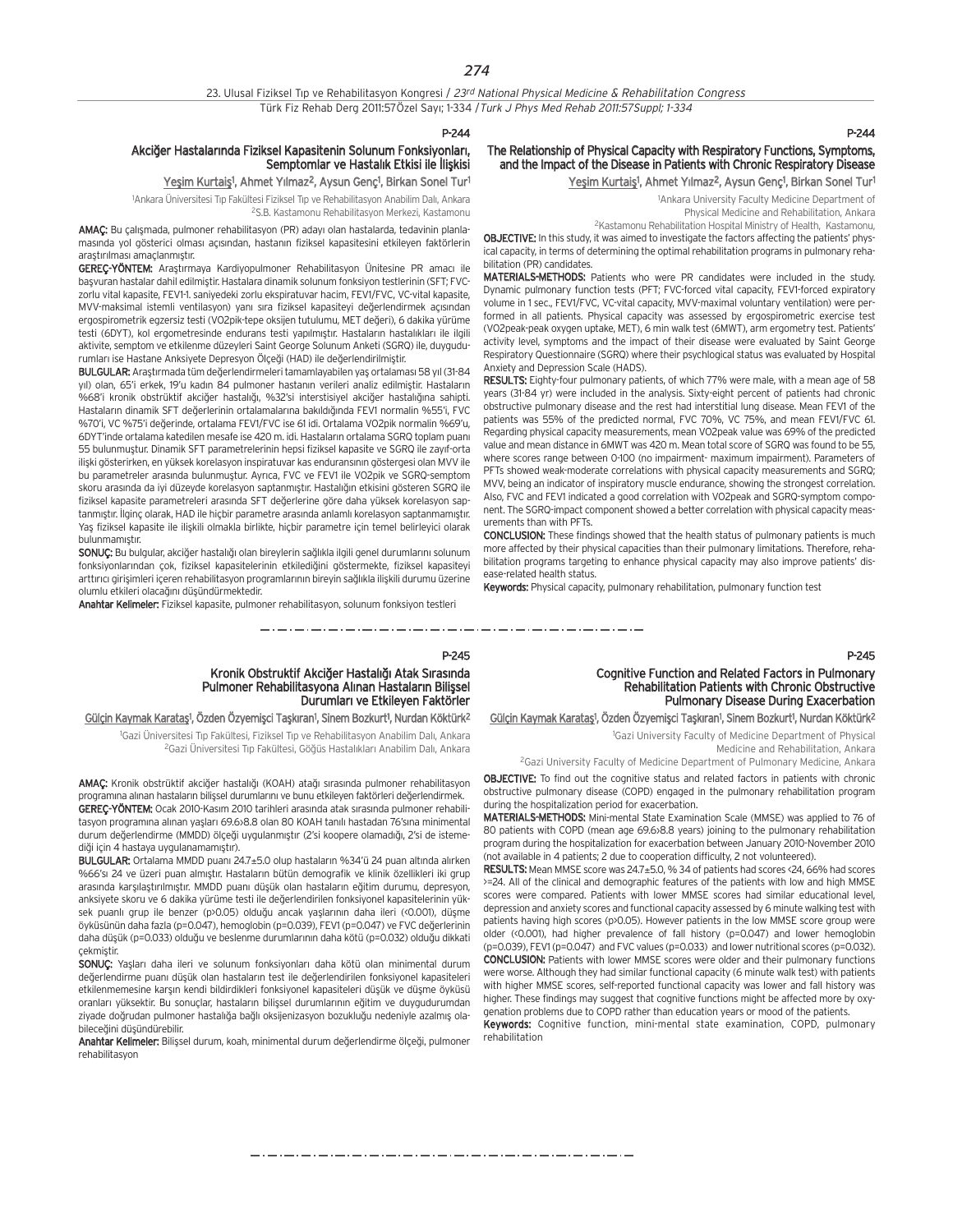P-247

#### Kronik Obstrüktif Akciğer Hastalığında Ev Egzersiz Programının Solunum Fonksiyonlarına Ve Yaşam Kalitesine Etkisi Evrim Eylem Akpınar<sup>ı</sup>, <u>Şebnem Koldaş Doğan 2, Saime Ay2</u>,

Deniz Evcik2, Meral Gülhan1 <sup>1</sup>Ufuk Üniversitesi Tıp Fakültesi Göğüs Hastalıkları Anabilim Dalı, Ankara

<sup>2</sup>Ufuk Üniversitesi Tıp Fakültesi Fiziksel Tıp ve Rehabilitasyon Anabilim Dalı, Ankara

AMAÇ: Bu çalışmada 8 haftalık ev egzersiz programının medikal tedaviye eklenmesinin Kronik obstrüktif akciğer hastalığı olan hastaların pulmoner fonksiyon ve yaşam kalitesine etkisini değerlendirmeyi amaçladık.

GEREÇ-YÖNTEM: Kırk (32 erkek, 8 kadın) KOAH hastası çalışmaya dahil edildi. Hastalar 2 gruba ayrıldı. Grup I'de (N=26) KOAH evresine uygun medikal tedavi ile birlikte omuz kuşağı eklem hareket açıklığı, kuvvetlendirici ve gevşeme egzersizleri ve kontrollü solunum tekniklerinden oluşan ev egzersiz programı haftada 5 gün ve her egzersiz 10 defa olacak şekilde önerildi. Grup II'de (N=14) ise sadece medikal tedavi verildi. Tüm hastaların solunum fonksiyonları spirometrik testler ile, oksijen satürasyonu pulse oksimetre ile, dispne siddeti Borg dispne skalası ile, yaşam kalitesi ise Saint George Solunum Anketi (SGSA) ile değerlendirildi. Tüm değerlendirmeler tedavi öncesinde ve 8 haftalık tedavi programı sonrası yapıldı.

BULGULAR: Tedavi öncesi her iki grup arasında Borg dispne skoru, SGSA total skoru ve oksijen satürasyonu açısından istatistiksel olarak anlamlı fark yoktu (sırasıyla p=0.644, 0.604, 0.318). Spirometrik testlerde tedavi sonrasında Grup I'de FEV1 artışı Grup II'e göre daha fazla idi (FFV1 değişkenliği sırasıyla; 22,19+24,64 ml ve 7,21±15 ml). Gruplar arası karşılaştırmada bu farklılık istatistiksel olarak anlamlıydı (p=0,018). Tedavi sonrasında iki grup arasında oksijen satürasyonu açısından anlamlı fark yoktu (p=0.634). Her iki grupta da tedavi sonrasında dispne şiddetinde anlamlı azalma vardı ancak gruplar arası karşılaştırmada anlamlı fark bulunamadı (p=0,944). SGSA'nın bir alt bölümü olan semptom skoru Grup I'de tedavi sonunda anlamlı derecede azalmakla birlikte (p=0,014), tedavi sonunda iki grup arasında anlamlı fark saptanmadı (p=0,424). Tedavi sonrasında SGSA total, skorunda ise gruplar arası karsılaştırmada anlamlı fark yoktu (p=0.492). Sekiz haftalık sürede hastaneye başyuru sayısı açısından iki grup arasında istatistiksel olarak anlamlı fark yoktu (p=0,878).

SONUÇ: KOAH'da medikal tedaviye ev egzersiz programının eklenmesi solunum fonksiyon testlerinde ek düzelme sağlamaktadır. Ancak yaşam kalitesi ve dispne şiddeti üzerine etkili görünmemektedir.

Anahtar Kelimeler: Kronik obstrüktif akciğer hastalığı, egzersiz, tedavi

#### P-246

## The Impact Of Home Exercise Program On Pulmonary Functions And Quality Of Life In Chronic Obstructive Pulmonary Disease

Evrim Eylem Akpınar<sup>ı</sup>, <u>Şebnem Koldaş Doğan</u><sup>2</sup>, Saime Ay<sup>2</sup>, Deniz Evcik<sup>2</sup>, Meral Gülhan<sup>ı</sup>

1 Ufuk University School of Medicine Department of Pulmonary Diseases, Ankara 2Ufuk University School of Medicine Department of Physical Medicine and Rehabilitation, Ankara

**OBJECTIVE:** In this study, we aimed to investigate the effect of 8 weeks of home exercise program combined with medical treatment on pulmonary function and quality of life of patients with COPD.

MATERIALS-METHODS: Forty (32 males, 8 females) COPD patients were included in the study. The patients assigned into two groups. In group I (N=26) home exercise program including shoulder range of motion, strengthening and relaxing exercises and controlled respiration techniques 5 times a week with 10 repetitions for each exercise combined with medical treatment appropriate for phase of COPD, was recommended. In group II (N=14) only medical treatment was given. Pulmonary functions were evaluated with spirometric tests, the saturation of oxygen was assessed by pulse oximetry, the severity of dyspnea was evaluated with Borg dyspnea scale and quality of life was assessed by Saint George Respiratory Questionnaire (SGRQ). All assessments were done before and after 8 weeks of the treatment program.

RESULTS: There were no statistical differences between the groups before the treatment in Borg dyspnea score, SGRQ total score and oxygen saturation (p=0.644, 0.604, 0.318, respectively). In spirometric tests, the increase of FEV1 in group I was more than in group II (the differentiations of FEV1 were 22,19±24,64 ml and 7,21±15 ml, respectively) and the difference between the groups was statistically significant (p=0, 018). There was no significant difference in oxygen saturation between the groups after the treatment (p=0. 634). There were significant decreases in dyspnea severity in both groups after the treatment but no significant differences were detected between the groups (p=0,944). Symptom subscales of SGRQ were decreased in group I after the treatment (p=0, 014), however no significant differences were detected between the groups (p=0,424). There was no difference in SGRQ total score after the treatment between the groups (p=0.492). The number of hospital admissions was not differed between the groups during 8 weeks (p=0, 878).

CONCLUSION: Adding home exercise program to medical treatment in COPD provides additional improvement in pulmonary functions. However, it seems not to be effective on quality of life and severity of dyspnea.

Keywords: Chronic obstructive pulmonary disease, exercise, treatment

#### P-247

The Effectiveness of Nneuromuscular Electrical Stimulation Applications on Accessory Respiratory Muscles in Patients with Chronic Obstructive Pulmonary Disease in Intensive Care Unit

Dilek Koçan Kurtoğlu<sup>1</sup>, Nurettin Taştekin<sup>1</sup>, Murat Birtane<sup>1</sup>, Necdet Süt<sup>2</sup>, Erhan Tabakoğlu<sup>3</sup>

1 Trakya University School of Medicine, Department of Physical

Medicine and Rehabilitation, Edirne

2Trakya University School of Medicine, Department of Biostatistic, Edirne

3Trakya University School of Medicine Department of Pulmonary Diseases, Edirne

OBJECTIVE: COPD is one of the most important health problems in the world and its importance is raising because of its high prevalence, mortality, morbidity and cost. Pulmonary rehabilitation programs must be individualized and appropriate to the patient's condition. Evidences about the benefits of the pulmonary rehabilitation in COPD patients are increasing.

MATERIALS-METHODS: 30 COPD patients who were being treated in Intensive Care Unit were included in this study. Patients randomly divided into two groups, each group containing 15 patients. Both groups were given unassisted upper extremity exercise program for four weeks and one group was given NMES for 10 days. The heart rate, respiratory rate, blood gas analysis, SGRQ, SF-36 quality of life parameters, functional independence measurements were repeated on days 1, 8, 15, 30.

RESULTS: There were statically significant improvements in heart rate, respiratory rate, functional independence scores in group that NMES in addition to exercise program was applied  $(p < 0.05)$ 

CONCLUSION: As a result, implementation of unassisted upper extremity and neuromuscular electrical stimulation of the accessory respiratory muscles in COPD patients who need intensive care seems to be more beneficial than implementation of unassisted upper extremity exercise alone.

Keywords: Exercise, chronic obstructive pulmonary disease, neuromuscular electrical stimulation

Stimülasyon Uygulamasının Etkinliği Dilek Koçan Kurtoğlu<sup>1</sup>, Nurettin Taştekin <sup>1</sup>, Murat Birtane<sup>1</sup>, Necdet Süt<sup>2</sup>, Erhan Tabakoğlu<sup>3</sup>

Yoğun Bakım Ünitesinde Kronik Obstrüktif Akciğer Hastalığı olan Hastaların Yardımcı Solunum Kaslarına Nöromusküler Elektriksel

1 Trakya Üniversitesi T›p Fakültesi Fiziksel T›p ve Rehabilitasyon Anabilim Dal›, Edirne <sup>2</sup>Trakya Üniversitesi Tıp Fakültesi Biyoistatistik Anabilim Dalı, Edirne 3Trakya Üniversitesi Tıp Fakültesi Göğüs Hastalıkları Anabilim Dalı, Edirne

AMAÇ: Kronik obstruktif akciğer hastalığı yüksek prevelansı, mortalitesi, morbiditesi ve maliyeti nedeniyle dünya üzerindeki en önemli sağlık sorunlarından biridir. Pulmoner rehabilitasyon programları mutlaka hastanın bireysel durumuna uygun şekilde yapılmalıdır. Kronik obstruktif akciğer hastalığı olan hastaların pulmoner rehabilitasyonu faydalı olduğuna dair kanıtlar artmıştır.

GEREC-YÖNTEM: Calismamizda yoğun bakıma alınmış KOAH tanılı 30 hasta alındı. Hastalar randomizasyon yapılarak 15'er kişilik iki gruba ayrılıp, her iki gruba 4 haftalık desteksiz üst ekstremite egzersiz programı ve yalnızca bir grup hastayada yardımcı solunum kaslarına 10 günlük NMES tedavisi uygulandı. Hastaların kalp hızı, solunum hızı, kan gazı analizleri, Saint-George solunum anketi, kısa-form 36 yasam kalitesi parametreleri ve fonksiyonel bağımsızlık ölçümü değerlendirmeleri 1,8,15 ve 30. günlerde tekrarlandı. Calışma verileri değerlendirilirken tanımlayıcı istatistiksel metotlar (ortalama, standart sapma) yanı sıra iki grup arasında verilerin karşılaştırmasında bağımsız iki grup arası farkların testi (independent sample test) ve Mann-Whitney U testi kullanıldı. Grup içi başlangıç ve sonuç verilerinin karşılaştırılmasında Bonferroni testi ve eşleşmiş iki grup arası farkların t testi (paired sample t test) kullanıldı.

BULGULAR: Hastaların kalp hızı ve solunum hızlarında ve fonksiyonel bağımsızlık ölçütlerindeki iyileşmeler, elektriksel stimulasyon ve egzersiz uygulanan grupta istatistiksel olarak anlamlı olarak farklıydı (n<o.o5).

SONUÇ: Sonuç olarak, Yoğun bakım ünitesinde yatmakta olan KOAH hastalarında yardımcı solunum kaslarına yapılan NMES ve egzersiz programı tek başına egzersiz programından daha fazla kazanımlar sağlamıştır.

Anahtar Kelimeler: Egzersiz, kronik obstrüktif akciğer hastalığı, nöromusküler elektriksel stimulasyon

والمساويس والمساويس والمساويس والمساويس والمساويس والمساويس والمساويس والمساويس والمساويس والمساويس والمساويس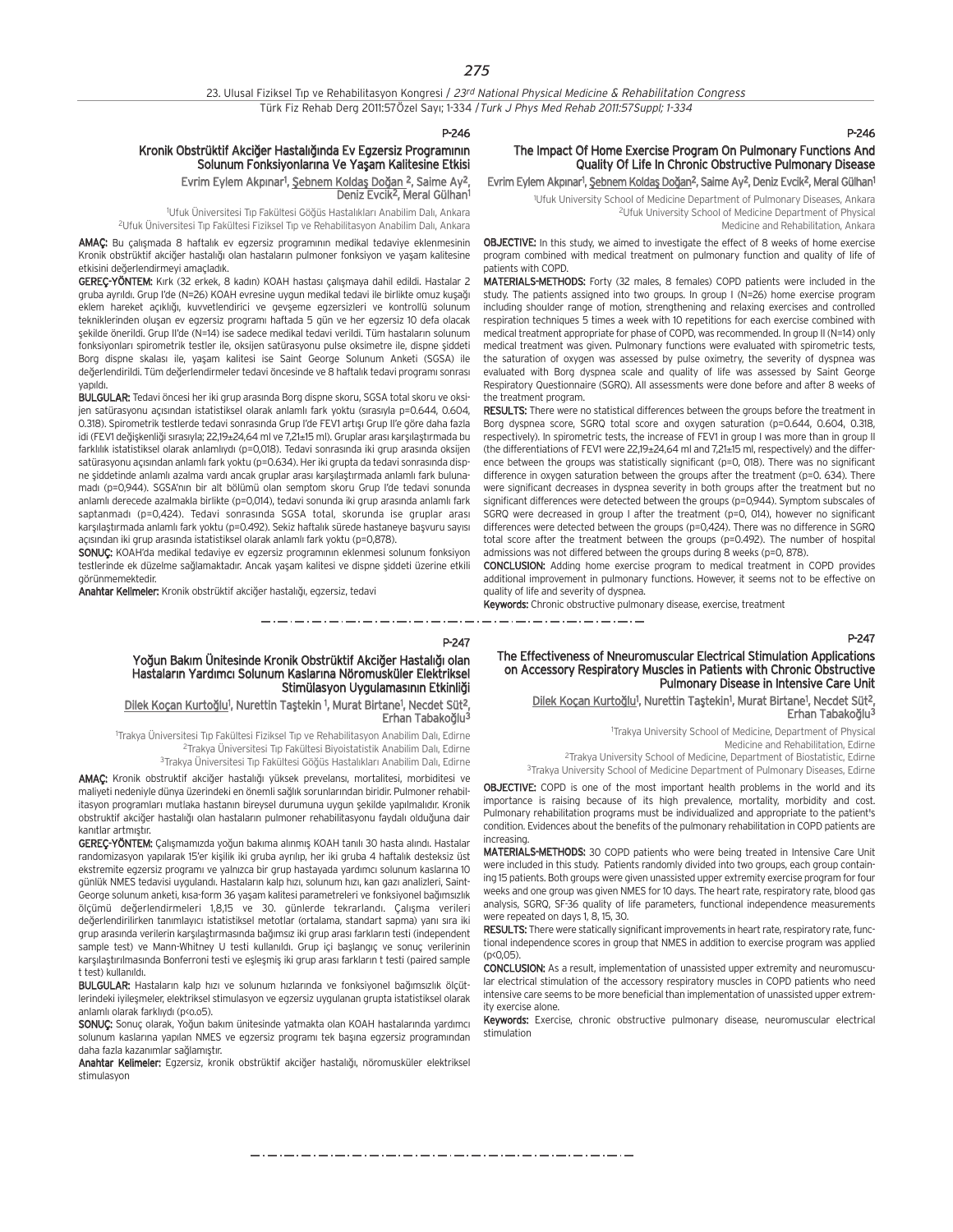#### P-248

## Kronik Obstruktif Akciğer Hastalığı Atak Sırasında Pulmoner Rehabilitasyona Alınan Hastaların Depresyon Oranları ve İlişkili Faktörler

Ayşegül Laçin<sup>ı</sup>, <u>Özden Özyemişci Taşkıran</u>ı, Nurdan Köktürk<sup>2</sup>, Gülcin Kaymak Karatas

<sup>1</sup>Gazi Üniversitesi Tıp Fakültesi Fiziksel Tıp ve Rehabilitasyon Anabilim Dalı, Ankara <sup>2</sup>Gazi Üniversitesi Tıp Fakültesi Göğüs Hastalıkları Anabilim Dalı, Ankara

AMAÇ: Kronik obstrüktif akciğer hastalığı (KOAH) atağı sırasında pulmoner rehabilitasyon programına alınan hastaların depresyon oranlarını ve bunu etkileyen faktörleri de¤erlendirmek.

GEREC-YÖNTEM: Ocak 2010-Subat 2011 tarihleri arasında atak sırasında pulmoner rehabilitasyon programına alınan yaşları 69.7±9.2 olan 114 KOAH'lı hastaya (23 kadın, 91 erkek) Hastane Anksiyete Depresyon Ölçeği (HAD) uygulanmıştır. Ortalama HAD depresyon puanı 7.0>5.7 (0-20) olan hastaların %47'i 8<= üzeri puan almıştır.

BULGULAR: Yüksek depresyon puanlı hastaların; yaş, cinsiyet, eğitim düzeyleri, sosyal özellik, hastalık süresi ve evresi, sistemik hastalık oranları, atak sırasında arteriyel kan gazı ve solunum fonksiyon testi değerleri düşük puanlı grup ile benzerdir (p>0,05). Ancak depresyon puanı yüksek olanların son 1 yıl içinde solunum yolu enfeksiyonu ve hospitalizasyon sayısının daha yüksek (p<0,001), günlük yaşam aktivitelerinde ve yürüme testinde semptomlarının daha fazla (p<0,001), 6 dakika yürüme testi mesafesinin daha kısa (p<0,001) kas iskelet sistemi (p<0,007) ve denge sorunları (p=0,026) ile düşmenin (p=0,024) daha yüksek oranda olduğu bulunmuştur.

SONUÇ: Benzer hastalık evrelerine karşın depresyon puanı yüksek olan hastaların vürüme testini erken bırakmaları ve yürüme mesafesinin daha kısa olması, testte ve GYA'de daha şiddetli semptom belirtmeleri, kas iskelet sistemi ve denge sorunlarının fazla olması depresyonun bu hastaların rehabilitasyonunu etkileyebilecek önemli bir sorun olduğunu göstermektedir.

Anahtar Kelimeler: Hastane anksiyete ve depresyon ölçeği, koah, pulmoner rehabilitasyon

#### P-249

## Karpal Tünel Sendromunda Ultrason Eşliğinde Lokal Kortikosteroid Enjeksiyonu: Ön Çalışma

Nilgül Üstün<sup>ı</sup>, Nurhan Kızıl<sup>ı</sup>, İnan Korkmaz<sup>2</sup>, Sinem Karazincir<sup>2</sup>, Esra Okuyucu<sup>3</sup>, Cahit Özer<sup>4</sup>, Ayşe Dicle Turhanoğlu<sup>1</sup>

1 Mustafa Kemal Üniversitesi T›p Fakültesi Fiziksel T›p ve Rehabilitasyon Anabilim Dal›, Hatay <sup>2</sup>Mustafa Kemal Üniversitesi Tıp Fakültesi Radyoloji Anabilim Dalı, Hatay <sup>3</sup>Mustafa Kemal Üniversitesi Tıp Fakültesi Nöroloji Anabilim Dalı, Hatav 4Mustafa Kemal Üniversitesi Tıp Fakültesi Aile hekimliği Anabilim Dalı, Hatay

AMAÇ: Karpal Tünel Sendromu (KTS), median sinirin karpal tünelde kompresyona uğramasıyla oluşur. Tedavi seçeneklerinden birisi karpal tünele steroid enjeksiyonu yapılmasıdır. Bu çalışma klinik ve elektrofizyolojik olarak idiyopatik orta KTS tanılı hastalarda ultrason eşliğinde lokal kortikosteroid enjeksiyonunun, etkinlik ve güvenlik açısından konvansiyonel enjeksiyonla karşılaştırılması amacıyla yapıldı.

**GEREC-YÖNTEM:** Bu calismaya klinik ve elektrofizyolojik olarak primer idiopatik orta KTS tanılı 51 hasta, 62 el alındı. Hastalar konvansiyonel enjeksiyon yönteminden başlamak üzere ardışık olarak iki gruba ayrıldı. 25 hastaya ultrason eşliğinde, 26 hastaya ise konvansiyonel olarak lokal 40 mg metil prednizolon enjeksiyonu yapıldı. Hastaların tümüne el-el bileği nötral istirahat splinti ve tendon/sinir kaydırma egzersizleri verildi. Tedavi sonrası 6. haftada, etkinliğin başlama zamanı ve yan etkiler yönünden hastalarla görüşüldü. Çalışma hakkında bilgisi olmayan bir hekim, tedavi öncesinde, tedavi sonrası 6. hafta ve 3. ayda, hastalara Boston Karpal Tünel Semptom Ciddiyeti Skalası(BKT-SCS) ve Fonksiyonel Durum Skalası(BKT-FDS) uygulad›.

BULGULAR: Hastaların yaş, cinsiyet, BMİ, meslek, başlangıç semptom ciddiyeti ve fonksivon durum skalaları değerleri açısından iki grup benzerdi (p>0.05). Hastaların hiçbirinde majör yan etki görülmedi. Minör yan etki görülme sıklığı açısından iki grup arasında anlamlı fark saptanmadı (p>0.05). Etkinliğin başlama süresi ultrason eşliğinde enjeksiyon yapılan grupta daha kısa bulundu (p=0.035). İki grup rekürrens açısından benzer bulundu (p=0.201). Tedavi sonrası kontrollerde her iki grubun BKT-SCS ve BKT-FDS değerlerinde tedavi öncesine kıyasla anlamlı düzelme görüldü (p=0.001). 6. haftadaki düzelme açısından gruplar arasındaki fark anlamlı değildi (p=0.063). 3. ayda BKT-SCS değerindeki düzelme açısından ultrason grubu konvansiyonel gruba kıyasla daha üstün bulundu (p=0.001).

SONUÇ: KTS'de ultrason eşliğinde yapılan lokal kortikosteroid enjeksiyonunun, etkinliğinin başlama süresi ve 3. ayda sürekliliği açısından konvansiyonel enjeksiyona göre daha üstün olabileceği düşünüldü.

Anahtar Kelimeler: Karpal tünel sendromu, kortikosteroid enjeksiyonu, ultrason

#### P-248

#### Depression and Related Factors in Pulmonary Rehabilitation Patients with Chronic Obstructive Pulmonary Disease During Exacerbation Ayşegül Laçin<sup>1</sup>, <u>Özden Özyemişci Taşkıran</u>1, Nurdan Köktürk<sup>2</sup>,

Gülçin Kaymak Karataş<sup>1</sup>

1 Gazi University Faculty of Medicine Department of Physical Medicine and Rehabilitation, Ankara 2Gazi University Faculty of Medicine Department of Pulmonary Medicine, Ankara

OBJECTIVE: To find out the prevalence of depression and related factors in patients with chronic obstructive pulmonary disease (COPD) engaged in the pulmonary rehabilitation program during the hospitalization period for exacerbation.

MATERIALS-METHODS: Hospital Anxiety and Depression Scale (HAD) was applied to 114 patients with COPD (mean age 69.7±9.2 years, 91 men, 23 women) joining to the pulmonary rehabilitation program during the hospitalization for exacerbation between January 2010- February 2011. Mean HAD depression score was 7.0±5.7 (range: 0-20), 47% of patients had scores 8<=

RESULTS: Patients with high depression scores had similar results with patients having low scores regarding age, gender, educational level, social features, disease duration and stage, arterial blood gases and pulmonary function tests in exacerbation and systemic diseases (p>0,05). However, patients in the high score group had higher number of respiratory infections and hospitalizations in the previous year (p<0,001) and more symptoms during activities of daily living (ADL) and during walk test (p<0,001), shorter distance in 6-minutes walk test (p<0,001) and higher musculoskeletal (p<0,007) and balance problems (p<0,026).

CONCLUSION: Despite similar stages of COPD, patients with high depression scores had shorter distances in the walk test with more severe symptoms during the test and ADL and more patients with high depression scores could not complete the walk test. These findings together with more musculoskeletal symptoms made us suggest that depression might be an important parameter restricting the outcome of rehabilitation.

Keywords: Hospital anxiety and depression scale, copd, pulmonary rehabilitation

والمساوية والمرابط والمراوي

#### P-249

## Ultrasound Guided Corticosteroid Injection in Patients with Carpal Tunnel Syndrome: Preliminary-Study

Nilgül Üstün<sup>1</sup>, Nurhan Kızıl<sup>1</sup>, İnan Korkmaz<sup>2</sup>, Sinem Karazincir<sup>2</sup>, Esra Okuyucu<sup>3</sup>, Cahit Özer<sup>4</sup>, Ayşe Dicle Turhanoğlu<sup>1</sup>

1 Mustafa Kemal University Department of Physical Medicine and Rehabilitation, Hatay 2Mustafa Kemal University Department of Radiology, Hatay

- 3Mustafa Kemal University Department of Neurology, Hatay
- 4Mustafa Kemal University, Department of Family Medicine, Hatay

OBJECTIVE: The aim of the study is to compare the efficacy and safety of ultrasound guided corticosteroid injection with conventional injection in carpal tunnel syndrome (CTS). MATERIALS-METHODS: Total 51 patients (62 hands) with idiopathic-moderate-CTS diagnosed clinically and electro physiologically were included in the study. The patients were randomized into two groups as ultrasound guided injection and conventional injection. Ultrasound guided injections of Forty mg methyl prednisolon were performed for 25 patients whereas conventional injections were performed for 26 patients. Hand/wrist neutral resting splint and tendon/nerve sliding exercises were prescribed to the all patients. The patients were questioned about the time of the relief and side effects following injection at 6 weeks controls. The Boston CTS symptom severity scale (BCT-SSS) and functional status scale (BCT-FSS) of all patients were filled by the same physician blinded to the study following injection at 6 weeks and 3 months controls.

RESULTS: There was no significant difference between two groups in terms of age, sex, BMI, occupation, baseline symptom severity and functional status scale values (p>0.05). No major side effect was observed in the study. The two groups were similar in respect to minor side effects (p>0.05). The time of the relief was significantly shorter in ultrasound guided injection group (p=0.035). There was no significant difference between two groups in terms of recurrence rate (p=0. 201). Mean BCT-SSS and BCT-FSS values improved significantly at 6 weeks and 3 months controls in both groups (p=0.001, p=0.001). While mean BCT-SSS and BCT-FSS values of two groups were similar the 6 weeks (p=0.063), both scores were better in ultrasound group at the 3 months control (p=0.001).

CONCLUSION: Ultrasound guided injection might be more effective than conventional in respect to symptom relief time and long term efficacy.

Keywords: Carpal tunnel syndrome, corticosteroid injection, ultrasound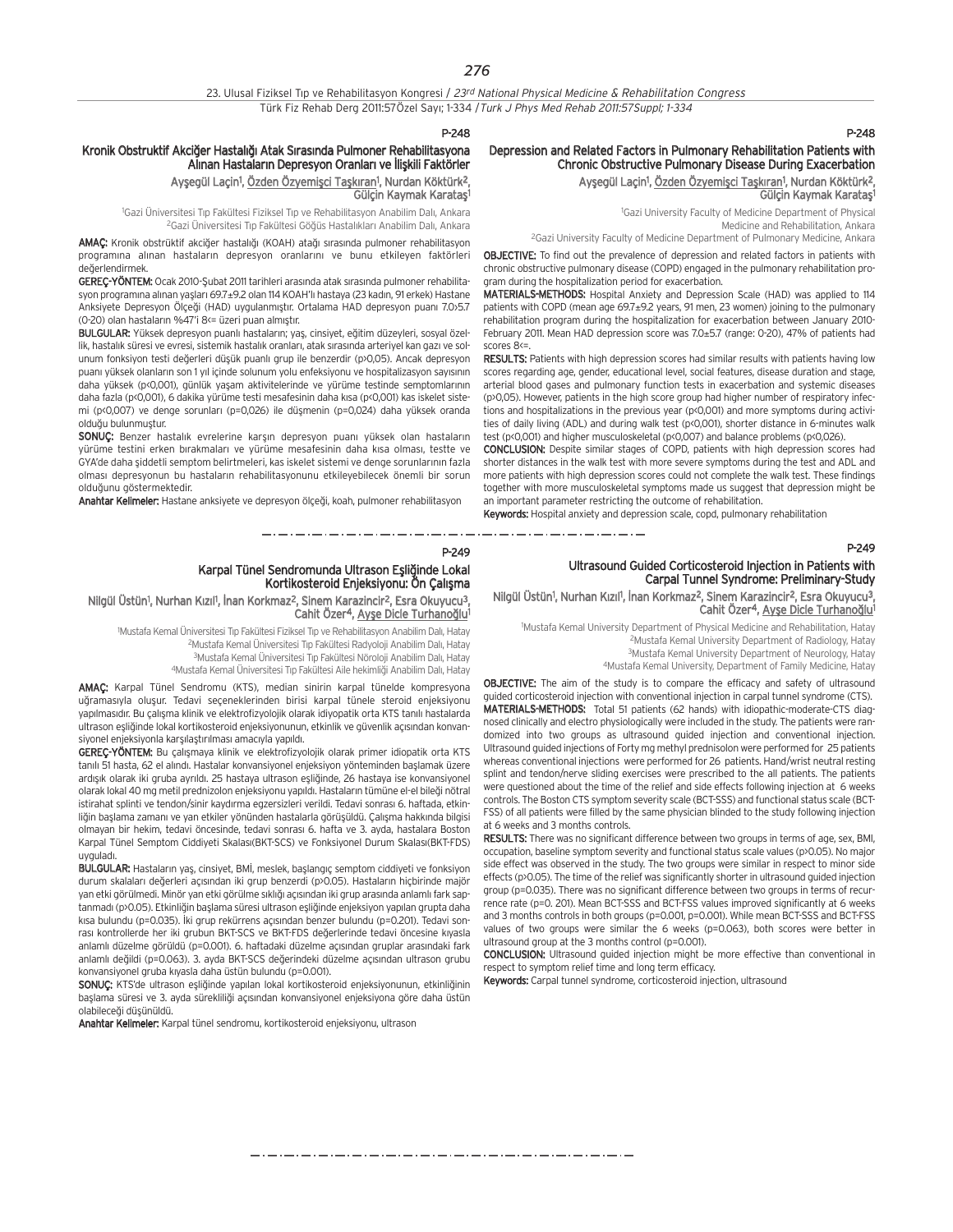23. Ulusal Fiziksel Tıp ve Rehabilitasyon Kongresi / 23rd National Physical Medicine & Rehabilitation Congress Türk Fiz Rehab Derg 2011:57Özel Sayı; 1-334 / Turk J Phys Med Rehab 2011:57Suppl; 1-334

P-250

P-251

## Öğretmenler Arasında İşle İlişkili Kas İskelet Sistemi Problemleri Var mıdır?

Dilek Durmuş, İlker İlhanlı

Ondokuz Mayıs Üniversitesi Tıp Fakültesi Fizik Tedavi ve Rehabilitasyon Anabilim Dalı, Samsun

AMAC: Bu calismanın amacı, öğretmenler arasındaki isle iliskili kas iskelet sistemi problemlerinin prevalansını belirlemek ve bu şikayetlerin yaşam kalitesi ve depresyonla ilişkisinin olup olmadığını tespit etmektir.

GEREÇ-YÖNTEM: Altı yüz beş tane öğretmen ile yüz yüze görüşüldü. %99.3'ü (n=602) kişi görüşmeyi tamamladı. Sorgulamada katılımcıların yaşam kalitesi (kısa form-36, SF-36), depresyonu (Beck depresyon ölçeği, BDI), ağrıları (visual analog skala, VAS) ve işle ilişkili özellikleri de¤erlendirildi.

BULGULAR: Katılımcıların (n=602) %48'i (n=290) kadın, %52'si (n=312) erkekti. 360 katılımcı (%60.3) işle ilişkili ağrı tarif etti. Katılımcıların birçoğunda bel ağrısı (%74.9), omuz ağrısı (%55.9), boyun ağrısı (47.9), sırt ağrısı (%42.7) ve diz ağrısı (%30.9) vardı (Tablo 3). Bölgelere göre ağrılar için tespit edilen riskler tablo4'te görülmektedir. Kas iskelet sistemi problemi olan (Grup-1) ve olmayanlar (Grup-2) arasında yaşam kalitesinin alt grupları ve depresyon açısından anlamlı fark tespit edildi. Grup 1'de SF-36'nın alt grupları anlamlı olarak düşüktü. SF-36 skorları ile depresyon skorları arasında anlamlı korelasyon meycut olup bu da belirgin depresif olan öğretmenlerin yaşam kalitelerinin de düşük olduğunu göstermektedir.

SONUÇ: Depresyon, azalmış yaşam kalitesi ve boyun, omuz, sırt, bel bölgelerindeki ağrı öğretmenlerde sık olarak görülmektedir. İş ortamında ergonumik değişiklikler bu komplikasyonların sıklığını azaltabilir. Önlem olarak; ağır taşıma ve uzun süreli ayakta durma alışkanlığının azaltılması, yanlış duruş pozisyonlarının engellenmesi, uzun süreli tekrarlayıcı fiziksel aktivitelerin azaltılması ve stres faktörlerinin tespiti ve uzaklastırılması gerekmektedir. Anahtar Kelimeler: Depresyon, işle ilişkili ağrı, öğretmen, yaşam kalitesi, risk faktörler

## P-250

## Are there Work-related Musculoskeletal Problems Among Teachers? Dilek Durmuş, İlker İlhanlı

Ondokuz Mayis University Medical Faculty,

Department of Physical Medicine and Rehabilitation, Samsun

OBJECTIVE: The aim of this study was to evaluate the prevalence of work-related musculoskeletal pain (WRMSP) and depression and the quality of life (QOL) among teachers in Samsun, Turkey.

MATERIALS-METHODS: Among 605 participants 99.30% (n=602) completed the survey. A face-to-face questionnaire was given to the participants in order to evaluate the QOL (Short Form 36, SF-36), the presence of depression (Beck Depression Inventory, BDI) and the presence of pain (Visual Analogue Scale).

RESULTS: Among the participants (n= 602), 290 were women (48%) and 312 were men (52%). Three hundred sixty three (60.3%) of the participants reported that they had work-related pain. Most of the participants had WRMSP in low back (74.9%), shoulder (55.9%), neck (47.9%), back (42.7%), knee (30.9%) regions (Table 3). Self-reported physical risk factors for WRMSP are shown in table 4. There was a significant difference for BDI and the subscales of SF-36 test, except the emotional role limitation, mental health and energy between the participants with WRMSP (Group 1) and the participants without WRMSP (Group 2). BDI scores were significantly higher in the Group 1. The subscale scores of SF-36 were significantly lower in the Group 1. There was a negative correlation between SF-36 and BDI scores; indicating that teachers who have more depressive symptoms have also a lower QOL. CONCLUSION: Depression, reduced QOL and the pain in the regions of neck, shoulder, back and low back are also frequently seen in teachers. Modifications of ergonomics in working conditions may reduce the frequency of these complications. The habit of carrying heavy loads, awkward back postures, long term repetitive physical activities, psychosocial stressors and long term standing must be reduced.

Keywords: Depression, work-related pain, teachers, quality of life, risk factors

\_ . \_ . \_ . \_ . \_ . \_ . \_ . \_ .

P-251

#### The Relationship Between Upper Extremity Work-related Musculoskeletal Disorders and Psychosocial Risk Factors Among Computer Users Emel Özcan<sup>1</sup>, Sina Esmaeilzadeh<sup>1</sup>, Işık Özcan<sup>2</sup>, Tuğba Baysak<sup>1</sup>

1 Istanbul University Istanbul Faculty of Medicine Department of the Physical Medicine and Rehabilitation Musculoskeletal Disorders and Ergonomics Unit, Istanbul 2Akdeniz University Akdeniz Faculty of Medicine Hospital Management, Antalya

OBJECTIVE: Psychosocial risk factors in workplace in conjunction with physical risk factors play a role in the development of upper extremity work-related musculoskeletal disorders (UE-WMSD). The aim of this study is to evaluate the relationship between severity of upper extremity work-related musculoskeletal symptoms and the presence of psychosocial risk factors among computer users.

MATERIALS-METHODS: The study base consisted of 297 computer users in Akdeniz University, Akdeniz Faculty of Medicine. The participants completed a modified version of the standardized "Nordic Musculoskeletal Questionnaire" and "Job Content Questionnaire" covering data related to the presence of psychosocial risk factors and intensity of musculoskeletal symptoms (MSS). The participants who had UE-WMSDs according to the National Institute for Occupational Safety and Health's (NIOSH) criteria were included in the study. The intensity of MSS in neck and upper extremities was evaluated by Visual Analogue Scale (VAS). The total number of psychosocial factors such as limitations in decision-making, job dissatisfaction and working under time pressure in each participant was calculated. Finally, the relationship between the mean of VAS scores and the number of psychosocial risk factors was analyzed by spearman's correlation test.

RESULTS: The mean age of participants was 33.12±6.00 years. The mean of VAS scores was 4.01±2.33. A total of 149 patients (50.2%) had UE-WMSDs according to the NIOSH criteria. There was a statistically significant positive correlation between the presence of psychosocial risk factors and mean of VAS scores among computer users ( $r = 0.184$ , p=0.026)

CONCLUSION: Presence of psychosocial factors may lead to increase the severity of musculoskeletal symptoms and contribute to UE-WMSD development among computer users. Ergonomic interventions which apply to reduce risk factors and enclose ergonomic and organizational improvements at workplace may enhance the success.

Keywords: Upper extremity work-related musculoskeletal disorders, psychosocial risk factors, computer users

## Bilgisayar Kullanıcılarında Üst Ekstremite İse Bağlı Kas İskelet Hastalıkları ile Psikososyal Risk Etkenlerinin İlişkisi

#### <u>Emel Özcan</u>1, Sina Esmaeilzadeh1, Işık Özcan<sup>2</sup>, Tuğba Baysak<sup>1</sup>

<sup>1</sup>İstanbul Üniversitesi, İstanbul Tıp Fakültesi Fiziksel Tıp ve Rehabilitasyon Anabilim Dalı, Kas İskelet Hastalıkları ve Ergonomi Birimi, İstanbul

<sup>2</sup>Akdeniz Üniversites, Akdeniz Tıp Fakültesi Hastane Yöneticiliği, Antalya

AMAÇ: İşyerlerinde fiziksel risk etkenleri ile birlikte psikososyal etkenler üst ekstremite işe bağlı kas iskelet hastalıkları (ÜE-İKİH) gelisiminde rol oynamaktadır. Bu çalışmanın amacı bilgisayar kullanıcılarında ÜE-İKİH bağlı kas iskelet semptomlarının şiddeti ile psikososyal etkenlerinin iliskisini arastırmaktır.

**GEREC-YÖNTEM:** Akdeniz Üniversitesi Tıp Fakültesi Hastanesi'nde bilgisayar kullanarak çalışan 297 kişi kas iskelet semptomları ve psikososyal risk etkenleri yönünden modifiye edilmiş "Nordic Musculoskeletal Questionnaire" ve "Job Content Questionnaire" formları ile değerlendirildi. Modifiye NIOSH (National Institute for Occupational Safety and Health) kriterlerine göre ÜE-İKİH olanlar araştırmaya dahil edildi. Boyun ve her iki üst ekstremitede kas iskelet semptomlarının şiddeti VAS (Visual Analogue Scale) ile ölçüldü. İşyerinde karar verme inisiyatifinin olmaması, is memnuniyetsizliğin yarlığı ve zaman baskısı altında çalışma gibi psikososyal risk etkenlerin toplam sayısı tüm çalışanlarda hesaplandı ve ortalama VAS puanı ile ilişkisi spearman yöntemiyle değerlendirildi.

BULGULAR: Çalışanların yaş ortalaması 33,12±6,00 yıl idi. Sorgulama formunu dolduran 2<97 kişinin 149'unda (%50,2) modifiye NIOSH kriterlerine göre ÜE-İKİH saptandı. Çalışanlarda ortalama VAS puanı 4,01 ±2,33 idi. Sonuçlar değerlendirildiğinde psikososyal risk etkenlerinin sayısı ile ortalama VAS puanı arasında pozitif korelasyon tespit edildi ve bu ilişki istatistiksel olarak anlamlı bulundu ( $r = 0.184$ ,  $p = 0.026$ ).

SONUC: İsyerinde psikososyal etkenlerin varlığı bilgisayar kullanıcılarında kas iskelet semptomların artışına ve ÜE-İKİH gelişimine katkıda bulunabilmektedir. Risklerin kontrolü için uygulanacak ergonomik girişimlerin kapsamında ergonomik ve organizasyonel iyilestirmelere yer verilmesi başarıyı artıracaktır.

Anahtar Kelimeler: Üst ekstremitede ise bağlı kas iskelet hastalıkları, psikososyal risk etkenleri, bilgisayar kullanıcıları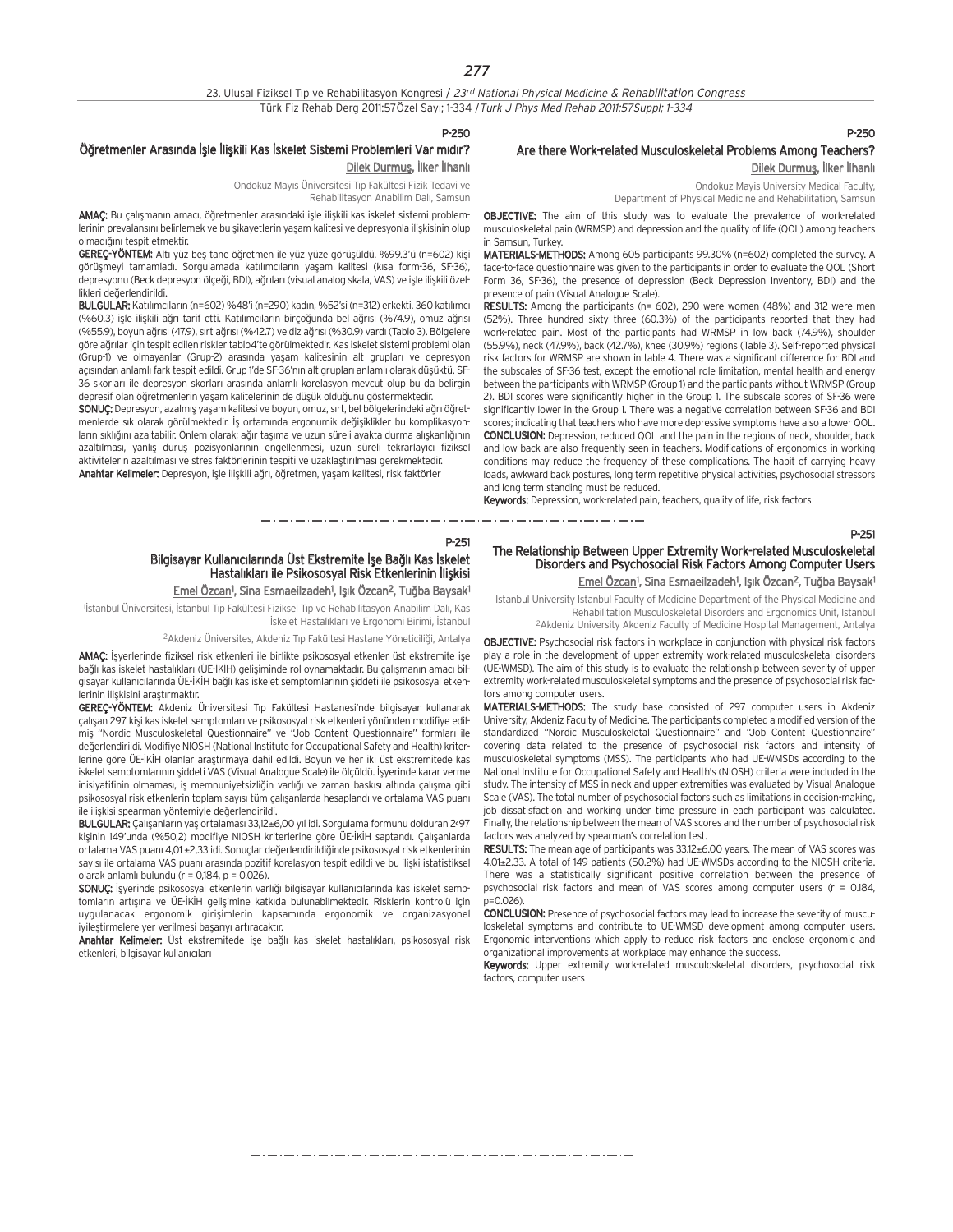Nurten Uzun Adatepe 2

Rehabilitasyon Anabilim Dalı, İstanbul

#### P-252

#### A Rare Cause of Upper Back and Shoulder Pain: Accessory Spinal Nerve Palsy Sibel Süzen Özbayrak<sup>ı</sup>, Murat Uludağ<sup>ı</sup>, Kerem Gün<sup>1</sup>, Hasan Battal<sup>ı</sup>, Nurten Uzun Adatepe2

1 Istanbul University Cerrahpasa Medical Facult, Physical Medicine and Rehabilitation Department, Istanbul 2Istanbul Univercity Cerrahpasa Medical Faculty Neurology Department, Istanbul

The accessory nerve is the 11. cranial nerve which has both cranial and spinal part. Spinal accessory nerve provides motor innervation from the central nervous system to two muscles of the neck: the sternocleidomastoid and the trapezius muscle. The spinal part innervating the trepazius muscle is prone to damage. 18 years old male with neck, upper back, right shoulder pain and numbness and tingling of right upper extremity that were present for approximately 8-9 months was referred to our clinic. The neck pain started 9 months ago after he started to work in a textile mill where his neck was in a flexed position most of the time during the day. His pain was mechanical in character. In the cervical magnetic resonance imaging taken initially, minor cervical kyphoscoliosis, posterocentral spondylotic protrusion in C4-5 disc, right paramedian spondylotic protrusion in C6-7 and spinal cord indentation were detected. In physical examination range of motion of cervical region was intact and there was minimal pain on motion. Neer, Hawkins, Speed and Yergason's supination tests were bilaterally negative. Medical treatment was regulated. When the patient came 2 weeks later for control clinical examination, the neck pain diminished but the right shoulder pain and numbness increasing with activity was continuing. In the control physical examination, atrophy of right trapezius muscle, dropped shoulder and winged scapula in the right side were detected. With shoulder abduction more than 90 degree, the scapula displaced laterally and superiorly. After 90 degrees elevation, winging of scapula was decreasing. On questioning the etiology, we learned that the patient carried heavy weight for a long time 1 year ago. For differentiation of radiculopathy, myopathy, polyneuropathy, and entrapment neuropathies electromyographic examination of the upper extremity was performed. It revealed that the branch of right accessory nerve innervating the trapezius muscle had severe partial axonal injury. Scapular stabilization exercises were given to the patient and he was warned about heavy weight bearing causing accessory nerve stretching and damage. Patients applying with neck, upper back and shoulder pain having additional dropped shoulder and winged scapula should be considered for spinal accessory nerve paralysis and scapular stabilization exercises.

Keywords: Accessory spinal nerve, paralysis, upper back pain

--------------------

P-253

## Tetraplejik Bir Hastada Her İki Kalça Ekleminde Gelişen Charcot Artropatisi: Olgu Sunumu

analjezik tedavi ile skapuler stabilizasyon egzersizleri başlanmalıdır. Anahtar Kelimeler: Aksesuar spinal sinir, paralizi, sırt ağrısı

Sırt ve Omuz Ağrısının Nadir Bir Nedeni: Aksesuar Spinal Sinir Paralizisi Sibel Süzen Özbayrak<sup>1</sup>, Murat Uludağ<sup>1</sup>, Kerem Gün<sup>1</sup>, Hasan Battal<sup>1</sup>,

Aksesuar sinir 11. kafa çiftidir. Kraniyal ve spinal olarak iki kökü vardır. Spinal aksesuar sinir trapezius ve sternokleidomastoid kasların ana motor siniridir ve özellikle trapezi uyaran parçası hasarlanmaya karsı çok hassastır. 18 yasındaki erkek hasta yaklasık 8-9 aydır devam eden boyun, sırt ve sağ omuz ağrısı ile sağ kolda uyuşma şikayeti ile polikliniğimize başvurdu. Dokuz ay önce tekstil fabrikasında baş öne eğik pozisyonda çalışmaya başlayan hastanın o dönemden sonra şikayetinin başladığı öğrenildi. Ağrısı mekanik karakterde idi. Daha önce çekilen servikal manyetik rezonans (MR) incelemesinde minör servikal kifoskolyoz ve C4-5 diskinde posterosantralde spondilotik protrüzyon ve spinal kord indentasyonu, C6-7 diskinde sağ paramedian spondilotik protrüzyon ve spinal kord basısı saptanmıştı. Fizik muayenede servikal eklem hareket açıklığı tam ve minimal ağrılı idi. Nörolojik muayene normal olarak değerlendirildi. Spurling testi bilateral negatifti. Omuz eklem hareket acıklığı tam ve ağrısızdı. Neer, Hawkins, Speed, Yergason supinasyon testi bilateral negatifti. Hastanın medikal tedavisi düzenlendi. İki hafta sonra kontrol muayenesinde tekrar değerlendirilen hastanın boyun ağrısında tama yakın düzelme saptandı. Sağ omuzda aktitivite sonrası oluşan ağrı ve uyuşma şikayeti devam ediyordu. Fizik muayenesi tekrarlanan hastanın sağ omuzunda düşüklük ve sağ trapez kasında atrofi ve sağda kanat skapula saptandı. Hastanın anamnezi derinleştirildiğinde 1 sene önce uzun süre sırtında ağır çuval taşıdığını bildirdi. Omuz abduksiyonunun ilk 90 derecesinde skapulanın laterale yer değistirmesi ve elevasyonu oluşuyordu. Doksan derece sonrası kanatlaşma azalıyordu. Radikülopati, miyopati, polinöropati ve tuzak nöropatiler açısından istenen üst ekstremite EMG incelemesinde sağ aksesorius sinirin trapez kasına giden dalında ağır parsiyel akson hasarı saptandı. Hastaya skapuler stabilizasyon egzersizleri başlandı. Ayrıca aksesuar spinal sinirin gerilmesi ve hasarına yol açabilecek olan ağır yük taşımaması konusunda da bilgilendirildi. Boyun-sırt ve omuz ağrısı ile başyuran hastalarda omuz düsüklüğü ve kanat skapula varlığında spinal aksesuar sinir paralizisi de düşünülmeli ve uygun

<sup>2</sup>İstanbul Üniversitesi Cerrahpaşa Tıp Fakültesi Nöroloji Anabilim Dalı, İstanbul

<sup>1</sup> Istanbul Üniversitesi Cerrahpaşa Tıp Fakültesi Fiziksel Tıp ve

Osman Tüfekci

Özel Konya Farabi Hastanesi Fiziksel Tıp ve Rehabiltiasyon Servisi, Konya

Charcot eklemi olarak da bilinen nöroartropati, en sık yük binen eklemlerde ortaya çıkar. Yaygın olarak, diyabette, sifilizde, konjenital ağrıya duyarsızlıkta, MS, lepra, siringomyeli ve spinal kord hasarlanmalarında görülür. Spinal kord yaralanmalı hastalarda en sık omurgada ve yük binen eklemlerde görülür. Hastalığın patofizyolojisi duyu kaybı olan eklemlerde tekrarlayan trayma olduğu öne sürülmektedir. Spinal kord injürili hastalar arasında da Charcot artropatisi en sık olarak da siringomyeli komplikasyonu olan servikal spinal kord yaralanmalı hastalarda üst ekstremitelerde gözlenmiştir. 36 yaşındaki erkek hasta polikliniğimize her iki kalçadan ses gelmesi ve kalça ekleminde anormal hareketlilik ile başvurdu. Hastada 6 yıl önce transvers myelite sekonder olarak servikal spinal kord hasarı gelişmişti ve C7 ASIA A tanısı ile takip edilmekte idi. Fizik muayenede nörolojik seviyede bir değişiklik saptanmadı. Kalça eklemlerinde ise anormal hareketlilik, krepitasyon saptandı. Kalça fleksiyonu 140 derece özellikle abduksiyon 70 dereceye ulaşıyordu. Bu bulgular dışında herhangi bir patoloji saptanmadı. Yapılan röntgen incelemesinde kalça ekleminin ve femur başının tamamen kaybolduğu atrofik ve hipetrofik değişiklerin birlikte olduğu saptandı. Manyetik rezonans görüntülemede de Charcot artropatisi ile uyumlu bulgular saptandı, omurilikte siringomyeli ile uyumlu bulgular yoktu. Hastaya cerrahi tedavinin gerekli olduğu söylendi ancak hasta cerrahi tedaviyi kabul etmedi. Hastaya günlük bifosfonat tedavisi başlandı. Charcot artropatisi fonksiyon kaybına neden olan ilerleyici hastalıklardan biridir. Nöroartropati daha çok diz, kalça, ayak ve ayak bileği gibi yük taşıyan eklemlerde ortaya çıkar. Nöropatik artropatininin gerçek nedeni bilinmemektedir. Charcot artropatisi travmatik komplet spinal kord yaralanmalı hastalarda nadir olarak bildirilmiştir. Bunun sebebi muhtemelen eklemlerin ağrısız olması ve bu hastalığın fonksiyonel kayıp üzerine etkisinin bilinmemesidir. Charcot artropatisinin fizik tedavisi tutulan eklem üzerine stres uygulanmasının azaltılmasıdır. Hastalığın tedavisinde anahtar nokta erken tanı olduğu için hastaların rutin kontrollerinde ilgili eklemlerden röntgen tetkiki istenmesi oldukça önemlidir.

Anahtar Kelimeler: Charcot eklemi, kalça eklemi, nöroartropati, spinal kord hasarı, tetrapleji

Charcot Arthropathy Developing in Both Hip Joints with Tetraplegic Patient: Case Report

#### Osman Tüfekci

P-253

Private Konya Farabi Hospital Physical Therapy and Rehabilitaton Service, Konya

Neuroarthropathy, also known as Charcot joint, occurs in most weight bearing joints. Commonly, it appears in diabetes, syphilis, congenital insensitivity to pain, MS, leprosy, syringomyelia and spinal cord injuries. In the patients with spinal cord injury, neuroarthropathy is most commonly seen in the spine and in weight bearing joints. In pathophysiology of disease, overlapping trauma is considered to be present in joints with loss of sensation. Among patients with spinal cord injury, Charcot arhtropathy is commonly seen in the upper extremities of patients with cervical spinal cord injuries, especially in those with syringomyelia complications. The 36-year-old male patient applied to our clinic due to sounds heard on both hips and abnormal hip joint motion. The patient suffered from cervical spinal cord injury secondary to transverse myelitis developed 6 years ago and was scrutinized for C7 ASIA A diagnosis. No changes could be detected at the neurological level in physical examination. Also abnormal motion, crepitation could be determined in hip joints. Hip flexion was 140 degrees, especially abduction reached at 70 degrees. Besides these findings, no pathological findings could be determined. In radiography, it was found that hip joint and femoral head completely disappeared, both atrophic and hypertrophic changes were detected. In MRI, the findings were consistent with Charcot arthropathy, there were no findings consistent with syringomyelia in the spinal cord. The patient was told the surgical treatment was necessary, but the patient refused the surgical treatment. The patient was treated with daily bisphosphonate. Charcot arthropathy is one of progressive diseases leading to loss of function. Neuroarthropathy mostly appears in weight bearing joints such as knee, hip, foot and ankle. The real cause of neuropathic arthropathy still remains unknown. Charcot arthropathy is rarely seen in patients with traumatic complete spinal cord injury. Painless joints may be the probable reason for this condition that the functional effects on joints remain unknown. Physical treatment of Charcot arthropathy aims to reduce the stress over the involved joint. Since the key point is early diagnosis in the treatment of disease, radiography is very important for joints in the patient's routine controls.

Keywords: Charcot joint, hip joint, neuroarthropathy, spinal cord injury, tetraplegia

والمتواريط والمتوار المتوار المتوارد فتوار المتوار المتوارد المتوارد متوارد متوارد متوارد متوارد متوارد متوارد متوارد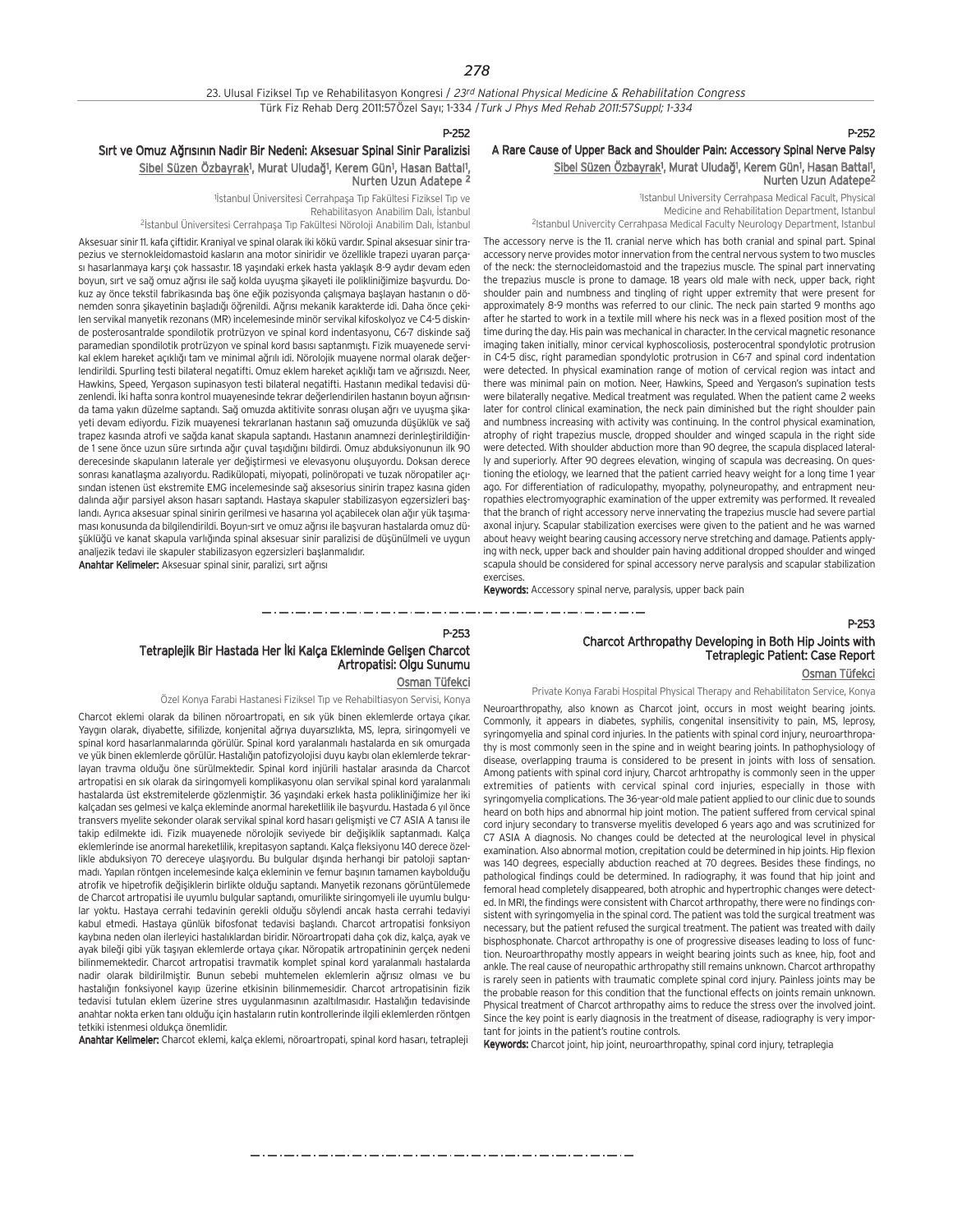#### P-254

## Omurilik Yaralanmal› Hastalarda Klinik Otonomik Disrefleksi

#### Fatih Yazar, Canan Çulha, Kurtuluş Kaya, Sibel Ünsal Delialioğlu, Sumru Özel

SB Ankara Fizik Tedavi ve Rehabilitasyon Eğitim ve Arastırma Hastanesi 3. Fizik Tedavi ve Rehabilitasyon Kliniği, Ankara

AMAC: Bu calismada, omurilik yaralanmalı (OY) hastalarda, klinik otonomik disrefleksinin (KOD) risk faktörlerinin, başlatıcı nedenlerinin, semptom ve bulgularının araştırılması, farmakolojik ve non-farmakolojik tedavilere vanıtının değerlendirilmesi amaçlandı.

GEREC-YÖNTEM: Calismamiza, hastanemize ardısık olarak yatırılan ve rehabilitasyon programına alınan 105'i (%72,4) erkek, 40'ı (%27,6) kadın, 145 OY'li hasta dahil edildi. Hastaların yaş ortalaması 35,5±15,1 yıl, yatış sırasında ortalama hastalık süresi 19,4±38,8 ay, ortalama takip süresi ise 47,5±22,0 gündü. Nörolojik seviyelerine göre hastalar, T6 ve üstü seviyeli hastalar (Grup 1, n=62) ve T6 altı seviyeli hastalar (Grup 2, n=83) olmak üzere 2 gruba ayrıldı. Grup 2 kontrol grubu olarak kabul edildi. Hastalardaki sistolik kan basıncı (SKB) veya diastolik kan basıncında (DKB) en az 20-40 mmHg artış veya en az yüzde %20'lik bir artışa eklenen, terleme, üşüme-titreme, kızarıklık, baş ağrısı, tüylerde dikenleşme gibi bulgulardan en az birinin olması KOD olarak tanımlandı. Hastalarda gözlenen tüm KOD atakları kaydedildi.

BULGULAR: Ortalama istirahatteki SKB ve DKB'leri Grup 1'de, Grup 2'ye göre anlamlı olarak düşüktü (p<0,001). Grup 1'deki 62 hastanın 21'inde (%33.9) KOD gözlendi. Grup 2'de ise hiç rastlanmad›. KOD görülen hastalar›n tamam›nda travmatik OY mevcuttu. Bu hastalarda, KOD görülmeyen hastalara göre komplet tetrapleji olma oranı anlamlı olarak daha yüksekti ( p=0,005). Ayrıca KOD görülen hastalarda, KOD görülmeyen hastalara göre ortalama istirahat SKB değerleri anlamlı olarak daha düşük bulundu (p= 0,008). KOD'yi başlatıcı faktörler olarak, sıklık sırasına göre; sonda tıkanması ve mesane distansiyonu %44.4, fekal tıkaç ve konstipasyon %18.5, ürodinamik inceleme girişimi %18.5 oranında saptandı. KOD ataklarının %63'ünde mesaneye, %22'sinde rektal tıkaçlara yönelik müdahale yapıldı. KOD ataklarının %92.6'sında başlatıcı neden, uygun müdahaleler ile ortadan kaldırıldı. %66.7'sinde ise ek olarak, farmakolojik tedaviye gereksinim duyuldu.

SONUÇ: Sonuç olarak; T6 ve üzeri nörolojik seviyeye sahip olup, komplet tetraplejik hastaların, travmatik etyolojiye sahip olanların ve istirahat SKB'leri düşük seyreden OY'li hastaların, KOD açısından risk taşıdığı söylenebilir. Doğru, hızlı tanı ve uygun müdahaleler ile KOD kolaylıkla tedavi edilebilir.

Anahtar Kelimeler: Omurilik Yaralanması, otonomik disrefleksi, tedavi

#### P-255

## Torakal Spinal Kord Yaralanmalı Hastada Gelişen Charcot Omurgası: Olgu Sunumu

والمساور المساور المساور المساور المساور المساور المساور المساور المساور

Osman Tüfekci

Özel Konya Farabi Hastanesi, Fiziksel Tıp ve Rehabilitasyon Servisi, Konya

Otuz beş yaşındaki bayan hasta 8 yıldır T11 parapleji ASIA-A tanısı ile takip ediliyordu. Araç içi trafik kazası sonrası T9 kırığına bağlı spinal kord yaralanması gelisen hasta posterior torasik dekompresyon ve posterior enstrümentasyon ile tedavi edilmişti. Son altı aydır alt torasik bölgede ağrı, oturma dengesinde bozulma, alt torakal bölgede hareketler sırasında duyulabilen ses, krepitasyon ve deformite gelişmişti. Ayrıca transfer sırasında kasılmalarda artış olmaya başlamıştı. Hastanın yapılan fizik muayenesinde nöroloji seviyede bir değişiklik tespit edilmedi. Yalnızca alt esktremitede Ashworth skalasına göre 3/4 düzeyinde spastisite tespit edildi. Alt torakal bölgede görülen hafif düzeyde kifotik deformite dısında tüm diğer klinik muayeneler normaldi. Hastanın idrar drenajı günde dört kez kendi tarafında yapılan temiz aralıklı kateterizasyon ile sağlanıyordu, gaita drenajı ise 2 güne bir spontan kontrollü olarak tuvalete yapılıyordu. Röntgen incelemesinde litik değişiklikler ile birlikte hipertrofik değişiklikler tespit edildi. Manyetik rezonans incelemede ise omurgada yaygın dejenerasyon ve T10-11, T10-12 seviyesinde Charcot omurga ile uyumlu bulgular saptandı Şekil 1 ve 2. Operasyon önerilen hasta cerrahi tedaviye kabul etmediğinde dolayı torakolomber korse kullanması önerilerek hasta takibe alındı. Nöropatik spinal artropati olarak da bilinen Charcot omurgası, travmatik spinal kord varalanmasının kronik dönem komplikasyondur. Charcot omurgasının tanısı genellikle spinal kord yaralanmasından 6-31 sene sonra konulur. Tanı koymada radyolojik incelemeler yardımcıdır. Nöropatik spinal artropatinin tedavisi genellikle cerrahidir. Spinal nöropatik artropatinin tedavisi cerrahidir. Bizim hastamıza cerrahi önerilmiş ancak hasta cerrahi tedaviyi kabul etmemiştir. Spinal kord yaralanmalı hastaların yaşam koşulları iyileştikçe Charcot omurgasının da görülme sıklığın artması beklenmektedir. Hastalığın ilerlemesinin önlenmesinde erken tanı ve uygun tedavi çok önemlidir. Spinal kord yaralanmalı hastalarda bu hastalıktan haberdar olmak spinal kord yaralanmalı hastalarda morbiditeyi azaltacaktır. Anahtar Kelimeler: Charcot, omurga, spinal kord yaralanması

## P-254

### Clinical Autonomic Dysreflexia in Patients with Spinal Cord Injury Fatih Yazar, Canan Çulha, Kurtuluş Kaya, Sibel Ünsal Delialioğlu, Sumru Özel

Ministry of Health Ankara Physical Therapy and Rehabilitation Education and Research Hospital, 3rd PRM Clinic, Ankara

OBJECTIVE: This study aim to investigate the risk factors, triggering factors, symptoms and findings of clinical autonomic dysreflexia (CAD) in patients with spinal cord injury (SCI), and its response to pharmacological and non-pharmacological treatments.

MATERIALS-METHODS: Our study included 145 patients with SCI of whom 105 were men (72.4%) and 40 were women (27.6%). Mean age of the patients was 35.5±15.1 years, mean duration of sickness at hospital admission was 19.4±38.8 months, and mean follow-up period was 47.5±22.0 days. The patients were divided into 2 groups on the basis of their neurological levels, namely T6 and above (Group 1, n=62) and patients below T6 (Group 2, n=83). Group 2 was considered as the control group. An increase of at least 20 to 40 mm Hg in systolic blood pressure (SBP) or diastolic blood pressure (DBP), or an increase of 20% in blood pressure accompanied by presence of at least one of the findings including sweating, cold and shivering, redness, headache or spiky hair was defined as CAD. All CAD attacks observed in the patients were recorded.

**RESULTS:** Mean SBP and DBP in rest was significantly lower in Group 1 than Group 2 (p<0.001). CAD was observed in 21 (33.9%) of 62 patients in Group 1. It was not observed in Group 2 at all. There was traumatic SCI in all patients who had CAD. In these patients the rate of complete tetraplegia was significantly higher than the patients without CAD (p=0.005). Furthermore, mean SBP in rest in patients with CAD was found to be significantly lower than that in patients without CAD (p= 0.008). Trigerring factors of CAD, in descending order of incidence, were found to be catheter obstruction and bladder distension(44.4%), fecal plug and constipation(18.5%), and urodynamic examination attempt(18.5%). In 63% of CAD attacks the bladder, and in 22% the rectal plugs were intervened. The triggering factors in 92.6% of CAD attacks were removed with appropriate interventions. In 66.7% additional pharmacological treatment was needed.

CONCLUSION: It can be concluded that patients who have T6 and above neurological level with complete tetraplegia, patients who have traumatic etiology, and patients with SCI whose SBP in rest is low, are at risk with respect to CAD. With correct and rapid diagnosis and appropriate interventions CAD can be treated easily.

Keywords: Spinal cord, injury, autonomic dysreflexia, treatment

## P-255 Charcot Spine Developing in a Patient with Thoracal Spinal Cord Injury: Case Report

Osman Tüfekci

Private Konya Farabi Hospital, Physical Therapy and Rehabilitation Service, Konya

A 35-year-old woman was followed for 8 years with the diagnosis of ASIA-A of T11 paraplegia. After an in-vehicle traffic accident, the patient had developed spinal cord injury related to the fracture of T9 and had been treated with posterior thoracic decompression and posterior instrumentation. For the last six months, pain in sub-thoracic region, deterioration in sitting balance, sound during motions in subthoracal region, crepitation and deformity developed. Also, spasms increased during the transfer. No changes could be determined at neurological level in physical examination. Only spasticity was found at 3/4 level in the lower extremities to Ashworth scale. Except mild kyphotic deformity in sub-thoracal region, all other clinical examinations were normal. The patient's urinary drainage was provided with clean intermittent catheterization four times in a day, and defecation was done in the toilet over spontaneous control once in two days. On radiography, hypertrophic changes accompanied by litic changes were detected. In MR, examination findings were consistent with diffuse degeneration of spine and Charcot spine at levels T10- 11, T10- 12. Since the patient turned down the suggestion of surgical treatment, having been recommended to use a thoracolumbar corset, she was followed up. Charcot spine, also known as neuropathic spinal arthropathy, is a chronic period complication of traumatic spinal cord injury. Diagnosis of charchot spine is generally made between 6 to 31 years after spinal cord injury. Radiologic examinations are helpful in diagnosis. Treatment for neuropathic spinal arthropathy is generally surgical. Surgical intervention was suggested to our patient, but the patient refused the surgical treatment. When living conditions are improved for the patients with spinal cord injury, incidence of Charchot spine is expected to increase. Early diagnosis and appropriate treatment are significant to prevent the disease progression. Awareness of disease will reduce morbidity for the patients with spinal cord injury.

Keywords: Charcot, spine, spinal cord injury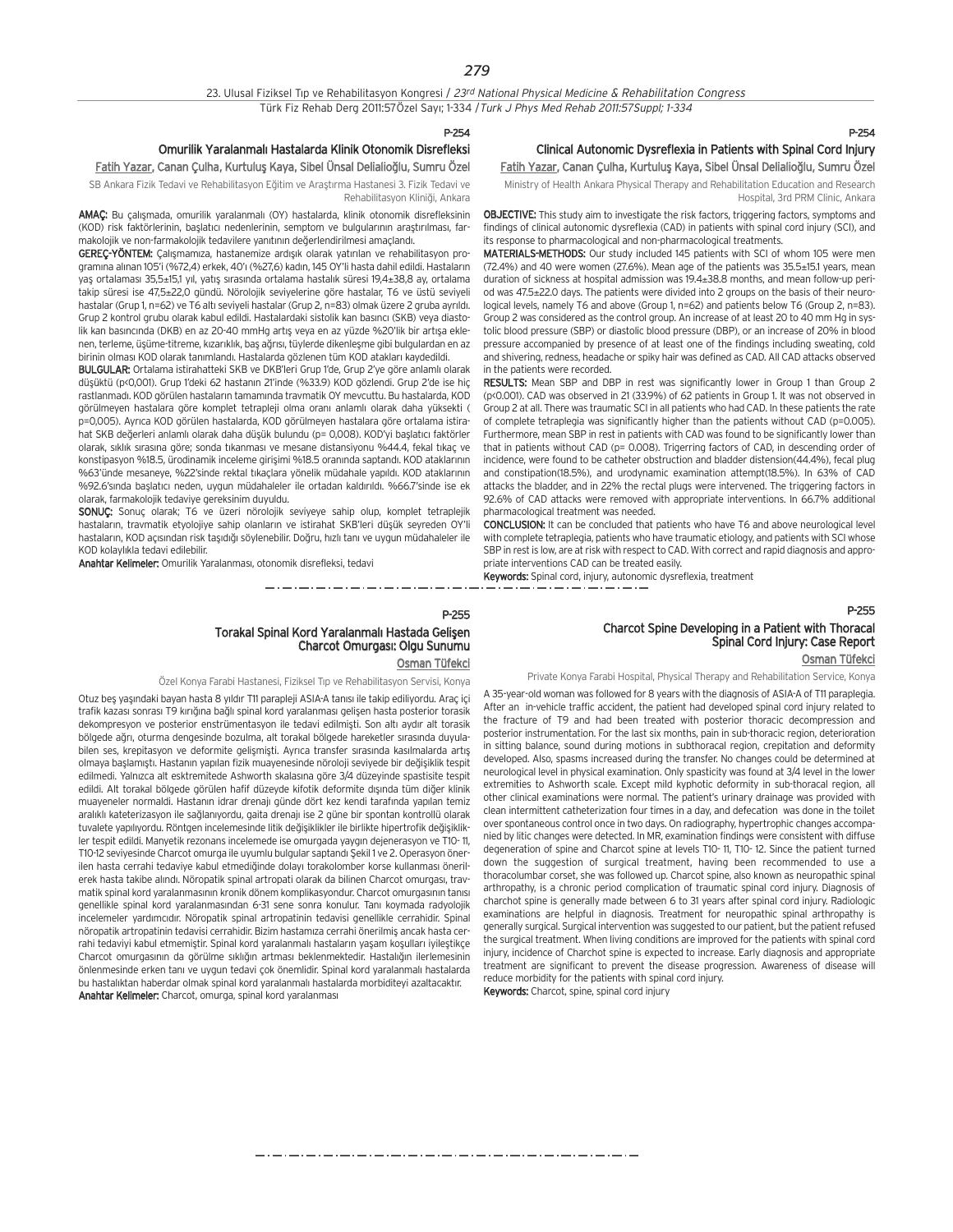#### P-256

### Travmatik Omurilik Hasarlı Hastada Omuz Subluksasyonu Selçuk Sayılır, Murat Ersöz, İrem Ünlü Şakacı, Selami Akkuş

Ankara Fizik Tedavi ve Rehabilitasyon Eğitim ve Araştırma Hastanesi, 6 Fizik Tedavi ve Rehabilitasyon Kliniği, Ankara

Omurilik Hasarı (OH) travmatik yada non-travmatik olarak gelişen ve önemli disabiliteye neden olan bir tablodur. Yüksek seviyeli servikal OH olgularda özellikle flask dönemde omuz çevresi kaslarda tonus azalması ve buna bağlı olarak omuz subluksasyonları görülebilir. Araç içi trafik kazası sonrası tetrapleji gelişen, kaza sonrası C5-C6 vertebra kompresyon fraktürleri nedeniyle opere edilen, C4-C5, C5-C6 diskektomi uygulanan, C5-C6 mesafesine stabilizasyon materyali yerleştirilen ve rehabilitasyon için servisimize yatırılan 27 yaşındaki bayan hasta olaydan 15 gün sonra sağ omuzda hareketle ortaya çıkan ağrı bildirdi. Hastanın yapılan muayenesi; sağ taraf C5 dermatomu distali hipoestezik, sol taraf C6-L2 anestezik L3 ve distali hipoestezikti. Üst ve alt ekstremitelerde motor hareketi olmayan hasta ASIA sınıflamasına göre C4 ASIA-B olarak değerlendirildi. Fizik muayenede sol üst ve her iki alt ekstremite eklem hareketleri açık, tonus flasktı. Sağ omuz eklem hareket açıklığı her yöne range ortası-sonu ağrılı-limitli, omuz çevresi kaslar flasktı. Sağ omuz palpasyonunda hafif subluksasyon mevcuttu. Hastanın her iki omuz iki yönlü direkt grafileri değerlendirildi ve sağ omuz subluksasyonu tespit edildi. Omuz askısı kullanması önerilen ve sağ omuza TENS uygulanan hastanın takiplerinde ağrı yakınması ve eklem hareket açıklıklarındaki limitasyon geriledi. Yüksek seviyeli servikal omurilik hasarlı olgularda özellikle kas tonusunun azalmış olduğu erken dönemlerde omuz subluksasyonu ve subluksasyona bağlı olarak omuz ağrısı ortaya çıkabilir. Bu nedenle tetraplejik hasta muayenelerinde omuz eklemi dikkatle değerlendirilmeli ve gerekirse ileri tanısal ve terapötik vaklasımlar uygulanmalıdır.

Anahtar Kelimeler: Omuz subluksasyonu, travmatik omurilik hasarı, flask dönem

### P-256 Shoulder Subluxation In a Patient With Traumatic Spinal Cord Injury Selçuk Sayılır, Murat Ersöz, İrem Ünlü Şakacı, Selami Akkuş

Ankara Physical Medicine and Rehabilitation Education and Research Hospital 6th PMR Clinic, Ankara

Spinal cord injury (SCI) is a state that causes significant disability whether it is traumatic or non-traumatic. Decreased tonus of shoulder muscles and related shoulder subluxation may be seen especially in the cases with high level cervical SCI in flask period. Twenty-seven years old female patient; who had a history of traumatic tetraplegia due to a traffic accident and had been operated due to C5-C6 compression fracture. In this operation C5-C6 discectomy and stabilization with instrumentation had been performed at the level of C5-C6; The patient was hospitalized for rehabilitation. The patient complained of shoulder pain during movement, occurred 15 days after the accident. During the physical examination, the distal site of right C5 dermatome was hypoesthesic, left C6-L2 dermatomes were anesthesic, L3 and distal dermatomes were hypoesthesic. There was no motor movement in he upper and lower extremities. According to ASIA classification, the patient was C4-ASIA-B. In the physical examination, range of motions of left upper extremity and both lower extremities were opened, and the tonus was flask. However, the range of motion of right shoulder was painful and limited in all directions and the tonus of muscles around the shoulder were flask. A mild subluxation was detected on palpation of right shoulder. The two direction shoulder graphies of both shoulders were evaluated and shoulder subluxation was determined at right side. The patient was advised to use shoulder strap and TENS therapy was applied. Pain and limitation on range of movement were regressed gradually at the follow up of the patient. Shoulder subluxation and related shoulder pain may occur due to decreased muscle tonus in the patients in the early period of high level cervical spinal cord injury. For this reason, the shoulder joint has to be examined in detail during the physical examination of patients with tetraplegia, and advanced diagnostic and therapeutic approaches should be performed if needed.

Keywords: Shoulder sublaxation, traumatic spinal cord injury, flasc period

ساديس والمستورد والمساوي والمساوي المساوي والمساويات 

#### P-257

#### Omurilik Yaralanmalı Hastalarda Temiz Aralıklı Kateterizasyona Uyum ile İliskili Faktörler

## Necmettin Yıldız, Hakan Alkan, Necdet Çatalbaş, Nuray Akkaya, Füsun Ardıç

Pamukkale Üniversitesi Tıp Fakültesi Fiziksel Tıp ve Rehabilitasyon Anabilim Dalı, Denizli

AMAC: Omurilik yaralanmalı (OY) hastaların temiz aralıklı kateterizasyona (TAK) uyumunu ve TAK'a uyum ile ilişkili olabilecek demografik ve klinik faktörleri belirlemek amaçlandı.

GEREÇ-YÖNTEM: Kliniğimizde yatarak rehabilitasyon programı uygulanmış ve taburculukta TAK önerilmiş 50 OY'lı hasta çalışmaya alındı. Hastalara telefon ile ulaşılarak TAK'a devam konusunda bilgi alındı. Hastalar, izlem sonunda "TAK'a devam eden" ve "Daimi kateter'e geçen" şeklinde gruplara ayrılarak, TAK'a uyum ile demografik ve klinik faktörler arasındaki iliski arastırıldı.

BULGULAR: Taburculuk sonrası ortalama izlem süresi 20.33±10.48 (4-40) ay idi. Hastaların %24'ünün TAK uygulamasını bırakıp daimi kateter kullanımına geçtiği ve TAK'a uyum oranının %76 olduğu belirlendi. TAK'a devam eden hastaların MCC (40713+128.59) ve kompliyansları (25.82±19.63), daimi katetere geçen hastalarınkinden (sırasıyla, 320.25±95.74 ve 14.17±10.29) daha yüksekti (p<0.05). Ciddi spastisite; daimi katetere gecen hastaların %58.3'ünde, TAK'a devam eden hastaların ise sadece %10.5'inde mevcut idi. Kateterizasyon sayısı; TAK'a devam eden hastaların %68.4'ünde 4 kez/gün, daimi katetere geçen hastaların %75'inde 6 kez/gün idi. TAK'a devam eden hastaların %65.8'i, daimi katetere geçen hastaların %25'i uygulamayı kendisi yapmakta idi. TAK'a devam eden hastaların %86.8'i hidrofilik kateter kullanıyorken, daimi katetere geçen hastaların %83.3'ü standart-plastik kateter kul $l$ anmakta idi. Aradaki farklar istatistiksel olarak anlamlı idi (ps0.05). İki grup arasında yas, cinsiyet, eğitim düzeyi, OY seviyesi ve ciddiyeti, nörojenik mesane tipi, kateterizasyon aralarında inkontinans varlığı ve izlem süreleri açısından istatistiksel anlamlı fark bulunmadı (p>0.05)

SONUC: OY'lı hastalarda spastisite derecesinin düşük, MCC ve mesane kompliyansının yüksek, günlük kateterizasyon sayısının az olması, hastanın uygulamayı kendisinin yapması ve hidrofilik kateter kullanılmasının TAK'a uyumu artırdığı gözlenmiştir.

Anahtar Kelimeler: Mesane, omurilik yaralanması, temiz aralıklı kateterizasyon

## Associated Factors with Compliance to Clean Intermittent Catheterisation in Patients with Spinal Cord Injury

Necmettin Yıldız, Hakan Alkan, Necdet Çatalbaş, Nuray Akkaya, Füsun Ardıç

Pamukkale University Medicine Faculty Department of Physical Medicine and Rehabilitation, Denizli

OBJECTIVE: It was aimed to examine the compliance with clean intermittent catheterisation (CIC) and determine clinical and demographical factors that can be related with the compliance in patients with spinal cord injury (SCI).

MATERIALS-METHODS: Thirty seven patients with SCI who were hospitalized for rehabilitation and recommended CIC at discharge were enrolled in the study. Information about the compliance with CIC was gathered by telephone calls. At the end of follow-up period patients were categorized as "continuing on CIC" and "reverted to indwelling catheter" and the relationship between compliance with CIC and clinical and demographical factors were investigated.

RESULTS: Mean follow up time after discharge was 20.33 $\times$ 10.48 (4-40) months. It was determined that 24% patients reverted CIC to indwelling catheters and the clean intermittent catheterisation compliance rate was 76%. Maximum cystometric capacity (MCC) (407.13±128.59) and bladder compliance (25.82±19.63) of the patients who were continuing on CIC, were higher than the patients who were reverted to indwelling catheters (320.25±95.74 and 14.17±10.29, respectively) (p<0.05). Severe spasticity was present in 58.3% of the patients reverted to indwelling catheters yet only in 10.5% of CIC continuers. Number of catheterisation applications were 4 times a day in 68.4% of CIC continuers nevertheless 75% of patients who returned to indwelling catheters reported that they had had 6 times a day. The rate of self-catheterisation was 65.8% among CIC appliers and 25% in indwelling catheter users. 86.8% of patients on CIC were using hydrophilic catheters while 83.3% of patients who returned to indwelling catheters had been using standard-plastic catheters previously. These differences were statistically significant (p<0.05). Age, sex, level of education, the level and severity of SCI, type of neurogenic bladder, incontinence between catheterisation applications and duration of follow-up did not differ between the two groups  $(n)0.05$ 

CONCLUSION: Low level of spasticity, high MCC and bladder compliance, few numbers of catheterisation in a day, the patient's own application of the catheter and usage of hydrophilic catheters were shown to increase the compliance of CIC. Keywords: Bladder, spinal cord injury, clean intermittent catheterisation

المستحق والمتحال المتناول المتناول المتناول المتناول المتناول المتناول المتناول المتناول المتناول المتناول المتناول المتناولات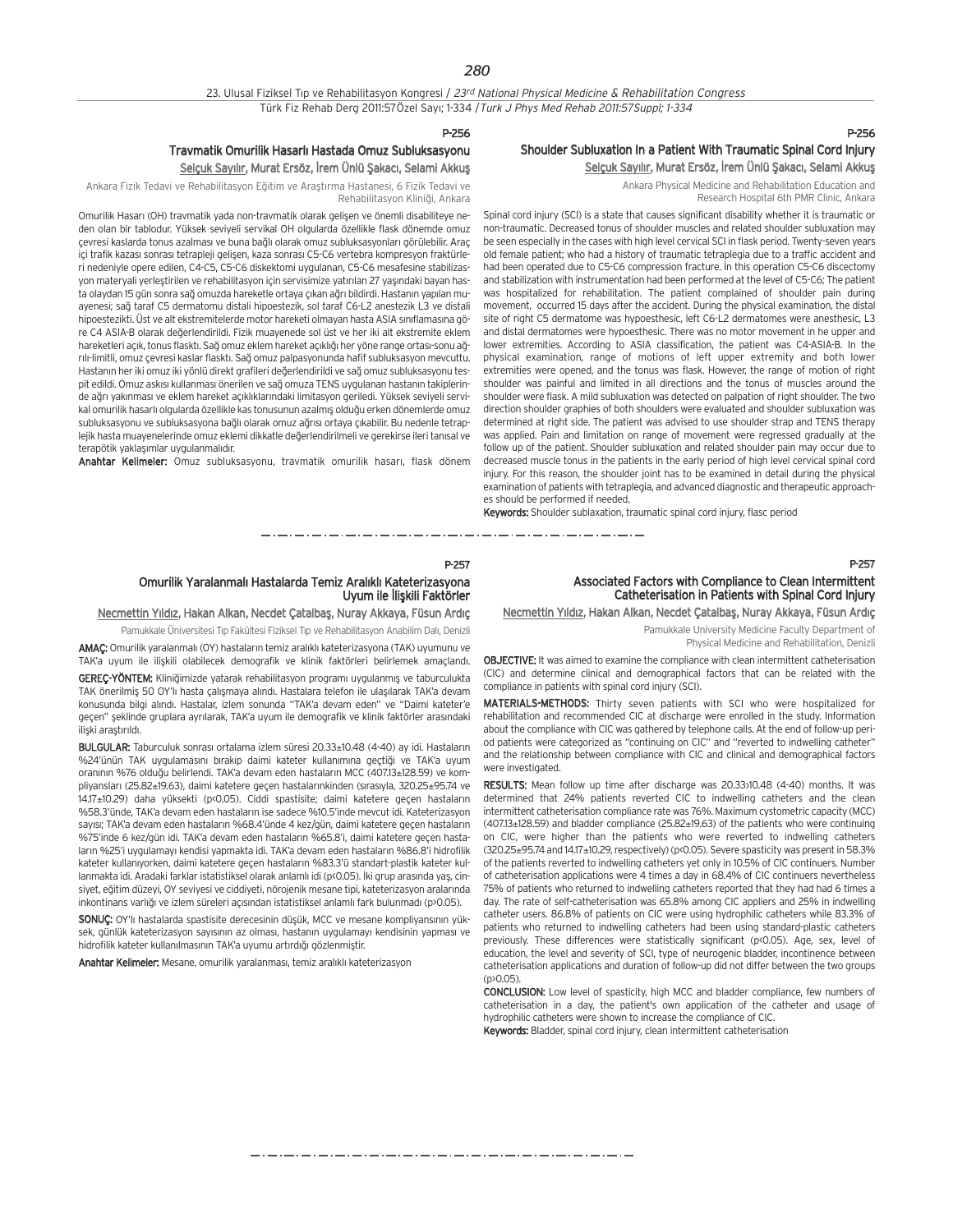#### P-258

### Travmatik ve Travmatik Olmayan Omurilik Yaralanmalarında Fonksiyonel Sonuç

#### <u>Özden Özyemişci Taşkıran</u>1, Aslı Gençay Can<sup>2</sup>, Gülçin Kaymak Karataş<sup>ı</sup>

<sup>1</sup>Gazi Üniversitesi Tıp Fakültesi Fiziksel Tıp ve Rehabilitasyon Anabilim Dalı, Ankara <sup>2</sup>Kahramanmaraş Devlet Hastanesi, Kahramanmaraş

AMAÇ: Travmatik ve travmatik olmayan omurilik yaralanmalı hastalarda rehabilitasyon programı sonrasında fonksiyonel sonuçların karşılaştırılması

GEREÇ-YÖNTEM: Çalışmaya yatarak rehabilitasyon programına alınan 50 omurilik yaralanmal› hasta (30 travmatik, 20 travmatik olmayan) dahil edildi. Hastalarda Fonksiyonel Bağımsızlık Ölceği (FBÖ) motor skorunu oluşturan kendine bakım, sfinkter kontrolü, ambulasyon ve transfer aktiveteleri yatış sonrası 72 saat içinde (giriş) ve taburculuk öncesi 24 saat içinde (çıkış) değerlendirildi. Ayrıca çıkış ve giriş skorları arasındaki fark hesaplanarak rehabilitasyon programı sonrası kazanç belirlendi.

BULGULAR: İki grubun yaş ortalamaları ve yatış süreleri arasında istatistiksel fark saptanmadı. Ortalama giriş FBÖ motor skoru travmatik grupta 34.8±22.1, travmatik olmayan grupta 53.2 $\pm$ 22.6 olup, aradaki fark anlamlıydı (p=0.006). Traymatik hasta grubunda giriş FBÖ motor skoru olusturan alt skorların tümü travmatik olmayan gruba göre anlamlı düşüktü (p<0.05). Ortalama çıkış FBÖ motor skor ve bunu oluşturan alt skorlar arasında iki grup arasında anlamlı fark yoktu (p>0.05). Travmatik hasta grubu kendi içinde değerlendirildiğinde çıkış FBÖ motor skor ve alt skorlarının giriş skorlarından daha yüksek olduğu saptandı (p<0.001). Travmatik olmayan hastalarda bu artış daha az olmasında rağmen aradaki fark istatistiksel olarak anlamlıydı (p<0.05). Fonksiyonel Bağımsızlık Ölçeği kazancı travmatik hasta grubunda 20.8±23.0, travmatik olmayan hasta grubunda 7.6±9.4 olarak hesapland› (p<0.01). SONUC: Bu sonuçlar travmatik omurilik yaralanmalı hastaların rehabilitasyon programı öncesinde daha düşük bağımsızlık düzeyine sahip olduklarını, rehabilitasyon programı sonrasında travmatik olmayan omurilik yaralanmalı hastalara göre daha fazla kazanç sağladıklarını, travmatik olan ve olmayan omurilik yaralanmalı hastaların benzer bağımsızlık düzeyinde taburculuk edildiğini göstermiştir.

Anahtar Kelimeler: Fonksiyonel bağımsızlık ölçeği, omurilik yaralanması, rehabilitasyon

متروح متوارد متوارد متوارد متوارد متوارد متوارد متوارد متوارد متوارد متوارد متوارد متوارد متوارد متوارد متوارد متوارد متوارد P-259

## Travmatik Omurilik Yaralanmasında Spastisitenin Hastalar Tarafından ve Farklı Klinik Skalalarla Hekim Tarafından Değerlendirilmesi

Canan Çulha, Sibel Ünsal Delialioğlu, Pınar Egüz, Fazıl Kulaklı, Sumru Özel

S.B .Ankara Fizik Tedavi ve Rehabilitasyon Eğitim ve Araştırma Hastanesi, 3. FTR Kliniği, Ankara AMAC: Travmatik omurilik yaralanmalı(TOY) hastalarda olası spastisitenin-kas tonusu artışının, genel olarak hastalar tarafından ve hekimlerce farklı klinik skalalarla değerlendirilmesi, aralarındaki iliskilerin arastırılması amaçlandı.

GEREÇ-YÖNTEM: Çalışmaya hastanemizde rehabilitasyon programı gören 91 erkek, 28 kadın 119 TOY'li hasta dahil edildi. Hastalar tek kesitte değerlendirildi. Ortalama yaş 34.87±13.11 yıl olup, ortalama TOY süresi 10.52±14.19 aydı. Hastalar önce spastisite konusunda kabaca bilgilendirildiler, sonra kendi spastisiteleri yönünden sorgulandılar. Hastalara spastisitelerini hangi lokalizasyonda hissettikleri, spastisitenin yararlı ve zararlı etkileri, ağrıya neden olup olmadığı sorgulandı. Ağrısı olanlar VAS ile değerlendirildi. Spastisitenin hekim tarafından değerlendirilmesinde tüm hastalara Modifiye Ashworth Skalasının(MAS) yanında, Penn Spazm Sıklık, Spazm Şiddet, Hijyen, Derin Tendon Refleksleri, Klonus, Plantar Stimülasyon Yanıtı skalaları uygulandı. Hastalar fonksiyonel durum açısından ise, Barthel İndeksi (Bİ) ve Fonksiyonel Bağımsızlık Ölçeği (FBÖ) ile değerlendirildiler.

BULGULAR: Yüksekten düşme % 45.6 oranında birinci sırada TOY nedeniyken, trafik kazaları % 38.7 oranında ikinci sırada yer almaktaydı. ASIA sınıflamasına göre % 60.5 hasta ASIA-A, %39.5 hasta ise ASIA B,C,D grubundaydı. Sorgulanan hastaların 42'si (%35.3) spastisitesi olduğunu, bu hastaların %42.9'u ise spastisitenin ağrı ve günlük yasamda kısıtlılık yarattığını belirttiler. Biz, MAS ile vaptığımız değerlendirme sonucunda ise 54 hastada (%45.4) spastisite saptadık. Spastisitesi olan hastaların FBÖ, Bİ, VAS değerlerinin, olmayanlara göre istatistiksel anlamlı olarak olumsuz etkilendiğini bulduk. Hekim ve hastanın spastisiteyi değerlendirmesi arasında anlamlı korelasyon saptadık (r=0.74, p=0.000). MAS ile VAS arasında anlamlı fakat zayıf korelasyon (r=0.22, p=0.016) varken, hastanın var dediği spastisitesi ile VAS arasında orta düzeyde bir korelasyon (r=0.36, p=0.000) gözledik. Hekim ve hastanın spastisite değerlendirimi ile diğer tüm klinik skalalar arasında anlamlı korelasyonlar bulduk.

SONUÇ: Spastisiteyi değerlendirirken, klinik değerlendirmeler yanında, hastanın da genel olarak sorgulanmasının ve özellikle ağrılı olan TOY'li hastalarda, olası spastisitenin akılda tutulmasının uygun olacağı kanaatindeyiz.

Anahtar Kelimeler: Değerlendirme, omurilik yaralanması, ölçme, spastisite

## P-258

P-259

## Functional Outcome in Traumatic and Non-traumatic Spinal Cord Injury

<u>Özden Özyemişci Taşkıran</u>1, Aslı Gençay Can<sup>2</sup>, Gülçin Kaymak Karataş<sup>ı</sup> <sup>1</sup>Gazi University Faculty of Medicine Department of Physical Medicine and Rehabilitation, Ankara 2Kahramanmaras State Hospital, Kahramanmaras

OBJECTIVE: To evaluate the functional outcome of traumatic and non-traumatic spinal cord injured patients after inpatient rehabilitation program.

MATERIALS-METHODS: A total of 50 (30 traumatic, 20 non-traumatic) spinal cord injured patients were included in the study. Functional Independence Measure (FIM) motor score, and self-care, sphincter control, transfer and locomotion subscores were evaluated within 72 hours after the admission and 24 hours before the discharge. In addition, rehabilitation gain was calculated.

RESULTS: Mean ages and length of stay were not statistically different between the roups. Mean admission FIM motor score was 34.8 $22.1$  in traumatic and 53.2 $22.6$  in non-traumatic group and the difference was statistically significant (p=0.006). All FIM motor subscores of traumatic group were lower than non-traumatic group (p<0.05). Mean discharge FIM motor score and subscores were not statistically significant between the groups (p>0.05). During traumatic group discharge FIM motor score and subscores were higher than admission scores (p<0.001). In non-traumatic group, although the increase was lesser than traumatic group, the difference between the admission and discharge scores was significant (p<0.05). FIM gain was  $20.8$  $\frac{23.0 \text{ in transitor}}{2.6 \times 9.4 \text{ in non-traumatic}}$  group (p $\leq 0.01$ ).

CONCLUSION: These results show that, before a rehabilitation program, traumatic spinal cord injured patients have lower independence level and have higher gains than nontraumatic patients after a rehab program. Traumatic and non-traumatic spinal cord injured patients have similar independence levels during discharge.

Keywords: Functional independence measure, spinal cord injury, rehabilitation

Assessment of Spasticity in Traumatic Spinal Cord Injury by the Patients and by the Physician Using Different Clinical Scales Canan Çulha, Sibel Ünsal Delialioğlu, Pınar Egüz, Fazıl Kulaklı, Sumru Özel

Ministry of Health, Ankara Physical Therapy and Rehabilitation Education and Research Hospital 3rd PRM Clinic, Ankara

OBJECTIVE: Assessment of the probable spasticity in patients with traumatic spinal cord injury (TSCI) using generally different clinical scales by the patients and by the physicians, and investigation of the relations between them.

MATERIALS-METHODS: Our study included 91 men and 28 women a total of 119 patients with TSCI receiving rehabilitation. The patients were assessed in a single section. Mean age was 34.87>13.11 years and mean TSCI duration was 10.52>14.19 months. First, the patients were roughly informed about spasticity, and then they were questioned with respect to their own spasticity. The patients were asked questions about the localizations they felt their spasticity, positive and negative effects of spacticity and whether or not it caused pain. Patients who had pain were assessed by VAS. In the assessment of the spasticity by the physician, all patients were subjected to Modified Ashworth Scale (MAS) along with Penn Spasm Frequency, Spasm Severity, Hygiene, Deep Tendon Reflex, Clonus and Plantar Stimulation Response score. Patients were assessed with Barthel Index (BI) and Functional Independence Measure (FIM) for their functional status.

RESULTS: With a rate of 45.6%, falling from height was the first reason of TSCI, while road accidents were ranked in the second with a rate of 38.7%. On the basis of ASIA classification, 60.5% of the patients were in ASIA-A group and 39.5% in ASIA B, C, D groups. 42 (35.3%) of the questioned patients reported that they had spasticity and 42.9% of them reported that it caused pain and limitations in daily activities. We found spasticity in 54 patients (45.4%) as a result of our assessment with MAS. We found that FIM, BI and VAS scores in the patients with spasticity were negatively effected at a rate statistically significant than those without spasticity. We observed a significant correlation (r=0.74,p=0.000) between the assessment of spasticity by the physician and by the patient. There was a significant but weak correlation (r=0.22, p=0. 016) between MAS and VAS, while we observed a moderate correlation (r=0.36, p=0.000) between the spasticity expressed by the patient and VAS. We found significant correlations between assessment of spasticity by the physician and the patient and all other clinical scales.

CONCLUSION: We believe that when assessing the spasticity, the patient must be generally questioned along with clinical assessments, and that probable spasticity must be kept in mind especially in patients with TSCI who have pain.

**Keywords:** Assessment, spinal cord injury, measurement, spasticity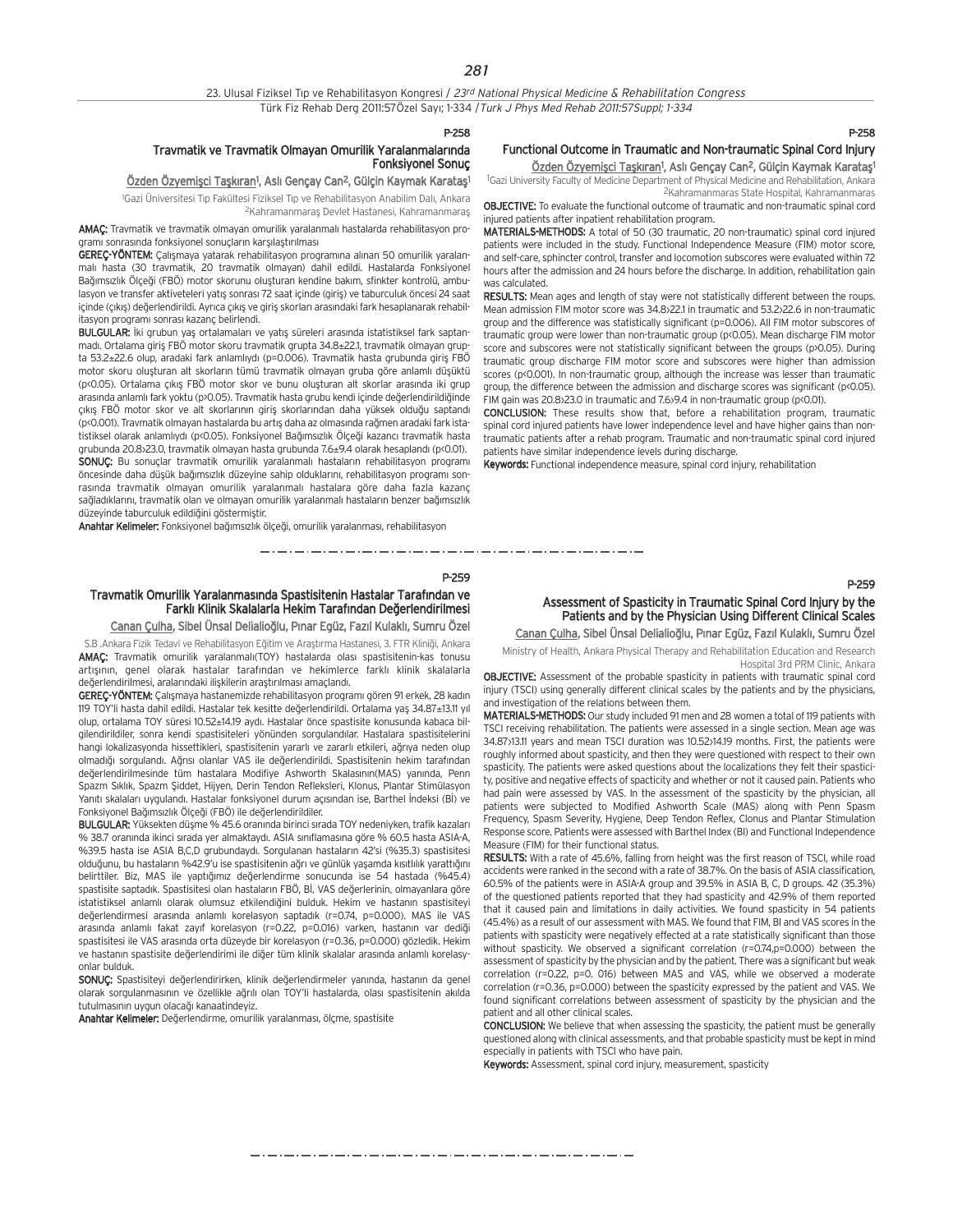P-260

P-261

#### Yatarak Rehabilite Edilen Spinal Kord Yaralanmalı Hastalarda Depresyon ve Anksiyete Sıklığı

#### Nurdan Paker<sup>1</sup>, Derya Buğdaycı<sup>1</sup>, Didem Dere<sup>1</sup>, Nur Kesiktaş<sup>2</sup>

<sup>1</sup>İstanbul Fizik Tedavi Rehabilitasyon Eğitim Araştırma Hastanesi, İstanbul

<sup>2</sup>İstanbul Mehmet Akif Ersoy Eğitim Araştırma Hastanesi, İstanbul AMAÇ: Yatarak rehabilite edilen spinal kord yaralanmalı hastalarda anksiyete ve depresyon

sıklığının araştırılmasıdır. GEREÇ-YÖNTEM: Çalışmaya spinal kord yaralanması nedeni ile yatarak tedavi gören 96 hasta alındı. Hastalar Fonksiyonel bağımsızlık ölçütü (FBÖ) ve Hastane Anksiyete Depresyon

(HADS) ile de¤erlendirildi. BULGULAR: Ortalama yaş 33±11 yıl, hastalık süresi 13±29 ay idi. Hastaların 82'si (%85) erkek, 14'ü kadın idi. Yetmişüç hasta (%76) paraplejik, 23 hasta (%24) tetraplejik idi. Etyolojide 42 hastada (%43,8) yüksekten düşme, 34 hastada (%35,4) trafik kazası, 13 hastada (%13,5) ateşli silah yaralanması, 7 hastada (%7,3) diğer nedenlere bağlı yaralanma mevcuttu. Hastaların motor FBÖ skor ortalaması 41±21 olarak saptandı. Hastaların 24'ünde (%25) anksiyete, 26'sında (%27) depresyon saptandı.

Anksiyetesi olan hastaların anksiyete skor ortalaması 14,5±3,6. Depresyonu olan hastalarda depresyon skor ortalaması 10±2 olarak saptandı. Anksiyetesi veya depresyonu olan hastalarla olmayanlar arasında cins, medeni durum, yaralanma süresi, motor FIM skoru, yaralanma seviyesi, ASIA ve etyoloji açısından anlamlı fark saptanmadı (p>0,05). Depresyonu olan hastaların yaş ortalaması depresyonu olmayanlara göre istatistiksel olarak anlamlı derecede daha yüksek saptandı (p=0,014). Depresyonu olan hastaların eğitim düzeyi depresyonu olmayan hastalardan istatistiksel olarak anlamlı derecede daha düşük saptandı (p=0,02). Depresyon ile  $e\ddot{\alpha}$ itim süresi arasında anlamlı negatif korelasyon saptandı (p=0,006, r=-0,27). Depresyon ile yaş arasında pozitif korelasyon saptandı (p= 0,01, r= 0,25). Anksiyete ile yaş ve eğitim süresi arasında anlamlı bir ilişki bulunmadı (p>0.05).

SONUÇ: Bu çalışmada yatarak rehabilite edilen omurilik yaralanmalı hastaların yaklaşık ?'ünde anksiyete ve depresyon olduğu bulunmuştur. Depresyon eğitim düzeyi düşük olanlarda ve ileri yasta olanlarda sıktır. Omurilik yaralanması olan hastalarda oldukça yüksek oranlarda görülebilen ve rehabilitasyona katılımı olumsuz etkileyen emosyonel durum değişiklikleri konusunda dikkatli olunması ve gerektiğinde uygun tedavinin planlanması yararlı olacakt›r.

Anahtar Kelimeler: Anksiyete, depresyon, HADS, spinal kord yaralanması

P-260

P-261

## Frequency of Anxiety and Depression in a Group of Traumatic Spinal Cord Injury Patients in a Rehabilitation Hospital

<u>Nurdan Paker</u>1, Derya Buğdaycı<sup>1</sup>, Didem Dere1, Nur Kesiktaş<sup>2</sup>

<sup>1</sup> Istanbul Physical Medicine and Rehabilitation Research and Training Hospital, Istanbul <sup>2</sup> Stanbul Mehmet Akif Ersoy Research and Training Hospital, İstanbul

OBJECTIVE: The aim of the study is to investigate the frequency of anxiety and depression in a group of spinal cord injury patients in a rehabilitation hospital. MATERIALS-METHODS: Ninety-six patients with traumatic spinal cord injury who were in the

inpatient unit of a rehabilitation hospital were included in this study. Patients were evaluated by functional Independence Measure (FIM) and the Hospital Anxiety and Depression Scale (HADS). SPSS 15.0 for Windows was used for statistical analysis.

RESULTS: Mean age was 33±11 years, disease duration was 13±29 months. Eighty-two patients (85 %) were male and 14 were female. Seventy-three patients (76 %) were paraplegic, 23 patients (24 %) were tetraplegic. Forty-two patients (43.8 %) had falls, 34 patients (35.4 %) had traffic accidents, 13 patients (13.5%) had gunshot wounds, 7 patients (7.3 %) had other causes of injury. Mean motor FIM score was 41±21. Twenty-four patients (25 %) had anxiety, 26 patients (27 %) had depression. Mean HADS anxiety score was 7,81±4,8 and depression score was 6,06±3,2. There was a significant negative correlation between depression and duration of education (p = 0.006, r = - 0.27). A positive correlation was found between depression and age ( $p = 0.01$ ,  $r = 0.25$ ). Anxiety did not show a significant correlation with age and education (p> 0,05). There was no statistically significant correlation between the anxiety or depression status and gender, marital status, duration of injury, motor FIM score, injury level, ASIA (n) 0,05).

CONCLUSION: As a result, approximately ? of patients with spinal cord injury who were in an inpatient rehabilitation unit had anxiety and more than ? had depression. Depression is common among the patients with advanced age and low education level. Rehabilitation team must be careful about the emotional status of the spinal cord injury patients and plan the appropriate treatment for anxiety and depression to increase the participation to the rehabilitation program.

Keywords: Anxiety, depression, HADS, spinal cord injury

#### Spinal Kord Yaralanmalı Bir Hastada Erken Saptanan Asemptomatik Posttravmatik Sirinks: Dört Yıllık Takip Early Detected Asymptomatic Posttraumatic Syrinx in a Patient with Spinal Cord Injury: Four Years Follow Up

#### Hakan Alkan, Necmettin Yıldız, Özlem Ercidoğan, Necdet Çatalbaş, Füsun Ardıç

Pamukkale Üniversitesi Tıp Fakültesi, Fiziksel Tıp Ve Rehabilitasyon Anabilim Dalı, Denizli GIRIS: Posttravmatik siringomiyeli, spinal kord yaralanmalı (SKY) hastalarda nörolojik kötüleşmeye yol açan, yıkıcı ve geç başlangıçlı bir komplikasyondur. Bu olgu sunumunda, rehabilitasyonun erken döneminde servikal magnetik rezonans görüntüleme (MRG) ile tesadüfen asemptomatik sirinks tanısı konulmuş ve nörolojik kötüleşmeden ziyade nörolojik iyilesmeyle seyreden, dört yıl boyunca konservatif tedaviyle takip edilen SKY'li bir hastayı sunmayı amaçladık.

OLGU: Ondokuz yasında erkek hasta, dört yıl önce suya dalma sonucunda C4 ve C5 vertebralarında lineer lamina kırıkları ve komşuluğundaki spinal kordda ödem ve kontüzyon saptanmış. Her iki kol ve bacakta uyuşma ve güçsüzlük yakınması olan hasta Beyin Cerrahi Kliniği tarafından değerlendirilerek akut servikal SKY tanısı ile yüksek doz steroid başlanıp servikal traksiyona alınmış. Nörolojik muayenesinde düzelmesi olması nedeniyle operasyon önerilmemiş ve konservatif olarak Minerva tipi alçı ceket ortezi kullanarak takip edilmesi planlanmış. Yaralanmadan sonraki yedinci günde servisimize kabul edilen hastaya yapılan ayrıntılı nörolojik muayene sonucu C5 American Spinal Injury Association (ASIA) C tetrapleji tanısı konuldu. Kapsamlı rehabilitasyon programına alınan hastaya, hasarlanan omurganın stabilitesini değerlendirmek üzere servikal MRG planlandı. Yaralanmanın otuzikinci gününde çekilen servikal MRG'de, T2 ağırlıklı serilerde, C4'ten C5 vertebranın ortasına kadar uzanan kistik kavite rastlantısal olarak saptandı. Rehabilitasyon programı tamamlandığında hasta tedrici olarak nörolojik gelisme kaydetmis ve taburculuğundaki muayenesine göre C5 ASIA D'ye ilerlemisti. Dört yıllık takip sürecinde, sirinks hem radyolojik hem de klinik bulgular açısından iyi prognoz gösterdi. Hem posttravmatik siringomiyeliye ait belirti ve bulgular gözlenmedi, hem de yıllık MRG takiplerinde sirinksin boyutlarında bir değişme olmadı.

SONUÇ: Asemptomatik ve nispeten sınırlı boyutlardaki sirinks vakalarının yakın klinik ve radyolojik gözlemle, konservatif olarak takip edilebileceği düşüncesindeyiz.

Anahtar Kelimeler: Spinal kord yaralanması, posttravmatik siringomyeli, asemptomatik sirinks

Hakan Alkan, Necmettin Yıldız, Özlem Ercidoğan, Necdet Çatalbaş, Füsun Ardıç

Pamukkale University Faculty of Medicine, Physical Therapy and Rehabilitation Department, Denizli PURPOSE: Posttraumatic syringomyelia (PTS) is a late and devastating complication of spinal cord injury (SCI) causing neurological deterioration. In this case report we present a patient with SCI, incidentally diagnosed as asymptomatic syrinx detected in cervical spinal magnetic resonance imaging MRI, showing neurologic improvement rather than neurologic deterioration in the course of rehabilitation, prospectively followed up with conservative treatment for four years.

CASE: Nineteen years old male patient sustained C4 and C5 linear vertebral lamina fractures and adjacent cord concussion and oedema due to a diving accident four years ago. Patient complaining motor weakness and hypoesthesia of bilateral hands and both legs, was evaluated by neurosurgery department and diagnosed as having acute cervical SCI so he underwent high dose steroids and the traction of the vertebrae. It was planned to follow up the patient with a Minerva brace conservatively as operation was not recommended due to marked neurologic recovery. At the admission to the rehabilitation unit 7 days after the injury, he was diagnosed as C5 American Spinal Cord Injury Association (ASIA) grade C tetraplegia as a result of neurologic examination. Cervical spinal MRI was performed to evaluate the stability of the injured spine in patient who underwent comprehensive rehabilitation program. MRI of the cervical spine which was performed 32 days after the injury demonstrated incidentally a cystic cavity within the spinal cord from the level of C4 through the middle level of C5 vertebrae in T2 weighted images. At the completion of the rehabilitation program, the patient showed gradual neurological improvement and was diagnosed as C5 ASIA D SCI based on his physical examination. During four years of follow up; shrinks had a good prognosis by means of both clinical and radiologic findings. There were no symptoms or signs related to PTS, also periodic cervical spinal MRI performed annually showed no change in the size of syrinx.

CONCLUSION: We conclude that syrinx particularly limited and asymptomatic could be followed up conservatively with close clinical and radiological observation. Keywords: Spinal cord injury, posttraumatic syringomyelia, asymptomatic syrinx

والمساويس والمساويس والمساويس والمساويس والمساويس والمساويس والمساويس والمساويس والمساويس والمساويس والمساويس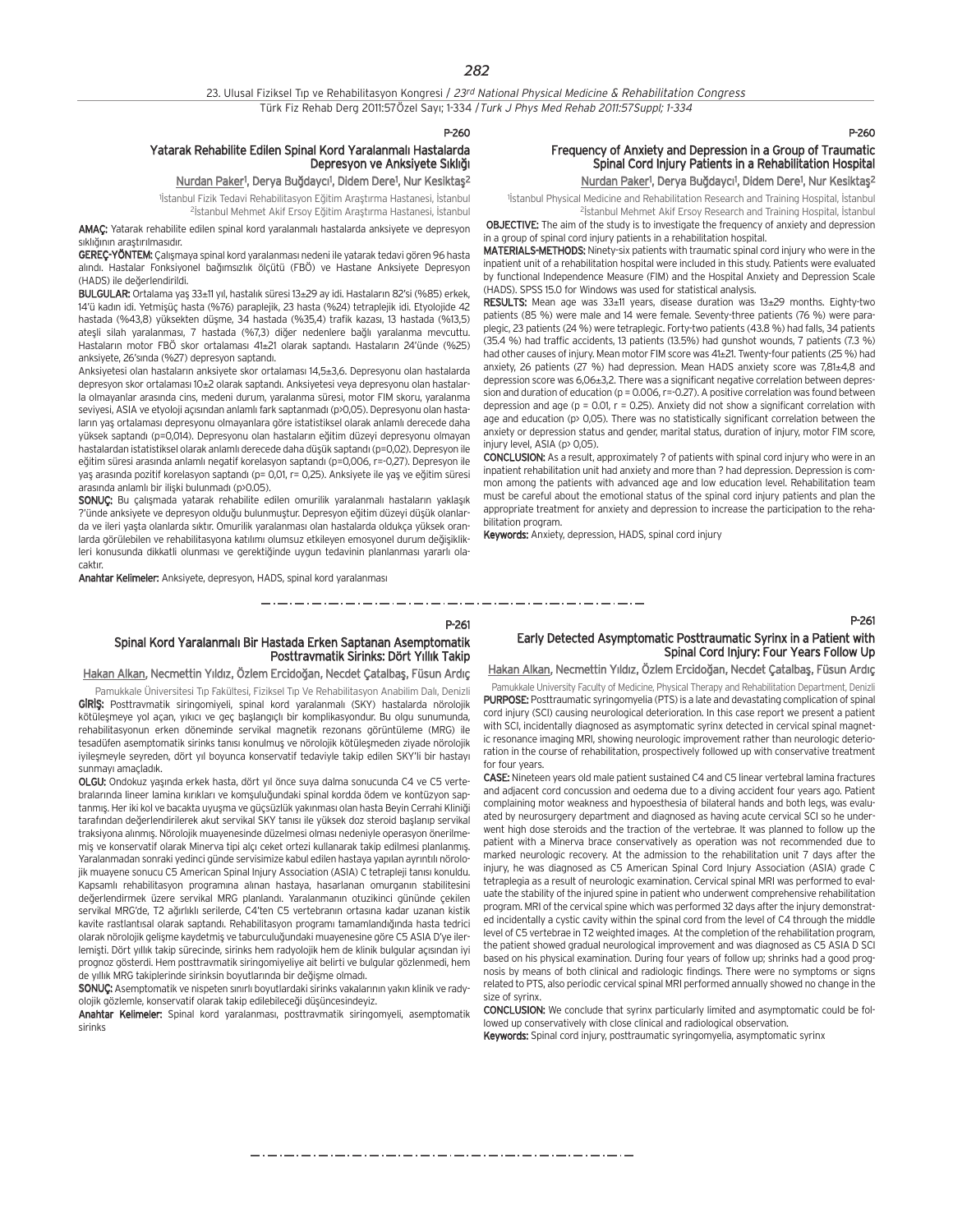#### P-262

#### Omurilik Yaralanmalı Hastalarda Dirsek Ağrısı: Sıklık ve İlişkili Faktörler Belgin Erhan, Berrin Gündüz, Ayşe Nur Bardak, Seda Özcan, Hülya Er, Pınar Oral

İstanbul Fizik Tedavi Rehabilitasyon Eğitim Ve Araştırma Hastanesi 1. Klinik, İstanbul AMAÇ: Paraplejik hastalarda dirsek eklemi günlük yaşam aktiviteleri ve transferlerde önemli

yer tutmaktadır. Bu çalışmanın amacı kullanıma bağlı devamlı yüklenmeye maruz kalan dirseğe ait ağrı sıklığını belirlemek ve hangi faktörlerle ilişkili olduğunu saptamaktır.

GEREÇ-YÖNTEM: Çalışmaya 50 paraplejik hasta alındı. Hastaların demografik verileri, dirsek ekleminde ağrı olup olmadığı, varsa hangi tarafta olduğu, ağrının süresi, yaralanma seviyesi, hastalığın süresi, ambulasyon durumu, tekerlekli sandalye tipi, tekerlekli sandalye ve diğer ambulasyon gereclerinin günlük kullanım süresi, transferlerinde bağımlı ya da bağımsız oluşu, push-up say›s›, Walking Index for Spinal Cord Injury (WISCI) skoru kaydedildi. istaistiksel analizlerde, tanımlayıcı istatistikler, gruplar arası farkları değerlendirmek için ki-kare ve t- test, korelasyon için Spearman testleri kullanıldı; p değeri<0,05 istatistiksel anlamlı kabul edildi.

BULGULAR: Çalışmaya katılan hastaların 31'i erkek,19 'u kadındı. Ortalama yaş 41,52±4,27 yıl, ortalama vücut kitle indeksi (VKİ) 26,08±7,54 kg/m<sup>2</sup>, median hastalık süresi 85,35 ay (min 1 –max 440) idi. Onyedi (%34) hastada dirsek a¤r›s› mevcuttu. Dirsek a¤r›s› olan grupta a¤r› süresi median 20 hafta (min 2 -max 104) bulundu. Dirsek ağrısı olan grupla olmayan grup arasında istatistiksel olarak anlamlı farka sahip olan herhangi bir faktör saptanamadı.

SONUÇ: Hastaların fonksiyonel durumlarını etkileyebileceğinden dirsek ağrısı göz ardı edilmemeli ve ağrı ile ilişkili başka faktörlerinde değerlendirildiği kapsamlı çalışmalar vapılmalıdır

Anahtar Kelimeler: Dirsek ağrısı, günlük yaşam aktiviteleri, parapleji

## P-262 Elbow Pain in Patients with Spinal Cord Injury: Prevalence and Related Factors

## Belgin Erhan, Berrin Gündüz, Ayşe Nur Bardak, Seda Özcan, Hülya Er, Pınar Oral

Istanbul Physical Therapy and Rehabilitation Training Hospital, 1st PMR Clinic, Istanbul OBJECTIVE: Elbow joint plays an important role in daily life and transfer activities in paraplegic patients. The aim of our study was to evaluate the prevalence of elbow pain among paraplegic patients and determine the related factors.

MATERIAL-METHODS: Fifty paraplegic patients were enrolled in the study. Demographic and clinical data including age, gender, body mass index (BMI), neurologic level, duration of injury, ambulation level, number of daily transfer and push up activities, wheelchair type, duration of daily wheelchair use and Walking index for spinal cord injury (WISCI) scores were recorded. Patients were questioned about elbow pain; if they had pain, localization and duration were recorded. Descriptive statistics, chi-square, t-test and Spearman correlation tests were used as statistical analysis; p<0,05 was accepted as statically significant value.

RESULTS: Thirty-one of the patients were man and 19 were woman with a mean of age of 41.52±4.27 years, BMI 26.08±7.54kg/m 2 and median injury duration of 85.35 months (min 1- max 440). Seventeen patients (%34) had elbow pain, the median duration of pain was 20 weeks (min2 –max104). None of the evaluated factors were found to be related with elbow pain in paraplegic patients.

#### CONCLUSION: Since it can deteriorate the functional status of the patients, elbow pain should not be ignored; further studies assessing also the factors concerning elbow pain should be done.

Keywords: Elbow pain, daily life activities, paraplegia

#### P-263 Piriformis Sendromu Olan Bir Parapleji Olgusu Ebru İrgi, Tuğce Özekli Mısırlıoğlu, Kenan Akgün

İstanbul Üniversitesi Cerrahpaşa Tıp Fakültesi Fiziksel Tıp ve Rehabilitasyon Anabilim Dalı, İstanbul

Piriformis sendromu (PS), piriformis kasının siyatik sinire yaptığı kompresyon ve irritasyonun neden olduğu bir nöropati olmakla birlikte bazen siyatik sinir tutulumu olmadan, sadece bu bölgedeki bir tetik noktadan dolayı da gelişebilir. Literatürde PS'nin her türlü aktivite düzeyindeki bireylerde görülebildiği bildirilmesine rağmen omurilik yaralanmalı (OY) hastalarda PS'nin bildirildiği bir olguya rastlanmamıştır. Bu çalışmada, PS tanısı koyarak tedavi ettiğimiz kalça ağrılı bir parapleji olgusu sunulmaktadır. Bel ve sağ kalçada ağrı ve uyusma yakınması olan 62 yasında kadın hasta kliniğimize başvurdu. Hasta iki yanlı koltuk değneği ile mobilize oluyordu. Hastanın anamnezi derinleştirildiğinde iki sene önce yüksekten düşme sonrası paraplejik olduğu anlaşıldı. Yapılan muayenesinde hasta ASIA:D T3 inkomplet olarak değerlendirildi. Hastanın yakınması 6 ay önce sağ kalça üzerine düşme sonrası başlamıştı. Alt lomber spinöz procesler üzerinde hafif hassasiyet olmakla birlikte sağ piriformis kasının derin palpasvonu ile radiküler yayılım gösteren siddetli bir ağrısı yardı. Hastada FAİR, Pace, Beatty, testleri sağda pozitif, düz bacak kaldırma ve Laseque testleri ise negatifti. Bunun üzerine hastaya tanı ve tedavi amacıyla ultrasonografi rehberliğinde piriformis kasına 22G 88 mm spinocan ile 4cc %2'lik lidokain + 1 cc betametazon dipropionat yapıldı. Enjeksiyon sonrası hastanın yakınmalarında belirgin azalma görülmesi üzerine PS tanısı koyuldu. Hastanın PS'ye yol açabilecek risk faktörleri sorgulandığında yer sofrasında yemek yeme, ve ayağını kalça altına alarak oturma alışkanlığı olduğu öğrenildi. Hastanın günlük yaşam aktiviteleri düzenlenerek medikal tedavi, lumbosakral ortez ve piriformis germe egzersizleri verildi. Hastanın 1. ve 3. av kontrollerinde yakınmalarının tedricen azaldığı gözlendi. Sonuç olarak OY'li hastalarda nörolojik yaralanma seviyesinin alt›nda görülen nöropatik a¤r› s›kl›kla santral a¤r›y› düflündürse de özellikle inkomplet OY'li hastalarda kalça ağrısının ayırıcı tanısında PS, mutlaka akılda bulundurulması gerekli bir patolojidir.

Anahtar Kelimeler: Kalça ağrısı, omurilik yaralanması, piriformis sendromu

#### P-263 A Case of Paraplegia with Piriformis Syndrome Ebru İrgi, Tuğce Özekli Mısırlıoğlu, Kenan Akgün

Istanbul University Cerrahpasa School of Medicine Department of Physical Medicine and Rehabilitation, Istanbul

Apart from being a neuropathy developed by the compression and irritation of piriformis muscle on the sciatic nerve, piriformis syndrome (PS) can also be caused by a trigger point without sciatic nerve involvement. Although it has been reported that PS could be seen in individuals at all activity levels, PS in patients who had spinal cord injury (SCI) has not been reported. In this study, a case of paraplegia, suffering from hip pain, who had been diagnosed and treated as PS was presented. A 62 years old woman complaining about pain and numbness in low back and right hip was admitted to our clinic. She was mobilized by crutches. From her anamnesis it was understood that she developed paraplegia after a fall two years ago. In her physical examination, she was diagnosed as ASIA: D T3 incomplete paraplegia. Her complaints had started 6 months ago after falling on her right hip. She had a severe pain with radicular radiation, during the deep palpation of the piriformis muscle. Compression of lumbar spinous processes were slightly painful. While FAIR, Pace, Beatty tests were positive on the right side, straight leg raising and the Laseque tests were both negative. For the purpose of diagnosis and treatment, 4 cc of 2% lidocaine+1 cc of betametazon dipropionate injection with a 22 G 88 mm Spinocan was done under the guidance of ultrasound into the piriformis muscle. The patient was diagnosed as PS as there was a significant relief of symptoms after the injection. When the risk factors that can cause PS were questioned, we learned that she had a habit of eating on the floor and sitting with her legs crossed. The patient's activities of daily living were organized and medical treatment, lumbosacral orthosis and piriformis stretching exercises were given. It was observed that her complaints diminished gradually in 1st. and 3rd. months controls. In conclusion, while neuropathic pain below the level of neurologic injury often suggest central pain in patients with SCI, PS is a must to be considered in the differential diagnosis of hip pain especially in patients with incomplete SCI.

Keywords: Spinal cord injury, hip pain, piriformis syndrome,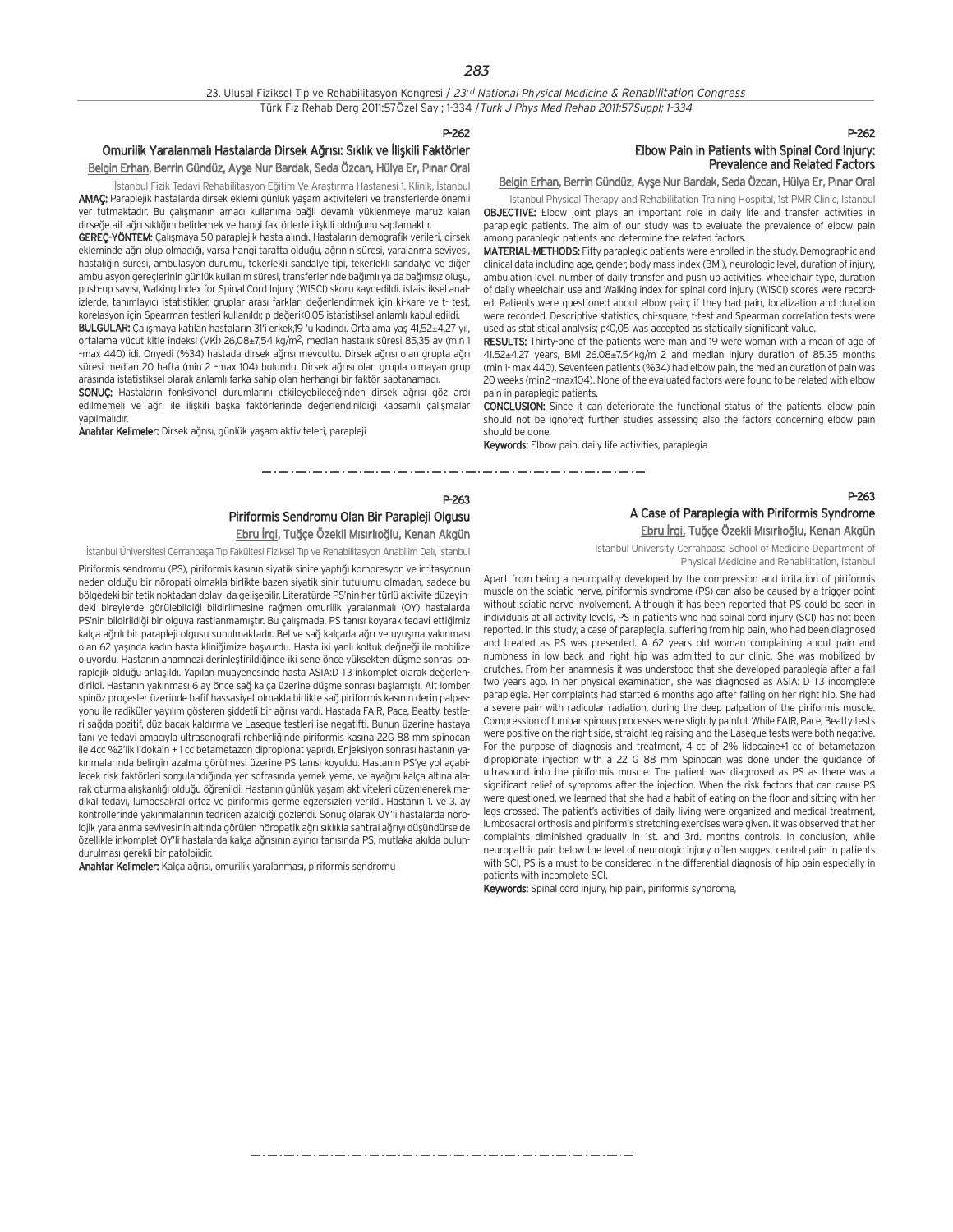#### 23. Ulusal Fiziksel Tıp ve Rehabilitasyon Kongresi / 23rd National Physical Medicine & Rehabilitation Congress Türk Fiz Rehab Derg 2011:57Özel Sayı; 1-334 / Turk J Phys Med Rehab 2011:57Suppl; 1-334

## P-264

## Brown-Sequard Syndrome due to Cervical Disc Herniation: Case Report Hidayet Sarı, Tuğçe Özekli Mısırlıoğlu

Istanbul University Cerrahpasa School of Medicine Department of Physical Medicine and Rehabilitation, Istanbul

Brown-Sequard Syndrome (BSS) is the clinical picture of the hemi-dissection of the spinal cord, mostly as a result of traumatic injury. Herniation of a cervical disc (CDH) has rarely been reported as a cause of BSS. In this case report, we will present you a C5-6 disc herniation producing BSS. A 43 years-old woman complaining of neck pain radiating to both arms and back with numbness and inability to make temperature differentiation at her left leg was admitted to our clinic. Her neck pain, which was mechanical in character, was increasing while coughing. She told us that she could not feel hot-cold water on her left leg while bathing and she did not feel any pain during the epilation of her left leg. In her physical examination, her neck movements were 1st degree restricted by pain in extension while her low back movements were without restriction and pain. Right Spurling test was positive while straight leg raising test and Laseque tests were bilaterally negative. Her muscle strength and light touch examinations were normal, but deep tendon reflexes were slightly increased on the right side. The plantar response was extensor in right but could not be elicited on the left. Two to three times of Aschilles clonus were present bilaterally. Pinpoint sensation was globally decreased at the left leg. The MR imaging of the cervical spine revealed a C5-6 disc extrusion with marked compression of the spinal cord on the right side accompanying a mild increase in signal intensity suggesting myelopathy at the same level. The patient was diagnosed as BSS due to CDH and was referred to surgery urgently. After the operation, a marked decrease in her neckright arm and left leg symptoms with significant improvement in her neurological findings was observed. As a result, BSS caused by CDH is a rare condition. However, with early diagnosis and surgery the clinical picture can completely resolve. For this reason, in patients with diminished pain and temperature sensations in lower extremities, instead of considering lower disc pathology, cervical spinal cord lesions should be investigated and prompt surgery should be advised.

Keywords: Myelopathy, brown-Sequard syndrome, cervical disc herniation

## P-265

## Vertebrae Destruction and Paraplegia: Not an Accident, a Metastasis <u>Erkan Özgüçlü</u><sup>1</sup>, Alp Çetin<sup>2</sup>, Zafer Hasçelik<sup>2</sup>

1 Haymana State Hospital, Haymana, Ankara

2Hacettepe University Faculty of Medicine, Department of PMR, Ankara

49 year-old female patient was admitted to our clinic with the complaint of inability to walk. One year ago, she had a back pain and this pain wad worsened with time, she had numbness on her toes. Thoracic x-ray demonstrated destruction in 6th to 10th thoracic vertebrae and vertebral instrumentation was performed. However her complaints didn't relieve and she had developed paraplegia. Physical examination revealed sensory loss at the level T8 and bilateral Babinski reflex and clonus were detected. Modified Ashworth score was found 1. Cervicothoracic spinal MRI demonstrated lesions compressing thoracic spinal cord and causing destruction under T4 level. Differential diagnoses of the MRI findings were lymphoma or lung cancer. Non-traumatic neoplastic spinal cord injury reasons are divided into lesions originating intradurally or extradurally. Extradural lesions are generally metastatic lesions and are seen 25 times more than primary lesions. Metastatic lesions most frequently emerged from vertebra corpuses. Most common metastasis origins are lung, breast, prostate and kidney. In our case possible lung cancer originated metastasis caused the vertebrae destruction and spinal cord compression. Radiologic early diagnostic signs should be taken notice to diagnose these tumors at early stages.

Keywords: Lung cancer, metastasis, paraplegia, vertebrae destruction

## P-264

### Servikal Disk Hernisine Bağlı Gelişen Bir Brown-Sequard Sendromu Hidayet Sarı, Tuğçe Özekli Mısırlıoğlu

İstanbul Üniversitesi Cerrahpaşa Tıp Fakültesi Fiziksel Tıp ve Rehabilitasyon Anabilim Dalı, İstanbul

Brown-Sequard Sendromu (BSS) sıklıkla omuriliğin travmatik yaralanması sonucu gelisen omurilik yarı kesisinin olusturduğu klinik tablodur. Servikal disk herniasyonu (SDH) ise, BSS'nin nadir bidirilen bir sebebidir. Biz bu olgu sunumumuzda C5-6 disk herniasyonuna bağlı gelişen bir BSS'den söz edeceğiz. Her iki kola ve sırta yayılan boyun ağrısı ile sol bacakta uyuşukluk, hissizlik ve ısı ayrımı yapamama şikayetleri olan 43 yaşında kadın hasta polikliniğimize başvurdu. Hastanın anamnezinde boyun ağrısı mekanik karakterde olup öksürmekle artıyordu. Hasta banyo yaparken sol bacakta sıcak-soğuk ayrımı yapamadığından, sol bacak epilasyonu sırasında hiç açı hissetmediğinden bahsediyordu. Hastanın muayenesinde boyun hareketleri tüm yönlerde 1. derece kısıtlı olup ekstansiyonu ağrılı, bel hareketleri açık, ağrısızdı. Sağ Spurling testi pozitif, düz bacak kaldırma ve Laseque testleri bilateral negatifti. Kas kuvveti tam, yüzeyel duyusu normal, ancak derin tendon refleksleri sağda hafif artmıştı. Sağda plantar yanıt ekstansör, solda lakayttı. Bilateral 2-3 atımlık Aşil klonusu vardı. Sol bacağın tümünde iğne ile ağrı duyusu azalmıştı. Hastanın servikal MRG'sinde C5-6 düzeyinde miyelopativi düşündüren kordda hafif düzeyde sinyal artısının eslik ettiği sağda belirgin MS'ye bası olusturan ekstrüde disk hernisi görüldü. Hastaya SDH'ye bağlı BSS tanısı konularak hızla cerrahi girişim uygulanması önerildi. Cerrahi sonrası hastanın boyun-sağ kol ve sol bacak şikayetlerinde ve nörolojik bulgularında belirgin düzelme görüldü. SDH'ye bağlı BSS gelişimi nadir görülen bir durumdur. Ancak erken tanı konularak erken cerrahi uygulandığında klinik tablo tamamen düzelebilmektedir Bu nedenle alt ekstremitede sıcaklık ve ağrı duyusu kaybı gelişen hastalarda olayı bir lomber disk patolojisi ile açıklamak yerine servikal omurilik kaynaklı olarak arastırmak ve hızla cerrahi girişim yapmak gerekir.

Anahtar Kelimeler: Brown-Sequard sendromu, miyelopati, servikal disk hernisi

### P-265 Vertebra Destrüksiyonları ve Parapleji: Kaza Değil Metastaz <u>Erkan Özgüçlü</u><sup>1</sup>, Alp Çetin<sup>2</sup>, Zafer Hasçelik<sup>2</sup>

1 Haymana Devlet Hastanesi, Haymana, Ankara <sup>2</sup>Hacettepe Üniversitesi Tıp Fakültesi, Fizik Tedavi ve Rehabilitasyon Anabilim Dalı, Ankara

49 yaşında bayan hasta yürüyememe şikayetiyle kliniğimize başvurdu. Yaklaşık bir yıl önce hastada sırt ağrısı şikayeti başlamış. Ağrısı zamanla artmış ve ayak parmaklarında uyuşmalar olmaya başlamış. Hastaya yapılan radyolojik tetkiklerde torakal 6-10. vertebralarda destrüktif lezyonlar saptanmış. Hastaya torakal 6-9. vertebralara enstrümantasyon uygulanmış. Hastada ilerleyen zamanlarda idrar-gayta inkontinansı gelişmiş ve paraplejik durumda yatağa bağımlı hale gelmiş. Fizik muayenesinde bilateral T8 duyu seviyesi tespit edildi. Bilateral klonus ve babinski patolojik refleksleri mevcuttu. Modifiye Ashworth Skoru "1" bulundu. Yapılan servikal torakal lumbal spinal MRG incelemesinde T1 vertebra düzeyinden başlayarak tüm torakal spinal kordda kompresif myelopati, T4 vertebra düzeyinden T12 vertebra düzeyine kadar arka elemanların vertebra korpuslarının hakim olarak tutulduğu perivertebral yumuşak doku kitlelerin eşlik ettiği malign neoplastik tutulumlar görüldü. MRG'de ayrıcı tanıda lenfoma veya akciğer malignansisi düşünüldü. Travmatik olmayan spinal kord yaralanmalar› aras›nda say›lan neoplastik sebepler spinal kanal içerisindeki (intradural) veya dışındaki yapılardan (ekstradural) kaynaklanır. Ekstradural tümörler genellikle metastatik lezvonlardır, primer tümörlerden 25 kat daha fazla görülür. Spinal kord basısı kanserlerin en sık ikinci nörolojik tutulum bulgusudur. En sık vertebral korpusta ortaya çıkarlar. Metastazlar primer olarak en sık akciğer, meme, prostat ve böbrekten köken alırlar. Bizim vakamızda da muhtemel akciğer kaynaklı metastaza bağlı ekstradural tümör sonucu çoklu vertebra destrüksiyonları ve spinal kord basısı olmustur. Yüksek oranda erken dönemde radyolojik bulgu veren bu tümörler göz ardı edilmemelidir.

Anahtar Kelimeler: Akciğer kanseri, metastaz, parapleji, vertebra destrüksiyonu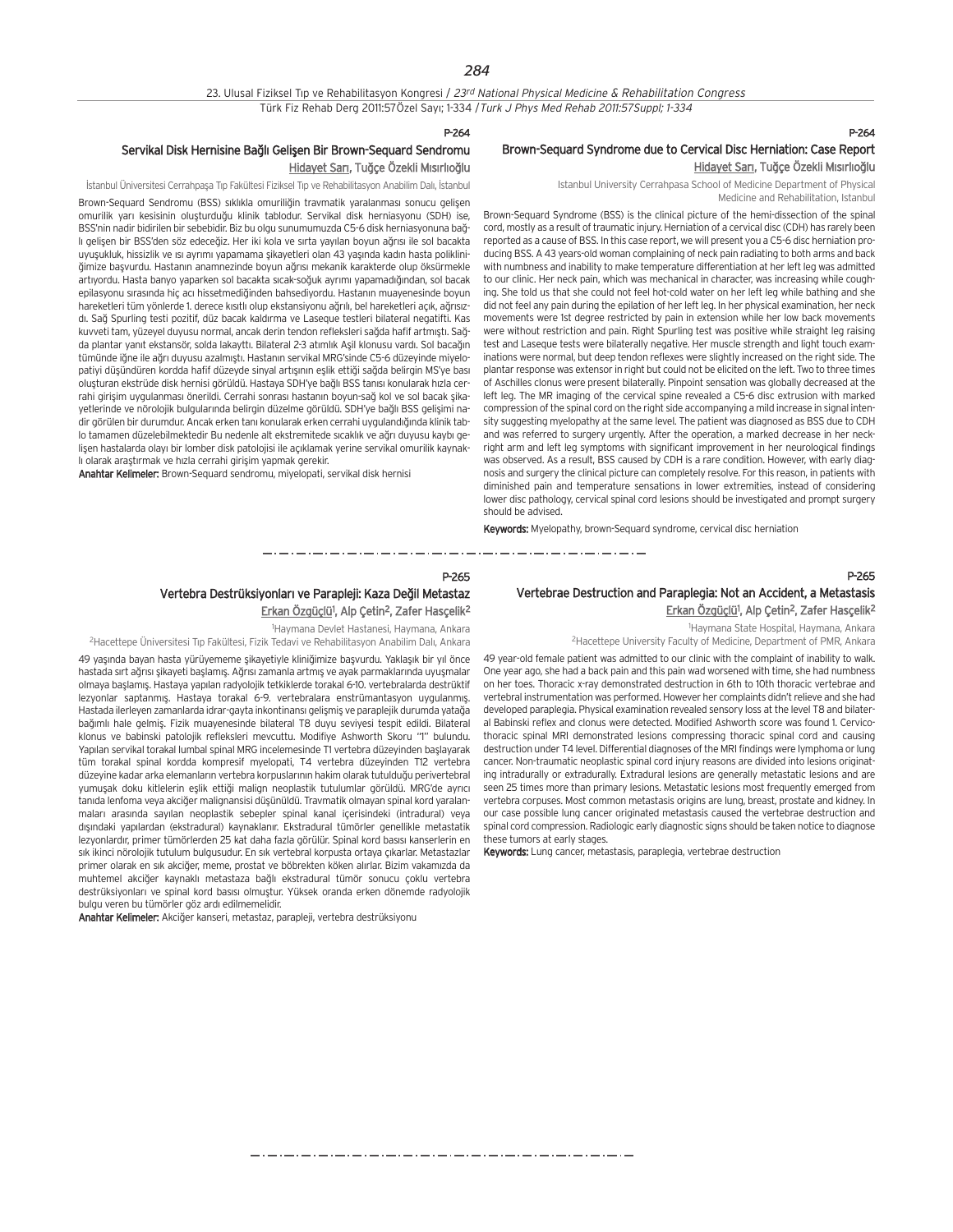#### 23. Ulusal Fiziksel Tıp ve Rehabilitasyon Kongresi / 23rd National Physical Medicine & Rehabilitation Congress Türk Fiz Rehab Derg 2011:57Özel Sayı; 1-334 / Turk J Phys Med Rehab 2011:57Suppl; 1-334

#### P-266

### Spinal Arteriyovenöz Malformasyon İlkay Karabay, Murat Ersöz, Süha Yalçın, Selami Akkuş

Ankara Fizik Tedavi Rehabilitasyon Eğitim ve Araştırma Hastanesi 6. Fizik Tedavi ve Rehabilitasyon Kliniği, Ankara

Sıklıkla orta yaşta başlayan, çoğunlukla erkeklerde görülen spinal dural A-V malformasvonlar. en sık torako-lomber bölgede lokalize olurlar. Klinikte progresif, çoğunlukla asimetrik spastik paraparezi olur ve tablo aylar ya da yıllar içinde yavaşça gelişir. Semptomlarda diürnal yada egzersizle uyarılan dalgalanmalar görülebilir. Paraparezi yanında sfinkter kusuru, duyusal semptomlar olur ve genellikle ağrı görülmez.MR'da küçük, multiple, serpinginöz signal değişiklikleri, ödem ve omurilikte şişme görülür. MR'ın tanıyamadığı olgularda DSA ile kesin tanıya yarılır ve anjiografik embolizasyon tedavisi uygulanır. Biz bu olguda alt ekstremitelerde gücsüzlük sikayeti nedeni ile lomber disk hernisi tanısı konup opere edilen sikayetlerinin geçmemesi üzerine A-V Malformasyon tanısı ile embolizasyon yapılan 47 yasındaki erkek hastayı sunduk. Hastanın üç yıldır zaman zaman olan alt ekstremitelerinde güçsüzlük ve buna bağlı yürüyememe şikayeti varmış.Bir yıl önce sağ bacağında, ardından sol bacağında belirgin güçsüzlük başlamış.Bir bastonla yürüyebiliyormuş.Sekiz ay önce lomber disk hernisi tanısı ile opere olmus.Güçsüzlüğü geçmeyen; hatta daha da artan hasta, nörolojiye başvurmuş. Orada çekilen torakal MR'da spinal kanal içinde A-V malformasyon ve fistülle uyumlu oörünüm saptanması üzerine yapılan torakal spinal arter DSA incelemesinde T6 düzeyinde sol spinal arterden dolup T4-T12 vertebra düzeyine kadar uzanan spinal AVM saptanmış ve embolizasyon yapılmış, ancak hastanın kliniğinde düzelme olmamış. Bu aşamada polikliniğimize başvuran hasta, bir çift koltuk değneği ile instabil biçimde yürüyordu. Yüzeyel duyu T11'den itibaren hipoestezikti, motor muayenede kalça fleksörleri 4-/5, diz ekstansörleri 4+/5, ayakbileği DF-PF 5 düzeyindeydi. Ashworth 2 düzeyinde spastisitesi vardı. Uygulanan rehabilitasyon programı (soğuk uygulama, elektriksel stimülasyon, germe, kuvvetlendirme, ve denge egzersizleri) ve Tizanidin 18 mg/gün,Baklofen 30 mg/gün medikal tedavi ile hastanın yürüme stabilitesi ve hızında belirgin artış sağlandı.Nadir bir omurilik hasarı nedeni olan ve kimi zaman tanıda ve tedavide hatalara düşülebilen spinal AVM olgularında ayrıntılı muayene ve kapsamlı spinal MR incelemesi doğru tanı ve tedavi için gereklidir.

Anahtar Kelimeler: Spinal arteriovenöz malformasyon, spastisite, rehabilitasyon

والمواسع ومساومته والمساومات والمناو 

#### P-267

مترو متناول متناول متناول متناول متناول متناول متناول متناول متناول متناول متناول متناول متناول متناول متناول متناولات

## Pott Hastalığına Bağlı Paraplejik Hastanın Rehabilitasyonu

İlkay Karabay, Murat Ersöz, Gülçin Ural, Selami Akkuş

Ankara Fizik Tedavi Rehabilitasyon Eğitim ve Araştırma Hastanesi, 6. Fizik Tedavi Rehabilitasyon Kliniği, Ankara

İskelet sistemi tüberkülozu sıklıkla vertebralarda yerleşir ve "Pott Hastalığı" olarak bilinir. En çok dorsal, dorsolomber, daha seyrek olarak servikal vertebralar tutulur. Erken dönemde sırt ağrıları, paravertebral kas spazmları ve buna bağlı hareket kısıtlığı şeklinde ortaya çıkar. Ateş, gece terlemesi gibi sistemik belirtiler olmayabilir. İleri dönemlerde abse veya kazeöz granülasyon dokusunun omurilik ve/veya radiksler üzerine bası oluşturmasıyla ilgili bulgular ortaya çıkar. Gelişen tanı yöntemleri, cerrahi teknikler ve etkin antitüberküloz kemoterapotiklere rağmen spinal tüberküloz bugün bile hayatı tehdit edebilen ciddi bir hastalıktır. Bizim olgumuzda yürüme zorluğu ve bel ağrısı sikayeti olan 65 yaşındaki erkek hasta. Dört ay önce yürüyememe ve belde siddetli ağrı nedeniyle pott hastalığı tanısı konmus ve beyin cerrahisi tarafından vertebrektomi + kafes cope + posterior stabilizasyon yapılmış. Operasyon sonrası hastanemize başvuran hastanın nörolojik muayenesinde yüzeyel dokunma ve ağrı duyusu bilateral normoestezik olan en distal dermatomal seviye T12 idi. L1 dermatomu ve distalinde anestezik ve hipoestezik dermatomları bulunmaktaydı. Hasta bir çift kanadyenle dizleri rekurvatuma kaçarak küçük adımlarla yürüyordu. Non-travmatik Paraparezi T12 ASIA D tanısıyla tedaviye alınan hastaya 1.5 ay rehabilitasyon programında günlük yaşam aktivitelerini kolaylaştıracak eğitimler ve egzersizler ve güçlendirme uygulandı. Hastanın kliniğe yattıktan sonra yüzeyel duyu seviyesinin daha üst seviyeye çıkması üzerine yeni bir spinal patoloji olasılığı düşünülüp lomber ve torakal MR çekildi. L2-3 ve L3-4 disklerinde spondilodiskit ile uyumlu, sağ paravertebral bölgede psoas lojunda heterojen kontrastlanma gösteren apse formasyonu görüldü. Enfeksiyon hastalıkları tarafından istenen brucella ve ARB (-) çıktı. Apseye girisimsel radyoloji tarafından 3 kez aspirasyon denendi fakat basarılı olunamadı. Bir buçuk aylık rehabilitasyon sonrası tek kanadyenle bağımsız ambule hale geldi. Tbc spondilodiskit (pott hastalığı)ve beraberinde gelişen psoas absesinin sık olmasa da ülkemizde bir parapleji nedeni olarak karşımıza çıkabileceği akılda tutulmalıdır.

Anahtar Kelimeler: Parapleji, pott hastalığı, tbc spondilodiskit

### P-266 Spinal Arteriovenous Malformation İlkay Karabay, Murat Ersöz, Süha Yalçın, Selami Akkuş

Ankara Physical Therapy Rehabilitation Education and Research Hospital, 6th PMR Clinic, Ankara

Spinal dural arteriovenous malformations are usually seen in middle-aged males and most frequently in the thoracolumbar region. Progressive, often asymmetrical spastic paraparesis occurs and the clinical picture develops slowly over time. Diurnal or exercise-induced symptom fluctuation may be present. A sphincter defect and sensory symptoms can occur and pain is usually not observed. Small, multiple, serpiginous signal changes, edema and spinal cord swelling are observed in the MR. DSA provides the definite diagnosis in cases that cannot be recognized by MR and angiographic embolization treatment is used. We present a 47 year-old male patient with the complaints of weakness in the lower extremities for 3 years. He was diagnosed with lumbar disk herniation and underwent surgery 8 months ago . He was admitted to Neurology as the weakness had not resolved. The thoracal MR showed an AV malformation and fistula in the spinal canal. Thoracal artery DSA showed a spinal AVM at the T6 level filling from the left spinal artery and extending to the T4-T12 vertebra levels. Embolization was performed without success. The patient then applied to our outpatients department and was able to walk in an unstable manner with crutches. Surface sensation was hypoesthesic from T11, hip flexors were 4-/5, knee flexors were 4+/5, and the ankle DF-PF 5. He had Ashworth level 2 spasticity. A significant increase in walking stability and speed was attained with the rehabilitation program (cold, electrical stimulation, stretching, strengthening and balance exercises) and medical treatment using Tizanidin 18 mg/day and Baklofen 30mg/day. Detailed examination and comprehensive spinal MR examination are required for accurate diagnosis and treatment of spinal AVM cases.

Keywords: Spinal arteriovenous malformation, spasticity, rehabilitation

P-267

## Rehabilitation of The Pott's Disease Patient with Paraplegia

İlkay Karabay, Murat Ersöz, Gülçin Ural, Selami Akkuş Ankara Physical Therapy Rehabilitation Education and Research Hospital-6th PMR Clinic, Ankara

Tuberculosis of the skeletal system often settles in the vertebrae and is known as "Pott's Disease". The dorsal, dorsolumbar, and less often the cervical vertebrae are usually involved. In the early stage, the disease presents with back pain, paravertebral muscle spasms and related restriction of movement. Systemic symptoms such as fever or night sweats may not be present. In the later stages, findings related to the compression on the spinal cord and/or radix by the abscess and caseous granulation tissue develop. Spinal tuberculosis is a serious disease that can be life-threatening even today. Our case was a 65-year-old male patient diagnosed with Pott's disease with the complaints of walking difficulty and lumbar pain. Vertebrectomy + cage cope + posterior stabilization had been performed and he was admitted to our hospital after surgery. Neurological examination revealed that the most distal dermatome level with bilateral normoesthesia for superficial touch and pain sensation was T12 dernatome, L1 dermatome and distally were anesthetic and hypoesthesic. The patient walked in small steps with a pair of crutches with the knees tending to take the recurvatum position. The diagnosis was non-traumatic paraparesia, T12 ASIA D. Treatment was started with training, exercises and strengthening to facilitate activities of daily living. Lumbar and thoracic MR were obtained due to a shift in superficial sensory level. Abscess formation showing heterogeneous contrast enhancement and compatible with spondylodiscitis at L2-3 and L3-4 at the psoas area of the right paravertebral region was observed. The Brucella and ARB tests were negative. Abscess aspiration was attempted three times with interventional radiology but were unsuccessful. After one and a half month of rehabilitation, he became independently ambulatory with one crutch. Tuberculous spondylodiscitis (Pott's disease) and subsequent development of psoas abscess should be considered as a cause of paraplegia in our country.

Keywords: Paraplegia, pott's disease, tuberculous spondylodiscitis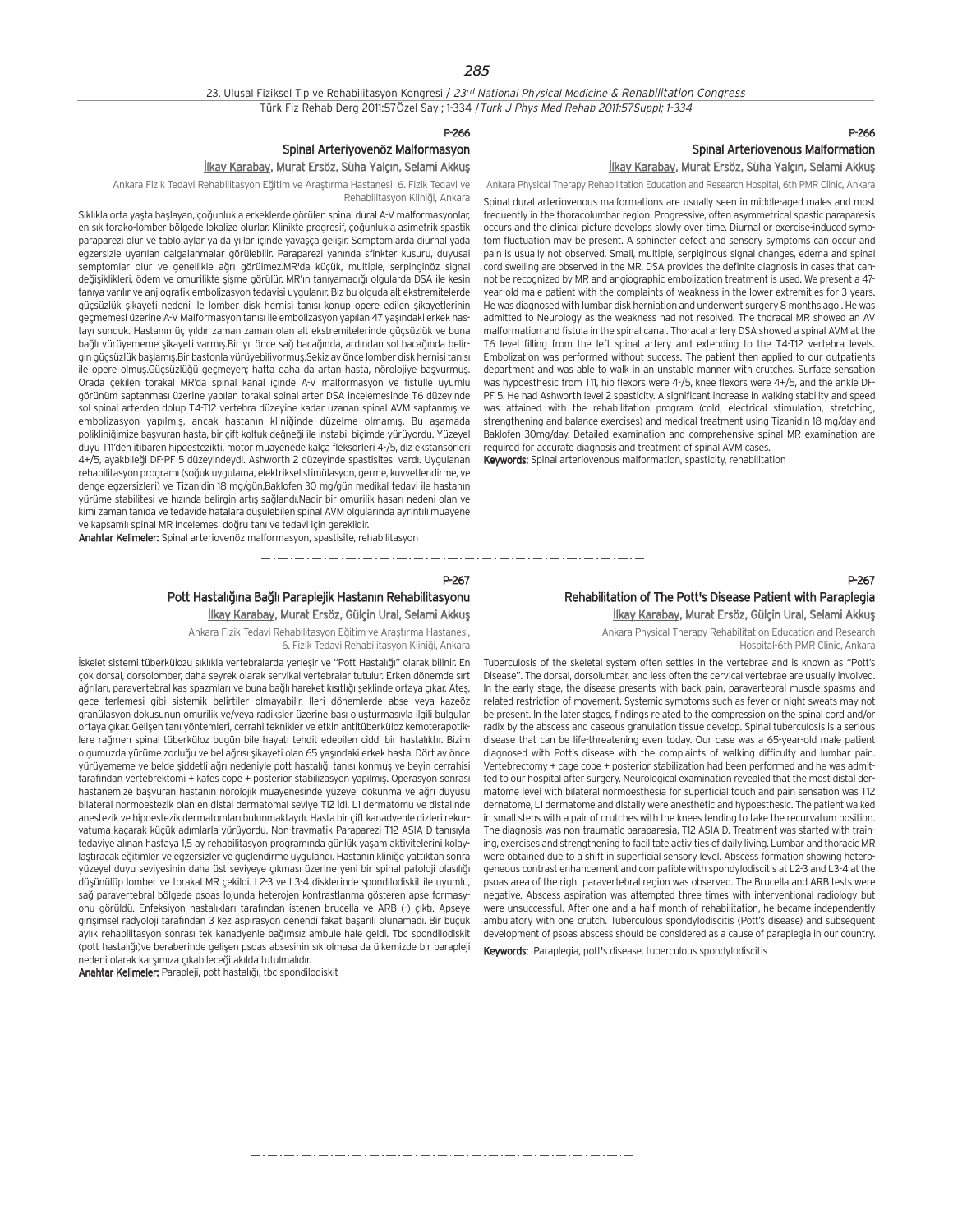23. Ulusal Fiziksel Tıp ve Rehabilitasyon Kongresi / 23rd National Physical Medicine & Rehabilitation Congress Türk Fiz Rehab Derg 2011:57Özel Sayı; 1-334 / Turk J Phys Med Rehab 2011:57Suppl; 1-334

P-268

#### Kronik dönem spinal kord yaralanmalı hastalarda siringomyeli sıklığı Osman Tüfekci

Özel Konya Farabi Hastanesi Fiziksel Tıp ve Rehabilitasyon Servisi, Konya

AMAÇ: Kronik dönem spinal kord yaralanmalı hastalarda siringomyeli sıklığının araştırılması GEREÇ-YÖNTEM: Bu çalışmaya en az 5 yıl önce spinal kord yaralanmasına maruz kalmış 40 hasta alındı. Hastaların 28'i erkek 12' si kadındı. Hastaların tümünden yaralama bölgelerine yönelik olarak MR istendi MR incelemede siringomyeli tespit edilen hastaların özellikleri tekrar gözden geçirildi.

BULGULAR: Hastaların yaş ortalaması 41,3>8,4 erkeklerin 41,8> kadınları ise 40,1 >9,38 idi. Ortalama yaralanma süresi ise 8,02>2 yıl idi. Yaralanma nedenleri ise trafik kazası 18, üzerine ağırlık düşmesi 9, yüksekten düşme 6, ateşli silah 5 ve enfeksiyöz nedenler 2 di. En sık neden %45'lik oran ile trafik kazası idi. Hastaların 26'sı paraplejik, 8'i tetraplejik, 4'ü tanesi kauda equina, 2 tanesi konus medullaris sendromlu idi. Hastaların 36' sı komplet, 4 tanesi inkomplet varalanmalı idi. Hastaların 36 tanesi Temiz aralıklı kateterizasyon (TAK), 2 tanesi spontan işeme, 2 tanesi ise prezervatif sonda kullanıyordu. Hastaların 15 tanesi nöropatik ağrıdan sikayetçi idi. Hastaların %12,5'inde siringomyeli saptandı. Siringomyeli saptanan hastaların 2'si servikal, 2'si torakal, 1'si lomber yaralanmalı idi. Siringomyeli saptanan hastaların tümü nöropatik ağrıdan sikayetçi idi. Hastaların 4'ü komplet 1'i inkomplet yaralanmalı idi. Hastaların 3'ü trafik kazası 1, ateşli silah yaralanması 1'i ise yüksekten düşme idi. Siringomyeli tespit edilen hastalarda yeni ortaya çıkan tonus artışı ve yürüyebilen hastalarda yürüme zorluğu baş göstermişti. Yapılan fizik muayenede ise hiç bir hastada seviye kaybı veya motor kayıp tespit edilemedi. Fizik muayene bulguları veya şikayetler açısından siringomyeliyi düşündürecek herhangi bir belirtec saptanamadı. Hastalara cerrahi tedavi önerildi ancak hastalar cerrahi tedaviyi kabul etmedi.

SONUÇ: Yapılan bu uzun süreli takipli çalışmada literatüre göre daha yüksek oranda siringomyeli tespit edilmiştir. Tüm spinal kord yaralanmalı hastalar kronik dönem spinal kord yaralanması komplikasyonu olan siringomyeli açısında takip altında tutulmalıdır. Anahtar Kelimeler: Nöropatik ağrı, siringomyeli, spinal kord hasarı, tedavi

### P-268 Syringomyelia Incidence in patients with Chronic Spinal Cord Injury Osman Tüfekci

Private Konya Farabi Hospital, Physical therapy and Rehabilitaton Service, Konya

OBJECTIVE: Research on Syringomyelia incidence in patients with chronic spinal cord injury MATERIALS & METHODS: Forty patients suffering from spinal cord injury at least for 5 years were included in the study. Twenty eight patients were male, 12 patients were female. MRI examinations of the injured regions were performed for all patients and the characteristics of the patients with detected syringomyelia formation in the MRI, were reviewed.

RESULTS: The average age of the patients was 41,3±8,4, 41,8> for men, 40,1 ±9,38 for women. The average period of injury was 8,02±2 years. Reasons of injuries were traffic accidents for 18 individuals, crushing under a weight for 9, falling down from height for 6, gunshot wound 5, and infectious causes for 2. The most common reason was traffic accidents with a rate of 45%. Twenty six patients were paraplegic, 8 patients were tetraplegic, 4 patients were cauda equina syndrome and 2 patients had conus medullaris syndrome. Of the patients, 36 had complete, 4 had incomplete injury. Thirty six used clean intermittent catheterization (CIC), 2 spontaneous voiding, and 2 used condom catheter. Fifteen of the patients presented with neuropathic pain. Syringomyelia was determined in %12,5 of the patients. Of the patients with detected syringomyelia, 2 were detected in cervical injury, 2 in thoracal injury, and 1 in lumbar injury. All patients with syringomyelia suffered from neuropathic pain. Four of patients had complete, and 1 incomplete injury. In terms of reasons three patients had a traffic accident, 1 was a gunshot injury and 1 fall from height. In patients with syringomyelia, tonus increase appeared and difficulty in walking occurred in patients who had been able to walk. In the physical examination, no symptoms could be found, suggesting syringomyelia in terms of loss of level and motor functions. No indicators to consider syringomyelia in terms of physical examination findings and complaints. Surgical treatment was suggested to the patients, but the patients refused the surgical treatment.

CONCLUSIONS: In this long-term follow-up study, syringomyelia was identified at a higher rate, compared to the literature. All patients with spinal cord injury should be followed up in terms of syringomyelia as a complication in patients with chronic spinal cord injury. Keywords: Syringomyelia, neuropathic pain, spinal cord injury, treatment

#### P-269

## SCIWORA: Baslangıctaki Ağır Nörolojik Disfonksiyon Her Zaman Kötü Prognoz Göstergesi midir?

## Özlem Taşoğlu, Oya Özdemir, Zafer Hascelik

Hacettepe Üniversitesi Tıp Fakültesi Fiziksel Tıp ve Rehabilitasyon Anabilim Dalı, Ankara

SCIWORA (Spinal Cord Injury Without Radiologic Abnormality) çocuklarda görülen spinal kord yaralanmalarının %5-67'sini oluşturur. Baş-gövde oranındaki farklılık ve paravertebral kasların zayıflığı nedeniyle sıklıkla servikal travmalarda görülür. Literatürde tanımlamayla ilgili karışıklığa rağmen halen, kemik yapılarda radyolojik anormallik yokken hastada spinal kord yaralanma kliniğinin bulunması olarak tanımlanmaktadır. 5 yaşında erkek çocuk, bir nöroşirurji departmanından yataklı rehabilitasyon servisimize, tarım aracı çarpması sonucu yürüyememe şikayeti ile devredildi. Fizik muayenesinde başlangıç ASIA evre A, üst ekstremite motor skoru 18, alt ekstremite motor skoru O'dı. Kooperasyon güçlüğü nedeniyle duyu skoru hesaplanamadı. Hastaya çekilen tüm spinal manyetik rezonans görüntüleme tetkiki 'Servikal spinal kordda C3-C6 düzlemi arasında, en belirgin olarak C5 korpus düzleminde olmak üzere hafif ekspansiyon ve T2A sinyal artışı' şeklinde raporlandı. Hastaya her iki üstalt ekstremiteye pasif ve aktif asistif eklem hareket açıklığı ve kuvvetlendirme egzersizlerinden oluşan bir rehabilitasyon programı hazırlandı. Bunların yanında baş kontrolü-oturma dengesine yönelik egzersizler ve progresif ambulasyon uygulandı. Ek olarak zayıf kaslara elektrik stimülasyonu verildi. 9 haftalık yoğun tedavi programının ardından hastanın üst ekstremite motor skoru 28, alt ekstremite motor skoru 20 ve ASIA evresi D olarak tespit edildi. Klinik izlemi esnasında hastada herhangi bir komplikasyon gelişmedi. Hasta bir kişinin desteği ile bilateral posterior shell ve yürütecle mobilize halde taburcu edildi. SCIWORA'da başvuru anındaki nörolojik durum, uzun vadedeki prognozu belirler. Başlangıçta ağır klinik kötü prognoza, hafif-orta klinik iyi prognoza isarettir. Bizim hastamızın literatürdeki benzer vakalardan farkı başyuru anında ASIA evresi A iken. 9 haftalık rehabilitasyon programına cevabin çok iyi olması ve hastanın ASIA evre D ile taburcu edilmesidir.

Anahtar Kelimeler: Çocuk, radyolojik görüntüleme, SCIWORA, spinal kord yaralanması

## SCIWORA: Does Initial Severe Neurologic Dysfunction Always Indicate Poor Prognosis?

Özlem Taşoğlu, Oya Özdemir, Zafer Hasçelik

Hacettepe University Faculty of Medicine Department of Physical Medicine and Rehabilitation, Ankara

SCIWORA (Spinal Cord Injury Without Radiologic Abnormality) comprises 5-67% of the spinal cord injuries (SCI) in children. It is mostly caused by a cervical trauma due to the difference in head-trunk ratio and paravertebral muscle weakness. Though there is some controversy about its definition in the literature, it can be defined as clinic presentation of spinal cord injury without any radiologic abnormality in bony structure. A 5-year old boy was referred from a neurosurgery department to our inpatient rehabilitation clinic with the complaint of inability to walk after having been crushed by an agricultural vehicle. At the admission, the neurological classification of SCI was consistent with ASIA grade A. The patient's upper extremity motor score was 18 and lower extremity motor score was 0. As the patient was uncooperative sensory scores couldn't be calculated. The spinal magnetic resonance imaging revealed 'mild expansion and T2A signal increase between C3-C6 levels of spinal cord, most prominently at C5 corpus'. A rehabilitation program consisting of passive-active assistive range of motion and strengthening exercises for both two upper and lower extremities was prescribed. Besides the exercises for head and trunk control, progressive ambulation was performed. Additionally, electrical stimulation was applied to the weak muscles. After 9 weeks of intensive rehabilitation, the ASIA grade improved in D. The motor scores of upper and lower extremities were determined as 28 and 20, respectively. During hospitalization no complication developed. At discharge the patient ambulated with the help of an attendant using bilateral posterior shells and a walker. In SCIWORA, the initial neurologic status usually predicts the long-term prognosis. While severe impairment indicates poor prognosis, the patients with mild to moderate dysfunction make a satisfactory recovery. Our patient differs from the others in the relevant literature because better recovery than expected was occurred from ASIA grade A to D with a 9 week rehabilitation program. Keywords: Child, radiologic imaging, SCIWORA, spinal cord injury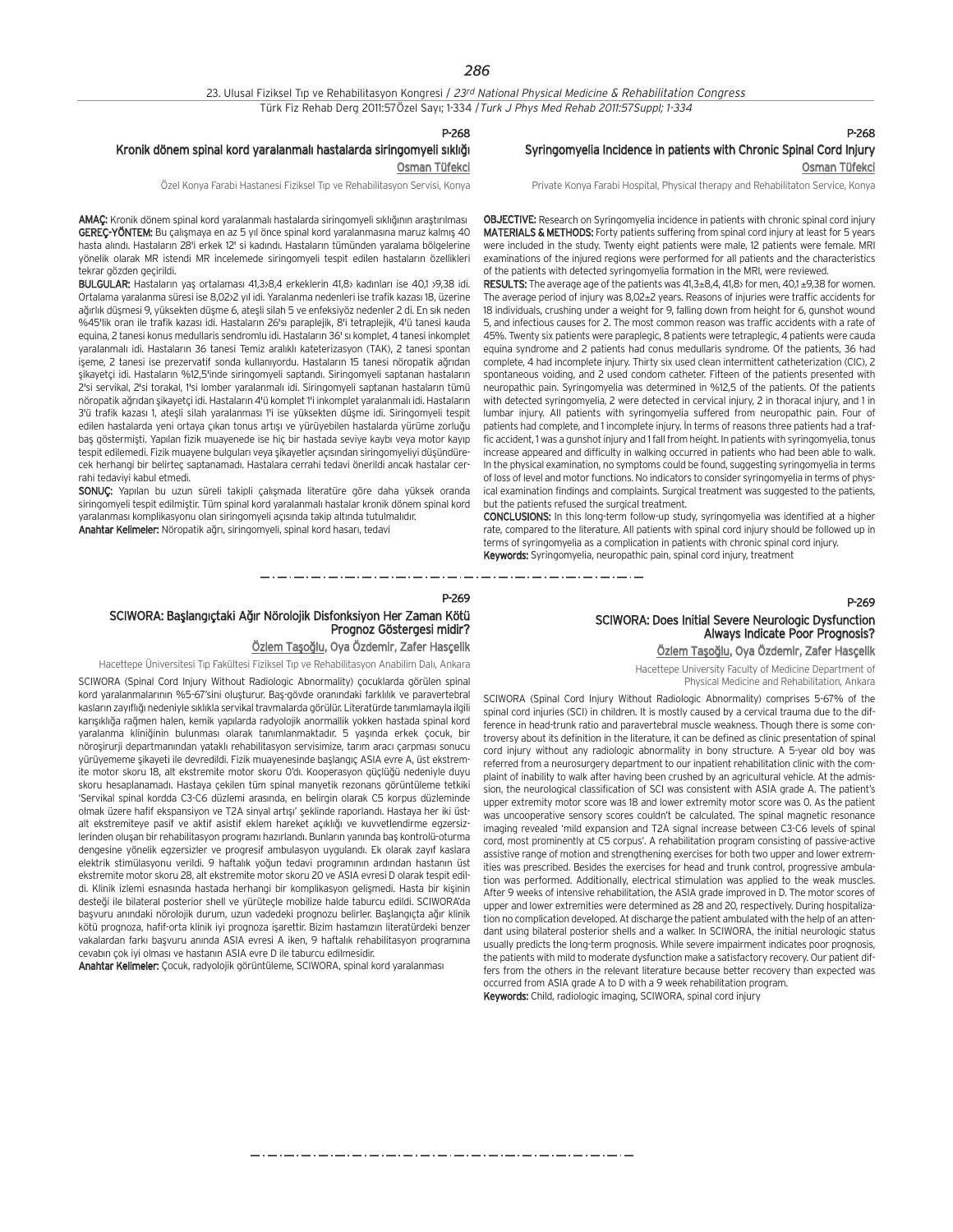#### 23. Ulusal Fiziksel Tıp ve Rehabilitasyon Kongresi / 23rd National Physical Medicine & Rehabilitation Congress Türk Fiz Rehab Derg 2011:57Özel Sayı; 1-334 / Turk J Phys Med Rehab 2011:57Suppl; 1-334

#### P-270

#### Medulla Spinalis Yaralanması olan Hastalarda Rehospitalizasyon Sıklığı ve Nedenleri

Nur Sacide Saraçgil Coşar, Oya Ümit Yemişci, Pınar Öztop, Deniz Öke, Metin Karatas

Başkent Üniversitesi Tıp Fakültesi Fiziksel Tıp ve Rehabilitasyon Anabilim Dalı, Ankara AMAÇ: Medulla spinalis yaralanması (MSY) olan hastalarda rehospitalizasyon sıklığını ve

nedenlerini belirlemektir. GEREÇ-YÖNTEM: Başkent Üniversitesi Ayaş Fizik Tedavi ve Rehabilitasyon Merkezinde 1996-2008 tarihleri aras›nda yatarak tedavi gören 165 olgunun verileri retrospektif olarak incelendi. Calısmaya rehospitalize edilen 69 hasta dahil edildi. Hastaların yas, cinsiyet, MSY etyolojisi, American Spinal Injury Association (ASIA) protokolüne göre yaralanma seviyesi ve tipi (komplet veya inkomplet), hastanede kalış süresi ve rehospitalizasyon nedenleri kaydedildi.

BULGULAR: Hastaların yaş ortalaması 37,73>14,62 yıl, 20'si (%29)'i kadın 49'u (%71) erkekti. Yaralanma nedenleri arasında trafik kazası birinci sıradaydı (%46,4). Rehospitalizasyon sıklığı %41,8 idi. Hastanede kalış süresi 97.65>56.61 gün idi. Hastaların %58'i yeniden rehabilitasyon ihtiyac›, %18,8'i genitoüriner sistem problemleri, %13'ü nörolojik nedenler, %5,8'i kasiskelet sistemi problemleri, %4,3'ü bası yarası nedeni ile rehospitalize edilmiş idi. ASIA D (%4,3) grubu hastaların rehospitalizasyon sıklığı ASIA A, B ve C (sırasıyla, %72,5, %17,4, %5,8) grubu hastalara göre daha düşüktü. ASIA A, B, C tetraplejili hastalarda rehospitalizasyon nedenleri arasında spastisite ve bası yarası sıklığı ASIA A, B, C paraplejili hastalara göre daha yüksekti.

SONUC: Medulla spinalis yaralı hastalarda rehospitalizasyon sıklığı verilen yoğun medikal ve rehabilitasyon programlarına rağmen yüksektir. Özellikle hasta ve hasta yakınlarına verilecek olan eğitim programlarına daha fazla önem verilmesi gerektiğini düşünmekteyiz.

Anahtar Kelimeler: Medulla spinalis yaralanması, rehabilitasyon, rehospitalizasyon

## The Frequency and Reasons of Rehospitalization in Patients with Spinal Cord Injury

Nur Sacide Saraçgil Coşar, Oya Ümit Yemişci, Pınar Öztop, Deniz Öke, Metin Karatas

Baskent University Faculty of Medicine Department of

Physical Medicine and Rehabilitation, Ankara

OBJECTIVE: The aim of this study was to determine the frequency and causes of rehospitalization in patients with spinal cord injury.

MATERIALS-METHODS: A retrospective comparison study was carried out reviewing medical records of 169 patients who were diagnosed with spinal cord injury and accepted to an inpatient rehabilitation program at Baskent University Ayas Physical Medicine and Rehabilitation Center between the years 1996-2008. Re-hospitalized patients constituted 69 of these. We examined the demographic and injury characteristics, included age, gender, etiology, American Spine Injury Association (ASIA) score, length of stay and causes for rehospitalization.

RESULTS: The mean age of the the patients was 37,73±14,62 years. The percentage of male patients 71%. The road accidents were the most common injury reason (%46.4). The percentage of rehospitalized patients was 41.8%. The mean length of stay was 97.65>56.61 days. The most frequent causes for rehospitalization were further rehabilitation (58%), genitourinay (18.8%), neurological (13%), musculoskeletal (5.8%) and skin-related (4.3%) disorders. Rehospitalization was less common among the patients who were discharged at ASIA D (4.3%) ASIA A, B, C (respectively, 72.5%, 17.4%, 5.8%). Spasticity and pressure ulcer were more frequent causes for rehospitalization in the patients with tetraplegia (ASIA A, B, C) than the patients with paraplegia (ASIA A, B, C).

CONCLUSION: The incidence of rehospitalization in spinal cord injured patients is high despite intensive medical and rehabilitation programs. We thought that the training programs especially for the patients and their families should be given more importance.

Keywords: Spinal cord injury, rehabilitation, rehospitalization

-----------------------

#### P-271

## Omurilik Yaralanması Olan Hastalarda King's Yaşam Kalitesi Ölçeğinin Türkçe Geçerlilik ve Güvenilirliği

Hale Karapolat, Yeşim Akkoç, Sibel Eyigör, Birgül Aydın Ege Üniversitesi Tıp Fakültesi Fiziksel Tıp ve Rehabilitasyon, İzmir

AMAÇ: Omurilik yaralanması (OY) olan hastalarda normal mesane fonksiyonunun kaybına bağlı olarak görülen üriner sisteme ait sorunlar oldukça sık olarak saptanmakta ve bu da hastaların yaşam kalitesini olumsuz yönde etkilemektedir. King's Yaşam Kalitesi (KHQ) değişik dillerde üriner kontinansın yasam kalitesi üzerine etkisini belirlemede sıkça kullanılmaktadır. Calısmamızın amacı. OY hastalarında KHQ'nun Türkçe geçerliliği ve güvenirliği göstermektir. GEREÇ-YÖNTEM: 35 OY hastasının demografik (yaş, cinsiyet) ve klinik verileri (nörolojik seviye, yaralanma tipi) dosyalarından kaydedildi. Güvenirlik analizi için, 35 OY hastasına Türkçe KHQ 1 hafta arayla test-tekrar test çalışması olarak verildi. Geçerlilik analizi için, hastalara Qualiveen ve SF-36 anketi uygulandı.

BULGULAR: Hastaların ortalama yaşı 34,66>10,87 olup %25,7 si kadın, %74,3'ü erkek hastalardan oluşmaktaydı. Omurilik yaralanma seviyesi, 6 hastada servikal, 22 hastada torakal ve 7 hastada lomber düzeydeydi. Hastaların %58.8'i komplet ve %41,2'si inkomplet omurilik yaralanması tipindeydi. KHQ'nun hem içsel tutarlılığı (intraclass corelation coeffient: 0,69-0,94) ve hem de test-tekrar test güvenirliği (cronbach alpha skoru: 0,68-0,93) yüksek olarak bulundu. KHQ ölçeğinin alt skorları ile SF 36 anketinin bazı alt skorları arasında zayıf bir ilişki saptanmasına karşın KHQ alt skorları ile SF 36 anketinin iki ana bölümü arasında yüksek bir iliski görüldü (p<0,05). KHQ'nun alt skorları ile Qualiveen ölceğinin alt skorlarının büyük çoğunluğunda anlamlı korelasyon görüldü (p<0,05).

SONUÇ: Çalışmamızda OY hastalarında KHQ ölçeğinin içsel tutarlı ve güvenilir olduğu sonucuna varılmıştır. KHQ anketi ile genel yaşam kalitesi anketi arasında ilişki oldukça zayıf olarak değerlendirildi. Buna karşın KHQ anketinin geçerliliğinin değerlendirilmesinde üriner sisteme spesifik yaşam kalitesini sorgulayan multiple skleroz hastalarında Türkçe geçerli ve güvenilir olduğu kanıtlanmış olan anket ile ilişki ise oldukça yüksek olarak saptandı. Sonuç olarak, KHQ'nun ülkemizde QY hastalarında inkontinansın yaşam kalitesi üzerinde etkisini saptamada kullanılabilecek bir güvenilir ve geçerli bir ölçek olduğu sonucuna varılmıştır.

Anahtar Kelimeler: Omurililk yaralanması, üriner problemler, king's yaşam kalitesi ölçeği

#### Reliability and Validity of the Turkish Version of King's Health Questionnaire in Patients with Spinal Cord Injuries Hale Karapolat, Yeşim Akkoç, Sibel Eyigör, Birgül Aydın

Ege University Medical Faculty Physical Medicine and Rehabilitation, Izmir

OBJECTIVE: Patients with spinal cord injuries (SCI) often experience urinary system problems that affect negatively the quality of life. This study aims to present the validity and reliability of the Turkish version of KHQ in SCI patients.

MATERIALS AND METHODS: Demographic (age, sex) and clinical data (neurological level, type of injury) were extracted from patient files. To assess reliability, the Turkish version of the KHQ was administered to 35 SCI patients with a one week interval between test and retest. To assess the validity, the questionnaires Qualiveen and Short Form-36 (SF-36) were administered.

RESULTS: The mean age of the patients was 34.66>10.87 and the distribution by gender was as follows: 74.3% male and 25.7% female. Levels of spinal injury were cervical in 6, thoracic in 22, and lumbar in 7 patients. 58.8% of the patients had complete and 41.2% incomplete injuries. Both internal consistency (intraclass correlation coefficient of 0.69-0.94) and testretest reliability (Cronbach's alpha score of 0.68-0.93) of the KHQ were noted to be high. Although a poor correlation was determined between some subscores of KHQ and SF-36, a significant relationship was noted between the subscores of KHQ and two main parts of SF-36 (p<0.05). A significant correlation was observed between the majority of the subscores of KHQ and Qualiveen scale (p<0.05). Therefore KHQ is also valid in SCI patients.

CONCLUSION: It is concluded that KHQ questionnaire is internally-consistent and reliable in SCI patients The relationship between the KHQ and general quality of life questionnaire was assessed to be poor. In the evaluation of validity of the KHQ questionnaire, on the other hand, a rather significant relationship was noted with regard to the questionnaire, the Turkish version of which is proven to be valid and reliable, that questions the quality of life specific to the urinary system in multiple sclerosis patients.

Keywords: Spinal cord injury, urinary problems, king's health questionnaire

P-271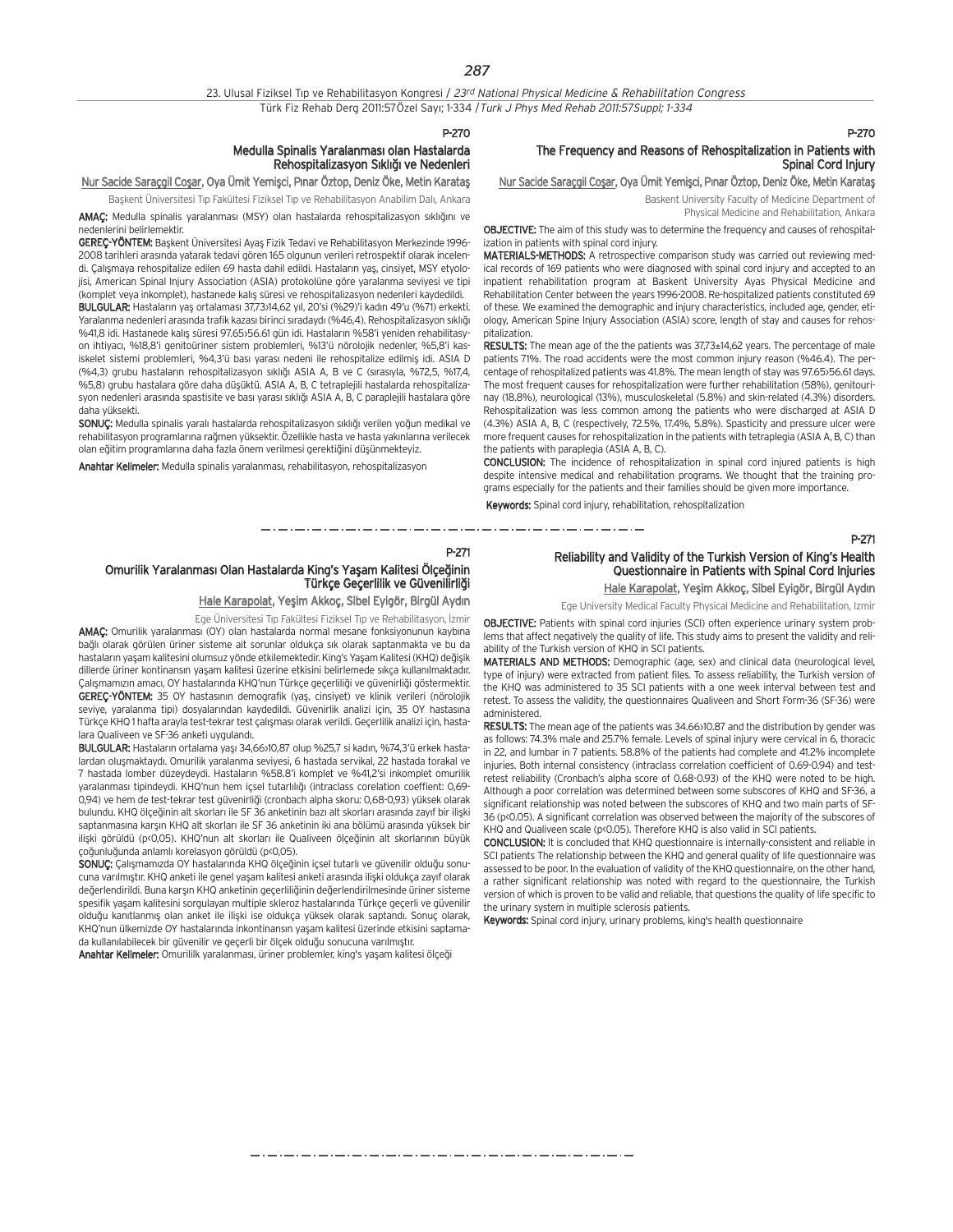23. Ulusal Fiziksel Tıp ve Rehabilitasyon Kongresi / 23rd National Physical Medicine & Rehabilitation Congress Türk Fiz Rehab Derg 2011:57Özel Sayı; 1-334 / Turk J Phys Med Rehab 2011:57Suppl; 1-334

P-272

## Temiz Aralıklı Kateterizasyon Uygulaması: Omurilik Yaralanmalı Hastaların Denevimleri

<u>Yeşim Akkoç</u><sup>1</sup>, Birgül Aydın<sup>1</sup>, Yasemin Çınar<sup>2</sup>

1 Ege Üniversitesi T›p Fakültesi Fizik Tedavi ve Rehabilitasyon Anabilim Dal›, ‹zmir <sup>2</sup>Bozyaka Eğitim ve Araştırma Hastanesi Fizik Tedavi Kliniği, İzmir

AMAÇ: Travmatik omurilik yaralanması (OY) sonrası en az 3 aydır temiz aralıklı kateterizasyon (TAK) yapmakta olan hastaların, TAK'a ilk başladıklarında duydukları endişeleri, TAK yapmada yaşadıkları zorluk derecesini, TAK'ın günlük işlerine engel olma derecesini ve yaşam kalitelerine olan etkisini arastırmak.

GEREÇ-YÖNTEM: Hastalara TAK'a ilk başladıklarında duydukları endişeler soruldu. TAK yapmada çektikleri zorluk derecesini 0-10 arasında değerlendirmeleri istendi (0: hiç zorluk çekmiyorum, 10: çok fazla zorluk çekiyorum). TAK'ın kişinin günlük işlerine engel olma derecesi 1-5 arasında derecelendirildi (1: hiç, 2: çok az, 3: orta derecede, 4: oldukça, 5: çok fazla). Hastalardan TAK'ın genel olarak yaşam kalitelerini nasıl etkilediğini 1-5 arasında değerlendirmeleri istendi (1: çok iyileştirdi, 2: biraz iyileştirdi, 3: değiştirmedi, 4: biraz kötülestirdi. 5: cok kötülestirdi).

BULGULAR: Ortalama yaşları 34.64+9.69 (19-60) olan, OY'lı 48 hasta (13'ü kadın, 35'i erkek), ortalama 44.66+43.72 (3-156) aydır TAK yapmaktaydılar. Hastaların TAK'a başlamadan önce duydukları endişeler arasında en sıklıkla; artık kendileri hiç idrar yapamayacak korkusu (n=22), idrar yollarında enfeksiyona yol açma (n=21) ve işlemi doğru yapamayıp, idrar yollarına zarar verme endisesi (n=20) gelmekteydi. Hastalardan 30'u (%62,5) TAK'ı kendileri yapıyorken; 7 hastaya esi, 6 hastaya anne/babası, 5 hastaya ise diğer yakınları tarafından TAK uygulanmaktaydı. TAK'ı kendileri yapan 30 hastanın TAK yapmada yaşadıkları zorluğun derecesi; 23 hastada 0-3 arasında, 6 hastada 4-7 arasında, 1 hastada 9 olarak tanımlandı. TAK'ın kişinin günlük işlerine engel olma derecesini; 7 hasta hiç engel oluşturmadığı, 15 hasta çok az, 11 hasta orta derecede, 10 hasta oldukça, 5 hasta ise çok fazla engel oluşturduğu şeklinde değerlendirdiler. Hastalardan 6'sı TAK'ın yaşam kalitelerini çok fazla iyileştirdiğini, 18'i ivilestirdiğini belirtirken: 9 hasta yasam kalitelerini değiştirmediğini, 11 hasta kötülestirdiğini, 4 hasta ise cok kötülestirdiğini belirttiler.

SONUÇ: Hastaların TAK'a başlamadan önce, Fizik Tedavi ve Rehabilitasyon hekimleri tarafından gereği yapılması gereken birçok endişeleri olmaktadır. Ancak bütün bu endişelere rağmen, hastaların yaklaşık yarısında TAK yaşam kalitelerini iyileştirmektedir.

Anahtar Kelimeler: Omurilik yaralanması, temiz aralıklı kateterizasyon, yaşam kalitesi

Clean Intermittent Catheterization: Experience of Patients with Spinal Cord Injury

<u>Yeşim Akkoç</u><sup>ı</sup>, Birgül Aydın<sup>ı</sup>, Yasemin Çınar<sup>2</sup>

1 Ege University Medical Faculty, Department of Physical Medicine and Rehabilitation, Izmir 2Bozyaka Training and Research Hospital, Physical Medicine and Rehabilitation, Izmir

OBJECTIVE: The objective of this study was to investigate the difficulty level and worries experienced by the patients with traumatic spinal cord injury (SCI) who had been on clean intermittent catheterization (CIC) for at least three months. The effects of CIC on daily activities and quality of life were also assessed.

MATERIALS-METHODS: The patients (n=48) were asked to describe their worries before they started to perform CIC. They were also asked to evaluate difficulty level on VAS (0-10 cm) scale when performing CIC (0: no difficulty, 10: too much difficulty). The impact on patient's daily activities was graded between 1 to 5 (1: none, 2: mild, 3: moderate, 4: severe, 5: extreme) and on quality of life (1: very much improved, 2: little improved, 3: no change, 4: little worsened, 5: very much worsened)

RESULTS: The mean age of the patients (13 females and 35 males) were 34.6+9.7 (range: 19- 60) and they had been performing CIC for a mean of 44.7>43.7 (3-156) months. The highest number of patients reported worries about permanent loss of spontaneous voiding function (n=23), followed by urinary infection risk (n=21) and a possible harm to the urinary tract due to a mistake made during the procedure (n=19). Thirty patients (62.5%) self administered CIC and 18 patients were administered CIC by a family member or a relative. Difficulty score on the VAS scale was between 0-3 in 23 patients, between 4-7 in 6 patients and 9 in 1 patient. CIC had no effect on daily activities in 7 patients, mild effect in 15 patients, moderate effect in 11 patients, severe effect in 10 patients, extreme effect in 5 patients. The quality of life was rated as very much improved in 6 patients, little improved in 18, no change in 9, little worsened in 11, very much worsened in 4.

CONCLUSION: Patients feel a lot of worries before using CIC that should be properly addressed by the physicians. Despite these worries, almost half of the patients reported improvement in their quality of life after using CIC.

Keywords: Spinal cord injury, clean intermittent catheterization, quality of life

P-273

P-272

## Body Perception in Paraplegia Due To Spinal Cord Injury Evrim Coşkun Çelik<sup>1</sup>, Pelin Köse<sup>2</sup>, Demet Ofluoğlu<sup>1</sup>, Metin Karataş<sup>3</sup>

1 Baskent University Faculty of Medicine Department of Physical Medicine and Rehabilitation, Istanbul Hospital, Ankara

<sup>2</sup>Baskent University Faculty of Medicine, Department of Psychiatry Clinic Psychologist Istanbul Hospital, Istanbul

2Baskent University Faculty of Medicine, Department of Physical Medicine and Rehabilitation, Ankara Hospital, Ankara

**OBJECTIVE:** In this study our purpose is evaluating the depression levels and body perception of paraplegic patients due to spinal cord injury.

MATERIALS-METHODS: 40 patients -26women and 14 men- who were invited to the Spinal Cord Injury Association and for the control group 31 healthy individuals – 19 women and 12 men- were included in this study. Sociodemographical characteristics of the paraplegic patient group and control group were recorded. Body perception and depression levels of the both groups were evaluated using Body Image Scale and Beck Depression Scale, respectively. RESULTS: The mean ages were 34,92 >10,21 years for the paraplegic group and 48,58>11,86 years for the control group. The mean injury period of the paraplegic patients was 143,35±89,20 months. The patients with paraplegia were less satisfied in a statistically meaningful level (P<0,05) than the individuals in the control group with their body functions as urinary-intestinal system, gastrointestinal system, sexuel functions, and parts as foot, sound, that were evaluated with Body Perception Scale. Depression levels of the paraplegic patients were also higher in a statistically meaningful level (p<0,05) than the healthy individuals according to the Beck Depression Scale evaluation. Although perceptions of paraplegic patients of their hypo-anesthetic parts such as legs, knees and hips were not different than the healthy individuals, when the feet were evaluated separately perceptions were more negative.

CONCLUSION: Body perceptions of paraplegic patients are different than healthy individuals. As a result depression levels on the patients increase. Therefore taking these differences in account personalized rehabilitation programs should be organized according to patients' expectations and their emotional states should be assessed.

Keywords: Spinal cord injury, paraplegia, body perception, depression

Spinal Kord Yaralanmalı Paraplejik Hastalarda Vücut Algısı Evrim Coşkun Çelik<sup>1</sup>, Pelin Köse<sup>2</sup>, Demet Ofluoğlu <sup>1</sup>, Metin Karataş<sup>3</sup>

<sup>1</sup>Başkent Üniversitesi Tıp Fakültesi Fizik Tedavi ve Rehabilitasyon Anabilim Dalı, İstanbul

Uygulama ve Arastırma Hastanesi, İstanbul <sup>2</sup>Başkent Üniversitesi Tıp Fakültesi Psikiyatri Anabilim Dalı Klinik Psikolog, İstanbul

Uygulama ve Arastırma Hastanesi, İstanbul <sup>3</sup>Başkent Üniversitesi Tıp Fakültesi Fizik Tedavi ve Rehabilitasyon Anabilim Dalı,

Ankara Hastanesi, Ankara

P-273

مترو متوارد متوارد متوارد متوارد متوارد متوارد متوارد متوارد متوارد متوارد متوارد متوارد متوارد متوارد متوارد متوارد متوارد

AMAÇ: Bu çalışmada amacımız spinal kord yaralanmalı paraplejik hastalarda vücut algılarını ve depresyon düzeylerini değerlendirmektir.

GEREC-YÖNTEM: Calismaya Omurilik Felcliler Derneğine davetli 26'sı kadın ve 14 'ü erkek 40 paraplejik hasta ile kontrol grubu olarak 19'u kadın, 12'si erkek 31 sağlıklı birey dahil edildi. Paraplejik hasta grubunun ve kontrol grubunun sosyodemografik özellikleri kayıt edildi. Her iki grubun vücut algıları Vücut Algı Ölçeği ve depresyon düzeyleri Beck Depresyon Ölçeği ile deăerlendirildi.

BULGULAR: Paraplejik grubun yas ortalaması 34,92>10,21 yıl, kontrol grubunun yas ortalaması ise 48,58>11,86 yıl idi. Paraplejik hastaların yaralanma süreleri 143,35>89,20 ay' idi. Vücut algı ölçeği ile değerlendirilen vücut fonksiyonları ve bölgelerinden; idrar dışkı düzeni, sindirim sistemi, ayakları, sesi, cinsel faaliyetleri kontrol grubuna göre spinal kord yaralanmalı hastalarda istatistik olarak anlamlı düzeyde daha az beğenildiği tespit edildi (P<0,05). Beck Depresyon ölçeği ile değerlendirilen depresyon düzeyi paraplejik hastalarda sağlıklı bireylere göre anlamlı düzeyde fazla olduğu görüldü (p<0,05). Bacaklar, dizler kalçalar gibi paraplejik ve hipo-anestezik bölgelere ait kısımlarda sağlıklı bireylere göre algılamada farklılık görülmemekle birlikte, ayaklar tek olarak de¤erlendirildi¤inde daha olumsuz olarak algılandığı görüldü.

SONUC: Paraplejik hastaların yücut algıları sağlıklı bireylerden farklılıklar göstermektedir. Buna bağlı olarak hastalarda depresyon düzeyi artmaktadır. Bu farklılıklar göz önünde bulundurularak hastaların beklentilerine göre, kişiye özel rehabilitasyon programını planlamalı ve emosyonel durumlarıgözden geçirilmelidir.

Anahtar Kelimeler: Spinal kord yaralanması, paraplejik, vücut algısı, depresyon

مترو متوارد متوارد متوارد متوارد متوارد متوارد متوارد متوارد متوارد متوارد متوارد متوارد متوارد متوارد متوارد متوارد متوارد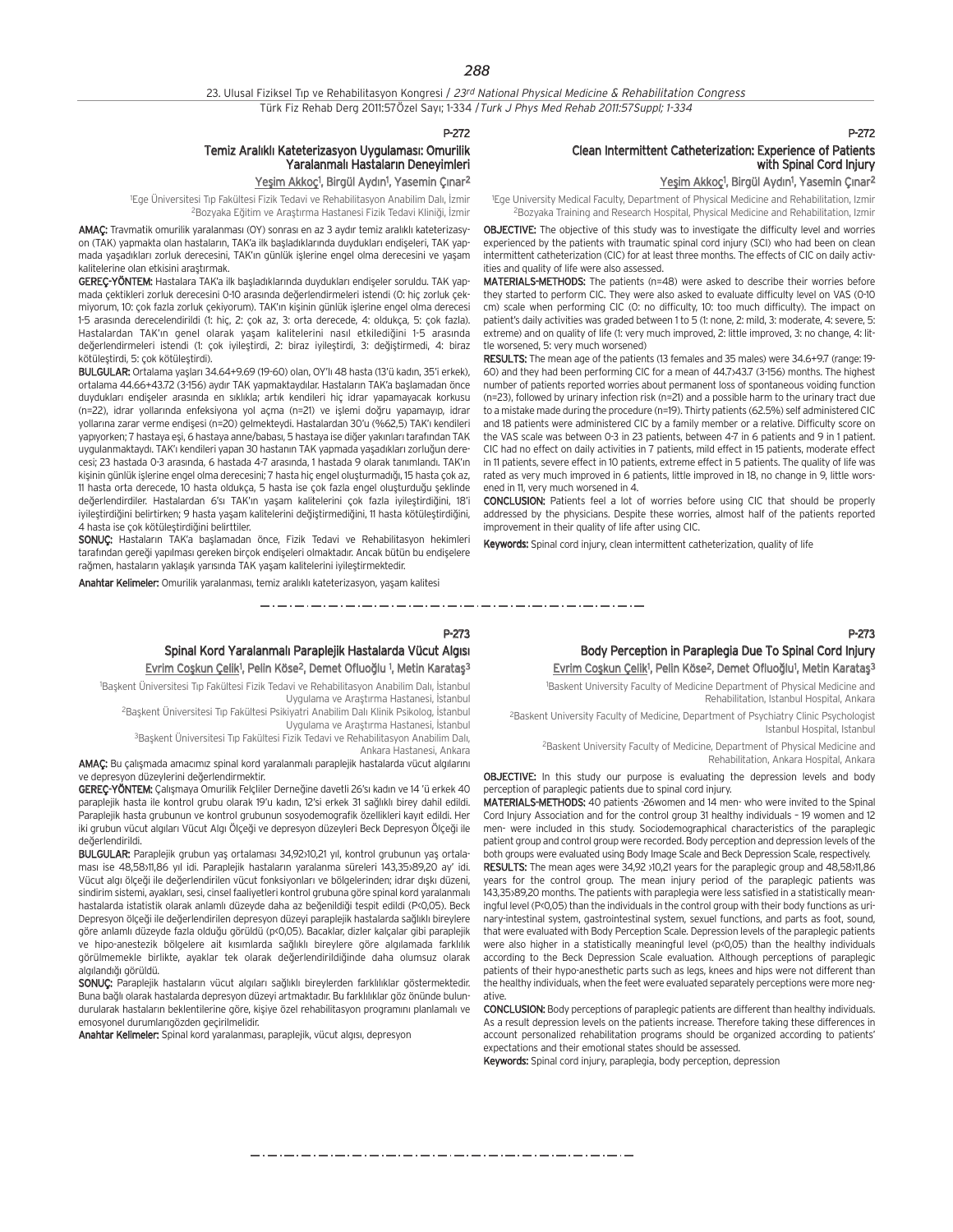#### P-274

#### Travmatik Spinal Kord Hasarı olan Hastaların Fonksiyonel Sonuclarının Değerlendirilmesi

#### <u>Oya Özdemir</u>1, Gülbüz Samut<sup>2</sup>, Alp Çetin<sup>2</sup>, Zafer Hasçelik<sup>2</sup>

1 Hacettepe Üniversitesi Kastamonu T›p Fakültesi, Fiziksel Tip ve Rehabilitasyon Anabilim Dalı, Ankara <sup>2</sup>Hacettepe Üniversitesi Tıp Fakültesi Fiziksel Tıp ve Rehabilitasyon Anabilim Dalı, Ankara

AMAÇ: Bu çalışmanın amacı travmatik spinal kord hasarı olan hastaların klinik özelliklerini tanımlamak ve rehabilitasyon programları ile elde ettikleri fonksiyonel sonuçları incelemektir. GEREC-YÖNTEM: 2006-2010 yılları arasında yatarak nörolojik rehabilitasyon programına alınan hastalar retrospektif olarak incelendi. Travmatik spinal kord hasarı olan ve yatıs-cıkıs Fonksiyonel Bağımsızlık Ölçeği (FBÖ) skorları mevcut olan tüm hastalar değerlendirildi. Hastaların yaş, cinsiyet, yatış süresi, yaralanma sebebi ve seviyesi kaydedildi.

BULGULAR: Çalışmaya %65,6'sı erkeklerden oluşan toplam 32 hasta alındı. Hastaların yaş ortalaması 32,7±13,0 (aralık: 15-60) yıl olup %50'si motorlu taşıt kazası, %37,5'i yüksekten düsme, %9,4'ü atesli silah yaralanması ve 1 hasta da sığ suya balıklama atlama sonucu yaralanm›flt›. Yaralanma hastalar›n %59,4'ünde torakal, %34,4'ünde servikal ve %6,3'ünde lumbal seviyede gerçekleşmişti. Olay sonrası geçen süre 15 gün ile 14 yıl arasında değişmekteydi. Hastaların ortalama yatış süresi 39,7±16,2 gündü. Bu süre içerinde hastalara egzersiz programı ile birlikte spastisiteyi azaltmaya yönelik girişimlerde bulunmuştu. Ayrıca, gerekli ortezler ve yardımcı yürüme cihazları reçetelenmiş ve kullanımları konusunda eğitim verilmisti. Hastaların yatış sırasındaki FBÖ motor skoru 39,5±21,1 iken taburculuk asamasında bu değer 50.9+23.0 olarak tespit edildi. Yatıs ve çıkış ölçümleri arasında istatistiksel olarak anlamlı bir fark mevcuttu (p<0,001). Yatış-çıkış FBÖ toplam skoru farkı ile olay sonrası geçen süre arasında belirgin olarak negatif yönde bir korelasyon saptandı (p=0,003).

SONUÇ: Travmatik spinal kord hasarı olan hastaların yatarak rehabilite edilmesi motor fonksiyonlarında iyileşmeye neden olmaktadır. Bu kazanım olay sonrası geçen süre azaldıkça artış göstermektedir. Bu bulgu, mümkün olduğunca erken dönemde rehabilitasyona baslamanın gerekliliğini vurgulaması açısından önem tasımaktadır.

Anahtar Kelimeler: Travma, spinal kord hasarı, rehabilitasyon

## The Evaluation of the Functional Outcomes in Patients with Traumatic Spinal Cord Injury

P-274

#### <u>Oya Özdemir</u>1, Gülbüz Samut<sup>2</sup>, Alp Çetin<sup>2</sup>, Zafer Hasçelik<sup>2</sup>

1 Hacettepe University Kastamonu Medical School Department of Physical Medicine and Rehabilitation, Ankara 2Hacettepe University Medical School Department of Physical Medicine and Rehabilitation, Ankara

OBJECTIVE: The aim of this study is to describe the clinical characteristics of patients with traumatic spinal cord injury (SCI) and to investigate the functional outcomes of these patients after inpatient rehabilitation programs.

MATERIALS-METHODS: The individuals who received inpatient rehabilitation programs between the years 2006 and 2010 were reviewed retrospectively. The patients with traumatic spinal cord injury whose admission and discharge Functional Independence Measurement (FIM) scores had been recorded were analyzed in the study. Patients' age, sex, length of stay, the level of the injury and the cause of injury were noted.

RESULTS: The present study consisted of 32 patients of whom 65.6% were male. The average age of patients was 32.7±13.0 (range: 15-60) years. The causes of the injuries were motor vehicle accidents in 50% of the patients, 37.5% caused by a fall, 9,4% caused by a gunshot wound and a patient was injured after diving into shallow water. The level of SCI was thoracic in 59.4%, cervical in 34.4% and lumbar in 6.3% of the patients. The period of time after the injury ranged from 15 days to 14 years. The average length of stay was 39.7±16.2 days. The treatment program consisted of exercises, medications to reduce spasticity, prescription and training of orthoses and assistive walking devices. Admission and discharge motor FIM scores of the patients were 39.5±21.1 and 50.9±23.0, respectively. There was statistically significant difference between admission and discharge FIM scores (p<0.001). Furthermore, a negative correlation between FIM gain and the period of time after injury was found (p=0, 003).

CONCLUSION: Inpatient rehabilitation of the patients with traumatic SCI leads to functional improvement in motor skills. Functional gain increases when the period of time after injury decreases. The result of this study emphasizes that the rehabilitation program should be started as soon as possible in patients with traumatic SCI. Keywords: Trauma, spinal cord injury, rehabilitation

### P-275 Bilateral Geçici Kalça Osteoporozu Olan Bir Olgu Yasemin Turan, Fatih Kahvecioğlu, Işıl Karataş Berkit, Ömer Faruk Şendur

Adnan Menderes Üniversitesi Fiziksel Tıp ve Rehabilitasyon Anabilim Dalı, Aydın

Kalçanın geçici osteoporozu genellikle orta yaşlı erkeklerde ve gebeliğin üçüncü trimestırında görülen spontan olarak başlayan nadir rastlanan bir klinik durumdur. Hastalık kalça ağrısının bir süre sonra ortadan kalkması ve femur başında geç dönemde ortaya çıkan osteoporoz görünümü ile karakterizedir. 31 yaşındaki erkek olgu sağda daha fazla hissedilen çift taraflı kalça ağrısı ile polikliniğimize başvurdu. Yaklaşık 4 ay önce geçirdiği inguinal herni operasyonu sonrası yakınmasının başladığını belirten hasta, ağrılarının hareketle arttığını, istirahatle azaldığını ve sağ tarafta uyluk önüne yayıldığını söyledi. Hasta travma öyküsü tariflemiyordu ve ilaç kullanım öyküsü yoktu. Ağrı-VAS'ı 9 cm'di. Kalça eklem hareket açıkları çift taraflı tam iken, sağ kalçada dış rotasyon ve fleksiyon hareketleri ağrılı idi. FABER ve FADİR testleri sağ kalcada pozitifti. Laboratuar incelemede biyokimyasal ve hematolojik anormalliğe rastlanmadı. Pelvis ön arka radvografisinde bilateral femur başında kemik ışın geçirgenliğinde artış gözlendi. Kalca MRG'sinde ise sağda daha belirgin olmak üzere her iki femur boynunda hafif dereceli T2 sinyal artışı izlendi. Hastaya bu bulgularla çift taraflı kalçanın geçici osteoporozu tanısı konularak istirahat, non-steroidal anti-enflamatuar ilaçlar, her iki kalçaya TENS (30 dk), kuadriseps güclendirme egzersizlerinden olusan 15 seans fizik tedavi ve rehabilitasyon programı uygulandı. Kalça üzerine yüklenilmesi sınırlandırıldı. Tedavi sonrası hastanın ağrı-VAS'ı 9 cm'e geriledi. Orta yas erkeklerde trayma olmaksızın başlayan, non-steroid anti-inflamatuarlara yanıt vermeyen kalça ağrısında geçici osteoporoz tanısı akılda bulundurulmalıdır. Geçici osteoporoz kendini sınırlayan bir hastalık olmasına rağmen uygun tedavi verilmezse özellikle ilk altı ay içinde migratuvar hal alabileceği ve alt ekstremitenin diğer eklemlerini de tutabileceği göz önünde bulundurulmalıdır.

Anahtar Kelimeler: Ağrı, kalçanın geçici osteoporozu

Bilateral Transient Hip Osteoporosis: A Case Study Yasemin Turan, Fatih Kahvecioğlu, Işıl Karataş Berkit, Ömer Faruk Sendur

Adnan Menderes University Medical School Department of

Physical Theraphy and Rehabilitation, Aydın

Transient hip osteoporosis is a rare clinical condition, generally with spontaneous onset observed in middle aged males and in the third trimester of pregnancy. The disease is characterized by the relief of hip pain after a period of time and femur head osteoporosis occurring at a later stage. 31-years old male applied to the outpatient unit with the complaint of bilateral hip pain prominently on the right side. The patient explained that his complaint started approximately 4 months ago after an inguinal hernia operation, and his pain was increasing during movement, decreasing at rest and referred to anterior thigh on the right side. Patient had neither trauma history nor drug use. Pain VAS was 9 cm. While hip joint movement ranges were complete bilaterally, external rotation and flexion movements were painful in the right hip. FABER and FADIR tests were positive for the right hip. No biochemical or hematological abnormalities were detected in laboratory tests. Bone beam permeability in bilateral femur heads was increased in antero-posterior pelvis graphy. In hip MRI increased mild degree T2-signal, which was prominent on the right side, was observed in bilateral femur heads. The patient was diagnosed with bilateral transient hip osteoporosis and rest, nonsteroidal anti-inflammatory drugs, TENS (30 minutes) for both hips, 15 sessions of physiotherapy and rehabilitation program for quadriceps strengthening exercises were performed. Weight load of the hip was limited. After the treatment patient's pain VAS decreased to 2 cm. In cases of hip pain in middle aged males, which are unresponsive to NSAID, and are not due to trauma, diagnosis of transient osteoporosis should be retained. Although transient osteoporosis is a self limiting disease, if not treated it may convert into a migratory state, especially in the first six months, and other joints in the lower extremities may also be involved. Keywords: Pain, transient hip osteoporosis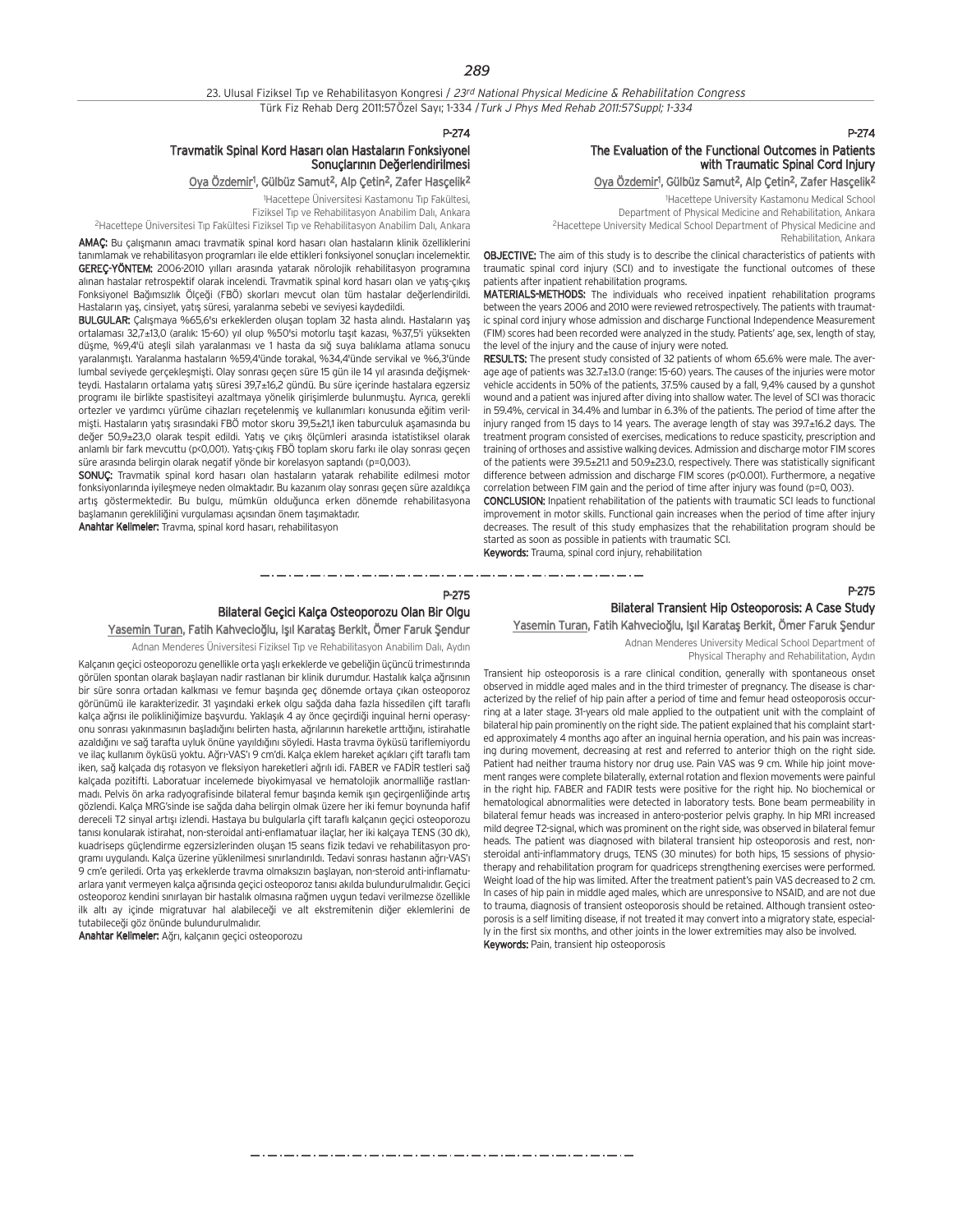#### Genç ve Orta Yaş Erkeklerde Kronik Bel Ağrısı ve Kemik Mineral Yoğunluğu Arasındaki İliski

#### <u>Özcan Hız</u>1, Levent Ediz1, Songül Ercan1, Mehmet Arslan<sup>2</sup>, Serhat Avcu<sup>3</sup>, İbrahim Tekeoğlu<sup>1</sup>

<sup>1</sup>Yüzüncü Yıl Üniversitesi Tıp Fakültesi Fiziksel Tıp ve Rehabilitasyon Anabilim Dalı, Van <sup>2</sup>Yüzüncü Yıl Üniversitesi Tıp Fakültesi, Beyin ve Sinir Cerrahisi Anabilim Dalı, Van <sup>3</sup>Yüzüncü Yıl Üniversitesi Tıp Fakültesi Radyodiagnostik Anabilim Dalı, Van

AMAÇ: Bu çalışmada genç ve orta yaş erkek popülasyonunda kronik bel ağrısı ve kemik mineral voğunluğu arasındaki ilişki incelenmiştir.

GEREÇ-YÖNTEM: Kronik bel ağrılı toplam 104 erkek hasta çalışmaya alındı. Tüm hastalar Oswestry Disability Index (ODI) sorgulama formunu doldurdu. Ayrıca, intervertebral disk dejenerasyonu Thompson's klasifikasyonuna göre derecelendirildi. L2-L4 ve femur boynu T ve Z skorları sağlıklı ve hasta grubunda ölçüldü.

BULGULAR: L2-L4 ve femur boynu T skoru ve Z skoru control grubu ile karşılaştırıldığında hasta grubunda anlamlı derecede düşük bulundu. Hasta grubunda, ODI skoru ve disk dejenerasyon skoru arasında pozitif korelasyon vardı. Hem ODI skoru hemde disk dejenerasyon skoru ile L2-L4 ve femur boynu T ve Z skorları arasında negative korelasyon tespit edildi. Disk dejenerasyon ve ODI skorları normal mineral yoğunluklu hasta grubu ile karşılaştırıldığında düşük mineral yoğunluklu hasta grubunda anlamlı derecede yüksek bulundu.

SONUÇ: Biz, kronik bel ağrılı genç ve orta yaş erkek hastalardaki düşük kemik mineral yoğunluğunun, fiziksel aktivite azlığı ve yetersizliğe bağlı olduğunu düşünüyoruz.

Anahtar Kelimeler: Kronik bel ağrısı, lomber disk dejenerasyonu, kemik mineral yoğunluğu, fiziksel inaktivite, yetersizlik, erkek

#### P-276

#### The Relationship Between Chronic Low Back Pain and Bone Mineral Density in Young and Middle Age Males

<u>Özcan Hız</u>1, Levent Ediz1, Songül Ercan1, Mehmet Arslan<sup>2</sup>, Serhat Avcu<sup>3</sup>, İbrahim Tekeoğlu<sup>1</sup>

1 Yuzuncu Yil University Medical Faculty, Department of Physical Medicine and Rehabilitation, Van

2Yuzuncu Yil University Medical Faculty, Department of Neurosurgery, Van 3Yuzuncu Yil University Medical Faculty, Department of Radiology, Van

OBJECTIVE: This study examined the relationship between chronic low back pain and bone mineral density in a young and middle age male population.

MATERIALS-METHODS: A total of 104 male patients with chronic low back pain were included in this study. All patients also completed the Oswestry Disability Index (ODI) questionnaire Additionally, intervertebral disc degeneration was graded according to Thompson's classification. L2-L4 and femoral neck T-scores and Z-score were measured in healthy and patient groups.

RESULTS: The L2-L4 and femoral neck T-scores and Z-score were found to be significantly lower in the patient group compared to the control group. In the patient group, there was a positive correlation between the ODI score and the disc degeneration score. There were negative correlations between both the ODI score and the disc degeneration score and L2-L4 and femoral neck T-scores and Z-score. The disc degeneration and ODI scores were found to be significantly higher in the patients with low bone density compared to the patients with normal bone density.

CONCLUSION: We suggest that the low bone mineral density in young and middle age male patients with chronic low back pain is related to disability and physical inactivity.

Keywords: Chronic low back pain, lumbar disc degeneration, bone mineral density, physical inactivity, disability, male

P-277

### Postmenopozal Osteoporozda Yaşam Kalitesinin Ağrı ile İlişkisi Sema Haliloğlu, Afitap İçağasıoğlu, Selin Turan Turgut, Esra Selimoğlu, Raife Şirin Atlığ

Göztepe Eğitim ve Arastırma Hastanesi Fizik Tedavi ve Rehabilitasyon Kliniği, İstanbul

AMAC: Postmenopozal osteoporozda yasam kalitesinin ağrı ile ilişkisinin araştırılması amaçlandı. **GEREC-YÖNTEM:** Calismaya postmenopozal osteoporoz tanısı almış 105 hasta alındı. Hastaların yaş ortalaması 61,16±7,59 'du. Olguların tanımlayıcı özellikleri ve L1-4 T skoru ile BMD değerleri kaydedildi. Sırt ağrısını değerlendirmek için Görsel Anolog Ölçek (Vizüel Anolog Scale-VAS) kullanıldı. Yaşam kalitesi, osteoporoza özgül yaşam kalitesine ilişkin sorular içeren QUALEFFO-41 (Quality of Life European Foundation for Osteoporosis) anketi ile değerlendirildi. İstatistiksel analizler için NCSS (Number Cruncher Statistical System) 2007 & PASS 2008 Statistical Software (Utah, USA) programı kullanıldı. Parametreler arasındaki ilişki analizi için Spearman's rho korelasyon katsayısı kullanıldı.

BULGULAR: VAS skorları ile Qualeffo-41 toplam puanı arasında pozitif yönde %45 düzeyinde istatistiksel olarak anlamlı ilişki bulundu (p<0,01). VAS skorları ile L1-L4 T skorları ve L1-L4 BMD skorları arasında istatistiksel olarak anlamlı ilişki saptanmadı (p>0,05). Qualeffo-41 toplam puanı ile L1-L4 T skorları ve L1-L4 BMD skorları arasında istatistiksel olarak anlamlı ilişki sap $t$ anmadı ( $p>0.05$ ).

SONUÇ: İleri osteoporoz ile ağrı şiddeti ve yaşam kalitesi arasında istatistiksel boyutta anlamlı ilişki tespit edilmedi. Postmenopozal osteoporozlu hastalarda yüksek ağrı skorları, düşük vasam kalitesi ile iliskili bulundu.

Anahtar Kelimeler: Ağrı, postmenopozal osteoporoz, yaşam kalitesi

## P-277

#### Relationship Between Pain and Quality of Life In Postmenopausal Osteoporosis

Sema Haliloğlu, Afitap İçağasıoğlu, Selin Turan Turgut, Esra Selimoğlu, Raife Şirin Atlığ

Goztepe Education and Research Hospital, Physical Medicine and Rehabilitation Clinic, Istanbul

OBJECTIVE: The aim of this study was to evaluate the relationships between pain and quality of life in patients with postmenopausal osteoporosis.

MATERIALS-METHODS: One hundered five (105) postmenopausal osteoporosis patients were included in the study. Their mean age was 61,16±7,59 years. Their distinctive marks and L1-4 T-score and BMD were noted. Visual Anologue Scale (VAS), Quality of Life European Foundation for Osteoporosis (QUALEFFO-41) scale were used to asses respectively back pain and quality of life in postmenopausal osteoporosis patients. NCSS (Number Cruncher Statistical System) 2007 & PASS 2008 Statistical Software (Utah, USA) program and Spearman's rho coefficient of correlation were used to assess statistical accounting.

RESULTS: We detected a positive relationship between VAS scores and Qualeffo-41 scores. (p<0,01). VAS scores were not related to L1-4 T-score and BMD. (p>0,05). Qualeffo-41 scores were not related to L1-4 T-score and BMD (p>0,05).

CONCLUSION: Severe osteoporosis was not related to the degree of back pain and quality of life. It was found that higher pain scores affects quality of life negatively in postmenopausal osteoporosis patients.

Keywords: Pain, postmenopausal osteoporosis, quality of life

. . . . . . . . . . . . . . . . . .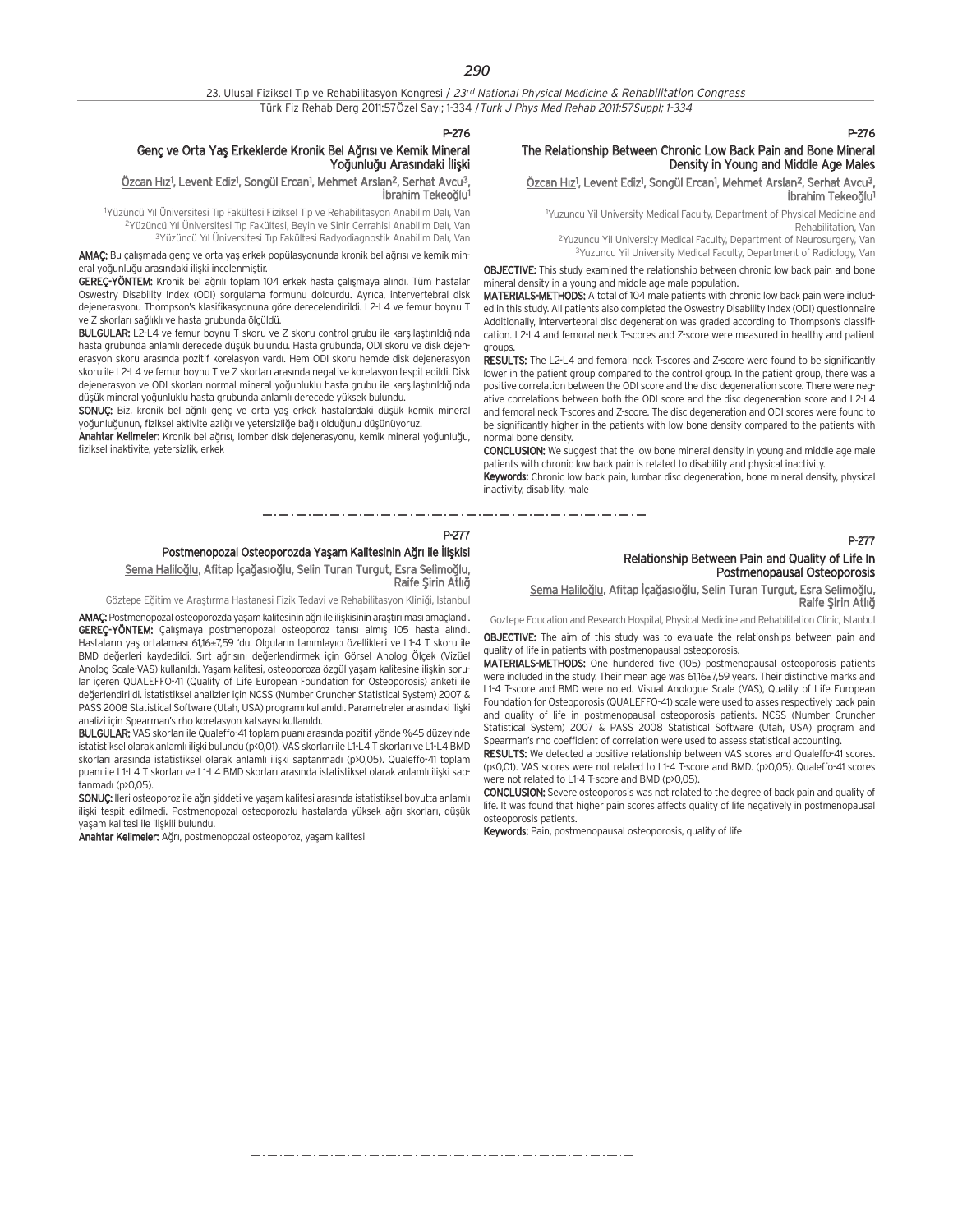والمسترد ستروست والسروسية والمتروسية والمتروسية والمتروسية والمساويسي والمتروسية والمتروسية والمتروسية والمتروسية

#### Geç Dönem, Tedavi Edilmemiş Multiple Herediter Ekzositozlu Bir Olgu Sunumu

## Evrim Coşkun Çelik, Demet Ofluoălu

Başkent Üniversitesi Fizik Tedavi ve Rehabilitasyon Anabimi Dalı Baskent Üniversitesi İstanbul Uygulama ve Arastırma Hastanesi, İstanbul

Multiple Herediter Ekzositoz (MHE) uzun kemiklerin jukstaepifizer bölgesinden köken alan ekszostozlarla karakterize otozomal dominant geçişli bir hastalıktır. Bu olguda ileri yaş MHE'lu ve ekzostozla ilgili hiçbir cerrahi tedavi geçirmemiş hasta sunulmaktadır.

VAKA: Altmışiki yaşında erkek hasta sağ dirsek ve her iki dizde ağrı şikayetleri ile polikliniğe basvurdu. Hastanın 28 yasına kadar kemik ağrılarının olmadığı ve 28 yasından sonra eklem yerlerinde ağrıların oluştuğu ve bu ağrılarının günlük yaşamı olumsuz yönde etkilediği öğrenildi. Özgeçmişinde diabetus mellutus dışında başka hastalık yok idi. Soygeçmişi sorgulandığında baba, dede, çocuklarından birinde ve bazı kuzenlerde MHE tanısı konulduğu ögrenildi. Yapılan muayenesinde her iki dirsek, her iki diz ve her iki ayak bileği çevresinde sert cıkıntılar fark edildi. Sol önkolda sağa göre kısalık tespit edildi. Hastanın omuz, dirsek, el bilek, kalça diz ve ayak bilekleri eklem hareket açıklığında kısıtlılık görülmedi. Daha önce çekilmiş grafilerinde diz çevresi, dirsek çevresi, ayak bileği çevresinde multiple ekzostozlar görüldü. MHE uzun kemiklerde kısalığa, kortikal düzensizliğe, metafizyel genişlemeye, iskelet deformitelerine ve ağır vakalarda boy kısalığına neden olur. Başlıca komplikasyonları ağrı, eklem limitasyonları, ekstremite eşitsizlikleri, malign dejenerasyon ve damar sinir basılarıdır. MHE tanısı radyolojik olarak uzun kemiklerin jukstaepifizer bölgesinde yer alan en az iki adet ekzositozun görülmesi ve pozitif aile hikayesi ve/veya gen mutasyonun gösterilmesi ile konur. MHE'lu hastalar sıklıkla ağrı ve eklem limitasyonu gibi şikayetlerle hastaneye başvurduğunda çekilen grafilerde ekzostozlar görülüp şikayete sebep olan ekzositoz erken yaşta cerrahi olarak ekzise edilmektedir. Altmış iki yaşında olan bizim vakamız gibi bu zamana kadar hiçbir cerrahi müdahale geçirmemiş olması genellikle beklenen bir durum değildir. MHE'lu hastalar tanısı konulduktan sonra ekzostozlar değerlendirilmeli ileri dönemde eklem limitasyonlarına, damar-sinir basısına neden olacak ekzostozlar gelisim tamamlandıktan sonra cerrahi müdahale ile çıkarılmalıdır. Yine bu hastalar malign dejenerasyon açısından takibe alınmalıdır. Anahtar Kelimeler: Multiple herediter ekzositoz, ağrı, osteoartrit

## P-278 An Untreated Multiple Hereditary Exocytosis in the Late Period: Case Report Evrim Coşkun Çelik, Demet Ofluoğlu

Baskent University Faculty of Medicine Physical Medicine and Rehabilitation Department Istanbul Application and Research Hospital, Istanbul

Multiple Hereditary Exocytosis (MHE) is an autosomal dominant disorder characterized with exocytosises originating from juxta-epiphyseal region of long bones. In this case, an elderly patient with MHE who has not undergone any surgical treatment is presented.

CASE: 62-year-old male patient with complaints of pain in both knees and right elbow was admitted to the clinic. The patient did not have any bone pain until the age of 28 but after then he suffered from pain that occurred at the joints which had adversely affected his daily life. No disease other than Diabetes mellitus was present in his medical record. When medical history of his family was questioned MHE was diagnosed in his father, grandfather, one of the children and some of the cousins. In his examination rigid protrusions were noticed around his both elbows, both knees and both ankles. His left forearm was shorter than the right forearm. There were no restrictions in the range of motion of the patient's shoulder, elbow, wrist, hip, knees and ankle joints. Multiple exocytosises were noticed in the knee, elbow and ankle circumferences in the Radiographs taken before. MHE causes shortness of long bones, cortical irregularity, metaphysical enlargement, skeletal deformities, and short stature in severe cases. Major complications are pain, joint limitations, limb disparity, malignant degeneration and vascular and nerves compressions. MHE is diagnosed when at least two exocytosises are radiologically identified in juxta-epiphyseal region of long bones and positive family history is presented and / or gene mutation is observed. When patients with MHE apply to the hospital with complaints of pain and joint limitations, exocytosises identified in radiography are excised surgically in earlier ages. Unlike our case, it's not a common situation that a patient with MHE is not treated surgically until the age of 62. After diagnosis of MHE in patients, exocytosises should be assessed and removed with surgical intervention upon the completion of their developments in order to prevent joint limitations and vesselnerve compressions in the future. These patients should be dealt in terms of malignant degeneration, as well.

Keywords: Multiple hereditary exocytosis, pain, osteoarthritis

#### P-279

#### Postpartum Sacral Insufficiency Fracture: A Case Report

### P-279 Postpartum Sakral Yetmezlik Fraktürü: Bir Olgu Sunumu Evrim Coskun Çelik, Demet Ofluoğlu

Başkent Üniversitesi Tıp Fakültesi Fiziksel Tıp ve Rehabilitasyon Anabilim Dalı, Başkent Üniversitesi İstanbul Uygulama ve Araştırma Hastanesi, İstanbul

Sakral yetmezlik kırığı genellikle yaşlılarda osteoporoza bağlı, radyasyon tedavisi sonrası, romatoid artrit, fibroz displazi, paget, osteogenezis imperfekta, osteopetrozis, osteomalazi ve hiperparatiroidizm gibi kronik hastalıklar sonrası görülmektedir. Daha nadir olarak gençlerde, uzun mesafe koşucularında ve askerlerde de görülebilir. Bu vakada 30 yaşında gebelik sonrası sakral yetmezlik kırığı olan bir kadın hasta sunulmaktadır.

VAKA: 30 yasında bayan hasta, 3 hafta önce herhangi bir travma hikayesi olmadan aniden başlayan şiddetli bel ve sağ kalça ağrısı ile hastanemize başvurdu. Hastanın 10 hafta önce sezeryan ile doğum yaptığı öğrenildi. Özgeçmişinde herhangi bir hastalık olmayan hastanın, yap›lan muayenesinde sa¤ sakroiliak eklem üzerinde hasssiyet tesbit edildi. Bel hareketleri ağrılı ve açık, nörolojik muayenesi normal idi. Çekilen sakral MRI'de sakrum sağ tarafında stres fraktürü tesbit edildi. Biyokimya tetkiklerinde 25-(OH) Vit D3 düzeyi 5,1 (11-43 ng/mg) olup, diğer parametreler normal bulundu. Kemik mineral ölçümü sonuçları normal bulundu. Çekilen torokalomber grafilerde herhangi bir kırık saptanmadı. Hastamıza Vit D3 300.000 IU /haftada ve Günlük Kalsiyum+ D vit efervesan tb (1200 mg elementer Ca+800 IU D3), istirahat ve analjezik önerildi.Birinci hafta ağrıları azaldı. Tedaviye başladıktan 6 hafta sonra tekrar bel ve sol kalça ağrısı ile hastanemize başvuran hastanın çekilen yeni pelvis MRI'da S1-2 vertebralar düzevinde sağ sakral kemik ventralinde ve solda iliak kemik ventralinde stres fraktürü ve komsuluğunda kemik iliği ödemi görüldü. Kontrol 25-(OH) Vit D3 değeri 40,83 (11-43 ng/mg) olarak tespit edildi. Ağrı için analjezik ve istirahat tedavisinin yanı sıra emzirme kestirildi ve ikinci kırık sonrası Ca+ D vit efervesan tb (1200 mg Ca+400 IU D3 vitamini) ek olara Salmon kalsitonin nasal sprey 200IU/gün başlandı. Ağrılarda 2. haftada azalma görüldü.

YORUM: Genc eriskin dönemde sakral vetmezlik fraktürü nadir görülmekle birlikte, gebelikte ve postpartum dönemde bel ve kalça ağrısı şikayeti olan hastalarda ayırıcı tanıda düsünülmelidir. Bu hastada sakral yetmezlik fraktürünün, postpartum, düşük D vitamini düzeyi ile iliskili olduğu düşünülmektedir.

Anahtar Kelimeler: Osteoporoz, sakral yetmezlik kırığı, postpartum

Evrim Coşkun Çelik, Demet Ofluoğlu

Baskent University Faculty of Medicine Physical Medicine and Rehabilitation Department Istanbul Application and Research Hospital, Istanbul

Sacral insufficiency fractures in the elderly are seen after chronic diseases such as osteoporosis, post-radiation therapy, rheumatoid arthritis, fibrous dysplasia, Paget, osteogenesis imperfecta, osteoporosis, osteomalacia, and hyperparathyroidism. The illness is occasionally observed in young patients, long-distance runners and soldiers. In this case, a 30-year-old woman with sacral insufficiency fracture in the post pregnancy period is reported.

CASE: a 30 year old female patient without any history of trauma was admitted to our hospital 3 weeks ago with a sudden onset severe low back and right hip pain. The patient gave a birth by Caesarean section 10 weeks ago. No previous disease was reported in her history, the patient showed tenderness on the right sacroiliac joint in the examination. Low back movements were open but painful and her neurological examination was normal. Sacral stress fracture in the right side of the sacrum was seen in her MRI. 25-(OH) vitamin D3 level was 51 and other parameters were normal in her biochemical tests. Bone mineral measurement results were normal. Vit D3 300,000 IU/week and daily calcium + vitamin D, resting and analgesics were prescribed to the patient. A decrease in the severity of the pain was observed in the first week. After the initial 6 weeks of treatment, the patient was admitted to the hospital again with low back and left hip pain. In her new pelvic MRI scan, a new stress fracture was seen in the vertebrae S1-2 level. Control 25-(OH) vitamin D3 value was found as 40.83. Ceasing the breastfeeding, resting and analgesics were suggested for the treatment of pain, and after the second fracture effervescent Ca + Vit D (plus salmon calcitonin nasal spray 200IU/day were prescribed. A decrease in the severity of the pain was observed in the second week.

CONCLUSIONS: Although the sacral insufficiency fracture is rarely observed in young adults, it should be considered in the differential diagnosis of patients with low back and hip pain during the pregnancy and the postpartum period. Sacral insufficiency fracture in this patient is considered to be associated with the postpartum low vitamin D level.

Keywords: Osteoporosis, sacral insufficiency fracture, postpartum

مترو متناول متناول متناول متناول متناول متناول متناول متناول متناول متناول متناول متناول متناول متناول متناول متناولات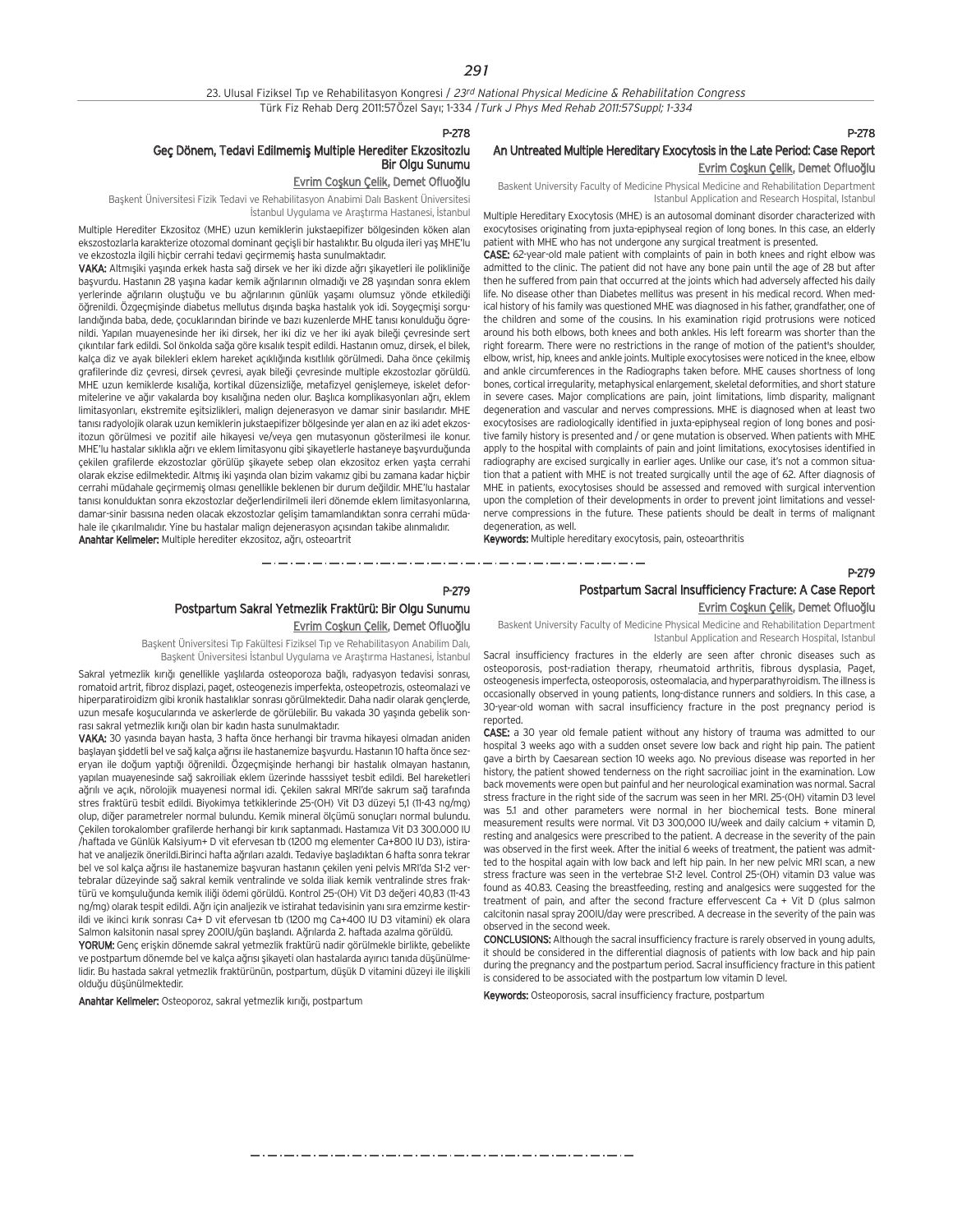P-280

## Postmenopozal Kadınlarda Kemik Mineral Yoğunluğu ile Kortikal Kemik Hassasiveti liliskisi

## Kerem Gün, Murat Uludağ, Nurettin İrem Örnek, Halil Koyuncu

İstanbul Üniversitesi Cerrahpaşa Tıp Fakültesi Fiziksel Tıp ve Rehabilitasyon Anabilim Dalı, İstanbul AMAÇ: Osteoporoz kemik mineral döngüsünü bozarak kemik yapımını ve kalitesini azaltır, kırığa kadar gidebilen ağrılı bir sürece neden olabilir. Bu çalışmada kemik mineral yoğunluğundaki azalma ile kemik korteksindeki lokal hassasiyet arasındaki ilişkinin ortaya konması amaçlanmıştır.

GEREÇ VE YÖNTEM: Çalışmaya poliklinikte osteoporoz tanısı ile takip edilen postmenopozal 30 kadın olgu dahil edildi. Olguların 4 farklı vücut bölgesinden standart metodla kemik hassasiyeti değerlendirilerek kemik mineral yoğunluğu ile hassasiyet dereceleri arasında korelasyon arastırıldı.

BULGULAR: Olguların yaş ortalamaları 65 (min 43, maks 80, SD 8,7), menopoz yaş ortalamaları ise 20 yıl (min 1, maks 40 SD 10) idi. Olguların femur boyun T skoru ortalama değeri 2,9>0.7 olarak bulundu. Olguların tibial ve radial kemik hassasiyet ortalaması ise sırasıyla sağda 4,652,3, 4,352,3, solda ise 4,5521 ve 4,151,4 idi. Bilateral tibial ve radial kemik hassasiyeti ile kemik mineral yoğunlukları arasında ilişki incelendiğinde ise hiçbir bölgede anlamlı korelasyon saptanmadı (p>0,05).

SONUÇ: Çalışmamız, azalmış kemik mineral yoğunluğu ile tibial ve radial kemik hassasiyeti arasında ilişki ortaya koyamamıştır. Bu durum osteoporozun, postür bozukluğu veya kırık gelismeden ağrıya yol açmadığı yönündeki klasik bilgi ile uyuşmaktadır.

Anahtar Kelimeler: Osteoporoz, DXA, kemik hassasiyeti

#### P-280

## The Relationship Between Bone Mineral Density and Tenderness of Cortical Bone in Postmenopausal Women

Kerem Gün, Murat Uludağ, Nurettin İrem Örnek, Halil Koyuncu

Cerrahpaşa Faculty of Medicine Istanbul University, Department of

Physical Medicine and Rehabilitation, Istanbul

OBJECTIVE: Osteoporosis is a progressive bone disease in which cortical bone becomes more porous and thinner. In this study, we aimed to introduce a relationship between the decrease of bone mineral density and local tenderness of cortical bone.

MATERIALS-METHODS: The study included 30 postmenopausal women in follow up outpatients with the diagnosis of osteoporosis. Bone tenderness of the cases evaluated in 4 different regions of the body with standard method and the correlation between bone mineral density and the degree of tenderness was investigated.

RESULTS: The mean age is 65 (min 43, max 80, SD 8.7), the mean menopause age is 20 years (min 1, max 40 SD 10), respectively. The average value of the cases was 2.9>0.7 on femoral neck T score. The mean right tibial and right radial bone tenderness of the cases were 4.6>2.3, 4.3>2.3 respectively. The mean left tibial and left radial bone tenderness of the cases were 4.5>2.1 and 4.1>1.4, respectively. There was no significant correlation found between bone mineral density and bilateral tibial and radial bone tenderness (p>0.05).

CONCLUSION: In this study, we did not show any relationship between the tibial and radial bone tenderness and reduced bone mineral density. This condition was consistent with classical information that pain did not cause before the fracture development or postural deformity in osteoporosis.

Keywords: Osteoporosis, DXA, bone tenderness

والمتواد المتواد المتواد المتواد المتواد المتواد المتواد المتواد المتواد المتواد المستحدث المستحد والمستحد والمستحد المستحد المستحد المستحدة

P-281

#### P-281

## Periferik ve Aksiyel Osteartritte Ağrı Siddeti ve Süresi ile Röntgen Bulgularının Karşılaştırılması

Murat Uludağ, Kerem Gün, Nurettin İrem Örnek, Halil Koyuncu

İstanbul Üniversitesi Cerrahpaşa Tıp Fakültesi Fiziksel Tıp ve Rehabilitasyon Anabilim Dalı, İstanbul

GİRİŞ: Osteoartrit, eklemlerin ileri yaşlarda görülen dejeneratif hastalığıdır. Ağrı, klinikte en sık karşılaşılan şikayettir. Tanı radyografik olarak yapılmaktadır.

AMAÇ: Çalışmamızda, periferik ve aksiyel ostoartritteki osteodejenerasyon derecesi, osteoartrit ağrısı ile iliskisi arastırılmıştır.

GEREC-YÖNTEM: Çalışmaya poliklinikte osteoartrit (spinal 49, periferik 23, mikst 9) tanısı ile takip edilen, 45 yaş üzeri 81 (29 erkek, 52 kadın) hasta dahil edildi. Ağrı şiddeti vizüel analog skala ile değerlendirildi. Radyolojik bulgular tek bir arastırmacı tarafından evrelendi.

BULGULAR: Olgular, 29 erkek ve 52 kadından oluşmaktaydı ve yaş ortalaması 56 > 9 idi. Olguların 22'si periferik, 50'si aksiyel ve 9 tanesi mikst osteoartrit tanısına sahipti. Radyolojik olarak 12 hafif, 44 orta ve 25 ileri evre osteoartrit saptandı. Olguların ortalama ağrı şiddetleri 6.8 > 0.8 ve ortalama ağrı süreleri 38 ay (minimum 1 ay, maksimum 25 yıl) idi. Olguların radyolojik evreleri ile ağrı süresi (r: 0,318, p<0,005) ve şiddeti (r: 0,388, p<0,001) arasında, pozitif yönde orta düzeyde korelasyon tespit edildi.

SONUC VE YORUM: Osteoartritte, osteodejeneratif süreçteki ilerleme artış, radyolojik kötüleşme ile birliktedir. Çalışmada bu radyolojik kötüleşmenin, klinikte ağrı süresi ve şiddeti ile birlikte olduğu gösterilmiştir. Erken başvuru, tanı ve tedavi, klinik ve radyolojik progresyonu önleyebilir.

Anahtar Kelimeler: Osteoartrit, ağrı, radyolojik evre

#### Comparison Between the Severity and Duration of Pain and X-Ray Findings in Patients with Peripheral and Axial Ostearthritis Murat Uludağ, Kerem Gün, Nurettin İrem Örnek, Halil Koyuncu

Cerrahpaşa Faculty of Medicine Istanbul University, Department of Physical Medicine and Rehabilitation, Istanbul

OBJECTIVE: Osteoarthritis is a degenerative disease more common in the elderly people. Pain is the most common complaint in clinical practice. Osteoarthritis diagnosis can be made radiographically and/or clinically. We investigated the relationship between the degeneration degree and pain in patients with peripheral and axial osteoarthritis.

MATERIALS-METHODS: 81 patients with a diagnosis of osteoarthritis participated in the study. The numbers of female and male were 52 and 29, respectively. Pain intensity was evaluated with visual analogue scale. Radiological findings were evaluated by a single researcher according to Kellgren-Lawrence (KL) grading scale. KL 1 as mild, KL 2 and 3 as moderate, KL 4 as advanced were determined.

RESULTS: The mean age was  $56$  > 9. Osteoarthritis types were spinal in 50 patients, peripheral in 22 patients and mixed in 9 patients. Radiological osteoarthritis grades of patients were mild in 12 patients, moderate in 44 patients and advanced in 25 patients of. The mean pain intensity was 6.8>0.8 and pain duration was 38 months (1 month-25 years). We found moderate positive correlation between the pain duration (r: 0.318, p<0.005) and severity (r = 0.388, p <0.001) and radiological grades of patients.

CONCLUSION: Radiological deterioration in patients with osteoarthritis had been moderately associated with duration and severity of pain. Early diagnosis and treatment can help to prevent clinical and radiologic progression.

Keywords: Osteoarthritis, pain, radiologic stage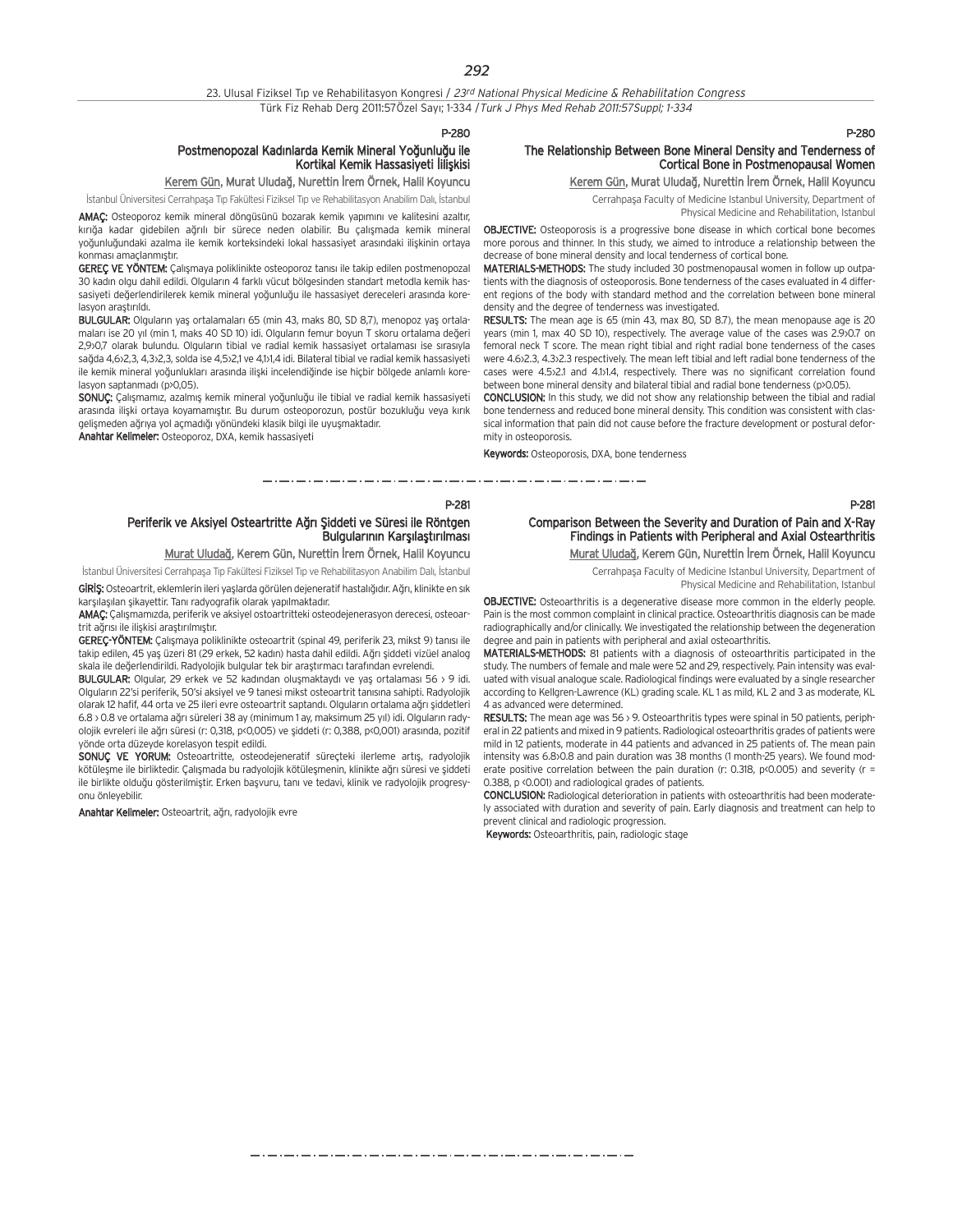#### P-282

#### Postmenopozal Kadınlarda Diz Osteoartriti Derecesi ile Kemik Mineral Yoăunluău İliskisi

### Nurettin İrem Örnek, Kerem Gün, Murat Uludağ, Halil Koyuncu

İstanbul Üniversitesi Cerrahpaşa Tıp Fakültesi Fiziksel Tıp ve Rehabilitasyon Anabilim Dalı, İstanbul

GIRIŞ: Osteoartrit ve osteoporoz kas iskelet sisteminin ilerlei yaşlarda en sık görülen iki hastalığıdır. Önlem alınmadığı takdirde yüksek morbidite riski olan bu iki hastalık etyopatogenezleri farklı olsa da sıklıkla aynı bireyde bulunabilir ve birbirlerini etkileyebilirler.

AMAÇ: Çalışmada, diz osteoartritinde dejenerasyon şiddetinin kemik mineral yoğunluğu ile iliskisi arastırılmıştır.

GEREÇ-YÖNTEM: Calismaya poliklinikte diz osteoartriti tanısı ile takip edilen, standart DEXA yöntemi ile kemik mineral yoğunlukları ölçülmüş postmenopozal 30 kadın olgu dahil edildi. BULGULAR: Olguların yaş ortalamaları 65 (45-80 standart deviasyon 9,2), menopoz yaş ortalamaları ise 18 yıl (min 1 - maks 36 standart deviasyon 10) idi. Kellgren Lawrence sınıflamasıyla 1 tanesi Evre 1, 14 tanesi Evre 2, 12 tanesi Evre 3, 3 tanesi de Evre 4 diz osteoartriti olarak belirlendi. Olgulardan 8 tanesi L1-L4, 13 tanesi femur boyun, 5 tanesi ise total femur T skoru ile -2.5 standart deviasyonun altında idi. Dexa ortalamaları ise sırası ile -1,6+14, -2,1±1,4, -1,4±1,2 olarak tespit edildi. Diz osteoartriti evreleri ile kemik mineral yoğunluğu arasında tüm bölgelerde zayıf derecede negatif bir korelasyon belirlendi ancak istatistiksel anlamlılık söz konusu değildi (r<-0,25, p>0,05).

SONUÇ VE YORUM: Osteoartrit ve osteoporoz şiddeti yaş ile birlikte artış göstermektedir. Osteoartritteki yeni kemik oluşumu DEXA ölçümünde, osteoporotik kemikte beklenenden daha yüksek kemik mineral yoğunluğu seklinde ortaya çıkmaktadır. Çalışmamız günlük pratikte sıkça karşılaştığımız osteoartrit osteoporoz birlikteliğini göstermektedir. Olgu sayısındaki azlık nedeniyle istatistiksel anlamlılık saptanamamıştır. Olgu sayısı arttırılarak çalışma tekrarlanabilir.

Anahtar Kelimeler: Osteoartrit, diz, osteoporoz

#### P-282

#### The Relationship Between the Knee Osteoarthritis and Bone Mineral Density in Postmenopausal Women

## Nurettin İrem Örnek, Kerem Gün, Murat Uludağ, Halil Koyuncu

Cerrahpaşa Faculty of Medicine Istanbul University, Department of Physical Medicine and Rehabilitation, Istanbul

OBJECTIVE: Osteoarthritis and osteoporosis are two most common musculoskeletal system diseases, especially in elderly. Although these disorders have different etiopathogenesis, they can be often found in the same individual simultaneously and they have high morbidity risk. We investigated the relationship between bone mineral density and severity of knee osteoarthritis.

MATERIALS-METHODS: Thirty postmenopausal women with the knee osteoarthritis participated in the study. Their bone mineral density was measured by the standard method of DXA RESULTS: The mean age was 65 (45-80±9.2 standard deviation), the mean menopause age was 18 years (min 1-max 36>10 standard deviation). We found knee osteoarthritis as Kellgren Lawrence classification; grade 1 in 1 patient, grade 2 in 14 patients, grade 3 in 12 patients, grade 4 in 3 patients. We found below -2.5 standard deviation as T scores L1-L4, femoral neck total femoral in 8, 13 and 5 patients, respectively. The mean DEXA T- scores in L1-L4, femoral neck, total femoral were -1,6±1.4, -2.1±1.4, -1.4±1,2, respectively. We found weak negative correlation between the stage of osteoarthritis of the knee and bone mineral density in all regions, but it was not statistically significant.

CONCLUSION: The severity of osteoarthritis and osteoporosis increases with age. Bone mineral density in osteoporotic bone may be measured higher than expected because of new bone formation in osteoarthritis. We did not find statistically significance because the lack of number of the patients. Further studies including much more number of the patients are needed.

Keywords: Osteoarthritis, knee, osteoporosis.

\_\_\_\_\_\_\_\_\_\_\_\_\_\_\_\_\_\_\_\_\_\_\_\_\_\_\_\_\_\_\_\_\_\_

#### P-283

#### Postmenopozal Osteoporotik Kadınlarda Stronsiyum Ranelat'ın Kemik Mineral Yoğunluğu Üzerine Etkisi

#### Figen Yılmaz, Beril Doğu, Hülya Şirzai, Banu Kuran

Şişli Etfal Eğitim ve Araştırma Hastanesi Fizik Tedavi ve Rehbailitasyon Kliniği, İstanbul AMAÇ: Çalışmamızdaki amacımız 3 yıl süresince kesintisiz stronsiyum ranelat (2 gr/ gün) kulhan hastaların kemik yoğunluk ölçümündeki değişimlerini tespit etmekti.

MATERYAL-METOD: Retrospektif olarak yapılan çalışmamız için Osteoporoz polikliniğimizde Dünya Sağlık Örgütü kriterlerine göre primer osteoporoz tanısı konulan, 3 yıl süreyle kesintisiz Stronsiyum Ranelat (2 gr/gün) ve kalsiyum (1000 mg/gün)- D vitamini (880 IU/gün) suplementasyonu alan postmenopozal 51 kadın hasta alındı. Hastaların demografik verileri, yıllık yapılan kemik mineral yoğunluğu (KMY) ölçümleri (L2-4, femur boyun ve femur total KMY ve t skorları) ve yine yıllık yapılan dorsal-lumbosakral lateral grafilerinden vertebral fraktür bilgileri kaydedildi.

**BULGULAR:** Hastaların yas ortalaması 59,53±7,62 yıl, menopoz yaşları 43,9±5,08 yıl ve menopoz süreleri 15,8±7,79 yıl idi. Tedaviye başlamadan önceki L2-4 KMY ve t değeri sırasıyla 0,8±0,09 ve -3,18±1,08 idi. Femur boyun KMY ve t değerleri tedavi öncesinde 0,74±0,11 ve -2,02±0,91 iken aynı değerler femur total için başlangıçta 0,78±0,12 ve -1,78±0,98 idi. L2-4 KMY değeri 1 ve 2 yıllık stronsiyum ranelat tedavisi sonucunda anlamlı derecede artmış (p<0,0001), üçüncü yılda aynı düzeyde kalmıştır. Femur boyun ve total KMY ölçümlerinde ise tedavinin ilk yılında anlamlı bir artış olmuş (p<0,05), daha sonraki iki yılda anlamlı artış olmamasına rağmen aynı düzeyde kalabilmiştir. Ellibir hastanın 38'inde 3 yıllık grafi kontrolü yapılabilmiş, 38 hastanın 2'sinde başlangıçta birer vertebral kırık varken, 3. yılın sonunda da kırık sayısında artış olmamıştır. Otuzaltı hastanın ise başlangıçta vertebral kırığı yokken 3 yıl sonunda yine vertebral kırık olmadığı görülmüştür.

SONUÇ: Postmenopozal osteoporoz tedavisinde stronsiyum ranelat gerek lomber gerekse femur bölgesinde ilk yıldan itibaren anlamlı düzeyde KMY artışı yapmakta, lomberde ikinci yılda da KMY artışı sürerken, femurda ilk yıldaki artış düzeyini 3 yılın sonunda da korumaktadır.

Anahtar Kelimeler: Osteoporoz, postmenopozal, tedavi

## The Effectiveness of Strontium Ranelate on Bone Mineral Densities of Postmenopausal Osteoporotic Women

Figen Yılmaz, Beril Doğu, Hülya Şirzai, Banu Kuran

Sisli Etfal Education and Research Hospital Clinics of Physical Therapy and Rehabilitation, Istanbul OBJECTIVE: Our objective was to detect changes in bone mineral densities in patients treated with uninterrupted strontium ranelate (2  $g/d$ ) therapy for 3 years.

MATERIAL-METHOD: Fifty one postmenopausal women who received uninterrupted strontium ranelate (2g/d) therapy with calcium (1000 mg/d), and vitamin D (880 IU/d) supplementation for 3 years with diagnosis of primary osteoporosis made according to WHO (World Health Organization) criteria in our Osteoporosis clinics, were enrolled in our retrospective study. Demographic data of the patients, annual BMD (bone mineral density) measurements (BMD values, and t scores of L2-4, femur total, and femoral neck), and also vertebral fracture data obtained from annual dorsal-lumbosacral lateral radiograms were recorded.

RESULTS: Mean age of the patients was 59.53±7.62 years. Duration of menopause and mean age at menopause were 15.8±7.79 years, and 43.9±5.08 years respectively. Pretreatment mean femoral neck BMD value, and t score were 0.74±0.11, and -2.02±0.91, while the same values for total femur were 0.78±0.12, and -1.78±0.98 respectively. BMD values for L2-4 increased significantly after 1, and 2 years of strontium ranelate therapy (p<0,0001), and this level of increase was maintained during the 3rd year of therapy. BMD values of femur total, and femoral neck increased significantly in the first year of treatment (p<0.05), and remained the same for the subsequent 2 years without any further increment. We could perform annual radiological controls in 38 out of 51 patients, 2 (2/38) patients with a vertebral fracture at the start of the therapy did not experience any incident of vertebral fracture through 3 years of therapy. Thirty six patients without any vertebral fracture at baseline did not experience any incident of vertebral fracture through 3 years of therapy.

CONCLUSION: In the treatment of postmenopausal osteoporosis, strontium ranelate leads to significant increases in BMDs of lumbar, and femoral regions from the first year of therapy. Increases in lumbar BMD continues throughout the 2. year of therapy, while the level of increase in femoral BMD achieved in 1st year, remained the same at the end of the 3rd year of therapy.

Keywords: Osteoporosis, postmenopausal, treatment.

مترو متوارد متوارد متوارد متوارد متوارد متوارد متوارد متوارد متوارد متوارد متوارد متوارد متوارد متوارد متوارد متوارد متوارد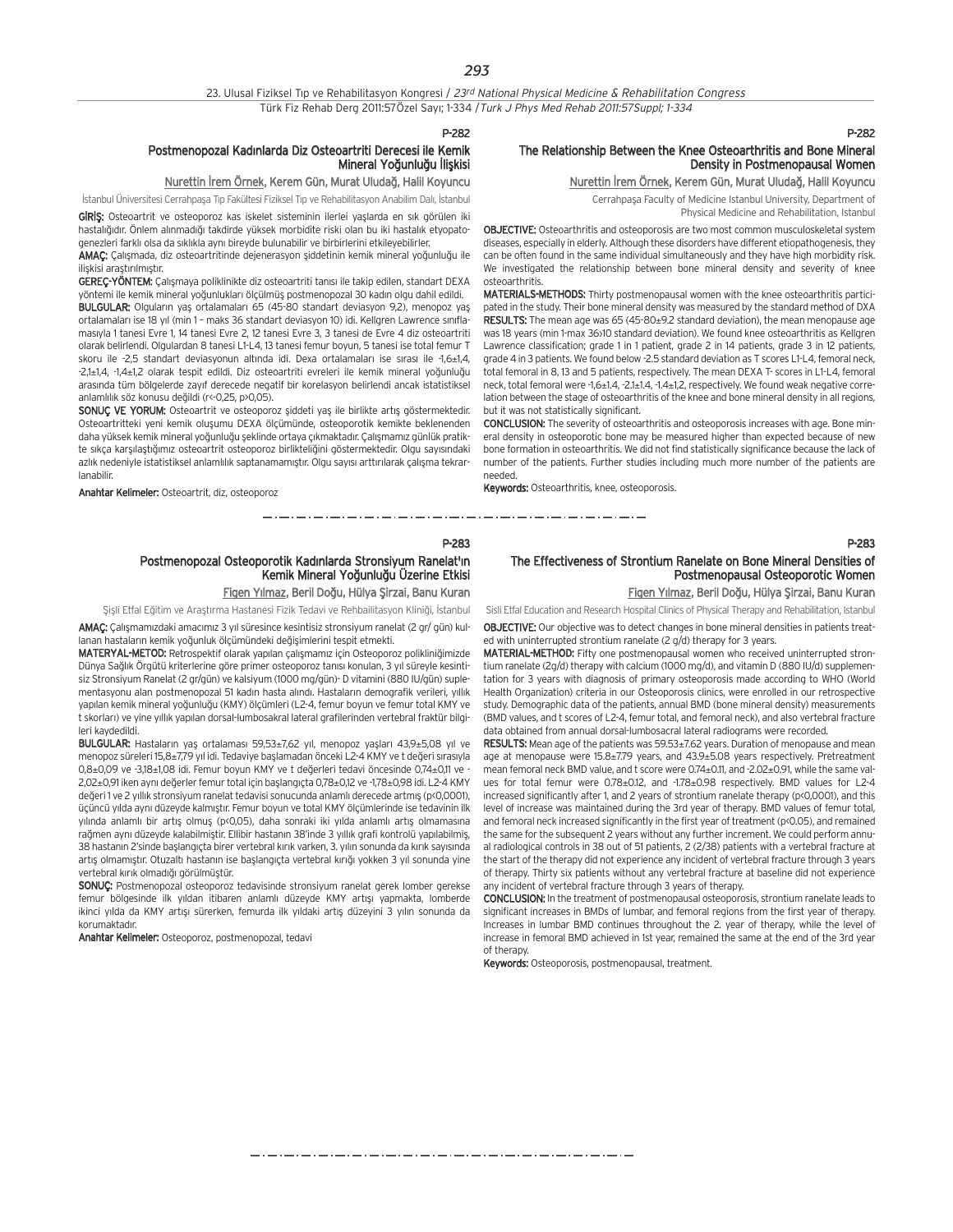#### Postmenopozal Osteoporotik Kadınlarda Risedronatın Kemik Mineral Yoăunluău Üzerine Etkisi

## Figen Yılmaz, Beril Doğu, Jülide Öncü Uysal, Banu Kuran

Şişli Etfal Eğitim ve Araştırma Hastanesi Fizik Tedavi ve Rehabilitasyon Kliniği, İstanbul

AMAÇ: Osteoporoz tedavisinde kullanılan risedronat bifosfonat grubundan olup kemik yıkımı üzerine etkili bir ilaçtır. Çalışmamızdaki amacımız 3 yıl süresince kesintisiz risedronat (35 mg/ hafta) kullanan hastaların kemik yoğunluk ölçümündeki değişimlerini tespit etmekti.

MATERYAL-METOD: Retrospektif olarak yapılan çalışmamız için Osteoporoz polikliniğimizde Dünya Sağlık Örgütü kriterlerine göre primer osteoporoz tanısı konulan, 3 yıl süreyle kesintisiz Risedronat (35 mg/hafta) ve kalsiyum (1000 mg/gün)- D vitamini (880 IU/gün) suplementasyonu alan postmenopozal 34 kadın hasta alındı. Hastaların demografik verileri, yıllık yapılan kemik mineral yoğunluğu (KMY) ölçümleri (L2-4, femur boyun ve femur total KMY ve t skorları) ve yine yıllık yapılan dorsal-lumbosakral lateral grafilerinden vertebral fraktür bilgileri kaydedildi.

BULGULAR: Hastaların yaş ortalaması 60,29±9,27 yıl, menopoz yaşları 45,47±5,4 yıl ve menopoz süreleri 15,74+777 yıl idi. Tedaviye başlamadan önceki L2-4 KMY ve t değeri sırasıyla 0,82±0,1 ve -3,06±0,79 idi. Femur boyun KMY ve t değerleri ise tedavi öncesinde 0,7±0,1 ve -2,33±0,82 iken aynı değerler femur total için başlangıçta 0,73±0,1 ve -2,28±0,86 idi. L2-4, femur boyun ve femur total KMY değerleri 1 yıllık risedronat tedavisi sonucunda anlamlı olarak artmış (p<0,05), bu artış ikinci ve üçüncü yılın sonunda aynı düzeyde kalmıştır. Hastalarımızın 28'inde yılda bir 3 yıllık grafi kontrolü yapılabilmiştir. Dört hastada başlangıcta birer vertebral kırık varken bunların 1'inde birinci yıl sonunda 2 vertebral kırık gelişmiş, 3. yılın sonunda 2 vertebral kırık devam etmiştir. Diğer 3 hastada ise vertebral kırık sayısında artış olmamıştır. Yirmi dört hastada ise başlangıçta vertebral kırık yokken 3 yıl sonunda da hicbirinde vertebral kırık olmamıştır.

SONUÇ: Postmenopozal osteoporoz tedavisinde risedronat gerek lomber gerekse femur bölgesinde ilk yıldan itibaren anlamlı düzeyde KMY artışı yapmakta, ilacın alımına iki yıl daha devam edildiğinde KMY değerlerinde anlamlı artıs olmamakla birlikte aynı düzeyde devam ettiği görülmektedir.

Anahtar Kelimeler: Osteoporoz, postmenopozal, tedavi

#### P-284

#### The Effect of Risedronate on Bone Mineral Densities of Postmenopausal Osteoporotic Women

## Figen Yılmaz, Beril Doğu, Jülide Öncü Uysal, Banu Kuran

Sisli Etfal Education and Research Hospital Clinics of Physical Therapy and Rehabilitation, Istanbul OBJECTIVE: As a biphosphonate drug used for the treatment of osteoporosis, risedronate has an effect on bone resorption. Our objective was to detect changes in bone mineral den-

sities in patients treated with uninterrupted risedronate (35 mg/w) therapy for 3 years. MATERIAL-METHOD: Thirty four postmenopausal women who received uninterrupted risedronate (35 mg/w) therapy with calcium (1000 mg/d), and vitamin D (880 IU/d) supplementation for 3 years with diagnosis of primary osteoporosis made according to WHO (World Health Organization) criteria in our Osteoporosis clinics, were enrolled in our retrospective study. Demographic data of the patients, annual BMD (bone mineral density) measurements (BMD values, and t scores of L2-4, femur total, and femoral neck), and also vertebral fracture data obtained from annual dorsal-lumbosacral lateral radiograms were recorded.

RESULTS: Mean age of the patients was 60.29±9.27 years. Duration of menopause and mean age at menopause were 45.47±5.4 years, and 15.74±7.77 years, respectively. Pretreatment BMD values, and t scores of femoral neck 0.7±0.1, and -2,33±0,82, while the same values for total femur were 0.73±0.1, and -2.28>0.86, respectively. After 1 year of risedronate therapy femoral neck, and femur total BMD values increased significantly (p<0.05), and this increase remained the same at the end of 2, and 3 years of therapy. We could perform annual radiological controls in 28 of our patient population for 3 years. Four patients had a vertebral fracture each at the start of the therapy. In one of them an additional vertebral fracture developed at the end of the first year without any further incident of vertebral fracture at the end of the 3rd year. The number of pretreatment vertebral fractures in the remaining 3 patients did not change. In none of 24 patients without any vertebral fractures at the start of therapy, any incident of vertebral fracture was not observed at the end of the 3rd year.

CONCLUSION: In the treatment of postmenopausal osteoporosis risedronate significantly increases both lumbar, and femoral BMDs beginning from the first year of the treatment, and this rate of increase is maintained for additional two years of therapy without any increment. Keywords: Osteoporosis, postmenopausal, treatment

P-285

Yoğunluğu Üzerine Etkisi

#### P-285

#### The Effect of Raloxifene on Bone Mineral Densities of Postmenopausal Osteoporotic Women

Figen Yılmaz, Beril Doğu, Hülya Şirzai, Fatma Başoğlu, Banu Kuran

Sisli Etfal Eğitim ve Arastırma Hastanesi Fizik Tedavi ve Rehabilitasyon Kliniği, İstanbul AMAC: Raloksifen postmenopozal kadınlarda osteoporoz tedavisinde kullanılan selektif östrojen reseptör modülatörü bir ilaçtır. Çalışmamızdaki amacımız 3 yıl süresince kesintisiz stronsiyum ranelat (2 gr/gün) kullanan hastaların kemik yoğunluk ölçümündeki değişimlerini tespit etmekti. Sisli Etfal Education and Research Hospital Clinics of Physical Therapy and Rehabilitation, Istanbul

Postmenopozal Osteoporotik Kadınlarda Raloksifenin Kemik Mineral

Figen Yılmaz, Beril Doğu, Hülya Şirzai, Fatma Başoğlu, Banu Kuran

MATERYAL-METOD: Retrospektif olarak yapılan çalışmamız için Osteoporoz polikliniğimizde Dünya Sağlık Örgütü kriterlerine göre primer osteoporoz tanısı konulan, 3 yıl süreyle kesintisiz Raloksifen (60 mg/gün) ve kalsiyum (1000 mg/gün)- D vitamini (880 IU/gün) suplementasyonu alan 36 postmenopozal kadın hasta alındı. Hastaların demografik verileri, yıllık yapılan kemik mineral yoğunluğu (KMY) ölçümleri (L2-4, femur boyun ve femur total KMY ve t skorları) ve yine yıllık yapılan dorsal-lumbosakral lateral grafilerinden vertebral fraktür bilgileri kaydedildi.

BULGULAR: Hastaların yaş ortalaması 56,33±6,12 yıl, menopoz yaşları 44,56±6,06 yıl ve menopoz süreleri 12,58±7,5 yıl idi. Tedaviye başlamadan önceki L2-4 KMY değeri 0,83±0,06 idi. Birinci yılda bu değer  $0.85\pm0.05$  olmus, ikinci yıl  $0.87\pm0.05$ , üçüncü yıl ise  $0.86\pm0.04$ olmufltu. Femur boyun KMY de¤eri tedavi öncesinde 0,8±0,11 iken birinci y›lda 0,8±0,1, ikinci vılda 0,8±0,08 ve üçüncü yılda 0,8±0,09 olmuştu. Aynı değerler femur total için başlangıçta 0,83±0,11 idi. Bu değer birinci yılda 0,83>0,10, ikinci yılda 0,82±0,09 ve üçüncü yılda 0,82±0,1 olarak saptanmıştı. Buna göre L2-4, femur boyun ve femur total KMY değerlerinde 1, 2 ve 3 villik raloksifen tedavisi sonucunda anlamlı düzelmeler görülememiştir. Hastalarımızın 19'unda yılda bir 3 yıllık grafi kontrolü yapılabilmiştir. Bir hastanın başlangıcta bir vertebral kırığı varken. 3 yıl sonunda da 1 vertebral kırık olarak devem etmiştir. Diğer 18 hastada ise baslangıcta vertebral kırık yokken 3 yıl sonunda da hiçbirinde vertebral kırık olmamıştır.

SONUC: Postmenopozal osteoporoz tedavisinde raloksifen ile 3 yıllık takip sonunda gerek lomber gerekse femur bölgesinde anlamlı KMY ve t skoru değişiklikleri olmamıştır. Ancak vertebral kırık takibinde grafi takibi yapılabilen hastaların hiçbirinde ek vertebral kırık gelişmemiş olması da önemli bir bulgudur.

Anahtar Kelimeler: Osteoporoz, postmenopozal, tedavi

OBJECTIVE: Raloxifene is a selective estrogen receptor modulator used for the treatment of osteoporosis in postmenopausal women. Our objective was to detect potential changes in bone mineral densities in patients treated with uninterrupted strontium ranelate (2g/d) therapy for 3 years.

MATERIAL-METHOD: Thirty six postmenopausal women who received uninterrupted raloxifene (60 mg/g) therapy with calcium (1000 mg/d), and vitamin D (880 IU/d) supplementation for 3 years with diagnosis of primary osteoporosis made according to WHO (World Health Organization) criteria in our Osteoporosis clinics, were enrolled in our retrospective study. Demographic data of the patients, annual BMD (bone mineral density) measurements (BMD values, and t scores of L2-4, femur total, and femoral neck), and also vertebral fracture data obtained from annual dorsal-lumbosacral lateral radiograms were recorded.

RESULTS: Mean age of the patients was 56.33±6.12 years. Duration of menopause and patients' age at menopause were 12.58±7.5, and 44.56±6.06 years, respectively. Mean pretreatment L2-4 BMD value was 0.83±0.06. BMD values for L2-4 at 1., 2.and 3. years of therapy were 0.85±0.05, 0.87±0.05, and 0.86±0.04, respectively. Pretreatment femoral neck BMD was  $0.8\pm0.11$ , while BMD values in the posttreatment 1., 2., and 3, vears were 0.8 $\cdot$ 0.1, 0.8±0.08, and 0.8±0.09, respectively. BMD values for total femur was 0.83±0.11, at baseline. BMD values for total femur were estimated as 0.83>0.10, 0.82>0.09, and 0.82±0.1 for 1st, 2nd, and 3rd years, respectively. Therefore, significant improvements were not seen in L2-4, femoral neck, and total femur BMD values after 1, 2, and 3 years of raloxifene therapy. We could perform annual radiological controls on only 19 patients of our patient population for 3 years. One baseline vertebral fracture of one patient persisted through 3 years. The remaining 18 patients without any baseline vertebral fracture did not experience any incident of vertebral fracture through 3 years of therapy.

CONCLUSION: In the treatment of postmenopausal osteoporosis with raloxifene, after 3 years of follow-up, significant changes in BMD values, and t scores did not occur. However radiological monitorization of the patients did not reveal any development of additional vertebral fractures which is a finding of crucial importance.

Keywords: Osteoporosis, postmenopausal, treatment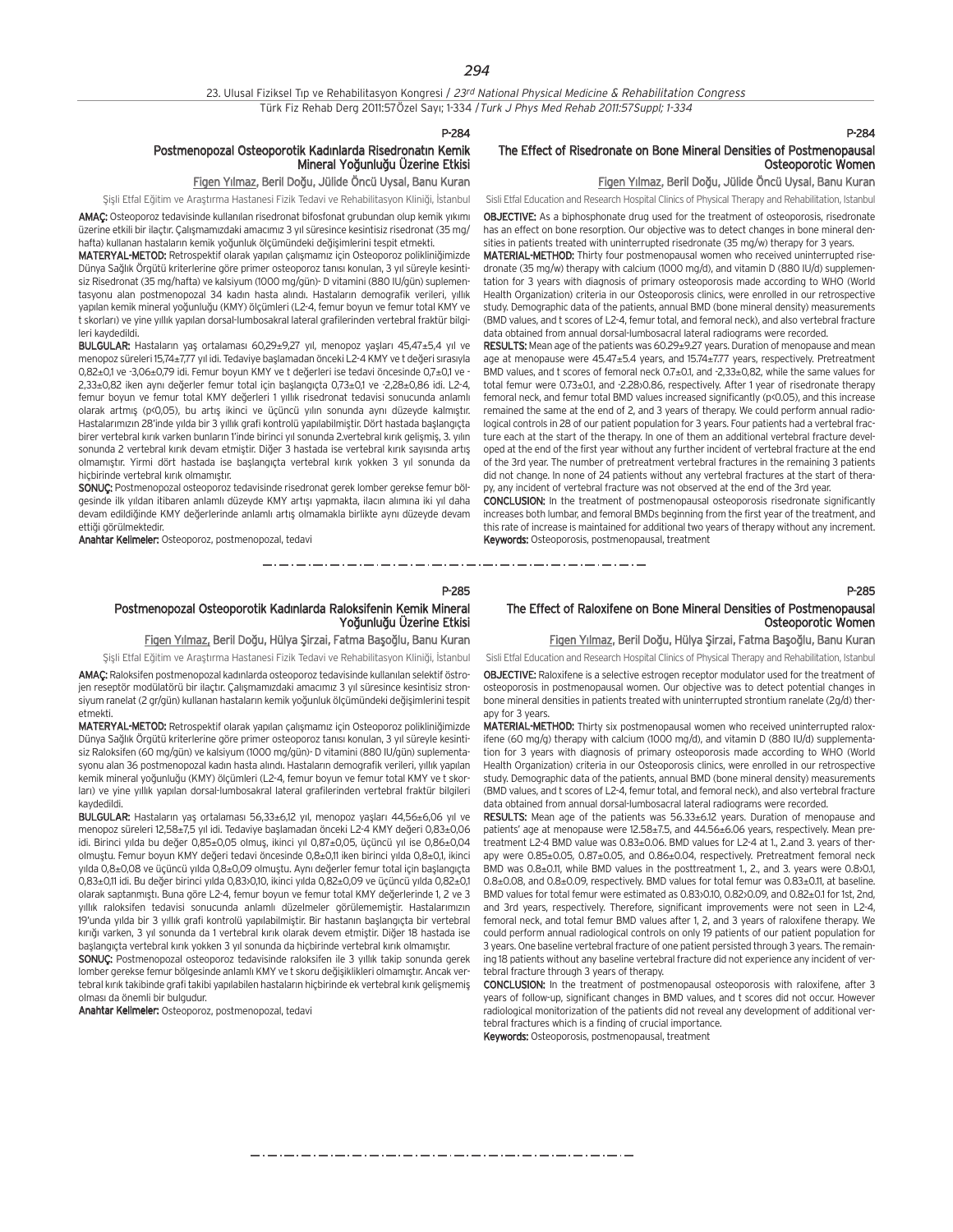| 23. Ulusal Fiziksel Tip ve Rehabilitasyon Kongresi / 23rd National Physical Medicine & Rehabilitation Congress |  |
|----------------------------------------------------------------------------------------------------------------|--|
| Türk Fiz Rehab Derg 2011:57Özel Sayı; 1-334 / Turk J Phys Med Rehab 2011:57Suppl; 1-334                        |  |

#### Postmenopozal Osteoporotik Kadınlarda İki Farklı İlacın Kemik Mineral Yoğunluğu Üzerine Etkisinin Karsılastırılması

Figen Yılmaz, Beril Doğu, Hülya Şirzai, Bilge Başerdem Oflaz, Banu Kuran

Şişli Etfal Eğitim ve Araştırma Hastanesi Fizik Tedavi ve Rehabilitasyon Kliniği, İstanbul

AMAÇ: Postmenopozal osteoporoz tedavisinde farklı etki mekanizmaları olan çeşitli medikal tedaviler kullanılmaktadır. Çalışmamızdaki amacımız 3 yıldır kesintisiz risedronat ve stronsiyum ranelat tedavisi alan postmenopozal hastalarda kemik mineral yoğunluğu değişikliklerinin karsılaştırılmasıydı.

MATERYAL-METOD: Retrospektif olarak yapılan çalışmamız için Osteoporoz polikliniğimizde Dünya Sağlık Örgütü kriterlerine göre primer osteoporoz tanısı konulan, 3 yıl süreyle kesintisiz Risedronat (A) (35 mg/hafta), Stronsiyum ranelat (P) (2 gr/gün) ve kalsiyum (1000 mg/gün)- D vitamini (880 IU/gün) suplementasyonu alan toplam 85 postmenopozal kadın hasta alındı. Hastaların demografik verileri, yıllık yapılan kemik mineral yoğunluğu (KMY) ölçümleri (L2-4, femur boyun ve femur total KMY ve t skorları) kaydedildi.

BULGULAR: A grubunda 34, P grubunda 51 hasta vardı. Hastaların yaş ortalamaları sırasıyla  $62,06+916$  yıl ve  $60,30+768$  yıl idi. Menopoz süreleri ise yine sırasıyla  $16,32+781$  yıl, 16,78>8,34 yıl idi. Gruplar arasında yaş, kilo, vücut kütle indeksi, menopoz süresi, menarş ve menopoz yaşı arasında ve başlangıç L2-4, femur boyun ve femur total t ve KMY değerleri arasında anlamlı farklılık yoktu. Üç yıllık kesintisiz tedavi sonrasında P ve A lomber ve femur KMY değerlerini anlamlı derecede arttırmıştır (p<0,0001). Düzelme farkları karşılaştırıldığında da P ve A arasında lomber ve femur KMY düzelmeleri açısından fark bulunmamıştır (p>0,05). SONUC: A ve P, 3 yıllık tedavi sonrasında lomber ve femur KMY'de anlamlı artışlar yapmaktadır. Bu artışlar her iki ajan için de benzer oranlardadır.

Anahtar Kelimeler: Osteoporoz, postmenopozal, tedavi

#### P-286

P-287

## Comparison of the Effectiveness of two Different Drugs on Bone Mineral Density in Postmenopausal Osteoporotic Women

Figen Yılmaz, Beril Doğu, Hülya Şirzai, Bilge Başerdem Oflaz, Banu Kuran

Sisli Etfal Education and Research Hospital Clinics of Physical Therapy and Rehabilitation, Istanbul

OBJECTIVE: Different medical treatment modalities have been used for the management of postmenopausal osteoporosis. Our aim in this study was to compare potential changes in bone mineral densities in patients treated with uninterrupted risedronate and strontium ranelate therapy for 3 years.

MATERIAL-METHOD: Eighty five postmenopausal women who received uninterrupted risedronate (A) (35 mg/w), and strontium ranelate (P) (2 g/d) therapy with calcium (1000 mg/ d), and vitamin D (880 IU/ d) supplementation for 3 years with diagnosis of primary osteoporosis made according to WHO (World Health Organization) criteria in our Osteoporosis clinics, were enrolled in our retrospective study. Demographic data of the patients, annual BMD (bone mineral density) measurements (BMD values, and t scores of L2-4, femur total, and femoral neck) were recorded.

RESULTS: Group A included 34, and Group B, 51 patients. Mean ages of the patients were 62.06±9.16, and 60.30±7.68 years, respectively. Duration of menopause was 16.32±7.81, and 16.78±8.34 years, respectively. Any significant intergroup differences were not found as for patients' ages, body weights, body mass indexes, age at menarche, and menopause, baseline L2-L4, femoral neck, and femur total t scores, and BMDs. Following three years of uninterrupted therapy, risedronate, and strontium ranelate increased lumbar, and femoral BMD values significantly (p<0.0001). Baseline and posttreatment values were compared, any difference between lumbar, and femoral BMDs (p>0,05) was not found.

CONCLUSION: After 3 years of risedronate, and strontium therapy, lumbar, and femoral BMDs increased, significantly. These increases were similar for both agents.

Keywords: Osteoporosis, postmenopausal, treatment

للماء الماري والماري الماري والماري والماري والماري والماري

#### P-287

#### Osteoporoz Tedavisinde Tercihlerimiz Beril Doğu<sup>1</sup>, Fatma Başoğlu<sup>1</sup>, Bilge Başerdem Oflaz<sup>1</sup>, Raikan Soydemir Büyükavcı<sup>z</sup>, Banu Kuran<sup>1</sup>

<sup>1</sup>Şişli Etfal Eğitim ve Araştırma Hastanesi Fizik Tedavi ve Rehabilitasyon Kliniği, İstanbul <sup>2</sup>Dr. Kemal Bayazıt Fizik Tedavi Merkezi, Kahramanmaraş

AMAÇ: Osteoporoz polikliniğimizden takipli hastaların demografik özelliklerini, risklerini, ilaç tercihlerimizi ve tedaviye olan yanıtlarını irdelemeyi amaçladık.

GEREÇ-YÖNTEM: 2010 yılında takip ettiğimiz hastaların demografik özelliklerini, risk faktörlerini ve kullanılan ilaçları kaydettik. Ulasılabilen hastaların 1 yıllık takip sonrası yeni kemik mineral yoğunluk (KMY) değerlerini başlangıç ile karşılaştırdık.

BULGULAR: 436'sı kadın, 17'si erkek toplam 453 hastanın verileri değerlendirildi. Yaş ortalamaları 61,72±10,36 yıldı. 136'sının (%30) geçirilmiş kırığı olup, 12'si (%2,6) kalça kırığıydı. Hastalarımızın 66'sının (%14,6) sigara, 1'nin alkol kullanımı mevcuttu (%0,2). 286'sının ek hastalığı olup, 3 kişi (%0,7) romatoid artrit hastasıydı. 10 hasta (%2,2) steroid kullanmaktaydı. Başlangıçta hastaların 233'ü (%51,4) ilaç kullanmazken, 65'i ise (%14) sadece kalsiyum ve/veya D vitamini kullanmaktaydı. Kalan 155 (%34,2) hastanın 66'sı (%14,5) alendronat, 18'i (%3,9) risedronat, 8'i (%1,7) ibandronat, 6's› (%1,3) raloksifen, 26's› kalsitonin (%5,7), 18'i (%3.9) stronsiyum ranelat, 13'ü (%2.8) ise hormon replasman tedavisi almaktaydı. Yeni başlanılan ve yapılan değişiklikler sonucunda takipte sadece 9 (%1,9) hasta ilaçsız olup, 65 (%14,3) tanesi kalsiyum ve/veya D vitamini ile izlenmişti. Osteporoz ilacı kullananların sayısı ise alendronat 114 (%25,1), ibandronat 108 (%23,8), risedronat 49 (%10,8), stronsiyum ranelat 50 (%11), raloksifen 47 (%10,3), kalsitonin 11 (%2,4) hastaydı. 1 yıllık takip sonrası 232 hastanın kontrol KMY'sine ulaşıldı. Bu hastaların sadece 23'ü (%9,9) kalsiyum ve/veya D vitamini kullanmakta, diğerleri ise değişik osteoporoz ilaçları ile takip edilmekteydi. Tüm hastaların L2-L4, femur boyun ve toplam t değerlerinde başlangıca göre istatistiksel olarak anlamlı  $artis$  santand $i$  ( $n$  $(0,005)$ ).

SONUC: Hastaların risk faktörleri değerlendirmesi sonrası tercihlerimizde yaşları itibariyle çoklu ilaç kullanımları göz önünde tutularak, osteoporoz tedavisine uyumu arttırmak için aylık tedavide en belirgin artış olduğu görülmektedir.

Anahtar Kelimeler: Osteoporoz, tedavisi, risk faktörleri

#### Our Preferences for the Management of Osteoporosis Beril Doğu<sup>1</sup>, Fatma Başoğlu<sup>1</sup>, Bilge Başerdem Oflaz<sup>1</sup>, Raikan Soydemir Büyükavcı<sup>2</sup>, Banu Kuran<sup>1</sup>

<sup>1</sup>Sisli Etfal Education and Research Hospital Department of Physical Medicine and Rehabilitation, Istanbul

2Dr. Kemal Bayazit Physical Medicine Center, Kahramanmaras

OBJECTIVE: We aimed to analyze the responses of patients monitored by our osteoporosis clinics, their demographic characteristics, risks, and our preferences.

MATERIALS-METHODS: We recorded demographic characteristics, risk factors, and drug used for our patients followed-up by us during the year 2010. We compared bone mineral density (BMD) values obtained at 1- year- follow-up with baseline BMDs of accessible patients. RESULTS: Data of 436 female, and 17 male patients (totally 453) were evaluated. Their mean age was 61.72±10.36 years, while 136 (30%) of them had a history of bone fracture, and 12 (2.6 %) had hip fracture. 64 of our patients (14.6%) smoked, while one patient (0.2%) was occasional alcohol consumer. 286 patients had comorbidities, 3 patients (0.7%) suffered from rheumatoid arthritis, and 10 patients (2.2%) were on steroid therapy. At the baseline 233 (51.4%) patients were drug-naive, while 65 (14%) of them were using calcium and/or vitamin D. The remaining 155 (34.2%) patients were on alendronate (n= 66; 14.5%), risedronate (n=18; 3.9%), ibandronate (n=8; 1.7) raloxifene (n=6; 1.3%), calcitonin  $(n=26; 5.7%)$ , strontium ranelate  $(n=18; 3.9%)$  or hormone replacement therapy  $(n=13; 3.9%)$ 2.8%). As a result of recently initiated changes during follow-up, only 9 (1.9%) patients were not using any medication, and 65 (14.3%) cases were on calcium and/or vitamin D therapy. Osteoporotic medications such as alendronate (n=114; 25.1%), risedronate (n= 49; 10.8%), strontium ranelate (n= 50; 11%), raloxifene (n= 47; 10.3%), and calcitonin (n=11; 2.4%) were also used by our patients. After 1-year-follow-up period, baseline BMD data of 232 patients were accessed. Only 23 (9.9%) of these patients were using calcium and/or vitamin D, while others were on other various anti-osteoporotic treatments. A statistically significant increase in t values of L2-L4, femoral neck, and also total t measurements relative to the baseline (p<0,005) was noted.

CONCLUSION: Following evaluation of patients' risk factors, our preferences are in favor of monthly treatment modalities in an attempt to comply with osteoporosis therapy, and avoid multiple drug usage by these vulnerable elder populations.

Keywords: Osteoporosis, management, risk factors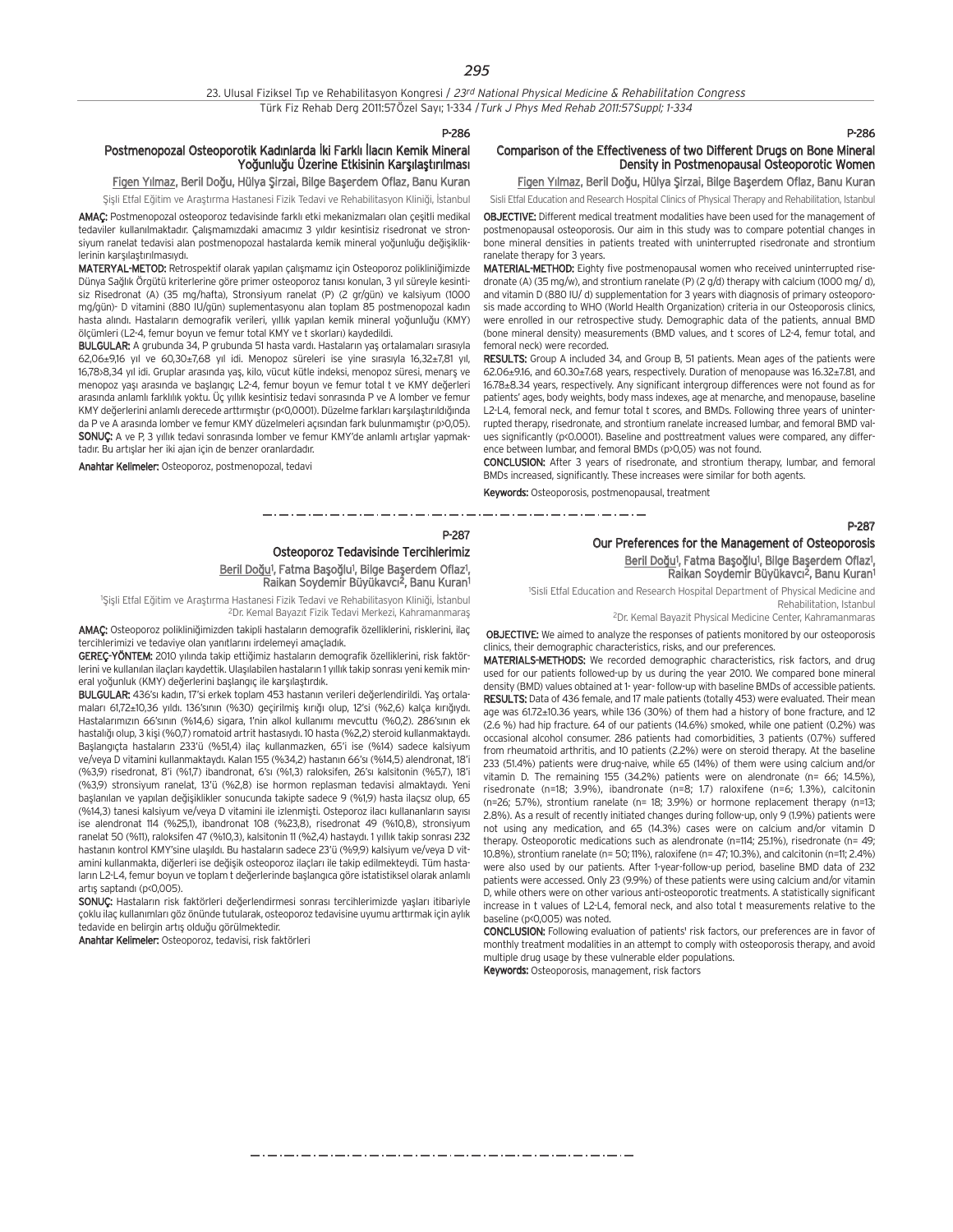P-289

والمساويات والمتوارد والمساوي والمساوي المساوي المساوي المساويات والمساويات

#### Postmenopozal Osteoporozlu Bireylerde Gözetimli ve Gözetimsiz Ev Egzersiz Programlarının Etkinliği

## Aylin Demirhan, Altınay Göksel Karatepe, Rezzan Günaydın, Taciser Kaya

İzmir Bozyaka Eğitim ve Araştırma Hastanesi Fiziksel Tıp ve Rehabilitasyon Kliniği, İzmir

AMAÇ: Bu çalışma postmenopozal osteoporozlu bireylerde gözetimli ve gözetimsiz ev egzersiz programlarının spinal ağrı, spinal mobilite ve yaşam kalitesi üzerine etkilerini değerlendirmek amacıyla planlandı.

YÖNTEM: Çalışmaya postmenopozal osteoporozlu 60 birey alındı. Hastalar gözetimli ve gözetimsiz ev egzersizi olmak üzere iki gruba randomize edildi. Hastalara NOF tarafından önerilen egzersizler örnek alınarak hazırlanan açıklamalı egzersiz kitapçıkları verildi. Egzersizler 8 hafta süre ile haftada 4 gün, günde 1 kez uygulandı. Gözetimli egzersiz grubu (Grup 1) haftada bir gün doktor gözetiminde grup egzersizine katıldılar. Ev egzersiz grubundaki (Grup 2) hastaların egzersize uyumları haftada bir telefonla aranarak kontrol edildi. Başlangıçta ve 8.hafta sonunda spinal ağrı, spinal mobilite ve yaşam kalitesi değerlendirildi. Spinal ağrı VAS ve spinal mobilite inklinometre ile değerlendirildi. Yaşam kalitesinin sorgulanmasında QUA-LEFFO-41 ve ECOS-16 anketleri kullan›ld›.

BULGULAR: Çalışmayı grup 1'de 28, grup 2'de 30 hasta tamamladı. Başlangıçta iki grup arasında spinal ağrı, mobilite ve yaşam kalitesi açısından anlamlı farklılık yoktu (p>0,05). Egzersiz tedavisi sonunda her iki grupta da değerlendirilen tüm parametrelerde başlangıca göre istatistiksel olarak anlamlı iyileşme saptandı (p<0,05). Gruplar arası yapılan karşılaştırmada ise spinal ağrı, torakal fleksiyon ve ekstansiyon açıklığı, QUALEFFO-41'in ağrı alt grubu ve ECOS-16 ile değerlendirilen yaşam kalitesindeki düzelmenin gözetimli grup egzersizi grubunda daha iyi olduğu gözlendi (p<0,05).

SONUÇ: Bu çalışmada postmenopozal osteoporozlu bireylerin hem gözetimli ve hem de gözetimsiz olarak gerçekleştirilen ev egzersiz programlarından yararlandıkları gösterilmiştir. Ancak spinal ağrı, torakal mobilite ve yaşam kalitesindeki düzelmenin gözetimli grupta daha fazla olması nedeniyle bu hasta grubunda gözetimli ev egzersiz programları daha uygun bir seçenek olabilir.

Anahtar Kelimeler: Osteoporoz, ev egzersizi, gözetimli egzersiz

#### P-288

### Efficacy of Supervised and Home-based Exercise Programs in People with Postmenopausal Osteoporosis

Aylin Demirhan, Altınay Göksel Karatepe, Rezzan Günaydın, Taciser Kaya

Izmir Bozyaka Training and Research Hospital Department of Physical Medicine and Rehabilitation, Izmir

OBJECTIVE: This study was designed to assess the efficacy of supervised and home-based exercise programs on spinal pain, spinal mobility, and quality of life (QOL) for people with

postmenopausal osteoporosis (PMO).

والمستحيل والمستحد والمستحد والمستحد والمستحد والمستحد والمستحد

MATERIALS-METHODS: Sixty people with PMO were recruited in the study. Patients were randomized into two groups: supervised home-based exercise program and home-based exercise program only. Illustrated exercise booklets which were prepared according to NOF recommendations were given to the patients. Exercises were performed once a day and 4 days a week during the 8-week period. Once a week, patients in supervised home-based exercise group (group 1) participated in a group training session supervised by the physician. Exercise compliance of patients in the home-based exercise group (group 2) was controlled by weekly phone calls. Before and after the exercise program; spinal pain (by VAS), spinal mobility (with inclinometer), and QOL of the patients were evaluated. The QOL was evaluated using QUALEFFO-41 and ECOS-16 questionnaires.

RESULTS: Twenty-eight patients in group 1 and 30 patients in group 2 were completed the study. There were no significant differences between two groups at baseline with regard to spinal pain, spinal mobility and QOL (p>0.05). It was found that for both groups, there was a significant improvement in all evaluated parameters after the exercise program (p<0.05). According to the results of the comparison between groups, it was observed that improvements in spinal pain, thoracal flexion and extension, pain subgroup of QUALEFFO-41, and the QOL evaluated by ECOS-16 in the group 1 were better than in the group 2 (p<0.05).

CONCLUSION: In this study, it was shown that people with PMO derived advantage from both exercise programs. Supervised exercise programs should be a more suitable alternative for this patient group, because improvements in the spinal pain, thoracal mobility, and QOL in the supervised group were better than in the other.

Keywords: Osteoporosis, home-based exercise, supervised exercise

P-289

#### The Efficiency of Posture Support Corset (posturex) on Balance, Dorsal Kyphosis Angle and Quality of Life in Patients with Kyphosis Developed Due to Osteoporosis

Mehtap Gözüm<sup>1</sup>, Sema Öncel<sup>1</sup>, Ebru Şahin<sup>1</sup>, Meltem Baydar<sup>1</sup>, Banu Dilek<sup>2</sup>

1 Dokuz Eylül University Physical Medicine and Rehabilitation Department, Izmir 2Dicle University Physical Medicine and Rehabilitation Department, Diyarbakir

**OBJECTIVE:** The aim of our study is to investigate the efficiency of posturex on balance, dorsal kyphosis angle and quality of life in patients with kyphosis and osteoporosis.

MATERIALS-METHODS: 29 osteoporotic patients who had dorsal kyphosis angle above 50' were taken into the research. The patients were separated in two groups randomly. Two groups were given the exercise program, one group (n=15) was also given posturex. Evaluations of balance were made by Kinesthetic Ability Trainer, single foot balance test, Timed Up & Go test, Berg Balance Scale. Dorsal kyphosis angle was measured by the Cobb method. The quality of life was evaluated by the QUALEFFO 41, and height was measured by stadiometer. Dorsal kyphosis angle and height measurements were performed at baseline and after three months, however the other evaluations were reported at baseline, one and three months after treatment.

RESULTS: A significant difference was not found between two groups in terms of demographic features, presence and number of fractures and the number of exercises done (p>0.05). In both groups, a significant recovery was found in terms of all balance evaluations except made by Kinesthetic Ability Trainer, the physical and mental functional dimensions of quality of life and dorsal kyphosis angle (p<0.05). In terms of the height of the patients, a statistically significant difference was found between the measurements at baseline and at the end of the study only in the group included patients using the corset ( $p=0.034$ ). In comparison of two groups, no significant difference was found in all other evaluations (p>0.05).

CONCLUSION: Posturex didn't provide additional benefit statistically in terms of balance, dorsal kyphosis angle and the quality of life to the exercise program in patients with kyphosis and osteoporosis. However, using posturex contributes height increase by providing the patients with more vertical posture.

Keywords: Osteoporosis, kyphosis, corset, balance, quality of life

Osteoporoza Bağlı Kifotik Postürü Olan Hastalarda Omuz Retraksiyon Harnesi (Posturex) Adlı Korsenin Denge, Dorsal Kifoz Açısı ve Yaşam Kalitesi Üzerine Etkinliği

<u>Mehtap Gözüm</u>1, Sema Öncel1, Ebru Şahin1, Meltem Baydar1, Banu Dilek<sup>2</sup> 1 Dokuz Eylül Üniversitesi T›p Fakültesi, Fizik Tedavi ve Rehabilitasyon Anabilim Dal›, ‹zmir

<sup>2</sup>Dicle Üniversitesi Tıp Fakültesi, Fizik Tedavi ve Rehabilitasyon Anabilim Dalı, Diyarbakır AMAÇ: Bu çalışmanın amacı, osteoporoza bağlı kifozu olan hastalarda osteoporoz egzersiz

programına ek olarak verilen omuz retraksiyon harnesinin (posturex) denge, yaşam kalitesi ve dorsal kifoz açısı üzerine etkilerinin araştırılmasıdır.

GEREÇ-YÖNTEM: Calismaya osteoporozu ve dorsal kifoz açısı 50 derecenin üzerinde olan 29 hasta alındı. Hastalar iki gruba ayrılarak bir gruba (n=14) osteoporoz egzersiz programı, diğer gruba (n=15) bu tedaviye ek olarak posturex adlı korse verildi ve hastalar üç ay boyunca izlendi. Hastaların statik denge değerlendirmesi Kinestetic Ability Trainer cihazı ve tek ayak denge testi ile, fonksiyonel mobilite değerlendirmesi Timed Up & Go testi ile, fonksiyonel denge değerlendirmesi Berg Denge Ölçeği ile yapıldı. Dorsal kifoz açıları lateral dorsal vertebral grafilerinden Cobb yöntemiyle ölçüldü. Yaşam kalitesi QUALEFFO 41 ile, boy uzunluğu stadiometre ile değerlendirildi. Dorsal kifoz açısı ve boy uzunluk ölçümü tedavi öncesi ve tedavi sonrası üçüncü ayda yapılırken, diğer değerlendirmeler tedavi öncesi, tedavi sonrası birinci ve üçüncü aylarda yapıldı.

BULGULAR: Her iki grup arasında demografik özellikler, vertebra dışı kırık varlığı, vertebral kompresyon kırığı sayısı ve yapılan egzersiz sayısı açısından anlamlı fark yoktu (p>0,05). Her iki grupta tedavi sonrasında Kinestetic Ability Trainer ile yapılan ölçümler dışında ölçülen tüm denge değerlerinde, yaşam kalitesinin fiziksel ve zihinsel fonksiyon boyutlarında ve dorsal kifoz açısında anlamlı düzelme saptandı (p<0.05). Kinestetic Ability Trainer ile yapılan değerlendirmelerde ise her iki grupta da anlamlı düzelme saptanmadı (p>0,05). Her iki grupta hastaların boy uzunlukları karşılaştırıldığında sadece korse kullanan grupta başlangıçtaki ve üçüncü ay sonundaki karşılaştırmalarda istatiksel olarak anlamlı fark saptandı (p=0,034). İki grup karşılaştırıldığında ise yapılan tüm değerlendirme ve ölçümlerde gruplar arasında anlamlı farklılık saptanmadı (p>0,05).

SONUC: Dorsal kifoz artışı olan osteoporozlu hastalarda egzersiz programına ek olarak verilen posturex' in denge, dorsal kifoz açısı ve yaşam kalitesi üzerine istatiksel olarak anlamlı bir katkısı gösterilememiştir. Ancak korse kullanımının, daha dik postur sağlayarak, boy uzunluk artısına ek katkısı olduğu saptanmıştır.

Anahtar Kelimeler: Osteoporoz, kifoz, korse, denge, yaşam kalitesi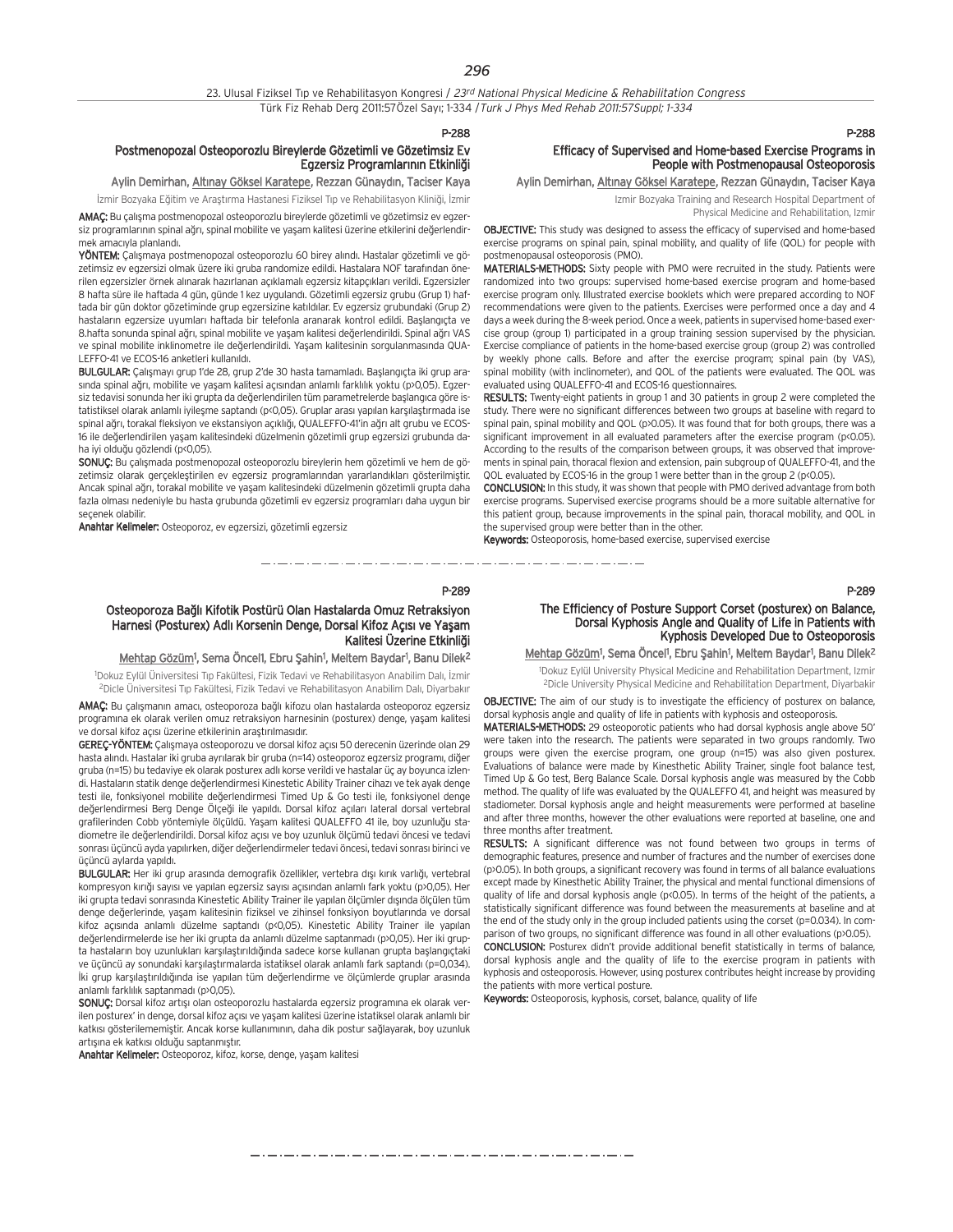### KOAH'lı Hastalarda İnhaler Kortikosteroid Kullanımı ve Osteoporoz Şüheda Özçakır<sup>ı</sup>, Nurten Küçükçakır<sup>ı</sup>, <u>Serap Latif Raif</u><sup>ı</sup>, Konçuy Sivrioğlu<sup>1</sup>, Ahmet Ursavas <sup>2</sup>, Esra Kunt Uzaslan<sup>2</sup>

1 Uluda¤ Üniversitesi T›p Fakültesi Fiziksel T›p ve Rehabilitasyon Anabilim Dal›, Bursa <sup>2</sup>Uludağ Üniversitesi Tıp Fakültesi Göğüs Hastalıkları ve Tüberküloz Anabilim Dalı, Bursa

AMAÇ: Bu çalışmada Kronik Obstrüktif Akciğer Hastalığı (KOAH) olan hastalarda inhaler kor-

tikosteroid (İKS) kullanımının KMY üzerine etkisini araştırmak amaçlanmıştır. **GEREÇ-YÖNTEM:** Çalışmaya KOAH nedeni ile İKS kullanan ve sistemik kortikosteroid kullanım öyküsü olmayan 30 hasta alındı (Grup 1). Kontrol grubu (Grup 2) ise FTR polikliniğine basvuran ve KOAH ve osteoporoz tanısı olmayan hastalar arasından secildi (n=33). Tüm hastaların demografik bilgileri alındı ve osteoporoz risk faktörleri sorgulandı. Direkt grafilerle vertebra kırığı değerlendirildi. KOAH'lı hastaların hastalık süreleri, İKS kullanım süreleri, günlük İKS kullanım dozları kaydedildi. Solunum fonksiyon testi (SFT) ile FVC (zorlu vital kapasite), FEV1 (birinci saniyedeki zorlu ekspiratuar volüm), FEV1/FVC, PEF (zirve akım) düzeyleri kaydedildi. Tüm hastaların KMY ölçümleri çift enerji X-ışını absorbsiyometri kullanılarak lomber ve kalça bölgelerinden elde edildi.

BULGULAR: Grup1'deki (n=30) hastaların 25'i erkek, 5'i kadın, Grup 2'deki (n=33) hastaların 24'ü erkek, 9'u kadındı. Her iki grup arasında yaş, boy, kilo, vücut kitle indeksi, kırık öyküsü ve vertebral kompresyon fraktürü varlığı açısından istatistiksel olarak anlamlı fark bulunmadı. Grup 1'de KMY değerleri ve t skorları L4 dışındaki tüm bölgelerde istatistiksel olarak anlamlı düzeyde düşük bulundu. Grup 1'de KMY ile hastalık süresi, İKS kullanım süresi, günlük İKS dozu. İKS kümülatif dozu arasındaki korelasyonuna bakıldığında sadece L1 KMY ile hastalık süresi arasında anlamlı korelasyon saptandı. SFT ve KMY ölçümleri arasındaki korelasyona bakıldığında, L2 T skoru ile FEV1, femur total T skoru ile PEF arasındaki ilişki anlamlı bulundu. SONUÇ: İnhaler kortikosteroid kullanan KOAH'lı hastalarda kontrol grubuna göre KMY değerleri ve t skorları anlamlı derecede daha düşük bulunmuştur. Korelasyon analizinde KOAH'lı grupta KMY ölçümlerinin kullanılan İKS dozundan çok hastalık süresi ve şiddeti ile iliskili bulunması. KOAH lı hastalardaki osteoporozun öncelikle altta yatan hastalıkla iliskili oldu¤unu düflündürmektedir.

Anahtar Kelimeler: İnhaler kortikosteroid, KOAH, osteoporoz

#### P-290 Inhaled Corticosteroid Use and Osteoporosis in Patients with COPD Şüheda Özçakır<sup>ı</sup>, Nurten Küçükçakır<sup>ı</sup>, <u>Serap Latif Raif</u>l, Konçuy Sivrioğlu<sup>ı</sup>, Ahmet Ursavas<sup>2</sup>, Esra Kunt Uzaslan<sup>2</sup>

1 Uludag University School of Medicine Department of Physical Medicine and Rehabilitation, Bursa 2Uludag University School of Medicine Department of Pulmonology and Tuberculosis, Bursa

OBJECTIVE: To investigate the effects of inhaled corticosteroid (ICS) use on bone mineral density (BMD) in patients with chronic obstructive pulmonary disease (COPD)

MATERIALS-METHODS: Thirty patients with COPD using ICS without any history of systemic corticosteroid use were included in the study as Group 1. Control group (Group 2) consisted of 33 patients admitting to PM&R outpatient department without any accompanying diagnoses of COPD or osteporosis (OP). Demographic information as well as the presence of OP risk factors were recorded in all subjects. Vertebral fracture assessment was performed by xrays. Disease duration, duration of ICS use, daily ICS dosage as well as forced vital capacity (FVC), forced expiratory volume in 1 second (FEV1), EFV1/FVC, peak expiratory flow (PEF) on pulmonary function tests (PFT) were recorded in COPD patients. Lumbar spine and proximal femur BMD were assessed using dual-emission X-ray absorptiometry (DXA) in all subjects.

RESULTS: There were 25 men and 5 women in Group 1 (n=30) and 24 men and 9 women in Group 2 (n=33). No significant differences were found between the groups in terms of age, body mass index, fracture history and vertebral fractures. BMD values and t-scores were significantly lower in all regions except L4 in Group 1. Correlation analysis between BMD and disease duration, duration of ICS use, daily ICS use, cumulative ICS use revealed a significant correlation only between L1 BMD and disease duration. Correlation analysis between BMD and PFT revealed significant correlations between L2 T-score and FEV1 as well as femur total t-score and PEF.

CONCLUSION: BMD values and t-scores in patients with COPD using ICS were found to be significantly lower compared to controls. Correlation of BMD values with disease duration and severity and not with ICS dose suggests that OP in patients with COPD is primarily related to the underlying disease.

Keywords: Inhaled corticosteroids, COPD, osteoporosis

### P-291 Diz Osteoartriti Olan Hastalarda İzokinetik Egzersiz ile Lazer ve **İyontoforez Tedavilerinin Karşılaştırılması**

Metin Yavuz, Safinaz Ataoğlu, Mustafa Özşahin

the company's company's company's company's company's company's company's company's company's company's a

Düzce Üniversitesi Tıp Fakültesi Fiziksel Tıp ve Rehabilitasyon Anabilim Dalı, Düzce

AMAC: Diz, osteoartritin en sık görüldüğü periferik eklemlerden biridir. Konservatif tedavisinde medikal tedavi yanında çok çesitli fizik tedavi modaliteleri ve egzersiz programları verilmektedir. Çalışmamız, diz osteoartritinde izokinetik egzersiz programı ile lazer uygulama ve iyontoforez tedavilerinin etkinliğini karşılaştırmak amacıyla yapılmıştır.

GEREÇ-YÖNTEM: Bu çalışmaya yaşları 40 ile 70 arasında değişen primer diz osteoartriti olan, kronik sistemik hastalığı olmayan, diz cerrahisi geçirmemiş 160 hasta dahil edildi. Hastalar randomize olarak 40'ar kişilik dört gruba ayrıldı. Altı hafta süreyle haftanın 3 günü bir gruba bilgisayar kontrollü izokinetik dinamometre ile izokinetik diz egzersizi, di¤er bir gruba diyot lazer ile eşit dozlarda (830nm dalga boyu, sürekli dalga, 6J dozda, tam deri temasıyla 50mW) diz çevresinde tespit edilen 8 ayrı noktaya 1,5 dakika sürelerle lazer tedavisi uygulandı. Diğer bir gruba diklofenak jel ile iyontoforez (kombine terapi cihazı ile uygulanan, siddeti 0,5 mA/cm<sup>2</sup> olan galvanik akım ile her iki dize 10'ar dakika) uygulandı. Son grubtaki hastalar ise her iki dizine diklofenak jel sürülerek elektrik akımı verilmeden 10 dakika süre ile cihaza bağlandı (psödoiyontoforez grubu). Hastalar başlangıc ve tedayi sonunda yizüel anolog skala (VAS), WOMAC ve Lequesne ile değerlendirildi.

BULGULAR: Tedavi sonunda dört grupta da ağrı ve fonksiyonel durum açısından tedavi öncesine göre istatistiksel olarak anlamlı düzelme elde edildi (p<0,05). İzokinetik egzersiz programına alınan hastaların lazer grubu ve iyontoforez grubuna göre VAS, WOMAC ve Lequesne değerlerinde daha iyi bir düzelme sağladığını gördük. En az düzelmenin olduğu grup ise elektrik akımı verimeden diklofenak jel uygulanan psödoiyontoforez grubuydu.

SONUÇ: Bulgularımız diz osteoartritinde izokinetik egzersiz, lazer tedavisi ve iyontoforez tedavilerinin her birinin semptomlar ve fonksiyonel durum üzerine olumlu etkilerinin olduğunu ancak en etkin yöntemin izokinetik egzersiz programı olduğunu göstermiştir. Egzersiz programları kolay uygulanabilir ve etkili olduğu için osteoartrit de tedavinin vazgeçilmez parçasını oluşturmalıdır. Hastaların egzersiz programına uyumunu ve tedavinin başarısını artırmak için seçilmiş hasta populasyonlarında izokinetik egzersiz programları tercih edilebilir.

Anahtar Kelimeler: Diz osteoartriti, egzersiz tedavisi, gonartroz, izokinetik egzersiz, iyontoforez, lazer tedavisi

## Comparison of Isokinetic Exercise with Treatments of Laser and Iontophoresis for Patients with Osteoarthritis of the Knee Metin Yavuz, Safinaz Ataoğlu, Mustafa Özşahin

Medical School of Duzce University Department of Physical Medicine and Rehabilitation, Duzce

OBJECTIVE: Knee is one of the most common involved joints in osteoarthritis. A wide variety of physical therapy modalities and exercise programs are given with medical therapy as conservative treatment. Our study was designed to compare the effectiveness of isokinetic exercise program with laser application and iontophoresis treatments in knee osteoarthritis. MATERIALS-METHODS: In this study 160 patients between the ages of 40 and 70 with primary knee osteoarthritis who had no chronic systemic disease and knee surgery were included. The subjects were randomly assigned to four groups of 40 patients. Group 1 received isokinetic knee exercise with computer-controlled isokinetic dynamometer 3 times a week for six weeks, group 2 received equal doses of laser diode treatment (830 nm wave length, continuous wave, 6J dose, full leather theme 50 mW) to identified eight separate points around the knee for 1.5 minutes periods. Group 3 was performed with diclofenac gel iontophoresis (combined therapy device is applied to the both knees, the severity of the galvanic current 0.5 mA/cm2 for 10 minutes). Group (4) received diclofenac gel to both knees and connected to the device for a period of 10 minutes without applying an electric current (pseuodo-iontophoresis group). Patients were evaluated by visual analogue scale (VAS) WOMAC and Lequesne at beginning and end of treatment.

RESULTS: At the end of the 6 week of treatment, all groups showed statistically significant improvement in pain and functional status compared to baseline measurements (p <0.05). The patients in Isokinetic exercise group showed better improvement in VAS, WOMAC and Lequesne values compared to the patients in laser and iontophoresis groups. Minimum improvement determined in pseuodo-iontophoresis group receiving diclofenac gel without applying an electric current.

CONCLUSION: Our findings showed that each isokinetic exercise, laser treatment and iontophoresis treatments in knee osteoarthritis had positive effects on symptoms and functional status, and the most effective method was isokinetic exercise program. The exercise program should form an indispensable part of the treatment of osteoarthritis because of its effectiveness and its easy use. In order to improve the patience's adherence to exercise programs and effectiveness of treatment, isokinetic exercise programs are preferable for selected patient populations.

Keywords: Knee osteoarthritis, exercise therapy, gonarthrosis, isokinetic exercise, iontophoresis, laser treatment

که در کار در کار در کار در کار در کار در کار در کار در کار در کار در کار در کار در کار در کار در کار در کار در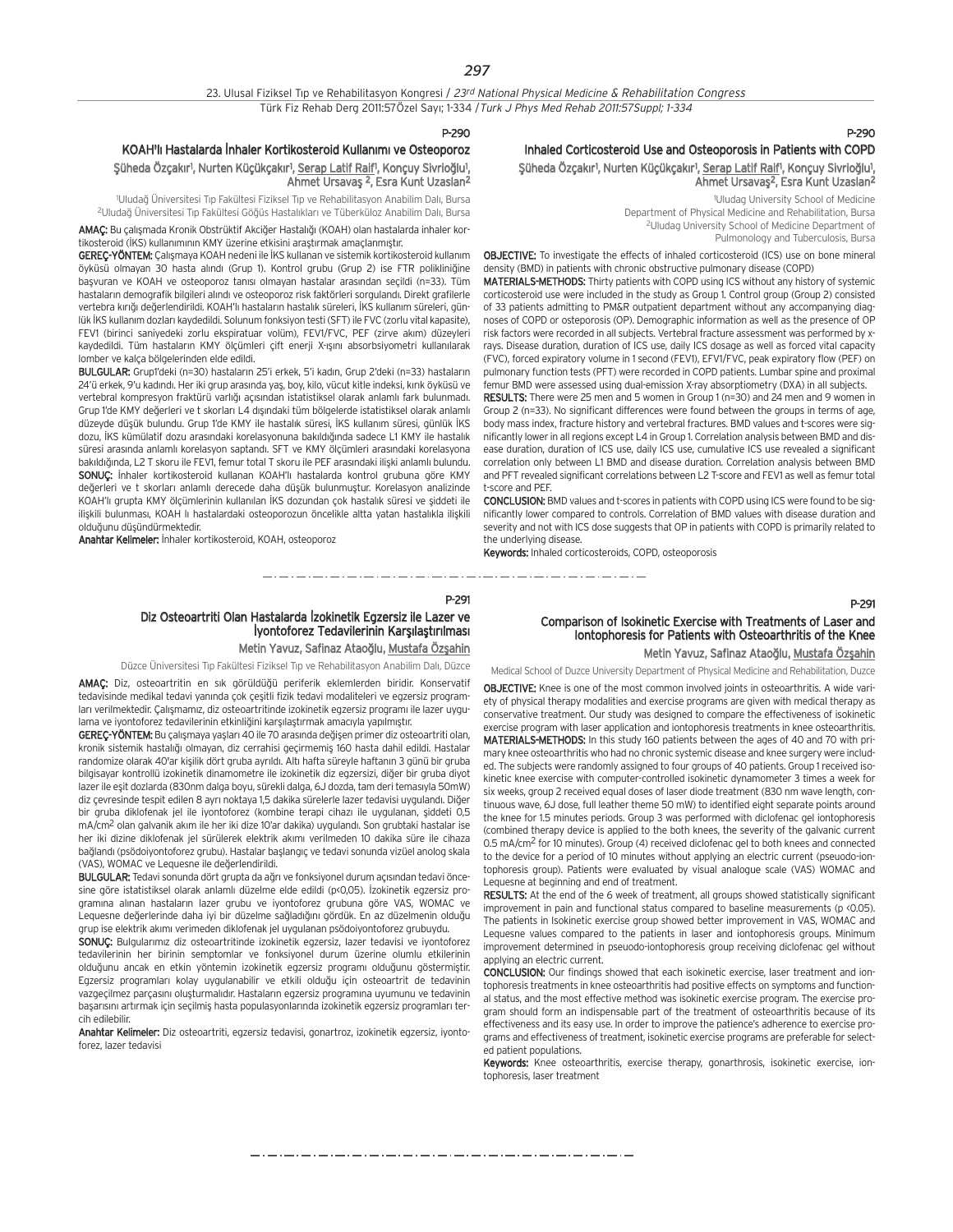#### 23. Ulusal Fiziksel Tip ve Rehabilitasyon Kongresi / 23rd National Physical Medicine & Rehabilitation Congress Türk Fiz Rehab Derg 2011:57Özel Sayı; 1-334 / Turk J Phys Med Rehab 2011:57Suppl; 1-334

P-292

### Osteoporoz Hastalarında İlaç Tedavisine Uyum

Aslan Sanlı, Özgür Ortancıl, Selda Sarıkaya, Şenay Özdolap

Zonguldak Karaelmas Üniversitesi Tıp Fakültesi Fiziksel Tıp ve Rehabilitasyon Anabilim Dalı, Zonguldak

AMAÇ: İlaç kullanımına uyumsuzluk, insan sağlığında bozulmalara ve ekonomik kayıplara neden olmaktadır. Yapılan çalışmalarda osteoporoz (OP) ilaçlarına uyumun düşük olduğu saptanmıştır. Ancak bu çalışmaların çoğu batı toplumlarını temsil etmektedir. Bu çalışmada, osteoporoz nedeniyle medikal tedavi başlanmış hastaların ilaç uyumunun oranı ve uyumsuzluğun nedenlerinin saptanması amaçlanmıştır.

GEREC-YÖNTEM: Osteoporoz tanısıyla medikal tedavi başlanmış 45 yas üstü 450 hasta çalışmaya dahil edildi. Tüm olgulara uyum risk faktörlerini içeren osteoporoz anket formu dolduruldu. Hastaların uyum yüzdeleri medikasyon sahiplik oranı (MPR: medication possession ratio) kullanılarak hesaplandı. %80 ve üzeri iyi uyum, bu değerin altı zayıf uyum olarak kabul edilerek hastalar 2 gruba avrıldı.

BULGULAR: 257 hastada iyi uyum (%57.1), 193 hastada zayıf uyum (%42.9) mevcuttu. Yaş arttıkça uyumun giderek azaldığı özellikle 75 yaş ve üzerinde belirgin azalma olduğu saptandı (p<0.001). Eğitim düzeyi bakımından incelendiğinde okur-yazar olmayanlar ile ilkokul mezunları arasında anlamlı fark mevcuttu (p=0.014). Gelir düzeyi arttıkça uyumun arttığı görüldü (p=0.047). Günlük ve haftalık ilaç formları karşılaştırıldığında, haftalık kullanım formuna uyum istatistiksel olarak anlamlı düzeyde daha yüksek bulundu (sırasıyla %43.5 ve %59.6, (p=0.013)). Yan etki olmaksızın en sık uyumsuzluk nedeninin mali nedenler olduğu saptandı. 25 hastanın yan etki nedeniyle ilacını bıraktığı ve ilaç bırakmaya en sık neden olarak gastrointestinal van etkiler olduğu saptandı.

SONUC: Yas arttıkça uyumun azaldığı, gelir düzeyi ve eğitim düzeyinin ilaç uyumunda etkili oldu¤u, haftal›k rejimlere uyumun, günlük kullan›lan ilaçlara göre daha yüksek oldu¤u bulunmuştur. Osteoporozda günlük kullanılan ilaçlar yerine haftada bir, son yıllarda ülkemizde de kullanılmaya başlayan ayda bir ve yılda bir kez gibi daha uzun aralıklarla alınan antirezorptif ilaç formlarının ve ayrıca hastayı da içine alan eğitim programlarının ilaç uyumunu artırmada faydalı olabileceğini düşünmekteyiz.

Anahtar Kelimeler: Uyum, medikasyon sahiplik oranı, osteoporoz

#### P-292 The Compliance with Medical Therapy in Patients with Osteoporosis Aslan Sanlı, Özgür Ortancıl, Selda Sarıkaya, Şenay Özdolap

Zonguldak Karaelmas University Faculty of Medicine Department of Physical Medicine and Rehabilitation

OBJECTIVE: Noncompliance with drug regimens leads to economical loss and disruption of human health. In literature, it was found that compliance to osteoporosis treatment was low; but most of these studies represent only western countries. In this study, we aimed to investigate the compliance ratio for medications in patients taking medical therapy for osteoporosis and the causes of noncompliance.

MATERIALS-METHODS: 450 patients over the age 45 who were started medical therapy for osteoporosis were included in the study. All osteoporosis patients filled a questionnaire form, that includes risk factors for compliance. The patient's compliance percentage was calculated by using medication possession ratio (MPR). Eighty percent and over is accepted as good compliance, under this value was accepted as poor compliance and the patients were divided into two groups.

RESULTS: Good compliance was found in 257 patients (57.1%), while poor compliance was found in 193 patients (42.9%). It was found out that the compliance decreased with increasing age and particularly over the age 75 compliance was decreased distinctively (p<0.001). In terms of education, it was found that there was significant difference between illiterates and primary school graduates (p=0.014). It was found out that as income level increased, the compliance also increased (p=0.047). When the drug regimens are compared, a significantly higher compliance was found in weekly use group than daily use (43.5% and 59.6% respectively; p=0.013). Regardless of side effects, the most frequent reasons for noncompliance were economical problems. It was found that 25 patients dropped the drug because of the side effect and the most common reason was gastrointestinal side effects.

CONCLUSION: It was found that as the age increased the compliance decreased, the income and education level were effective on compliance, weekly drug regimens compliance was found higher than daily used drugs. We believe that weekly, monthly or annual antiresorptive drug forms that are recently marketed in our country which are used instead of daily use drugs and also the educational programs that includes patients could be effective on increasing drug compliance.

Keywords: Compliance, medication possession ratio, osteoporosis

للمراجع والمساور المساور المساور المساور المساور المساور المساور المساور المساور

#### P-293

## El Kemik Mineral Yoğunluğunun Yaşlara Göre Standart Değerlerinin Saptanması

<u>Kenan Alioğlu</u><sup>1</sup>, Beril Doğu<sup>2</sup>, Banu Kuran<sup>2</sup>

1Kocaeli Darıca Farabi Devlet Hastanesi Fiziksel Tıp ve Rehabilitasyon Kliniği, Kocaeli <sup>2</sup>Şişli Etfal Eğitim Araştırma Hastanesi Fiziksel Tıp ve Rehabilitasyon Kliniği, İstanbul

AMAC: Osteoporozun tanı ve takibinde kullanılan Dual Enerji X-Ray Absorbsiyometri (DXA) cihazı ile İstanbul bölgesinde yaşayan sağlıklı kadın populasyonun el kemik mineral yoğunluk değerlerinin saptanması ve lomber vertebra (L1-4) ve femur toplam değerleri ile korelasyonunun yaslara göre saptanması.

GEREÇ-YÖNTEM: Türkçe konuşan 20-70 yaş arası, kemik mineral yoğunluk ölçümünü etkileyecek genetik, endokrin, metabolik, nörolojik, romatizmal ve ortopedik hastalığı olmayan 403 kadın çalışmaya dahil edildi. Olgular yaşlara göre 10 alt guruba ayrıldı.

BULGULAR: Dominant ve dominant olmayan elin, kemik mineral yoğunluk (KMY) (gr/cm<sup>2</sup>) ölçüm değerleri, yaş gruplarına göre aşağıdaki gibi saptanmıştır: dominant el için: 0,371 (20-25 yaş), 0,386 (26-30 yaş), 0,397 (31-35 yaş), 0,423 (36-40 yaş), 0,413 (41-45 yaş), 0,403 (46-50 yaş), 0,386 (51-55 yaş), 0,367 (56-60 yaş), 0,353 (61-65 yaş), 0,344 (66-70 yaş), dominant olmayan el için: 0,363 (20-25 yaş), 0,375 (26-30 yaş), 0,384 (31-35 yaş), 0,414 (36-40 yaş), 0,404 (41-45 yaş), 0,394 (46-50 yaş), 0,379 (51-55 yaş), 0,363 (56-60 yaş), 0,344 (61-65 yaş), 0,334 (66-70 yaş). Ayrıca dominant ve dominant olmayan el KMY ölçümleri ile KMY L1-4 ve femur toplam skorları arasında pozitif yönde %61,6 düzeyinde istatistiksel olarak anlamlı ilişki bulunmaktadır (p<0,01).

SONUÇ: Hastalıkları iyi yansıtması amacıyla problemli olan bölgeden kemik yoğunluk ölçümü yapılması önemlidir. Bu, tanının doğruluğunu arttırırken, hasta için de kolaylık sağlayacaktır. Hemipleji, refleks sempatik distrofi, romatolojik hastalıklar, el ve önkoldaki tendon ve sinir yaralanmaları, üst ekstremite kırıkları gibi ele lokalize osteoporoza neden olabilecek durumlarda el DXA ile kemik yoğunluk ölçümü yaparak hastalığın tanı, takip ve prognozunun tahmininde kolaylık sağlayabilir. Ayrıca ileri derecede skolyoz, lomber bölgede anatomik olarak önde yer alan aortun kalsifikasyonları, kalçalarda fleksiyon kontraktürü gibi lomber ve kalça DXA ölçümünün zor olduğu durumlarda ise elden ölçüm yaparak osteoporozun tanısında ve takibinde kolaylık sağlar. Topluma ait standart referans değerlerin belirlenmesi ile beraber, el hastalıklarının kemik yoğunluğu üzerindeki olumsuz etkileri hızlı ve zahmetsiz bir sekilde saptanacaktır.

Anahtar Kelimeler: DXA, el, osteoporoz

## Determination of Standard Values for Mineral Densities of Hand Bones According to Patients' Ages

<u>Kenan Alioğlu</u><sup>1</sup>, Beril Doğu<sup>2</sup>, Banu Kuran<sup>2</sup>

P-293

<sup>1</sup>Kocaeli Darıca Farabi State Hospital, Physical Medicine and Rehabilitation, Kocaeli <sup>2</sup>Sisli Etfal Education and Research Hospital, Physical Medicine and Rehabilitation, Istanbul

OBJECTIVE: To determine standard values for mineral densities of hand bones according to patients' ages and assess their correlation with femur and lumbar regions in female population referred to our hospital in order to be able to use hand Dual Energy X-Ray Absorbtiometry (DXA) in the diagnosis and monitorization of osteoporosis.

MATERIALS AND METHODS: 403 Turkish speaking women aged between 20-70 years without any disease (genetic, endocrine, metabolic, neurologic, rheumatic and orthopedic disorders) necessitating bone mineral density measurements were enrolled in the study. The subject's hand was laid palm down and flat on the scan table. The whole hand was scanned, analyzed with the distal radius and ulna excluded automatically from the region of analysis. The patients were divided into 10 groups based on their ages.

RESULTS: Bone Mineral Density (BMD) (gr/cm2) values for each age group were as follows: for the dominant hand: 0,371 (20-25 yrs), 0,386 (26-30 yrs), 0,397 (31-35 yrs), 0,423 (36-40 yrs), 0,413 (41-45 yrs), 0,403 (46-50 yrs), 0,386 (51-55 yrs), 0,367 (56-60 yrs), 0,353 (61-65 yrs), 0,344 (66-70 yrs), for the non-dominant hand: 0,363 (20-25 yrs), 0,375 (26-30 yrs), 0,384 (31-35 yrs), 0,414 (36-40 yrs), 0,404 (41-45 yrs), 0,394 (46-50 yrs), 0,379 (51-55 yrs), 0,363 (56-60 yrs), 0,344 (61-65 yrs), 0,334 (66-70 yrs). BMD values for dominant, and non-dominant hands appeared to demonstrate a statistically significant positive correlation (r=61,6%) with T scores of femur and lumbar regions (p<0.01).

CONCLUSION: It is important to measure bone mineral density of the problematic region in order to better reflect the underlying disease. This approach increases the accuracy of diagnosis and it is convenient for the patient. Therefore, in clinical conditions which might cause localized osteoporosis of the hand (hemiplegia, reflex sympathetic dystrophy, rheumatologic diseases, tendon and nerve injuries of the hand, upper extremity fractures) bone mineral density measurements can be performed using hand DXA. Besides it is an excellent method which might be used in the diagnosis and follow-up of osteoporosis in that it has a good correlation with bone mineral densities of femur and lumbar regions. Keywords: DXA, hand, osteoporosis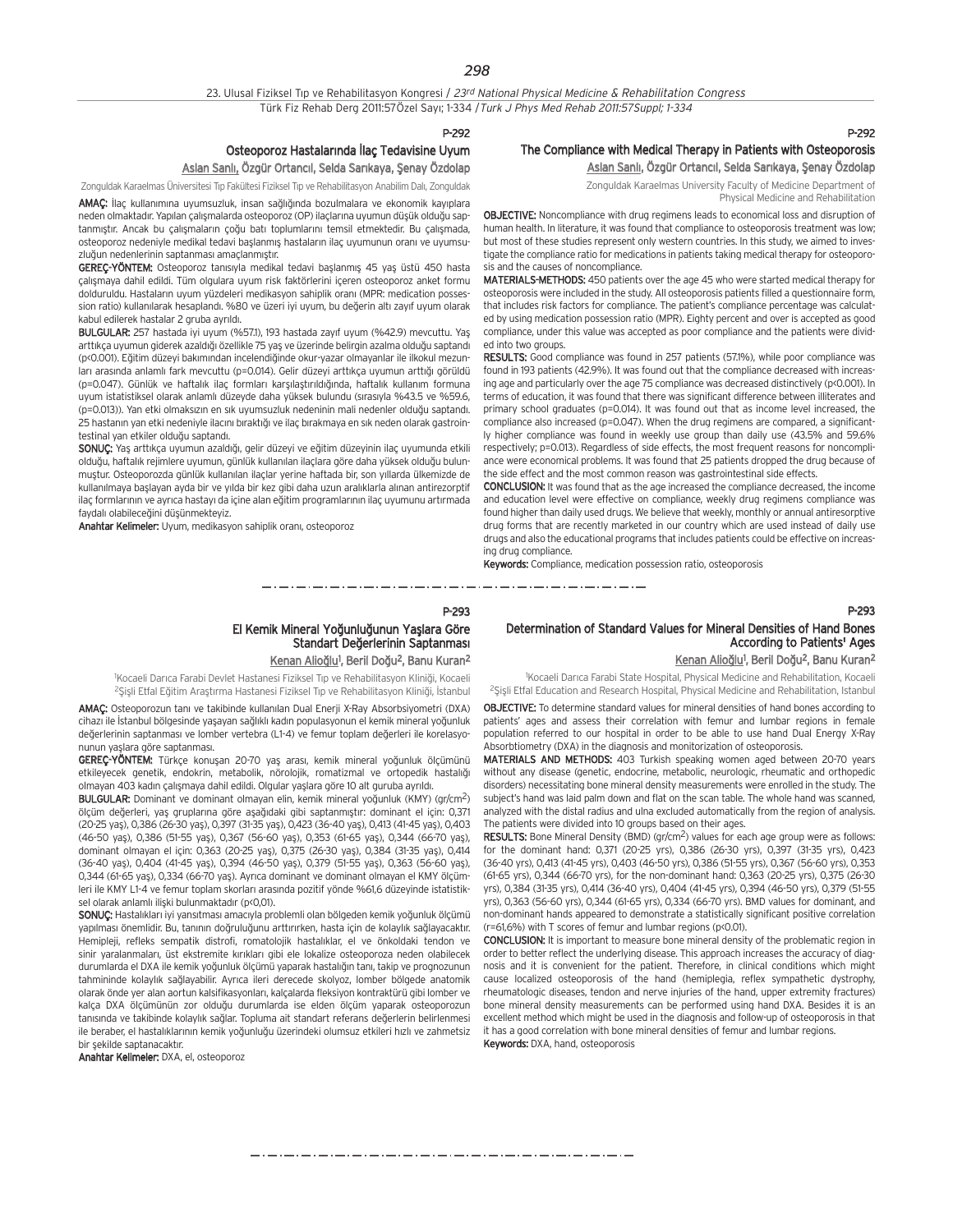P-294

#### D vitamini'nin Yasam Kalitesi Üzerine Etkisi

#### <u>Pınar Akpınar</u><sup>ı</sup>, Afitap İçağasıoğlu<sup>2</sup>, Esra Selimoğlu<sup>2</sup>, Hatice Şule Baklacıoğlu<sup>3</sup>

1 Siirt Devlet Hastanesi Fizik Tedavi ve Rehabilitasyon, Siirt

<sup>2</sup>Göztepe Eğitim ve Araştırma Hastanesi Fizik Tedavi ve Rehabilitasyon, İstanbul 3Bakırköy Ruh ve Sinir Hastalıkları Eğitim ve Araştırma Hastanesi, Fizik Tedavi ve Rehabilitasyon, İstanbul

#### AMAC: D vitamininin yasam kalitesi üzerine etkisini arastırmak.

GEREÇ-YÖNTEM: Calısmamıza, Sağlık Bakanlığı İstanbul Göztepe Eğitim ve Arastırma Hastanesi Fizik Tedavi ve Rehabilitasyon polikliniği ve Osteoporoz özel dal polikliniğine başvuran, 35-65 yaş arasında 110 kadın dahil edildi. Hastaların demografik özellikleri ve kan değerleri kayıt edildikten sonra, Kısa Form-36 Sağlık Anketi (SF-36) ve Avrupa Osteoporoz Derneği Yasam Kalitesi Anketi (QUALEFFO-41) dolduruldu. Olgular 25(OH)D düzeyi <20 ng/ml; D vitamini eksikliği, 20-29 ng/ml; D vitamini yetersizliği, >30 ng/ml; normal olmak üzere 3 grupta değerlendirildi. Kemik mineral yoğunluğu (KMY), dual enerji x-ray absorbsiyometri (DEXA) ölçümüyle belirlendi.

BULGULAR: Calismaya alinan 35 ile 65 yas arasındaki 110 hastanın yas ortalaması 51,71 $>8.19$ yıl idi. 25 OH D vitamini düzeyi 20 ng/ml'nin altında 56, 20-29 ng/ml arasında 23, 30 ng/ml'nin üzerinde 31 olgu mevcuttu. 25OH D Vitamini düzeyleri ile fiziksel aktivite durumları arasında anlamlı ilişki saptandı (p<0.01). Sadece günlük aktivitelerini yerine getiren olguların 25 OH D vitamini düzeyleri egzersiz yapan olgulara göre daha düşüktü. Açık ve kapalı giyim şekli ile 25 OH D vitamini düzeyleri arasında da istatistiksel olarak anlamlı ilişki bulundu (p<0,01). Güneşe çıkan olgularda 25 OH D vitamini düzeylerinin 20-30 ng/ml arası ve 30 ng/ml'den fazla olma oranları, 20 ng/ml'den az olma oranından istatistiksel olarak anlamlı yüksekti (p<0,01). 25 OH D vitamini düzeylerine göre L2-L4 Z skorları arasında istatistiksel olarak anlamlı farklılık bulundu (p<0,05). 25 OH D vitamini düzeyine göre, SF 36 Fiziksel Fonksiyon ve Vitalite puanlar›, Qualeffo-41 Sosyal Fonksiyon ve Toplam puanları arasında istatistiksel olarak anlamlı farklılık bulundu (p<0,05). Olguların 25 OH D vitamini düzeyi arttıkça yaşam kalitesi daha iyi idi.

SONUÇ: Yetersiz veya eksik D vitamini düzeyleri fiziksel fonksiyon, vitalite, enerji düzeyi, sosyal fonksiyonları etkileyerek yaşam kalitesini azaltmaktadır. Tüm yaş gruplarında D vitamini yetersizliği veya eksikliği olabileceği akılda tutularak, toplumumuzda yaşam kalitesini artırmak hedeflenmelidir.

Anahtar Kelimeler: D vitaminini, yasam kalitesi, fiziksel aktivite

## P-294 Effects of Vitamin D on Quality of Life

## <u>Pınar Akpınar</u>!, Afitap İçağasıoğlu<sup>2</sup>, Esra Selimoğlu<sup>2</sup>, Hatice Şule Baklacıoğlu<sup>3</sup>

1 Siirt State Hospital Physical Medicine and Rehabilitation, Siirt 2Goztepe Education and Research Hospital, Physical Medicine and Rehabilitation, Istanbul 3Bakirkoy Psychiatry Education and Research Hospital Physical Medicine and Rehabilitation, Istanbul

OBJECTIVE: To explore the effects of vitamin D on quality of life.

MATERIALS-METHODS: 110 women aged 35 to 65 years, recruited from the Ministry of Health Göztepe Education and Research Hospital, Physical Medicine and Rehabilitation, General and Osteoporosis out-patient clinic. The demographic data and blood tests of the patients were recorded, and Short Form-36 (SF-36) and Quality-of-Life Questionnaire of The European Foundation for Osteoporosis (QUALEFFO-41) scales were filled out. Patients were divided into three groups; 25 (OH) D levels <20 ng/ml regarded as vitamin D deficiency, 20- 29 ng/ml as vitamin D insufficiency, >30 ng/ml as normal. Bone mineral density was measured by dual x-ray absorbsiometry.

RESULTS: Ages of the 110 patients were changing between 35 and 65 with average of 68.32±8.91. Fifty-six women had a 25OH D level of less than <20 ng/ml, 23 women had a 25OH D level of between 20-29 ng/ml and 31 women had a 25OH D level of more than 30 ng/ml. According to the 25OH D levels there was a statistically significant correlation with body mass index (BMI) but not with hypertension (HT). Lower 25OH D level was correlated with high BMI (p<0.05). There was a statistically significant relationship between physical activity and 25OH D level (p<0.01). Women who only do daily basic activities have less 25OH D levels than women who exercise. There was a statistically significant relationship between wearing style and 25OH D levels (p<0.01). Women who have sun exposure had statistically higher 25OH D levels than women who have no sun exposure (p<0.01). There was statistically significant correlation between L2-L4 Z scores and 25OH D levels (p<0.05). There was a statistically significant correlation between 25OH D levels and SF-36 physical function, vitality scores, QUALEFFO-41 social function and total scores (p<0.05). It means that, women who have higher 25OH D levels have a better quality of life.

CONCLUSION: Deficient or insufficient vitamin D levels impair quality of life by negatively affecting physical function, vitality and social function. We should always remind vitamin D deficiency or insufficiency in all age groups and try to increase quality of life. Keywords: Vitamin D, quality of life, physical activity

P-295

## Diz Osteoartritinde Lokal Diklofenak Tedavisinin Etkinliği

Merih Özgen, Özlem Mehmetoğlu, Onur Armağan

Eskişehir Osmangazi Üniversitesi Fiziksel Tıp ve Rehabilitasyon Anabilim Dalı, Eskişehir

AMAÇ: Diz osteartrit tedavisinde sıklıkla ilk başvurulan ilaç grubunu oluşturan steroid olmayan antiinflamatuar ilaçlar lokal ve sistemik olarak kullanılmaktadır. Çalışmamız lokal ve sistemik diklofenak tedavisinin diz osteoartritinde etkilerini karşılaştırmak amacıyla vapılmıştır.

GEREÇ-YÖNTEM: Çalışmaya American College of Rheumatology (ACR) kriterlerine göre primer diz osteoartriti olan 28 hasta dahil edildi. Hastalar randomize olarak 3 gruba ayrıldı. 1. Gruptaki hastalara (n:9) lokal diklofenak (LD) (flector flaster), 2. gruba (n:9) sistemik diklofenak (SD) (voltaren SR) tedavisi uygulandı, kontrol grubu (n: 10) ise tedavisiz takip edildi. Değerlendirme ölçekleri olarak tedavi öncesi ve sonrası Vizüel Analog Skala (VAS) ile genel, gece, aktivasyon, yürüme ağrıları, WOMAC ile ağrı, tutukluk, toplam parametreleri, 20 m hızlı ve yavaş yürüme süresi, Short Form-36 (SF-36) ağrı, fiziksel fonksiyon, fiziksel rol güçlüğü, genel sağlık, vitalite, sosyal fonksiyon, emosyanel rol güçlüğü, mental sağlık subskalaları kullanıldı. Likert skalası ile tedavi memnuniyeti değerlendirildi ve gastroitestinal sistem (GIS) sikayetlerin olup olmadığı sorgulandı.

BULGULAR: Tedavi sonrası 1. grupta VAS genel, yürüme (p<0.05), aktivasyon (p<0.01), 20m yavaş yürüme süresinde (p<0.01), WOMAC total, SF-36 fiziksel fonksiyon, fiziksel rol güçlüğü, ağrı, genel sağlık, vitalite, emosyonel rol güçlüğü ve mental sağlık subskalalarında (p<0.05), 2. Grupta VAS aktivasyon ve yürüme, 20 m. yavaş yürüme süresi, SF-36 fiziksel fonksiyon ve ağrı subskalaları ve WOMAC totalde (ps0.05) anlamlı iyilesme bulundu. Kontrol grubunda değerlendirme ölçeklerinin hiçbirinde tedavi sonrası iyileşme tespit edilmedi. Gruplar karsılaştırıldığında 1. ve 2.grup arasında farklılık bulunmazken, kontrol grubuna kıyasla 1.grup lehine WOMAC, SF-36 fiziksel fonksiyon, fiziksel rol güçlüğü, ağrı ve mental sağlık subskalalarında (p<0.05), 2. grup lehine 20m yavaş yürüme süresinde (p<0.05) 1. ve 2.grup lehine olmak üzere VAS genel, gece (p<0.01), aktivasyon, yürüme (p<0.001) ve SF-36 emosyonel rol güçlüğünde (p<0.05) anlamlı fark bulundu. GIS yan etkilerinde gruplar arasında fark saptan $m$ adı ( $n$  $>$ 0.05).

SONUÇ: Çalışmamızın sonuçları, lokal tedavinin sistemik tedavi kadar etkin olduğunu göstermisti

Anahtar Kelimeler: Diklophenak, lokal, osteoartrit

## P-295

## Efficiency of Local Diclophenac Treatment in Knee Osteoartritis

Merih Özgen, Özlem Mehmetoğlu, Onur Armağan

Eskisehir Osmangazi University Medical School Department of Physical Therapy and Rehabilitation, Eskisehir

OBJECTIVE: Nonsteroidal antinflammatory drugs are used locally and systemically in the treatment of knee osteoarthritis as the first choice of drug. This study was conducted to compare the effects of local and systemic diclophenac treatments in knee osteoarthritis.

MATERIALS AND METHODS: 28 patients with knee osteoarthritis according to the criterion of the American College of Rheumatology (ACR) were included in the study. Patients are randomly assigned to 3 groups. Patients in the first group (n=9) were treated with local diclophenac (LD) (flector plaster), in the second group (n=9) were treated with systemic diclophenac (SD) (voltarenSR), and the control group (n=10) was followed without any treatment. Evaluation measures were general, night, activation and walking pain with the use of Visual Analogue Scale (VAS); pain, stiffness and total parameters with WOMAC; 20 meters rapid and slow walking times and bodily pain, physical functioning, role limitations due to physical problems, general health perceptions, vitality, social functioning, role limitations due to emotional problems and mental health subscales of Short From-36 (SF-36) before and after the treatment. Treatment satisfaction was evaluated with Likert scale and the presence or absence of gastrointestinal (GI) symptoms was asked.

RESULTS: After treatment, there were significant improvements in VAS general, walking (p<0.05) and activation (p<0.01); 20 meters slow walking time (p<0.01), WOMAC total; physical functioning, role limitations due to physical problems, general health perceptions, vitality, role limitations due to emotional problems, and mental health subscales of SF-36 (p<0.05) in the first group; and in VAS activation and walking, 20 meters slow walking time, physical functioning and bodily pain subscales of SF-36, and WOMAC total (p<0.05) in the second group. The control group showed no improvement in evaluation measures after the treatment. Although there was no difference between groups 1 and 2, there were significant differences in WOMAC, and physical functioning, role limitations due to physical problems, bodily pain and mental health subscales of SF-36 (p<0.05) in the group1; in 20 meters slow walking time in the group 2; and in VAS general, night (p<0.01), activation and walking pains, and role limitations due to emotional problems subscale of SF-36 (p<0.05) in groups 1 and 2 compared to control group. There were no significant differences between the groups with regard to GI side effects (p>0.05).

CONCLUSION: Results of this study suggest that local treatment may be as effective as systemic treatment.

Keywords: Diclofenac, local, osteoarthritis